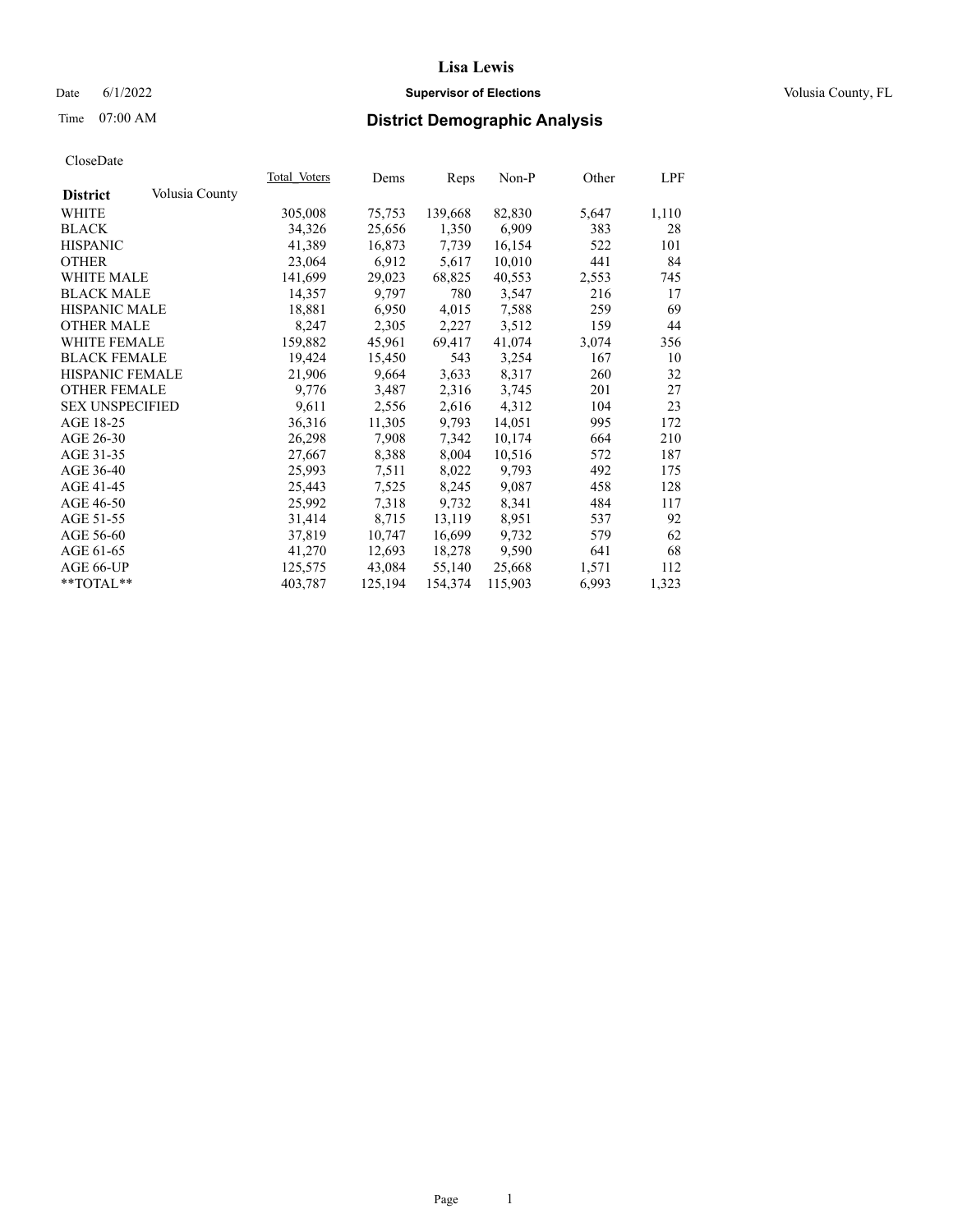## Date 6/1/2022 **Supervisor of Elections Supervisor of Elections** Volusia County, FL

|                                              | Total Voters | Dems   | Reps   | Non-P  | Other | LPF |
|----------------------------------------------|--------------|--------|--------|--------|-------|-----|
| County Council District 1<br><b>District</b> |              |        |        |        |       |     |
| WHITE                                        | 61,199       | 15,141 | 29,025 | 15,706 | 1,069 | 258 |
| <b>BLACK</b>                                 | 6,063        | 4,615  | 247    | 1,137  | 58    | 6   |
| <b>HISPANIC</b>                              | 9,485        | 3,713  | 1,805  | 3,804  | 141   | 22  |
| <b>OTHER</b>                                 | 4,563        | 1,410  | 1,087  | 1,985  | 63    | 18  |
| <b>WHITE MALE</b>                            | 27,885       | 5,695  | 14,017 | 7,542  | 462   | 169 |
| <b>BLACK MALE</b>                            | 2,488        | 1,740  | 132    | 577    | 34    | 5   |
| <b>HISPANIC MALE</b>                         | 4,179        | 1,464  | 899    | 1,741  | 60    | 15  |
| <b>OTHER MALE</b>                            | 1,573        | 463    | 429    | 659    | 15    | 7   |
| WHITE FEMALE                                 | 32,662       | 9,313  | 14,723 | 7,941  | 599   | 86  |
| <b>BLACK FEMALE</b>                          | 3,477        | 2,801  | 109    | 542    | 24    | 1   |
| <b>HISPANIC FEMALE</b>                       | 5,160        | 2,181  | 889    | 2,003  | 80    | 7   |
| <b>OTHER FEMALE</b>                          | 1,924        | 701    | 425    | 754    | 39    | 5   |
| <b>SEX UNSPECIFIED</b>                       | 1,961        | 521    | 540    | 873    | 18    | 9   |
| AGE 18-25                                    | 7,592        | 2,346  | 2,098  | 2,917  | 191   | 40  |
| AGE 26-30                                    | 5,425        | 1,569  | 1,664  | 2,015  | 134   | 43  |
| AGE 31-35                                    | 5,848        | 1,687  | 1,823  | 2,170  | 126   | 42  |
| AGE 36-40                                    | 5,516        | 1,478  | 1,836  | 2,075  | 85    | 42  |
| AGE 41-45                                    | 5,347        | 1,492  | 1,831  | 1,900  | 96    | 28  |
| AGE 46-50                                    | 5,280        | 1,478  | 2,048  | 1,634  | 95    | 25  |
| AGE 51-55                                    | 6,284        | 1,719  | 2,705  | 1,747  | 91    | 22  |
| AGE 56-60                                    | 7,165        | 2,018  | 3,269  | 1,757  | 106   | 15  |
| AGE 61-65                                    | 7,619        | 2,321  | 3,556  | 1,604  | 116   | 22  |
| AGE 66-UP                                    | 25,234       | 8,771  | 11,334 | 4,813  | 291   | 25  |
| **TOTAL**                                    | 81,310       | 24,879 | 32,164 | 22,632 | 1,331 | 304 |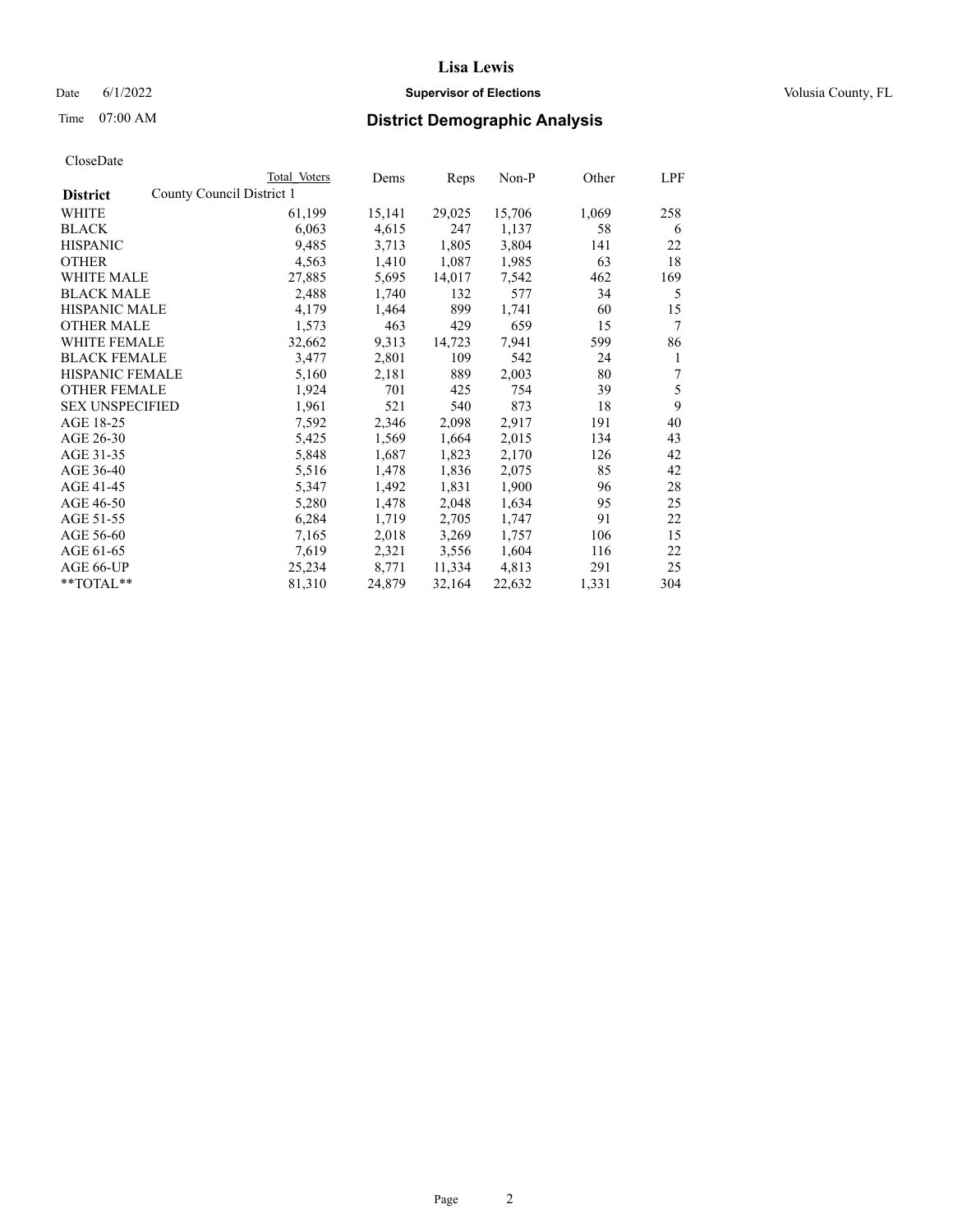## Date 6/1/2022 **Supervisor of Elections Supervisor of Elections** Volusia County, FL

| CloseDate |
|-----------|
|-----------|

|                                              | Total Voters | Dems   | Reps   | Non-P  | Other | LPF            |
|----------------------------------------------|--------------|--------|--------|--------|-------|----------------|
| County Council District 2<br><b>District</b> |              |        |        |        |       |                |
| WHITE                                        | 57,145       | 14,896 | 24,870 | 16,030 | 1,140 | 209            |
| <b>BLACK</b>                                 | 10,808       | 8,311  | 361    | 2,023  | 108   | 5              |
| <b>HISPANIC</b>                              | 3,382        | 1,342  | 745    | 1,239  | 43    | 13             |
| <b>OTHER</b>                                 | 4,659        | 1,420  | 1,065  | 2,050  | 106   | 18             |
| WHITE MALE                                   | 26,679       | 5,752  | 12,333 | 7,937  | 524   | 133            |
| <b>BLACK MALE</b>                            | 4,336        | 3,096  | 207    | 970    | 60    | 3              |
| <b>HISPANIC MALE</b>                         | 1,573        | 555    | 391    | 594    | 25    | 8              |
| <b>OTHER MALE</b>                            | 1,673        | 477    | 429    | 720    | 37    | 10             |
| <b>WHITE FEMALE</b>                          | 29,778       | 8,969  | 12,280 | 7,843  | 612   | 74             |
| <b>BLACK FEMALE</b>                          | 6,277        | 5,062  | 147    | 1,018  | 48    | $\overline{c}$ |
| <b>HISPANIC FEMALE</b>                       | 1,756        | 767    | 346    | 620    | 18    | 5              |
| <b>OTHER FEMALE</b>                          | 1,990        | 701    | 456    | 777    | 50    | 6              |
| <b>SEX UNSPECIFIED</b>                       | 1,932        | 590    | 452    | 863    | 23    | $\overline{4}$ |
| AGE 18-25                                    | 7,212        | 2,682  | 1,585  | 2,713  | 191   | 41             |
| AGE 26-30                                    | 5,205        | 1,814  | 1,222  | 1,975  | 157   | 37             |
| AGE 31-35                                    | 4,926        | 1,773  | 1,198  | 1,822  | 101   | 32             |
| AGE 36-40                                    | 4,397        | 1,478  | 1,207  | 1,569  | 115   | 28             |
| AGE 41-45                                    | 4,113        | 1,444  | 1,193  | 1,383  | 73    | 20             |
| AGE 46-50                                    | 4,261        | 1,357  | 1,474  | 1,331  | 76    | 23             |
| AGE 51-55                                    | 5,411        | 1,701  | 2,085  | 1,521  | 87    | 17             |
| AGE 56-60                                    | 7,121        | 2,236  | 2,955  | 1,812  | 105   | 13             |
| AGE 61-65                                    | 7,976        | 2,696  | 3,305  | 1,832  | 133   | 10             |
| AGE 66-UP                                    | 25,372       | 8,788  | 10,817 | 5,384  | 359   | 24             |
| **TOTAL**                                    | 75,994       | 25,969 | 27,041 | 21,342 | 1,397 | 245            |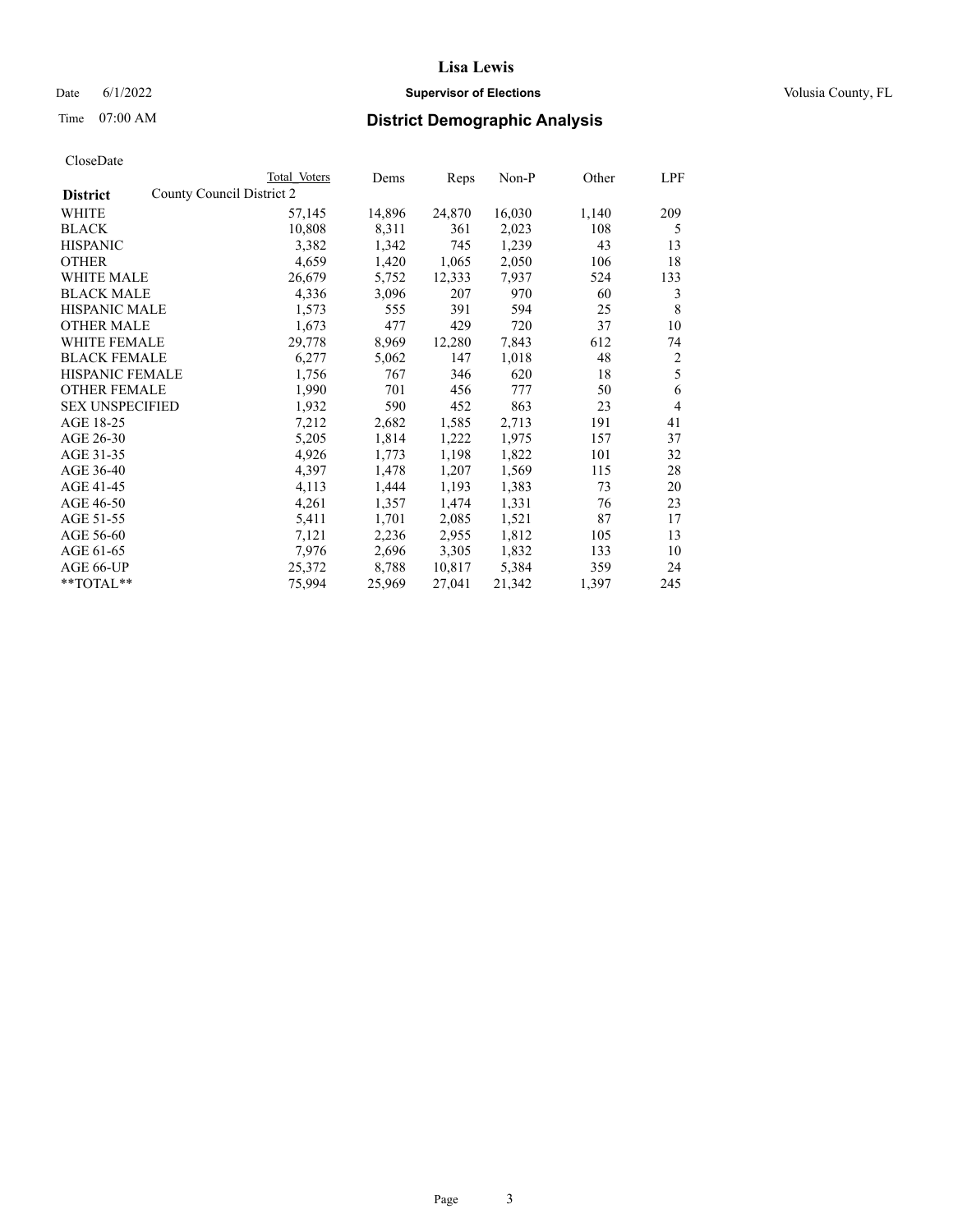## Date 6/1/2022 **Supervisor of Elections Supervisor of Elections** Volusia County, FL

|                        |                           | <b>Total Voters</b> | Dems   | Reps   | $Non-P$ | Other | LPF            |
|------------------------|---------------------------|---------------------|--------|--------|---------|-------|----------------|
| <b>District</b>        | County Council District 3 |                     |        |        |         |       |                |
| WHITE                  |                           | 78,146              | 18,687 | 36,832 | 20,865  | 1,517 | 245            |
| <b>BLACK</b>           |                           | 2,238               | 1,645  | 109    | 451     | 30    | 3              |
| <b>HISPANIC</b>        |                           | 2,460               | 801    | 679    | 920     | 53    | 7              |
| <b>OTHER</b>           |                           | 3,872               | 1,048  | 1,139  | 1,596   | 75    | 14             |
| WHITE MALE             |                           | 36,691              | 7,237  | 18,352 | 10,230  | 707   | 165            |
| <b>BLACK MALE</b>      |                           | 1,043               | 715    | 64     | 247     | 16    | 1              |
| <b>HISPANIC MALE</b>   |                           | 1,090               | 319    | 327    | 414     | 25    | 5              |
| <b>OTHER MALE</b>      |                           | 1,352               | 351    | 415    | 549     | 31    | 6              |
| <b>WHITE FEMALE</b>    |                           | 40,646              | 11,265 | 18,144 | 10,354  | 806   | 77             |
| <b>BLACK FEMALE</b>    |                           | 1,157               | 898    | 43     | 200     | 14    | $\overline{2}$ |
| HISPANIC FEMALE        |                           | 1,325               | 464    | 341    | 490     | 28    | $\mathfrak{2}$ |
| <b>OTHER FEMALE</b>    |                           | 1,653               | 531    | 493    | 589     | 33    | 7              |
| <b>SEX UNSPECIFIED</b> |                           | 1,758               | 401    | 580    | 758     | 15    | $\overline{4}$ |
| AGE 18-25              |                           | 6,414               | 1,558  | 2,308  | 2,297   | 226   | 25             |
| AGE 26-30              |                           | 4,691               | 1,078  | 1,626  | 1,812   | 130   | 45             |
| AGE 31-35              |                           | 4,961               | 1,165  | 1,770  | 1,864   | 116   | 46             |
| AGE 36-40              |                           | 4,922               | 1,165  | 1,831  | 1,801   | 97    | 28             |
| AGE 41-45              |                           | 5,067               | 1,119  | 2,021  | 1,799   | 100   | 28             |
| AGE 46-50              |                           | 5,474               | 1,122  | 2,429  | 1,776   | 123   | 24             |
| AGE 51-55              |                           | 6,820               | 1,410  | 3,349  | 1,896   | 145   | 20             |
| AGE 56-60              |                           | 8,490               | 1,918  | 4,311  | 2,106   | 139   | 16             |
| AGE 61-65              |                           | 9,550               | 2,397  | 4,681  | 2,285   | 173   | 14             |
| AGE 66-UP              |                           | 30,327              | 9,249  | 14,433 | 6,196   | 426   | 23             |
| **TOTAL**              |                           | 86,716              | 22,181 | 38,759 | 23,832  | 1,675 | 269            |
|                        |                           |                     |        |        |         |       |                |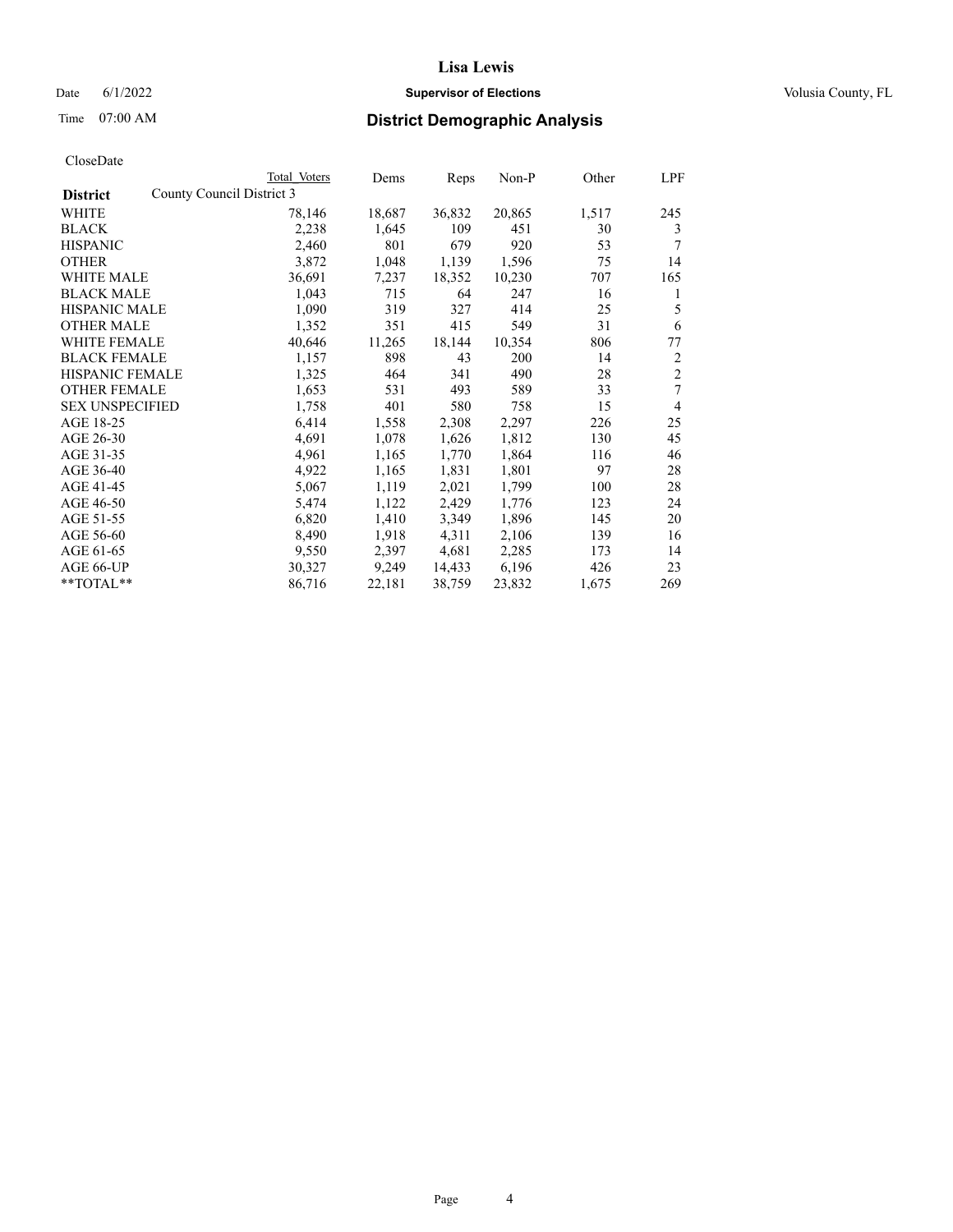## Date 6/1/2022 **Supervisor of Elections Supervisor of Elections** Volusia County, FL

| CloseDate |
|-----------|
|-----------|

|                                              | Total Voters | Dems   | Reps   | Non-P  | Other | LPF            |
|----------------------------------------------|--------------|--------|--------|--------|-------|----------------|
| County Council District 4<br><b>District</b> |              |        |        |        |       |                |
| WHITE                                        | 65,504       | 16,831 | 29,788 | 17,468 | 1,196 | 221            |
| <b>BLACK</b>                                 | 7,785        | 5,814  | 285    | 1,581  | 98    | 7              |
| <b>HISPANIC</b>                              | 3,252        | 1,163  | 810    | 1,196  | 64    | 19             |
| <b>OTHER</b>                                 | 4,812        | 1,399  | 1,256  | 2,045  | 100   | 12             |
| <b>WHITE MALE</b>                            | 30,282       | 6,379  | 14,634 | 8,565  | 551   | 153            |
| <b>BLACK MALE</b>                            | 3,119        | 2,093  | 166    | 803    | 52    | 5              |
| <b>HISPANIC MALE</b>                         | 1,441        | 450    | 396    | 549    | 33    | 13             |
| <b>OTHER MALE</b>                            | 1,801        | 481    | 511    | 755    | 47    | 7              |
| <b>WHITE FEMALE</b>                          | 34,542       | 10,309 | 14,863 | 8,660  | 643   | 67             |
| <b>BLACK FEMALE</b>                          | 4,545        | 3,633  | 112    | 752    | 46    | 2              |
| HISPANIC FEMALE                              | 1,747        | 694    | 397    | 620    | 30    | 6              |
| <b>OTHER FEMALE</b>                          | 2,001        | 697    | 510    | 753    | 37    | $\overline{4}$ |
| <b>SEX UNSPECIFIED</b>                       | 1,874        | 471    | 549    | 833    | 19    | $\overline{2}$ |
| AGE 18-25                                    | 7,084        | 2,189  | 2,058  | 2,599  | 202   | 36             |
| AGE 26-30                                    | 4,731        | 1,530  | 1,339  | 1,710  | 112   | 40             |
| AGE 31-35                                    | 4,859        | 1,569  | 1,408  | 1,742  | 110   | 30             |
| AGE 36-40                                    | 4,610        | 1,386  | 1,427  | 1,686  | 81    | 30             |
| AGE 41-45                                    | 4,460        | 1,339  | 1,494  | 1,521  | 77    | 29             |
| AGE 46-50                                    | 4,796        | 1,331  | 1,884  | 1,451  | 104   | 26             |
| AGE 51-55                                    | 6,165        | 1,657  | 2,655  | 1,718  | 118   | 17             |
| AGE 56-60                                    | 7,884        | 2,121  | 3,550  | 2,068  | 136   | 9              |
| AGE 61-65                                    | 9,053        | 2,810  | 3,978  | 2,083  | 166   | 16             |
| AGE 66-UP                                    | 27,711       | 9,275  | 12,346 | 5,712  | 352   | 26             |
| **TOTAL**                                    | 81,353       | 25,207 | 32,139 | 22,290 | 1,458 | 259            |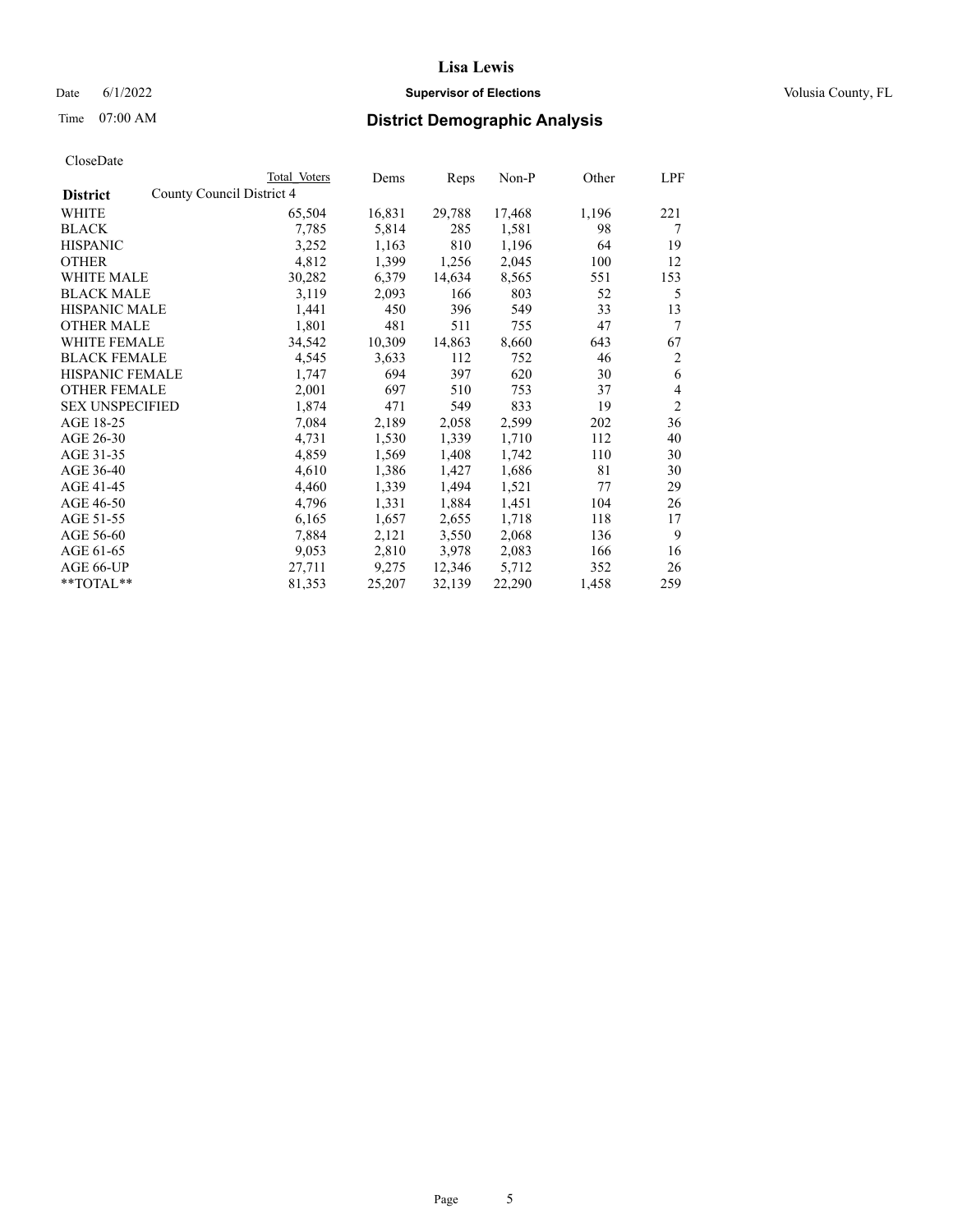## Date 6/1/2022 **Supervisor of Elections Supervisor of Elections** Volusia County, FL

| CloseDate |
|-----------|
|-----------|

|                                              | Total Voters | Dems   | Reps   | Non-P  | Other | LPF |
|----------------------------------------------|--------------|--------|--------|--------|-------|-----|
| County Council District 5<br><b>District</b> |              |        |        |        |       |     |
| WHITE                                        | 43,014       | 10,198 | 19,153 | 12,761 | 725   | 177 |
| <b>BLACK</b>                                 | 7,432        | 5,271  | 348    | 1,717  | 89    | 7   |
| <b>HISPANIC</b>                              | 22,810       | 9,854  | 3,700  | 8,995  | 221   | 40  |
| <b>OTHER</b>                                 | 5,158        | 1,635  | 1,070  | 2,334  | 97    | 22  |
| <b>WHITE MALE</b>                            | 20,162       | 3,960  | 9,489  | 6,279  | 309   | 125 |
| <b>BLACK MALE</b>                            | 3,371        | 2,153  | 211    | 950    | 54    | 3   |
| <b>HISPANIC MALE</b>                         | 10,598       | 4,162  | 2,002  | 4,290  | 116   | 28  |
| <b>OTHER MALE</b>                            | 1,848        | 533    | 443    | 829    | 29    | 14  |
| WHITE FEMALE                                 | 22,254       | 6,105  | 9,407  | 6,276  | 414   | 52  |
| <b>BLACK FEMALE</b>                          | 3,968        | 3,056  | 132    | 742    | 35    | 3   |
| <b>HISPANIC FEMALE</b>                       | 11,918       | 5,558  | 1,660  | 4,584  | 104   | 12  |
| <b>OTHER FEMALE</b>                          | 2,208        | 857    | 432    | 872    | 42    | 5   |
| <b>SEX UNSPECIFIED</b>                       | 2,086        | 573    | 495    | 985    | 29    | 4   |
| AGE 18-25                                    | 8,014        | 2,530  | 1,744  | 3,525  | 185   | 30  |
| AGE 26-30                                    | 6,246        | 1,917  | 1,491  | 2,662  | 131   | 45  |
| AGE 31-35                                    | 7,073        | 2,194  | 1,805  | 2,918  | 119   | 37  |
| AGE 36-40                                    | 6,548        | 2,004  | 1,721  | 2,662  | 114   | 47  |
| AGE 41-45                                    | 6,456        | 2,131  | 1,706  | 2,484  | 112   | 23  |
| AGE 46-50                                    | 6,181        | 2,030  | 1,897  | 2,149  | 86    | 19  |
| AGE 51-55                                    | 6,734        | 2,228  | 2,325  | 2,069  | 96    | 16  |
| AGE 56-60                                    | 7,159        | 2,454  | 2,614  | 1,989  | 93    | 9   |
| AGE 61-65                                    | 7,072        | 2,469  | 2,758  | 1,786  | 53    | 6   |
| AGE 66-UP                                    | 16,931       | 7,001  | 6,210  | 3,563  | 143   | 14  |
| **TOTAL**                                    | 78,414       | 26,958 | 24,271 | 25,807 | 1,132 | 246 |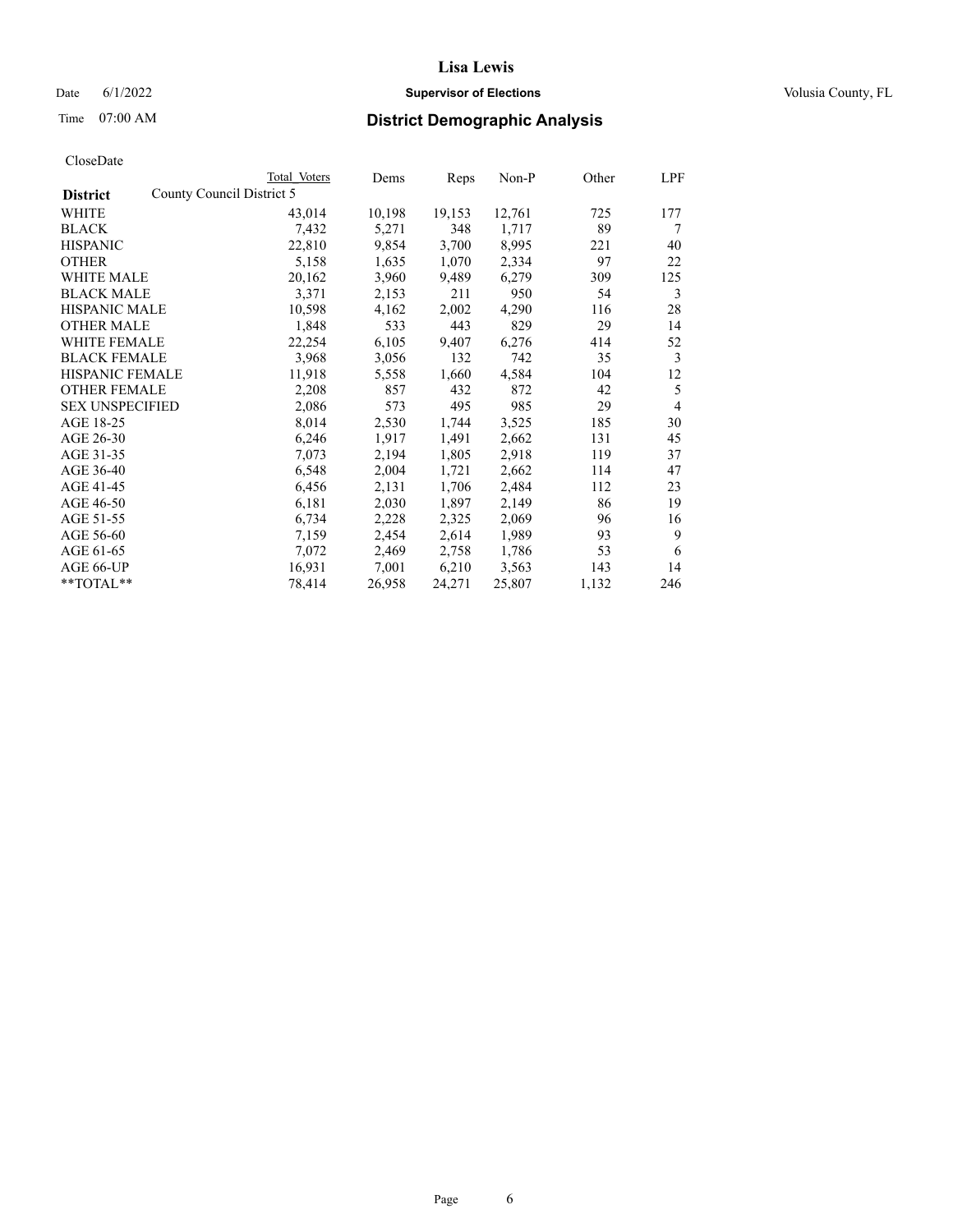### Date 6/1/2022 **Supervisor of Elections Supervisor of Elections** Volusia County, FL

# Time 07:00 AM **District Demographic Analysis**

|                        |                              | Total Voters | Dems | Reps           | Non-P | Other          | LPF          |
|------------------------|------------------------------|--------------|------|----------------|-------|----------------|--------------|
| <b>District</b>        | Indigo Community Development |              |      |                |       |                |              |
| WHITE                  |                              | 1,471        | 324  | 729            | 369   | 40             | 9            |
| <b>BLACK</b>           |                              | 204          | 131  | 17             | 52    | 4              | $\theta$     |
| <b>HISPANIC</b>        |                              | 109          | 33   | 35             | 39    | 2              | 0            |
| <b>OTHER</b>           |                              | 156          | 41   | 40             | 72    | $\overline{c}$ | 1            |
| <b>WHITE MALE</b>      |                              | 716          | 123  | 365            | 197   | 24             | 7            |
| <b>BLACK MALE</b>      |                              | 103          | 54   | 12             | 33    | 4              | $\theta$     |
| <b>HISPANIC MALE</b>   |                              | 45           | 12   | 15             | 18    | 0              | 0            |
| <b>OTHER MALE</b>      |                              | 66           | 21   | 13             | 31    | $\theta$       |              |
| <b>WHITE FEMALE</b>    |                              | 741          | 199  | 354            | 170   | 16             | 2            |
| <b>BLACK FEMALE</b>    |                              | 98           | 76   | $\overline{4}$ | 18    | $\theta$       | $\theta$     |
| <b>HISPANIC FEMALE</b> |                              | 64           | 21   | 20             | 21    | $\mathfrak{2}$ | 0            |
| <b>OTHER FEMALE</b>    |                              | 66           | 18   | 19             | 28    |                | $\theta$     |
| <b>SEX UNSPECIFIED</b> |                              | 40           | 5    | 18             | 16    | 1              | $\mathbf{0}$ |
| AGE 18-25              |                              | 177          | 56   | 38             | 78    | 2              | 3            |
| AGE 26-30              |                              | 101          | 29   | 43             | 27    | 1              |              |
| AGE 31-35              |                              | 140          | 44   | 52             | 39    | 4              | 1            |
| AGE 36-40              |                              | 116          | 33   | 43             | 39    | 1              | 0            |
| AGE 41-45              |                              | 118          | 37   | 39             | 35    | 6              | 1            |
| AGE 46-50              |                              | 136          | 37   | 52             | 42    | 3              | 2            |
| AGE 51-55              |                              | 156          | 52   | 59             | 42    | $\overline{c}$ | 1            |
| AGE 56-60              |                              | 196          | 41   | 90             | 57    | $\overline{7}$ |              |
| AGE 61-65              |                              | 189          | 49   | 95             | 39    | 6              | 0            |
| AGE 66-UP              |                              | 611          | 151  | 310            | 134   | 16             | $\theta$     |
| **TOTAL**              |                              | 1,940        | 529  | 821            | 532   | 48             | 10           |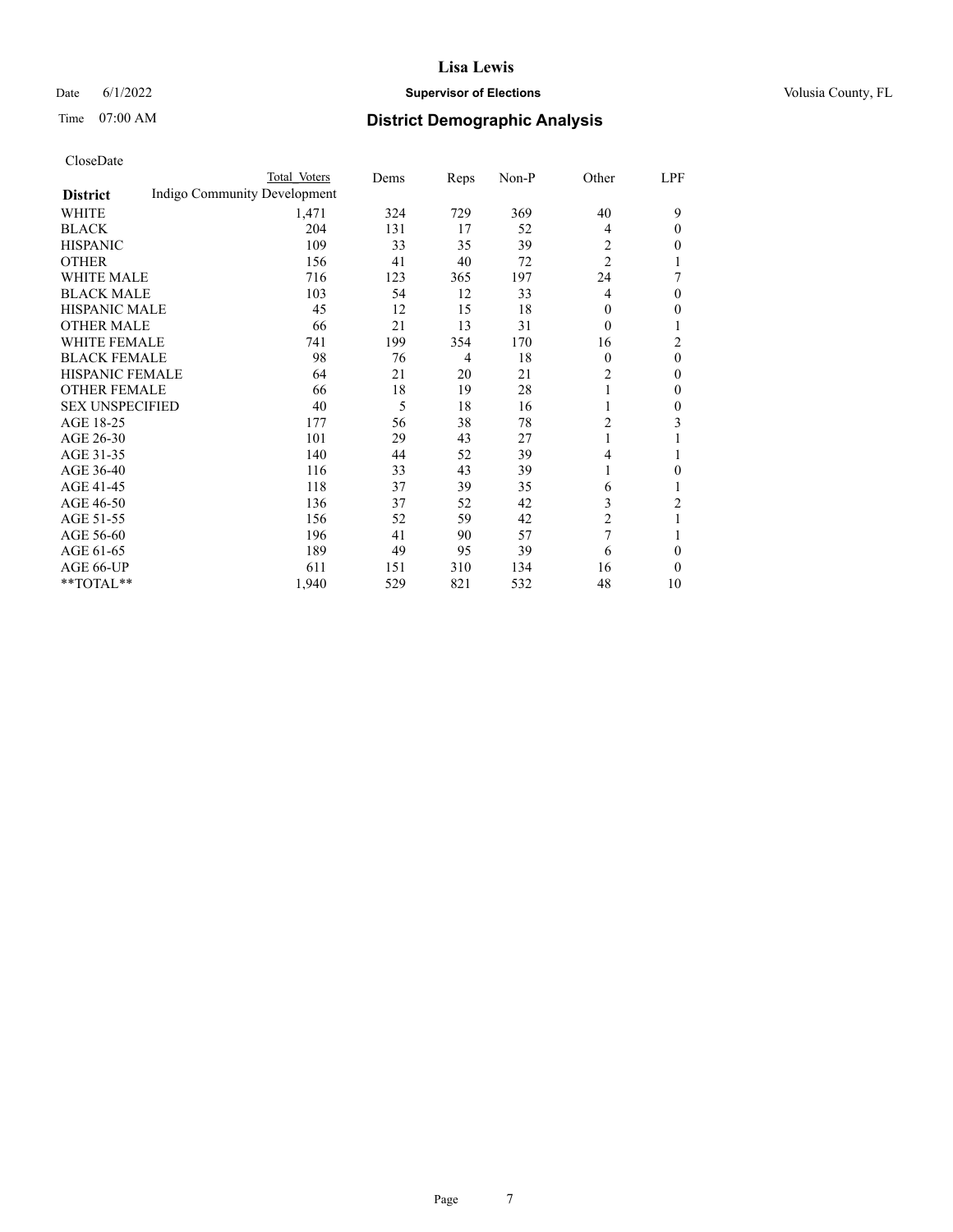## Date 6/1/2022 **Supervisor of Elections Supervisor of Elections** Volusia County, FL

# Time 07:00 AM **District Demographic Analysis**

|                        |                  | Total Voters | Dems           | Reps | Non-P | Other | LPF |
|------------------------|------------------|--------------|----------------|------|-------|-------|-----|
| <b>District</b>        | Orlandia Heights |              |                |      |       |       |     |
| WHITE                  |                  | 712          | 158            | 354  | 192   | 7     |     |
| <b>BLACK</b>           |                  | 12           | 6              | 2    | 4     | 0     | 0   |
| <b>HISPANIC</b>        |                  | 42           | 8              | 14   | 19    | 0     |     |
| <b>OTHER</b>           |                  | 39           | 9              | 10   | 19    |       | 0   |
| WHITE MALE             |                  | 367          | 73             | 175  | 111   |       |     |
| <b>BLACK MALE</b>      |                  | 6            | 3              | 1    | 2     | 0     | 0   |
| <b>HISPANIC MALE</b>   |                  | 17           | $\overline{c}$ | 6    | 8     | 0     |     |
| <b>OTHER MALE</b>      |                  | 15           | $\overline{2}$ | 6    | 7     | 0     | 0   |
| <b>WHITE FEMALE</b>    |                  | 333          | 85             | 174  | 74    | 0     | 0   |
| <b>BLACK FEMALE</b>    |                  | 5            | 3              | 1    |       | 0     | 0   |
| HISPANIC FEMALE        |                  | 23           | 6              | 7    | 10    | 0     | 0   |
| <b>OTHER FEMALE</b>    |                  | 16           | 6              | 3    | 6     |       | 0   |
| <b>SEX UNSPECIFIED</b> |                  | 23           |                | 7    | 15    | 0     | 0   |
| AGE 18-25              |                  | 71           | 13             | 27   | 30    |       | 0   |
| AGE 26-30              |                  | 35           | 7              | 17   | 10    | 0     |     |
| AGE 31-35              |                  | 65           | 11             | 27   | 27    |       | 0   |
| AGE 36-40              |                  | 57           | 7              | 29   | 20    |       | 0   |
| AGE 41-45              |                  | 47           | 6              | 20   | 21    | 0     | 0   |
| AGE 46-50              |                  | 60           | 7              | 25   | 27    | 0     |     |
| AGE 51-55              |                  | 71           | 13             | 41   | 14    | 3     | 0   |
| AGE 56-60              |                  | 95           | 19             | 50   | 25    |       | 0   |
| AGE 61-65              |                  | 103          | 24             | 50   | 28    |       | 0   |
| AGE 66-UP              |                  | 201          | 74             | 94   | 32    |       | 0   |
| **TOTAL**              |                  | 805          | 181            | 380  | 234   | 8     | 2   |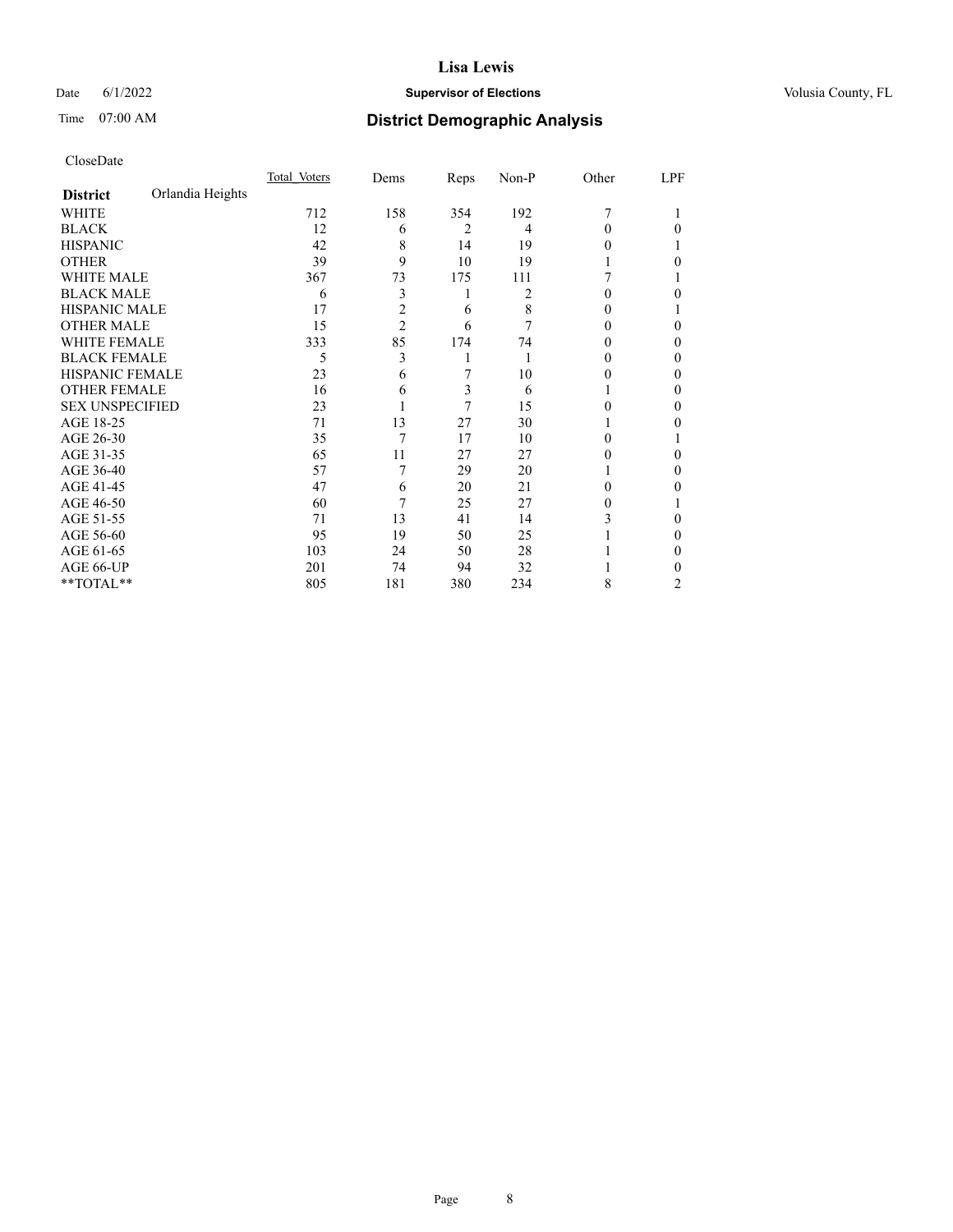## Date 6/1/2022 **Supervisor of Elections Supervisor of Elections** Volusia County, FL

# Time 07:00 AM **District Demographic Analysis**

|                        |             | Total Voters | Dems | Reps   | Non-P | Other          | LPF |
|------------------------|-------------|--------------|------|--------|-------|----------------|-----|
| <b>District</b>        | One Daytona |              |      |        |       |                |     |
| WHITE                  |             | 61           | 12   | 25     | 22    | $\overline{c}$ | 0   |
| <b>BLACK</b>           |             | 12           | 8    |        | 2     |                |     |
| <b>HISPANIC</b>        |             | 13           |      | 4      | 3     |                |     |
| <b>OTHER</b>           |             | 8            |      | 2      |       |                |     |
| WHITE MALE             |             | 38           |      | 19     | 13    |                |     |
| <b>BLACK MALE</b>      |             |              |      |        | 0     |                |     |
| <b>HISPANIC MALE</b>   |             | h            |      |        |       |                |     |
| <b>OTHER MALE</b>      |             | C            |      |        |       |                | 0   |
| WHITE FEMALE           |             | 23           |      | 6      |       |                |     |
| <b>BLACK FEMALE</b>    |             | 5            |      | $_{0}$ |       |                | 0   |
| <b>HISPANIC FEMALE</b> |             |              |      |        |       |                |     |
| <b>OTHER FEMALE</b>    |             |              |      |        |       |                |     |
| <b>SEX UNSPECIFIED</b> |             |              |      |        | 0     |                |     |
| AGE 18-25              |             | 26           |      | 9      | 11    |                |     |
| AGE 26-30              |             | 18           |      | 6      | 5     |                |     |
| AGE 31-35              |             | 14           |      | 2      |       |                |     |
| AGE 36-40              |             | 6            |      | 3      |       |                | 0   |
| AGE 41-45              |             |              |      | 0      |       |                |     |
| AGE 46-50              |             | 5            |      |        |       | 0              | 0   |
| AGE 51-55              |             | 11           |      | 3      |       |                |     |
| AGE 56-60              |             |              |      | 2      |       |                |     |
| AGE 61-65              |             |              |      |        |       |                |     |
| AGE 66-UP              |             | h            |      |        |       |                |     |
| **TOTAL**              |             | 94           | 26   | 32     | 32    | 4              | 0   |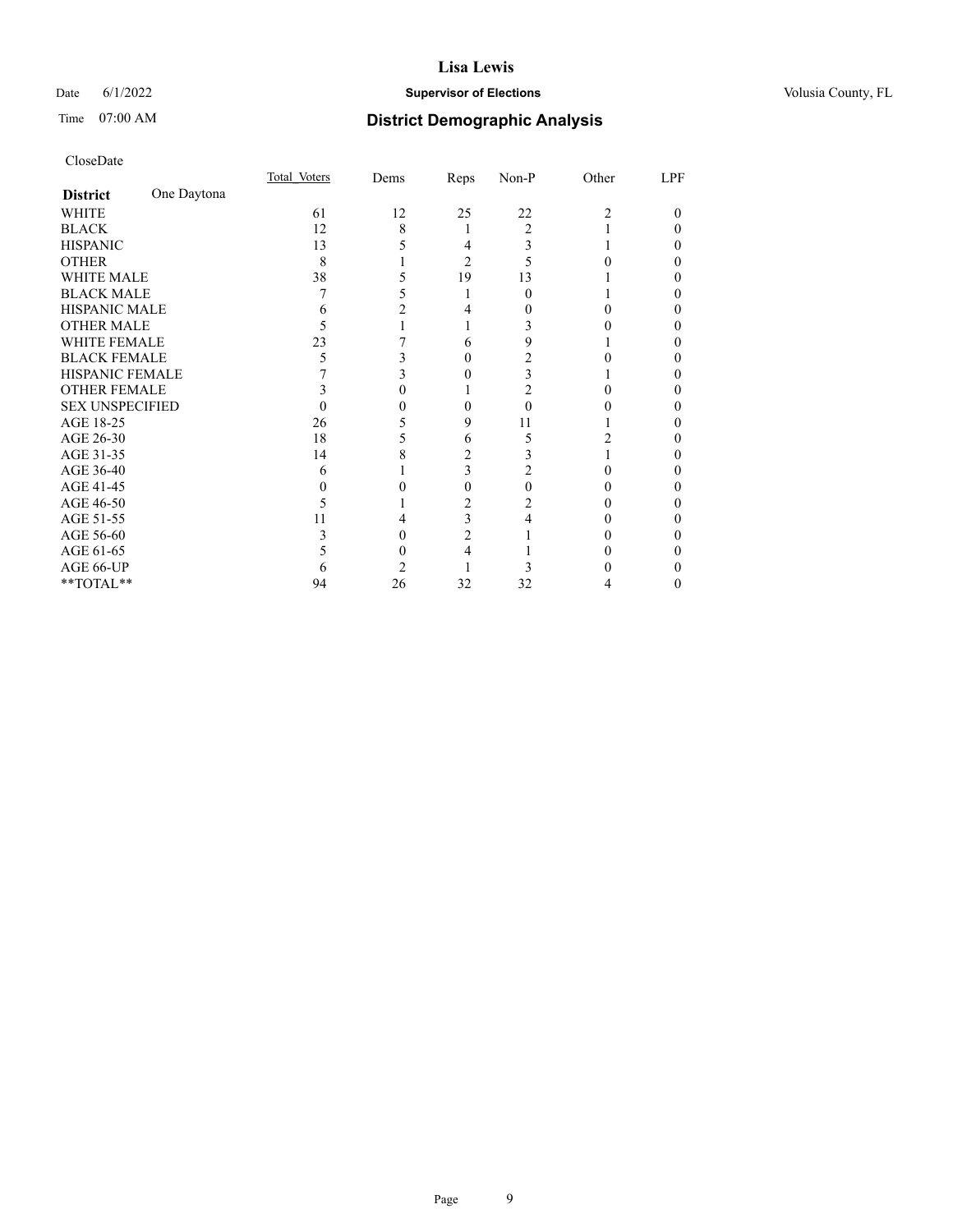## Date 6/1/2022 **Supervisor of Elections Supervisor of Elections** Volusia County, FL

# Time 07:00 AM **District Demographic Analysis**

|                                       | Total Voters | Dems | Reps     | Non-P | Other | LPF |
|---------------------------------------|--------------|------|----------|-------|-------|-----|
| Tomoka Town Center<br><b>District</b> |              |      |          |       |       |     |
| WHITE                                 | 172          | 33   | 66       | 67    | 5     |     |
| <b>BLACK</b>                          | 58           | 38   | 1        | 15    | 4     | 0   |
| <b>HISPANIC</b>                       | 35           | 11   | 8        | 16    |       | 0   |
| <b>OTHER</b>                          | 27           | 8    | 5        | 13    |       |     |
| WHITE MALE                            | 96           | 14   | 42       | 37    |       |     |
| <b>BLACK MALE</b>                     | 24           | 16   | $\theta$ | 7     |       | 0   |
| <b>HISPANIC MALE</b>                  | 20           | 8    | 6        | 6     |       | 0   |
| <b>OTHER MALE</b>                     | 15           | 4    | 3        |       |       | 0   |
| WHITE FEMALE                          | 75           | 18   | 24       | 30    | 3     |     |
| <b>BLACK FEMALE</b>                   | 33           | 21   |          | 8     | 3     | 0   |
| <b>HISPANIC FEMALE</b>                | 13           | 3    |          | 9     |       | 0   |
| <b>OTHER FEMALE</b>                   | 9            | 3    | 2        | 4     |       | 0   |
| <b>SEX UNSPECIFIED</b>                | 7            | 3    |          | 3     |       | 0   |
| AGE 18-25                             | 86           | 30   | 17       | 38    |       |     |
| AGE 26-30                             | 64           | 19   | 18       | 25    |       |     |
| AGE 31-35                             | 34           | 9    | 5        | 16    |       | 0   |
| AGE 36-40                             | 17           |      | 5        | 5     |       | 0   |
| AGE 41-45                             | 25           | 8    | 6        | 10    |       |     |
| AGE 46-50                             | 14           | 3    | 5        | 5     |       | 0   |
| AGE 51-55                             | 12           | 2    | 8        | 2     |       | 0   |
| AGE 56-60                             | 17           | 4    |          | 5     |       | 0   |
| AGE 61-65                             | 8            | 3    | 3        | 2     |       | 0   |
| AGE 66-UP                             | 15           | 5    | 6        |       |       |     |
| **TOTAL**                             | 292          | 90   | 80       | 111   | 10    |     |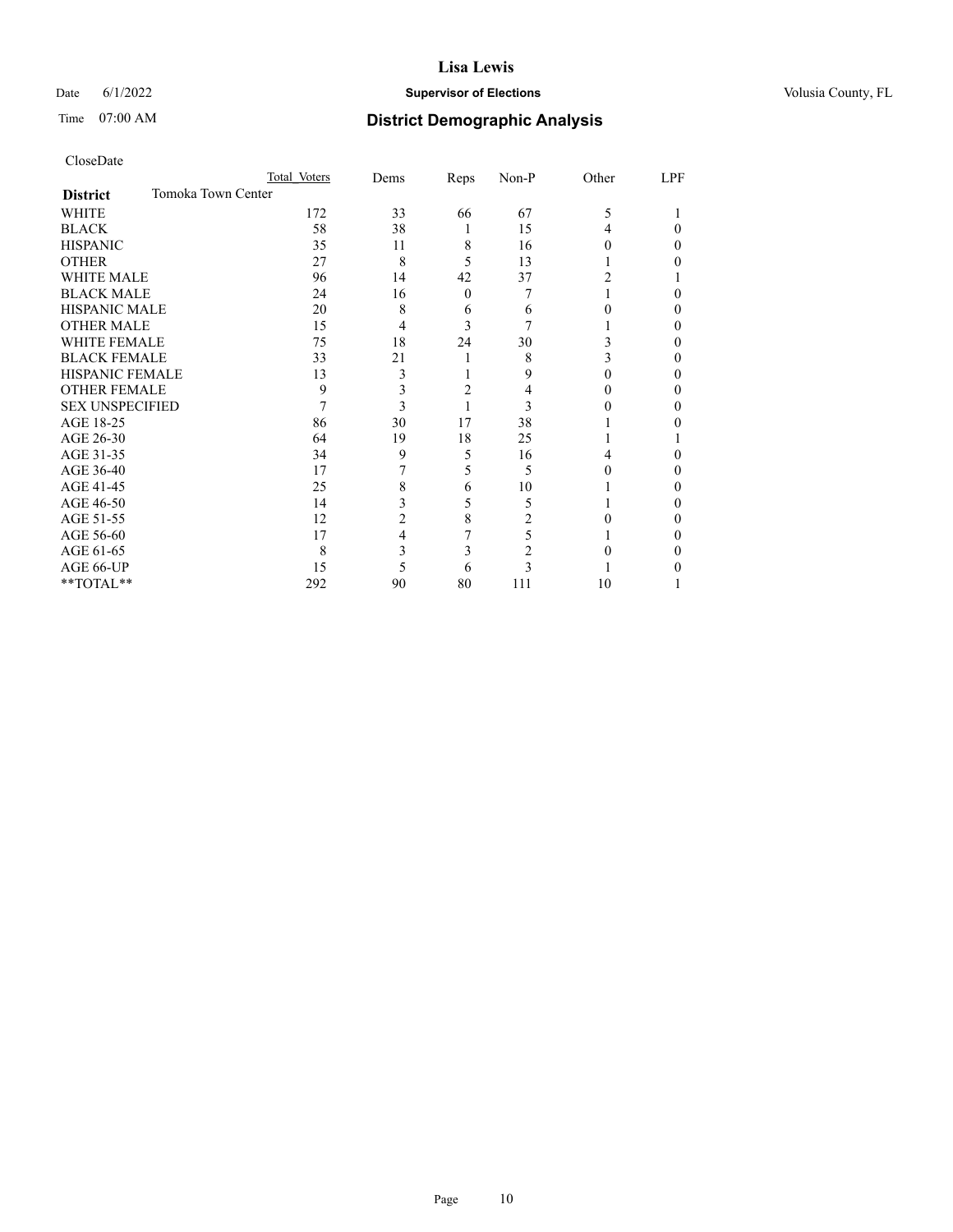## Date 6/1/2022 **Supervisor of Elections Supervisor of Elections** Volusia County, FL

# Time 07:00 AM **District Demographic Analysis**

|                        |           | Total Voters | Dems           | Reps           | Non-P | Other | LPF    |
|------------------------|-----------|--------------|----------------|----------------|-------|-------|--------|
| <b>District</b>        | Rivington |              |                |                |       |       |        |
| WHITE                  |           | 76           | 13             | 40             | 22    |       |        |
| <b>BLACK</b>           |           | 18           | 9              | $\theta$       | 7     | 2     |        |
| <b>HISPANIC</b>        |           | 29           | 5              |                | 16    |       |        |
| <b>OTHER</b>           |           | 7            | $\overline{c}$ |                | 4     | 0     |        |
| WHITE MALE             |           | 34           | 5              | 20             | 9     |       |        |
| <b>BLACK MALE</b>      |           | 11           |                | $\theta$       | 2     |       |        |
| <b>HISPANIC MALE</b>   |           | 16           | 3              | 5              | 8     | 0     |        |
| <b>OTHER MALE</b>      |           | 3            | 0              | $\theta$       | 3     |       |        |
| WHITE FEMALE           |           | 42           | 8              | 20             | 13    |       |        |
| <b>BLACK FEMALE</b>    |           | 7            | 2              | $\theta$       | 5     |       |        |
| <b>HISPANIC FEMALE</b> |           | 13           | $\overline{2}$ | 2              |       |       |        |
| <b>OTHER FEMALE</b>    |           | 4            | $\overline{2}$ |                |       |       |        |
| <b>SEX UNSPECIFIED</b> |           | 0            | 0              | 0              |       |       |        |
| AGE 18-25              |           |              | 3              | 0              |       |       |        |
| AGE 26-30              |           | 15           | 2              | 8              | 3     | 2     |        |
| AGE 31-35              |           | 29           | 7              | 14             | 8     | 0     |        |
| AGE 36-40              |           | 20           |                | 4              | 9     | 0     |        |
| AGE 41-45              |           | 14           | 3              | 3              |       |       |        |
| AGE 46-50              |           | 9            |                | $\overline{2}$ | 6     |       |        |
| AGE 51-55              |           | 21           |                | 9              | 8     |       |        |
| AGE 56-60              |           | 8            |                | 4              |       |       |        |
| AGE 61-65              |           |              |                | 3              |       |       |        |
| AGE 66-UP              |           | 3            |                |                |       |       |        |
| **TOTAL**              |           | 130          | 29             | 48             | 49    | 4     | $_{0}$ |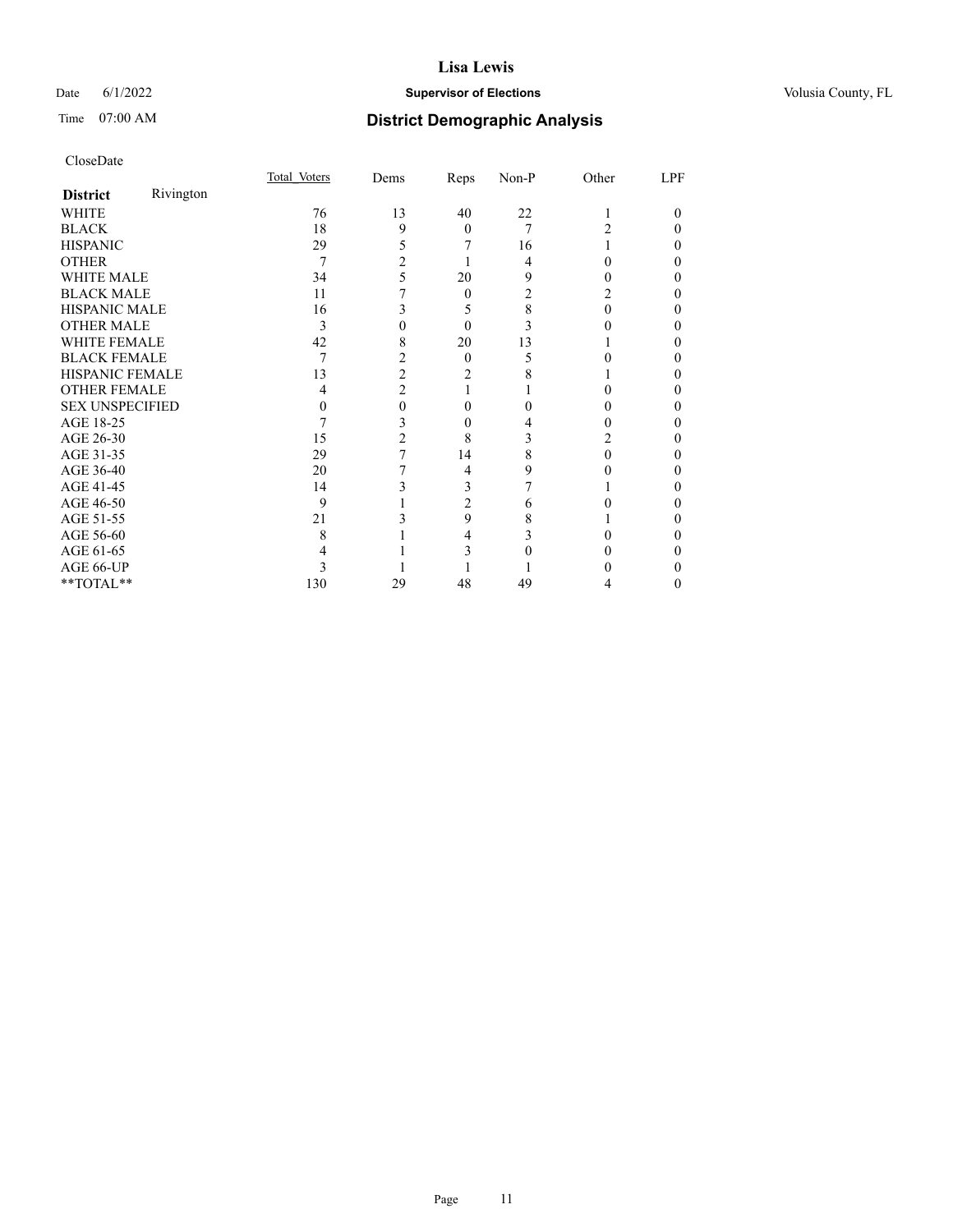## Date 6/1/2022 **Supervisor of Elections Supervisor of Elections** Volusia County, FL

| CloseDate |
|-----------|
|-----------|

|                        |         | Total Voters | Dems           | Reps           | Non-P          | Other | LPF |
|------------------------|---------|--------------|----------------|----------------|----------------|-------|-----|
| <b>District</b>        | Pioneer |              |                |                |                |       |     |
| <b>WHITE</b>           |         | 276          | 52             | 140            | 74             | 7     | 3   |
| <b>BLACK</b>           |         | 12           | 6              |                | 5              |       | 0   |
| <b>HISPANIC</b>        |         | 22           | 3              | 8              | 11             |       | 0   |
| <b>OTHER</b>           |         | 25           | 10             | 6              | 8              |       | 0   |
| <b>WHITE MALE</b>      |         | 131          | 21             | 68             | 36             |       | 3   |
| <b>BLACK MALE</b>      |         | 4            | $\overline{c}$ | 1              |                |       | 0   |
| <b>HISPANIC MALE</b>   |         | 9            | $\overline{c}$ | $\overline{c}$ | 5              |       |     |
| <b>OTHER MALE</b>      |         | 9            | 4              | 3              | $\mathfrak{D}$ |       | 0   |
| <b>WHITE FEMALE</b>    |         | 141          | 30             | 69             | 38             |       |     |
| <b>BLACK FEMALE</b>    |         | 8            | 4              | 0              | 4              |       | 0   |
| <b>HISPANIC FEMALE</b> |         | 13           |                | 6              | 6              |       | 0   |
| <b>OTHER FEMALE</b>    |         | 12           | 3              | $\overline{c}$ | 6              |       | 0   |
| <b>SEX UNSPECIFIED</b> |         | 8            |                | 4              | $_{0}$         |       | 0   |
| AGE 18-25              |         | 12           |                | 6              | 5              |       |     |
| AGE 26-30              |         | 10           |                | 5              | 3              |       |     |
| AGE 31-35              |         | 43           | 11             | 21             | 6              |       | 2   |
| AGE 36-40              |         | 45           | 11             | 14             | 19             |       | 0   |
| AGE 41-45              |         | 34           | 7              | 20             | 7              |       | 0   |
| AGE 46-50              |         | 31           | 4              | 14             | 13             |       | 0   |
| AGE 51-55              |         | 29           | 5              | 15             | 9              |       | 0   |
| AGE 56-60              |         | 21           | 4              | 8              | 6              | 3     | 0   |
| AGE 61-65              |         | 25           | 5              | 10             | 10             |       | 0   |
| AGE 66-UP              |         | 85           | 22             | 42             | 20             |       |     |
| **TOTAL**              |         | 335          | 71             | 155            | 98             | 8     | 3   |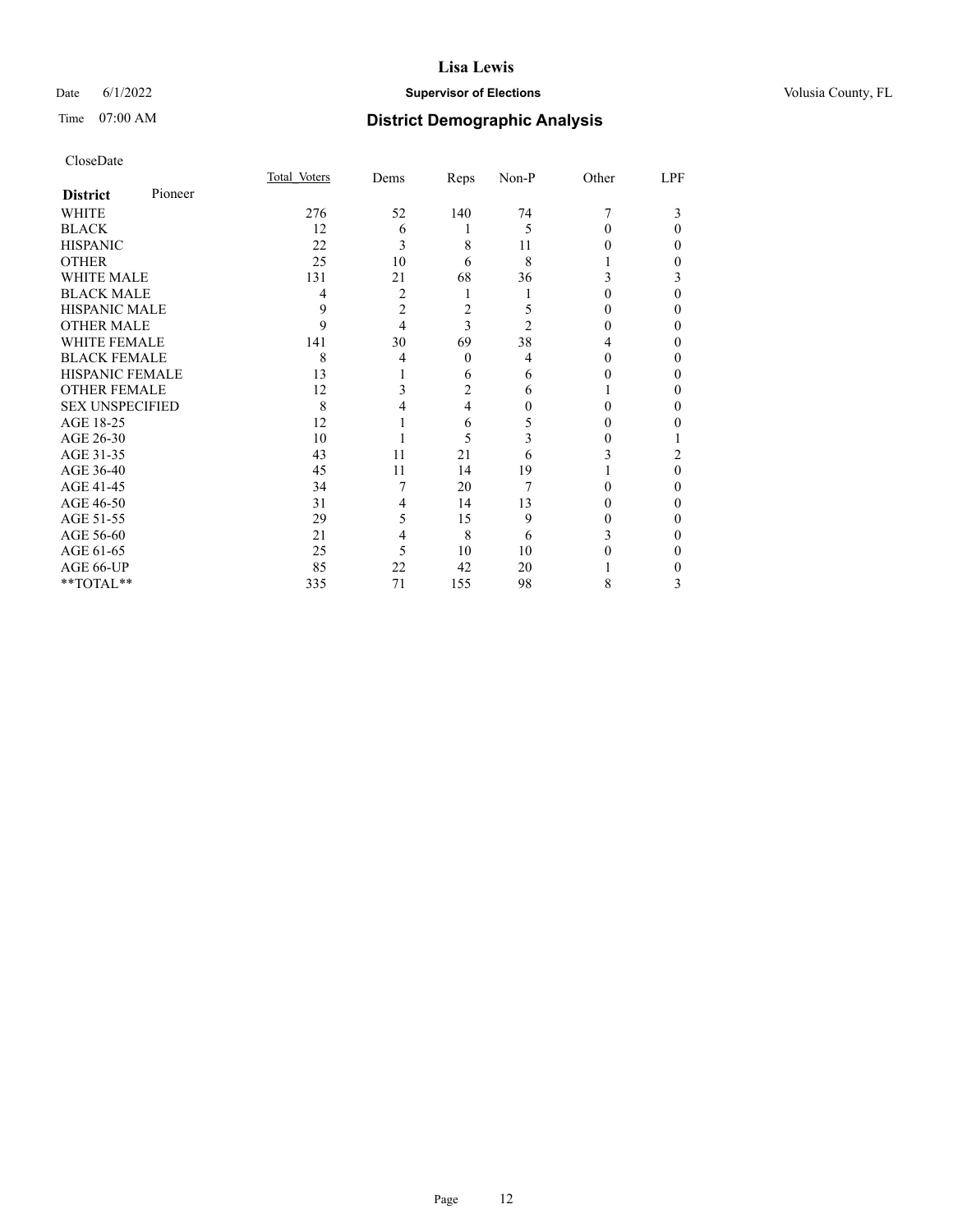## Date 6/1/2022 **Supervisor of Elections Supervisor of Elections** Volusia County, FL

# Time 07:00 AM **District Demographic Analysis**

|                        |                | Total Voters | Dems | Reps     | Non-P    | Other    | LPF |
|------------------------|----------------|--------------|------|----------|----------|----------|-----|
| <b>District</b>        | CBL/BM PO West |              |      |          |          |          |     |
| WHITE                  |                | $\Omega$     | 0    | $\Omega$ | $\theta$ | $\Omega$ | 0   |
| <b>BLACK</b>           |                |              |      | 0        | 0        |          |     |
| <b>HISPANIC</b>        |                |              |      | 0        | 0        |          |     |
| <b>OTHER</b>           |                |              |      |          |          |          |     |
| <b>WHITE MALE</b>      |                |              |      |          |          |          |     |
| <b>BLACK MALE</b>      |                |              |      |          |          |          |     |
| <b>HISPANIC MALE</b>   |                |              |      |          |          |          |     |
| <b>OTHER MALE</b>      |                |              |      |          |          |          |     |
| <b>WHITE FEMALE</b>    |                |              |      |          |          |          |     |
| <b>BLACK FEMALE</b>    |                |              |      |          |          |          |     |
| <b>HISPANIC FEMALE</b> |                |              |      |          |          |          |     |
| <b>OTHER FEMALE</b>    |                |              |      |          |          |          |     |
| <b>SEX UNSPECIFIED</b> |                |              |      |          |          |          |     |
| AGE 18-25              |                |              |      |          |          |          |     |
| AGE 26-30              |                |              |      |          |          |          |     |
| AGE 31-35              |                |              |      |          |          |          |     |
| AGE 36-40              |                |              |      |          |          |          |     |
| AGE 41-45              |                |              |      |          |          |          |     |
| AGE 46-50              |                |              |      |          |          |          |     |
| AGE 51-55              |                |              |      |          |          |          |     |
| AGE 56-60              |                |              |      |          |          |          |     |
| AGE 61-65              |                |              |      |          |          |          |     |
| AGE 66-UP              |                |              |      |          |          |          |     |
| **TOTAL**              |                |              |      | 0        | 0        | 0        | 0   |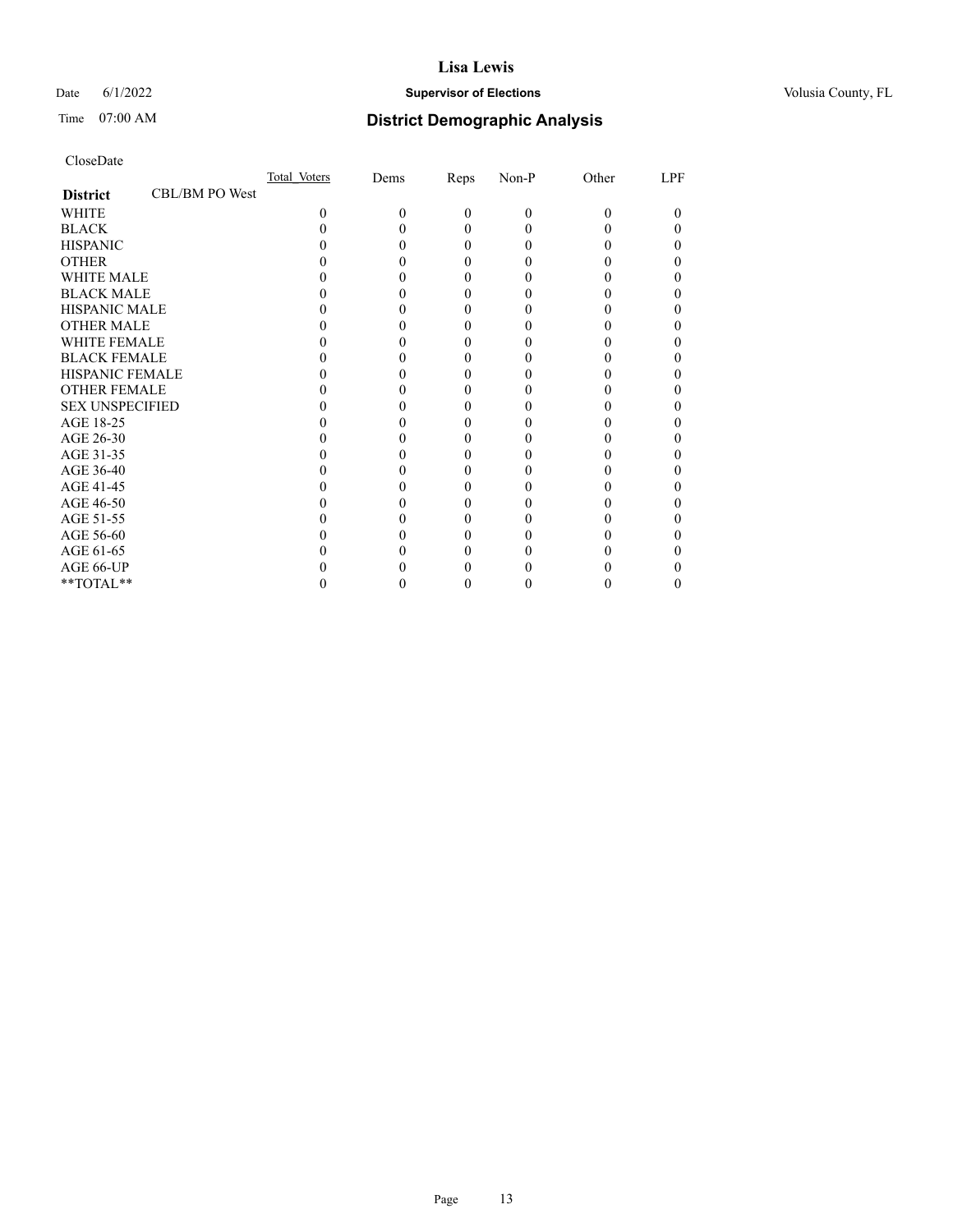## Date 6/1/2022 **Supervisor of Elections Supervisor of Elections** Volusia County, FL

| CloseDate |
|-----------|
|-----------|

|                                             | Total Voters | Dems | Reps | Non-P    | Other | LPF |
|---------------------------------------------|--------------|------|------|----------|-------|-----|
| Deering Park Stewardship<br><b>District</b> |              |      |      |          |       |     |
| WHITE                                       | 0            | 0    | 0    | $\theta$ | 0     |     |
| <b>BLACK</b>                                |              |      | 0    |          |       |     |
| <b>HISPANIC</b>                             |              |      | 0    |          |       |     |
| <b>OTHER</b>                                |              |      |      |          |       |     |
| WHITE MALE                                  |              |      |      |          |       |     |
| <b>BLACK MALE</b>                           |              |      |      |          |       |     |
| <b>HISPANIC MALE</b>                        |              |      |      |          |       |     |
| <b>OTHER MALE</b>                           |              |      |      |          |       |     |
| <b>WHITE FEMALE</b>                         |              |      |      |          |       |     |
| <b>BLACK FEMALE</b>                         |              |      | 0    |          |       |     |
| HISPANIC FEMALE                             |              |      |      |          |       |     |
| <b>OTHER FEMALE</b>                         |              |      | 0    |          |       |     |
| <b>SEX UNSPECIFIED</b>                      |              |      |      |          |       |     |
| AGE 18-25                                   |              |      |      |          |       |     |
| AGE 26-30                                   |              |      |      |          |       |     |
| AGE 31-35                                   |              |      |      |          |       |     |
| AGE 36-40                                   |              |      | 0    |          |       |     |
| AGE 41-45                                   |              |      |      |          |       |     |
| AGE 46-50                                   |              |      | 0    |          |       |     |
| AGE 51-55                                   |              |      |      |          |       |     |
| AGE 56-60                                   |              |      |      |          |       |     |
| AGE 61-65                                   |              |      |      |          |       |     |
| AGE 66-UP                                   |              |      |      |          |       |     |
| **TOTAL**                                   |              |      | 0    |          |       |     |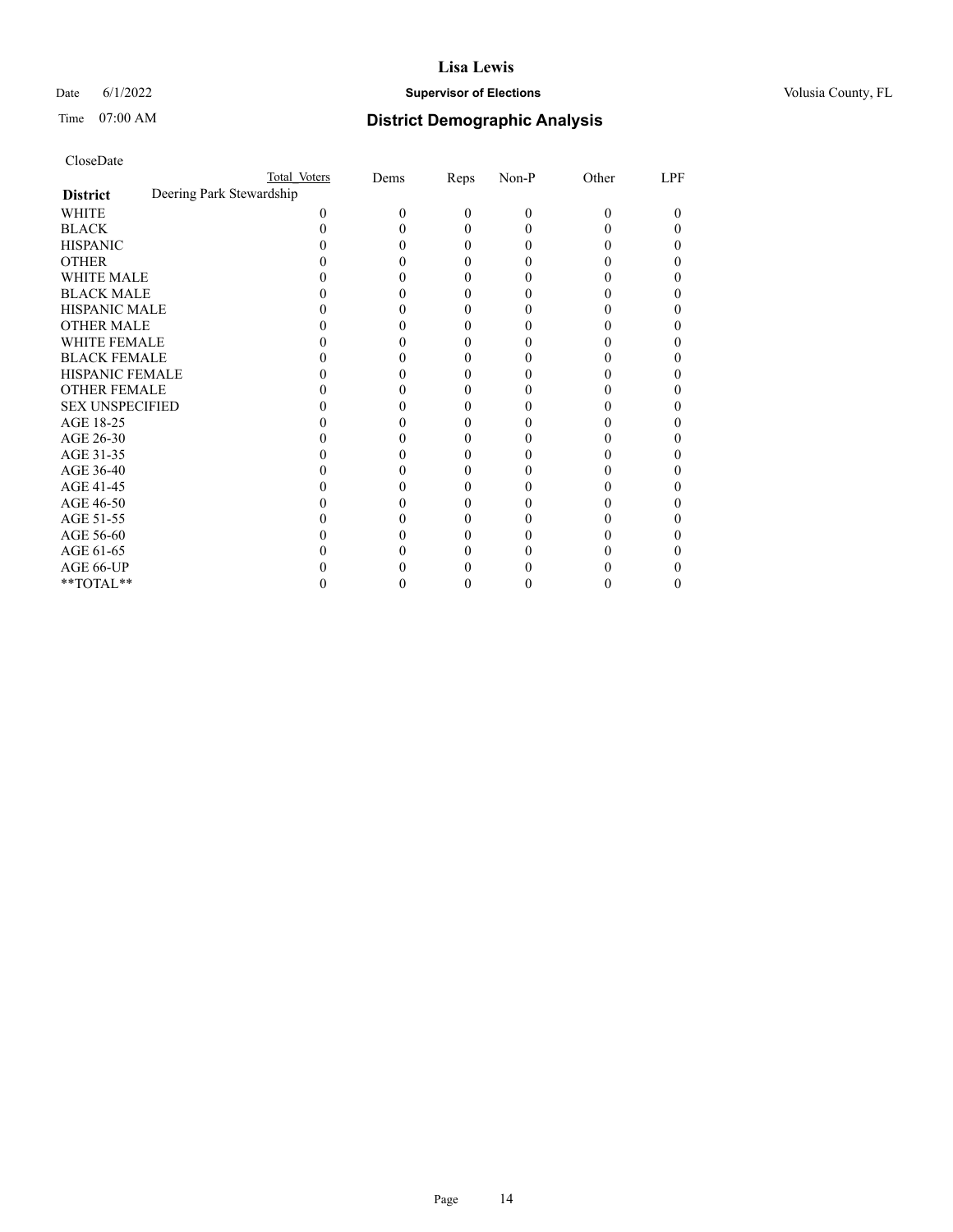## Date 6/1/2022 **Supervisor of Elections Supervisor of Elections** Volusia County, FL

# Time 07:00 AM **District Demographic Analysis**

|                        |               | Total Voters | Dems     | Reps     | Non-P    | Other    | LPF |
|------------------------|---------------|--------------|----------|----------|----------|----------|-----|
| <b>District</b>        | Lakewood Park |              |          |          |          |          |     |
| <b>WHITE</b>           |               | $\Omega$     | $\Omega$ | $\theta$ | $\theta$ | $\Omega$ | 0   |
| <b>BLACK</b>           |               |              |          | 0        |          |          | 0   |
| <b>HISPANIC</b>        |               |              |          | 0        | 0        | 0        | 0   |
| <b>OTHER</b>           |               |              |          |          |          |          |     |
| WHITE MALE             |               |              |          |          |          |          |     |
| <b>BLACK MALE</b>      |               |              |          |          |          |          |     |
| <b>HISPANIC MALE</b>   |               |              |          |          |          |          |     |
| <b>OTHER MALE</b>      |               |              |          |          |          |          | 0   |
| <b>WHITE FEMALE</b>    |               |              |          |          |          |          |     |
| <b>BLACK FEMALE</b>    |               |              |          | 0        |          |          | 0   |
| <b>HISPANIC FEMALE</b> |               |              |          |          |          |          |     |
| <b>OTHER FEMALE</b>    |               |              |          |          |          |          |     |
| <b>SEX UNSPECIFIED</b> |               |              |          |          |          |          |     |
| AGE 18-25              |               |              |          |          |          |          |     |
| AGE 26-30              |               |              |          |          |          |          |     |
| AGE 31-35              |               |              |          |          |          |          |     |
| AGE 36-40              |               |              |          | 0        |          |          | 0   |
| AGE 41-45              |               |              |          |          |          |          |     |
| AGE 46-50              |               |              |          |          |          |          |     |
| AGE 51-55              |               |              |          |          |          |          |     |
| AGE 56-60              |               |              |          |          |          |          |     |
| AGE 61-65              |               |              |          |          |          |          |     |
| AGE 66-UP              |               |              |          |          |          |          |     |
| **TOTAL**              |               |              |          | 0        |          | 0        | 0   |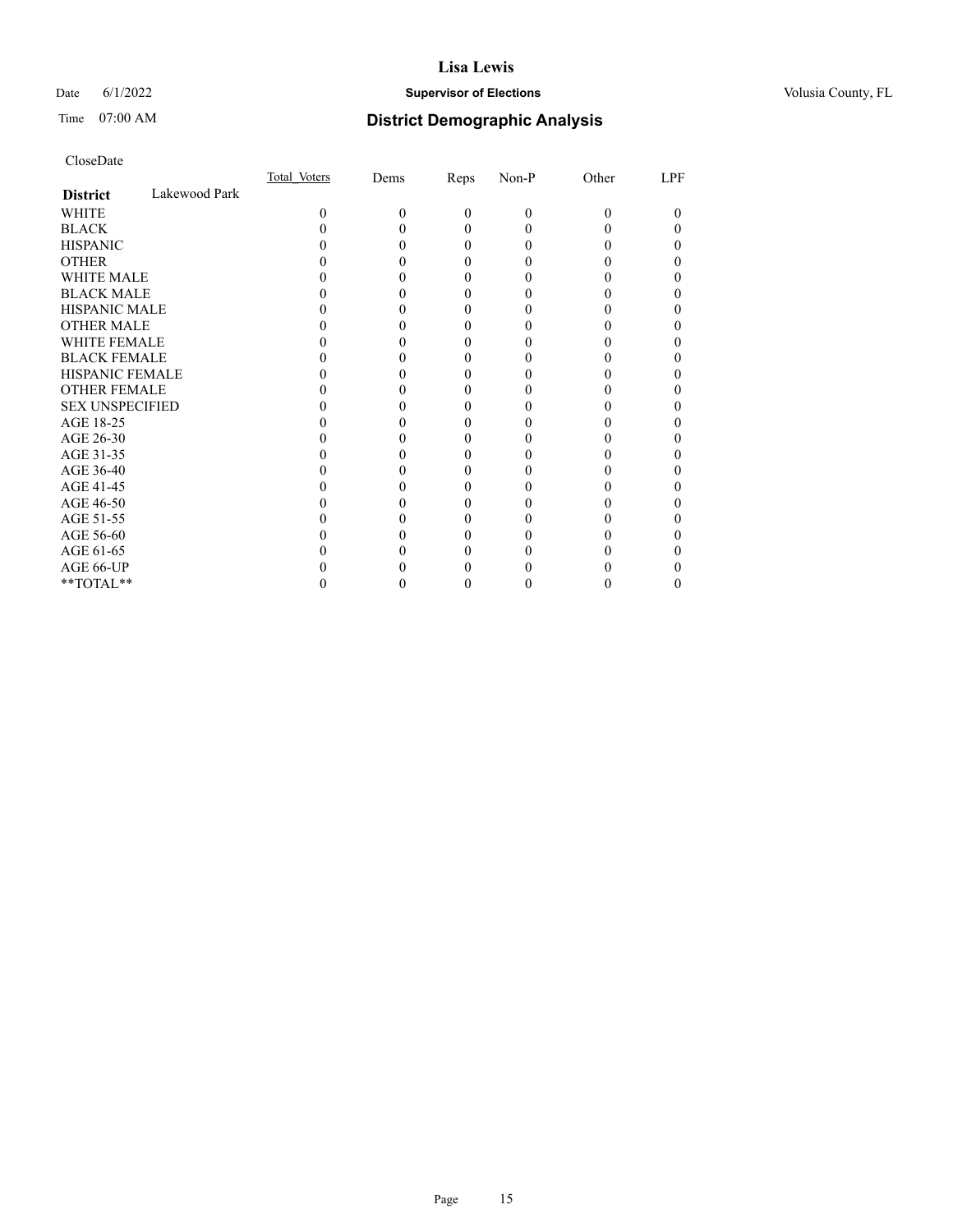## Date 6/1/2022 **Supervisor of Elections Supervisor of Elections** Volusia County, FL

| CloseDate |
|-----------|
|-----------|

|                                         | Total Voters | Dems | Reps     | Non-P    | Other | LPF |
|-----------------------------------------|--------------|------|----------|----------|-------|-----|
| SWI - PO Town Center<br><b>District</b> |              |      |          |          |       |     |
| WHITE                                   | 0            | 0    | $\Omega$ | $\theta$ | 0     | 0   |
| <b>BLACK</b>                            |              |      | 0        | 0        |       |     |
| <b>HISPANIC</b>                         |              |      | 0        | 0        |       |     |
| <b>OTHER</b>                            |              |      |          |          |       |     |
| WHITE MALE                              |              |      |          |          |       |     |
| <b>BLACK MALE</b>                       |              |      |          |          |       |     |
| <b>HISPANIC MALE</b>                    |              |      |          |          |       |     |
| <b>OTHER MALE</b>                       |              |      |          |          |       |     |
| <b>WHITE FEMALE</b>                     |              |      |          |          |       |     |
| <b>BLACK FEMALE</b>                     |              |      |          |          |       |     |
| <b>HISPANIC FEMALE</b>                  |              |      |          |          |       |     |
| <b>OTHER FEMALE</b>                     |              |      |          |          |       |     |
| <b>SEX UNSPECIFIED</b>                  |              |      |          |          |       |     |
| AGE 18-25                               |              |      |          |          |       |     |
| AGE 26-30                               |              |      |          |          |       |     |
| AGE 31-35                               |              |      |          |          |       |     |
| AGE 36-40                               |              |      |          |          |       |     |
| AGE 41-45                               |              |      |          |          |       |     |
| AGE 46-50                               |              |      |          |          |       |     |
| AGE 51-55                               |              |      |          |          |       |     |
| AGE 56-60                               |              |      |          |          |       |     |
| AGE 61-65                               |              |      |          |          |       |     |
| AGE 66-UP                               |              |      |          |          |       |     |
| **TOTAL**                               |              |      |          |          |       |     |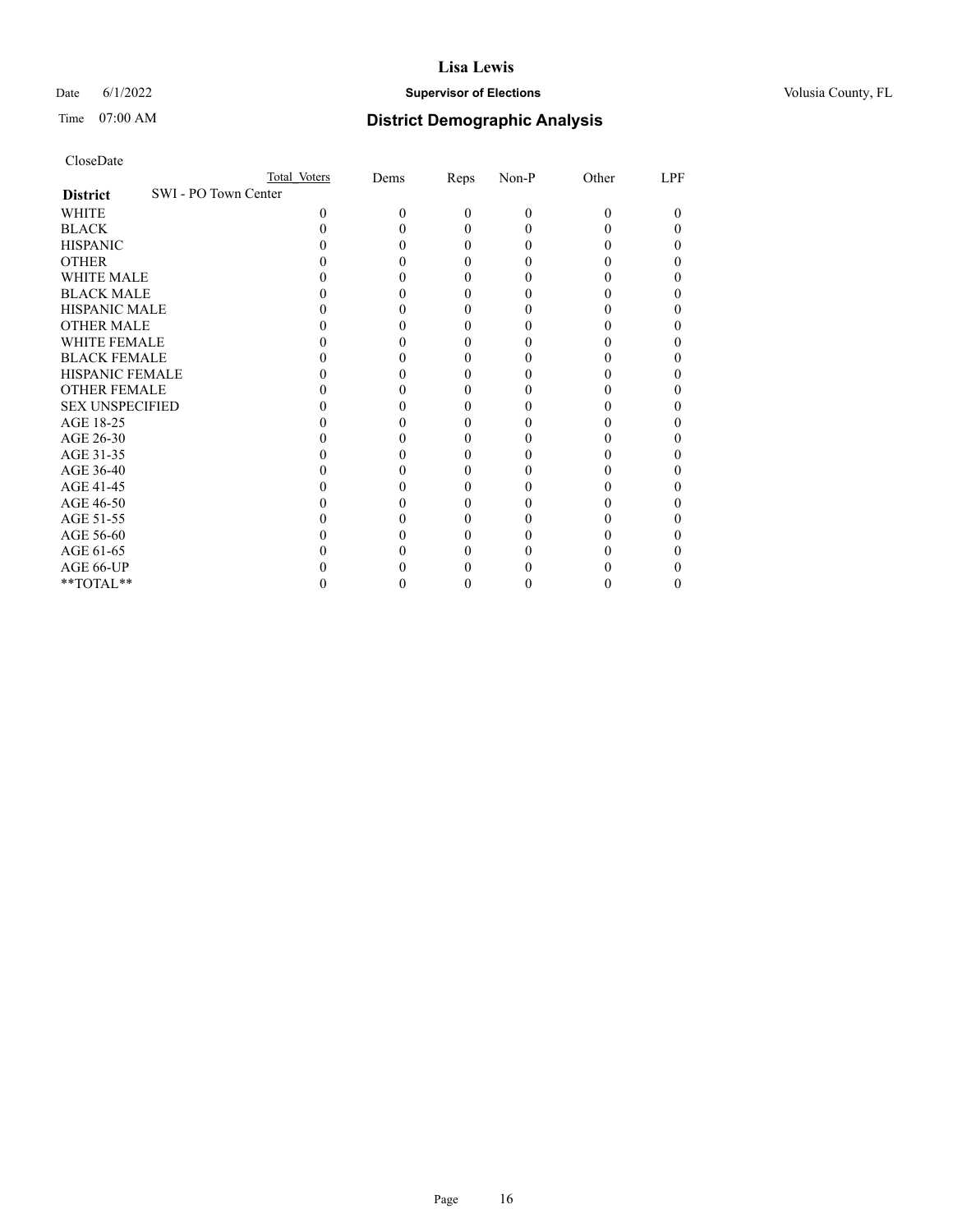## Date 6/1/2022 **Supervisor of Elections Supervisor of Elections** Volusia County, FL

# Time 07:00 AM **District Demographic Analysis**

|                        |               | Total Voters | Dems | Reps     | Non-P    | Other | LPF |
|------------------------|---------------|--------------|------|----------|----------|-------|-----|
| <b>District</b>        | Walkers Green |              |      |          |          |       |     |
| WHITE                  |               | 0            | 0    | $\theta$ | $\Omega$ | 0     | 0   |
| <b>BLACK</b>           |               |              |      | 0        |          |       |     |
| <b>HISPANIC</b>        |               |              |      | $_{0}$   |          |       |     |
| <b>OTHER</b>           |               |              |      |          |          |       |     |
| <b>WHITE MALE</b>      |               |              |      |          |          |       |     |
| <b>BLACK MALE</b>      |               |              |      |          |          |       |     |
| <b>HISPANIC MALE</b>   |               |              |      |          |          |       |     |
| <b>OTHER MALE</b>      |               |              |      |          |          |       |     |
| <b>WHITE FEMALE</b>    |               |              |      |          |          |       |     |
| <b>BLACK FEMALE</b>    |               |              |      | 0        |          |       |     |
| <b>HISPANIC FEMALE</b> |               |              |      |          |          |       |     |
| <b>OTHER FEMALE</b>    |               |              |      |          |          |       |     |
| <b>SEX UNSPECIFIED</b> |               |              |      |          |          |       |     |
| AGE 18-25              |               |              |      |          |          |       |     |
| AGE 26-30              |               |              |      |          |          |       |     |
| AGE 31-35              |               |              |      |          |          |       |     |
| AGE 36-40              |               |              |      | $\theta$ |          |       |     |
| AGE 41-45              |               |              |      |          |          |       |     |
| AGE 46-50              |               |              |      |          |          |       |     |
| AGE 51-55              |               |              |      |          |          |       |     |
| AGE 56-60              |               |              |      |          |          |       |     |
| AGE 61-65              |               |              |      |          |          |       |     |
| AGE 66-UP              |               |              |      |          |          |       |     |
| **TOTAL**              |               |              |      | 0        |          |       |     |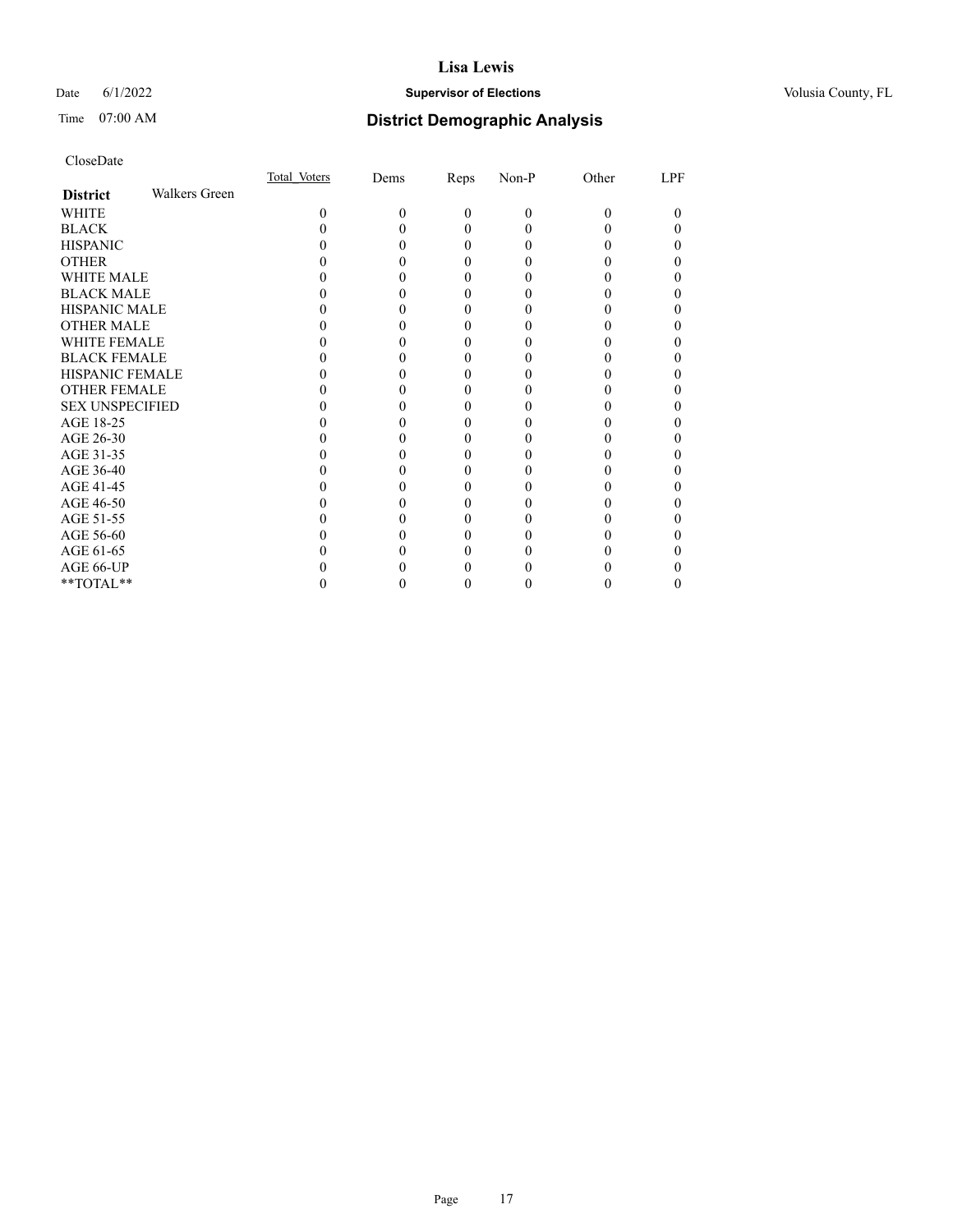## Date 6/1/2022 **Supervisor of Elections Supervisor of Elections** Volusia County, FL

# Time 07:00 AM **District Demographic Analysis**

|                        |              | Total Voters | Dems | Reps     | Non-P | Other | LPF |
|------------------------|--------------|--------------|------|----------|-------|-------|-----|
| <b>District</b>        | Tomoka North |              |      |          |       |       |     |
| WHITE                  |              | 11           | 3    |          | 6     |       | 0   |
| <b>BLACK</b>           |              |              |      | 0        |       |       |     |
| <b>HISPANIC</b>        |              |              |      | $\theta$ | 0     |       |     |
| <b>OTHER</b>           |              |              |      |          |       |       |     |
| <b>WHITE MALE</b>      |              | n            |      |          |       |       |     |
| <b>BLACK MALE</b>      |              |              |      |          |       |       |     |
| <b>HISPANIC MALE</b>   |              |              |      |          |       |       |     |
| <b>OTHER MALE</b>      |              |              |      |          |       |       |     |
| <b>WHITE FEMALE</b>    |              |              |      |          |       |       |     |
| <b>BLACK FEMALE</b>    |              |              |      | 0        |       |       |     |
| <b>HISPANIC FEMALE</b> |              |              |      |          |       |       |     |
| <b>OTHER FEMALE</b>    |              |              |      |          |       |       |     |
| <b>SEX UNSPECIFIED</b> |              |              |      |          |       |       |     |
| AGE 18-25              |              |              |      |          |       |       |     |
| AGE 26-30              |              |              |      |          |       |       |     |
| AGE 31-35              |              |              |      |          |       |       |     |
| AGE 36-40              |              |              |      |          |       |       |     |
| AGE 41-45              |              |              |      |          |       |       |     |
| AGE 46-50              |              |              |      |          |       |       |     |
| AGE 51-55              |              |              |      |          |       |       |     |
| AGE 56-60              |              |              |      |          |       |       |     |
| AGE 61-65              |              |              |      |          |       |       |     |
| AGE 66-UP              |              |              |      |          |       |       |     |
| **TOTAL**              |              | 12           | 3    |          |       |       | 0   |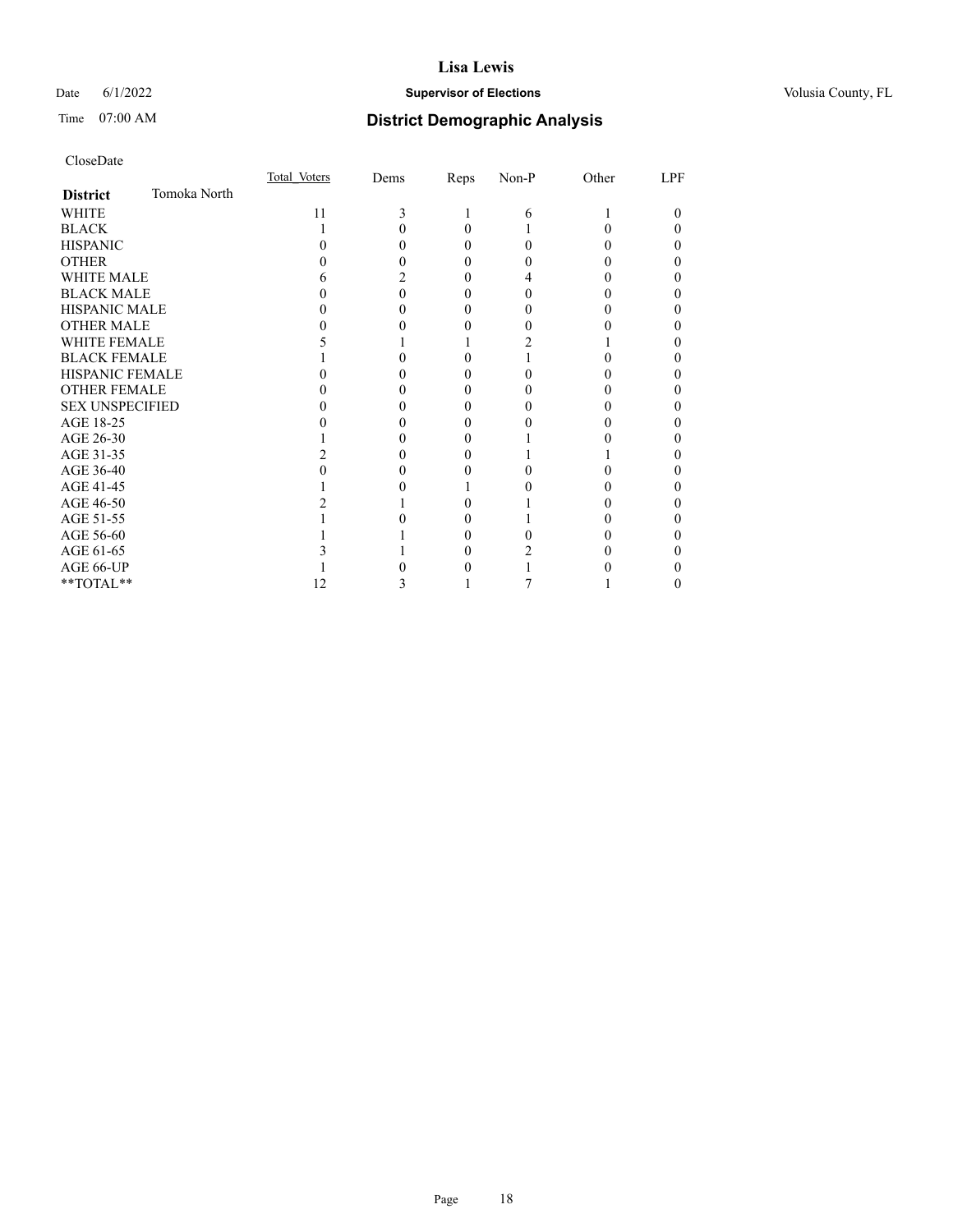## Date 6/1/2022 **Supervisor of Elections Supervisor of Elections** Volusia County, FL

| CloseDate |
|-----------|
|-----------|

|                                             | Total Voters | Dems    | Reps    | Non-P   | Other | LPF   |
|---------------------------------------------|--------------|---------|---------|---------|-------|-------|
| Congressional District 6<br><b>District</b> |              |         |         |         |       |       |
| WHITE                                       | 305,008      | 75,753  | 139,668 | 82,830  | 5,647 | 1,110 |
| <b>BLACK</b>                                | 34,326       | 25,656  | 1,350   | 6,909   | 383   | 28    |
| <b>HISPANIC</b>                             | 41,389       | 16,873  | 7,739   | 16,154  | 522   | 101   |
| <b>OTHER</b>                                | 23,064       | 6,912   | 5,617   | 10,010  | 441   | 84    |
| <b>WHITE MALE</b>                           | 141,699      | 29,023  | 68,825  | 40,553  | 2,553 | 745   |
| <b>BLACK MALE</b>                           | 14,357       | 9,797   | 780     | 3,547   | 216   | 17    |
| <b>HISPANIC MALE</b>                        | 18,881       | 6,950   | 4,015   | 7,588   | 259   | 69    |
| <b>OTHER MALE</b>                           | 8,247        | 2,305   | 2,227   | 3,512   | 159   | 44    |
| <b>WHITE FEMALE</b>                         | 159,882      | 45,961  | 69,417  | 41,074  | 3,074 | 356   |
| <b>BLACK FEMALE</b>                         | 19,424       | 15,450  | 543     | 3,254   | 167   | 10    |
| <b>HISPANIC FEMALE</b>                      | 21,906       | 9,664   | 3,633   | 8,317   | 260   | 32    |
| <b>OTHER FEMALE</b>                         | 9,776        | 3,487   | 2,316   | 3,745   | 201   | 27    |
| <b>SEX UNSPECIFIED</b>                      | 9,611        | 2,556   | 2,616   | 4,312   | 104   | 23    |
| AGE 18-25                                   | 36,316       | 11,305  | 9,793   | 14,051  | 995   | 172   |
| AGE 26-30                                   | 26,298       | 7,908   | 7,342   | 10,174  | 664   | 210   |
| AGE 31-35                                   | 27,667       | 8,388   | 8,004   | 10,516  | 572   | 187   |
| AGE 36-40                                   | 25,993       | 7,511   | 8,022   | 9,793   | 492   | 175   |
| AGE 41-45                                   | 25,443       | 7,525   | 8,245   | 9,087   | 458   | 128   |
| AGE 46-50                                   | 25,992       | 7,318   | 9,732   | 8,341   | 484   | 117   |
| AGE 51-55                                   | 31,414       | 8,715   | 13,119  | 8,951   | 537   | 92    |
| AGE 56-60                                   | 37,819       | 10,747  | 16,699  | 9,732   | 579   | 62    |
| AGE 61-65                                   | 41,270       | 12,693  | 18,278  | 9,590   | 641   | 68    |
| AGE 66-UP                                   | 125,575      | 43,084  | 55,140  | 25,668  | 1,571 | 112   |
| $*$ $TOTAL**$                               | 403,787      | 125,194 | 154,374 | 115,903 | 6,993 | 1,323 |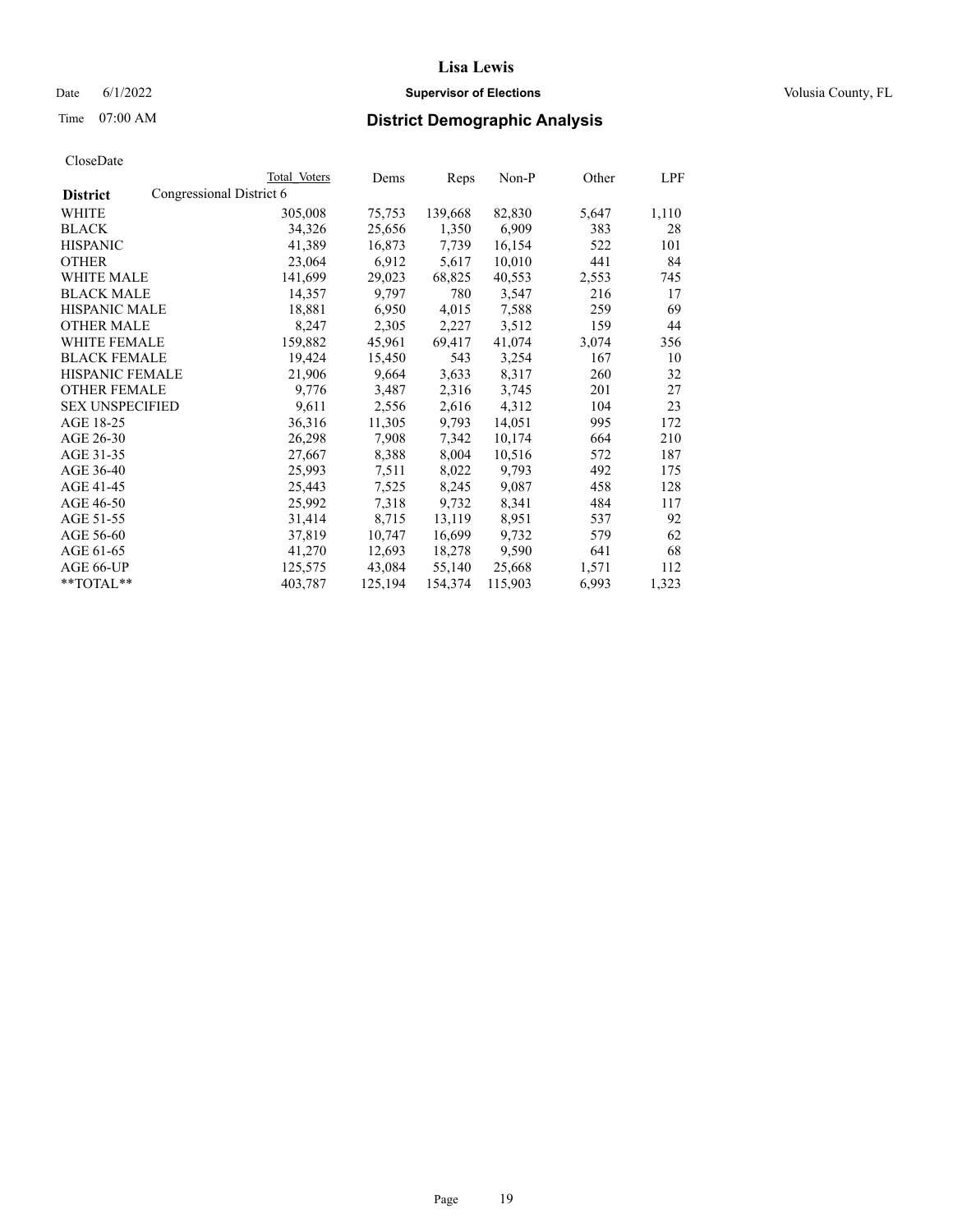## Date 6/1/2022 **Supervisor of Elections Supervisor of Elections** Volusia County, FL

# Time 07:00 AM **District Demographic Analysis**

|                        | Total Voters        | Dems   | Reps   | Non-P  | Other | LPF            |
|------------------------|---------------------|--------|--------|--------|-------|----------------|
| <b>District</b>        | Unincorporated Area |        |        |        |       |                |
| WHITE                  | 73,495              | 16,817 | 35,930 | 19,228 | 1,238 | 282            |
| <b>BLACK</b>           | 3,133               | 2,304  | 145    | 643    | 38    | 3              |
| <b>HISPANIC</b>        | 5,332               | 2,007  | 1,183  | 2,043  | 82    | 17             |
| <b>OTHER</b>           | 4,152               | 1,044  | 1,259  | 1,765  | 68    | 16             |
| <b>WHITE MALE</b>      | 34,814              | 6,646  | 17,934 | 9,480  | 567   | 187            |
| <b>BLACK MALE</b>      | 1,383               | 937    | 84     | 340    | 21    | 1              |
| <b>HISPANIC MALE</b>   | 2,433               | 800    | 606    | 976    | 40    | 11             |
| <b>OTHER MALE</b>      | 1,458               | 331    | 493    | 597    | 29    | 8              |
| <b>WHITE FEMALE</b>    | 37,826              | 10,007 | 17,594 | 9,465  | 668   | 92             |
| <b>BLACK FEMALE</b>    | 1,699               | 1,327  | 57     | 296    | 17    | $\overline{2}$ |
| <b>HISPANIC FEMALE</b> | 2,802               | 1,167  | 558    | 1,029  | 42    | 6              |
| <b>OTHER FEMALE</b>    | 1,665               | 523    | 483    | 627    | 26    | 6              |
| <b>SEX UNSPECIFIED</b> | 2,031               | 434    | 708    | 868    | 16    | 5              |
| AGE 18-25              | 7,110               | 1,701  | 2,488  | 2,685  | 196   | 40             |
| AGE 26-30              | 5,070               | 1,177  | 1,857  | 1,872  | 127   | 37             |
| AGE 31-35              | 5,413               | 1,309  | 1,916  | 2,027  | 121   | 40             |
| AGE 36-40              | 5,104               | 1,188  | 1,944  | 1,847  | 91    | 34             |
| AGE 41-45              | 5,021               | 1,118  | 2,004  | 1,787  | 80    | 32             |
| AGE 46-50              | 5,534               | 1,192  | 2,466  | 1,750  | 97    | 29             |
| AGE 51-55              | 6,925               | 1,488  | 3,361  | 1,967  | 89    | 20             |
| AGE 56-60              | 8,762               | 1,976  | 4,421  | 2,214  | 137   | 14             |
| AGE 61-65              | 9,467               | 2,447  | 4,726  | 2,104  | 163   | 27             |
| AGE 66-UP              | 27,706              | 8,576  | 13,334 | 5,426  | 325   | 45             |
| $*$ $TOTAL**$          | 86,112              | 22,172 | 38,517 | 23,679 | 1,426 | 318            |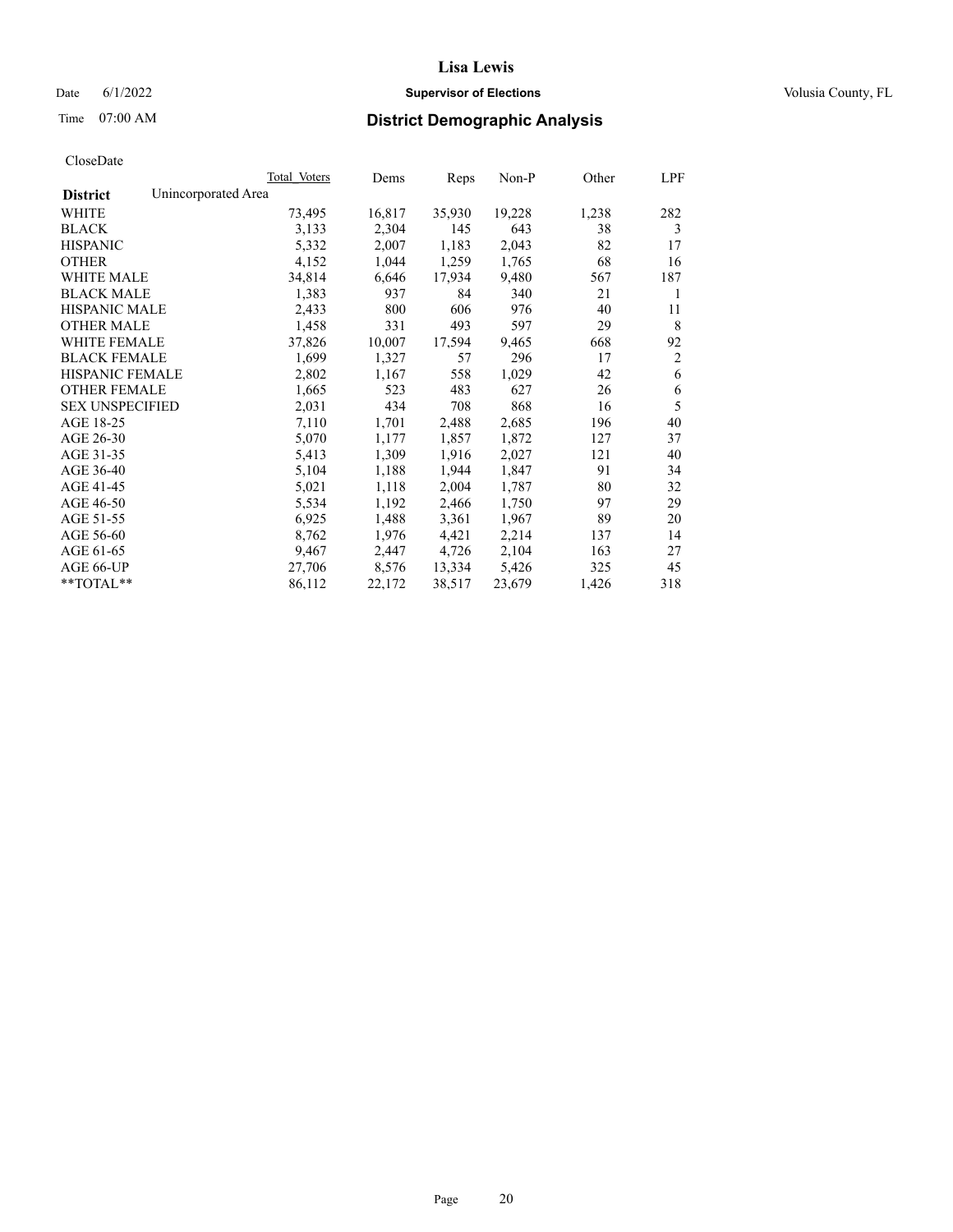## Date 6/1/2022 **Supervisor of Elections Supervisor of Elections** Volusia County, FL

# Time 07:00 AM **District Demographic Analysis**

|                                  | Total Voters | Dems   | Reps   | Non-P  | Other | LPF            |
|----------------------------------|--------------|--------|--------|--------|-------|----------------|
| Daytona Beach<br><b>District</b> |              |        |        |        |       |                |
| WHITE                            | 28,181       | 7,432  | 11,882 | 8,089  | 640   | 138            |
| <b>BLACK</b>                     | 13,438       | 10,433 | 412    | 2,448  | 140   | 5              |
| <b>HISPANIC</b>                  | 2,534        | 1,002  | 517    | 960    | 46    | 9              |
| <b>OTHER</b>                     | 3,253        | 1,069  | 635    | 1,469  | 72    | 8              |
| WHITE MALE                       | 13,533       | 2,907  | 6,078  | 4,158  | 301   | 89             |
| <b>BLACK MALE</b>                | 5,277        | 3,789  | 235    | 1,174  | 76    | 3              |
| <b>HISPANIC MALE</b>             | 1,171        | 426    | 265    | 452    | 22    | 6              |
| <b>OTHER MALE</b>                | 1,186        | 369    | 272    | 511    | 29    | 5              |
| WHITE FEMALE                     | 14,353       | 4,439  | 5,703  | 3,824  | 339   | 48             |
| <b>BLACK FEMALE</b>              | 7,911        | 6,450  | 167    | 1,228  | 64    | $\overline{c}$ |
| <b>HISPANIC FEMALE</b>           | 1,324        | 559    | 247    | 491    | 24    | 3              |
| <b>OTHER FEMALE</b>              | 1,348        | 510    | 256    | 545    | 34    | 3              |
| <b>SEX UNSPECIFIED</b>           | 1,302        | 487    | 222    | 583    | 9     | 1              |
| AGE 18-25                        | 5,923        | 2,628  | 976    | 2,163  | 126   | 30             |
| AGE 26-30                        | 3,872        | 1,658  | 686    | 1,396  | 107   | 25             |
| AGE 31-35                        | 3,408        | 1,523  | 634    | 1,155  | 75    | 21             |
| AGE 36-40                        | 2,845        | 1,239  | 576    | 955    | 65    | 10             |
| AGE 41-45                        | 2,658        | 1,217  | 565    | 815    | 47    | 14             |
| AGE 46-50                        | 2,739        | 1,131  | 753    | 786    | 47    | 22             |
| AGE 51-55                        | 3,336        | 1,339  | 1,059  | 871    | 57    | 10             |
| AGE 56-60                        | 4,384        | 1,703  | 1,505  | 1,088  | 80    | 8              |
| AGE 61-65                        | 4,897        | 2,003  | 1,721  | 1,082  | 83    | 8              |
| AGE 66-UP                        | 13,344       | 5,495  | 4,971  | 2,655  | 211   | 12             |
| **TOTAL**                        | 47,406       | 19,936 | 13,446 | 12,966 | 898   | 160            |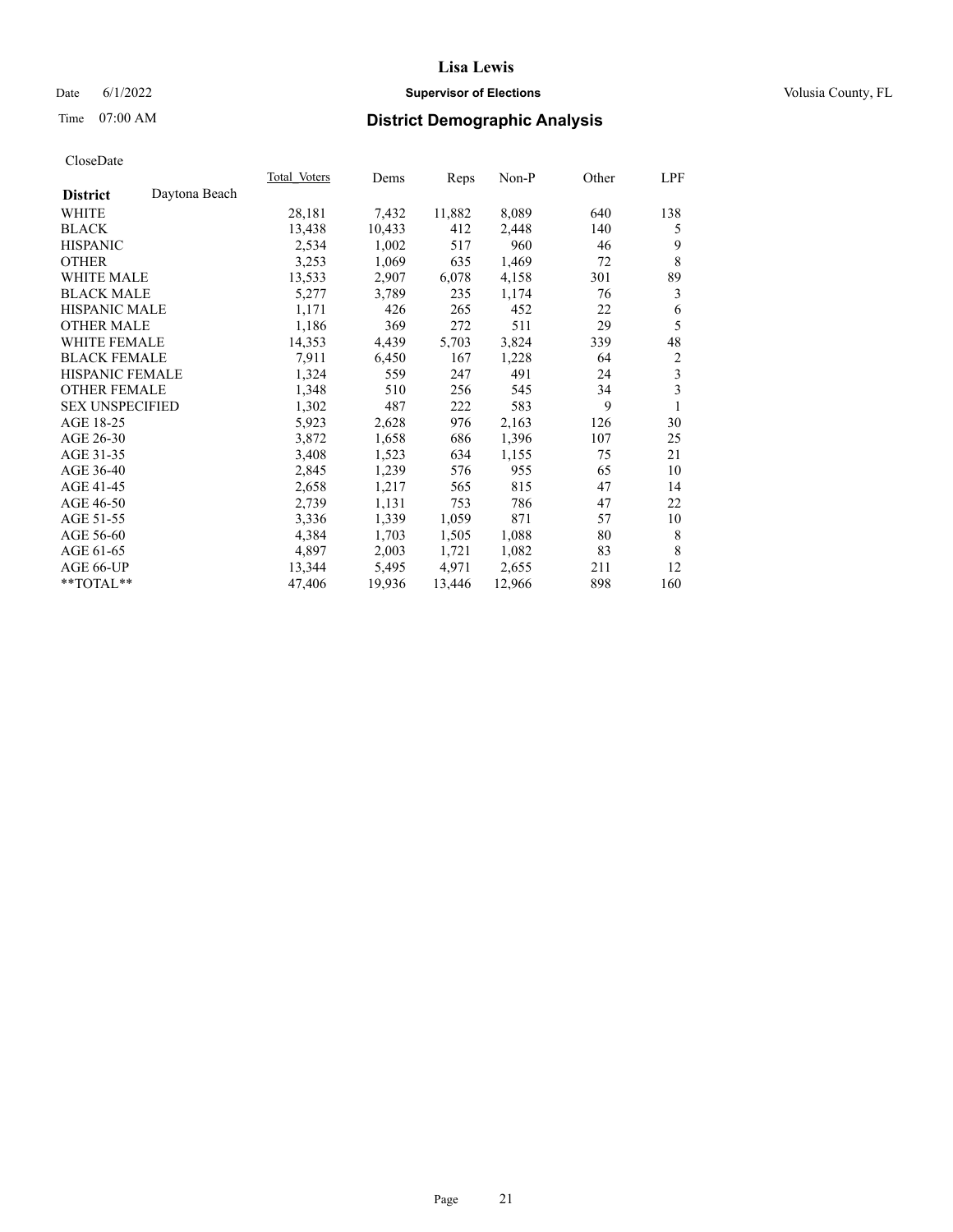## Date 6/1/2022 **Supervisor of Elections Supervisor of Elections** Volusia County, FL

# Time 07:00 AM **District Demographic Analysis**

|                        |                      | Total Voters | Dems  | Reps  | Non-P | Other          | LPF            |
|------------------------|----------------------|--------------|-------|-------|-------|----------------|----------------|
| <b>District</b>        | Daytona Beach Shores |              |       |       |       |                |                |
| WHITE                  |                      | 4,246        | 901   | 2,195 | 1,066 | 74             | 10             |
| <b>BLACK</b>           |                      | 90           | 58    | 5     | 25    | $\overline{2}$ | $\mathbf{0}$   |
| <b>HISPANIC</b>        |                      | 111          | 34    | 47    | 30    | $\theta$       | $\Omega$       |
| <b>OTHER</b>           |                      | 332          | 86    | 111   | 127   | 5              | 3              |
| <b>WHITE MALE</b>      |                      | 2,002        | 360   | 1,060 | 544   | 33             | 5              |
| <b>BLACK MALE</b>      |                      | 41           | 21    | 3     | 16    |                | $\theta$       |
| <b>HISPANIC MALE</b>   |                      | 49           | 12    | 22    | 15    | $\mathbf{0}$   | $\theta$       |
| <b>OTHER MALE</b>      |                      | 138          | 32    | 52    | 50    | $\overline{2}$ | $\overline{2}$ |
| WHITE FEMALE           |                      | 2,198        | 530   | 1,113 | 510   | 40             | 5              |
| <b>BLACK FEMALE</b>    |                      | 48           | 37    | 2     | 8     |                | $\theta$       |
| <b>HISPANIC FEMALE</b> |                      | 60           | 21    | 24    | 15    | $\theta$       | $\theta$       |
| <b>OTHER FEMALE</b>    |                      | 146          | 42    | 41    | 60    | 2              |                |
| <b>SEX UNSPECIFIED</b> |                      | 97           | 24    | 41    | 30    | $\overline{c}$ | $\theta$       |
| AGE 18-25              |                      | 163          | 44    | 56    | 56    | $\overline{4}$ | 3              |
| AGE 26-30              |                      | 85           | 20    | 34    | 27    | 3              |                |
| AGE 31-35              |                      | 94           | 19    | 32    | 36    | $\overline{c}$ | 5              |
| AGE 36-40              |                      | 110          | 21    | 43    | 43    | $\overline{c}$ |                |
| AGE 41-45              |                      | 123          | 28    | 53    | 39    | 3              | 0              |
| AGE 46-50              |                      | 148          | 26    | 70    | 48    | 3              |                |
| AGE 51-55              |                      | 277          | 52    | 133   | 88    | 4              | 0              |
| AGE 56-60              |                      | 507          | 97    | 266   | 134   | 9              |                |
| AGE 61-65              |                      | 609          | 111   | 320   | 164   | 14             | 0              |
| AGE 66-UP              |                      | 2,663        | 661   | 1,351 | 613   | 37             |                |
| **TOTAL**              |                      | 4,779        | 1,079 | 2,358 | 1,248 | 81             | 13             |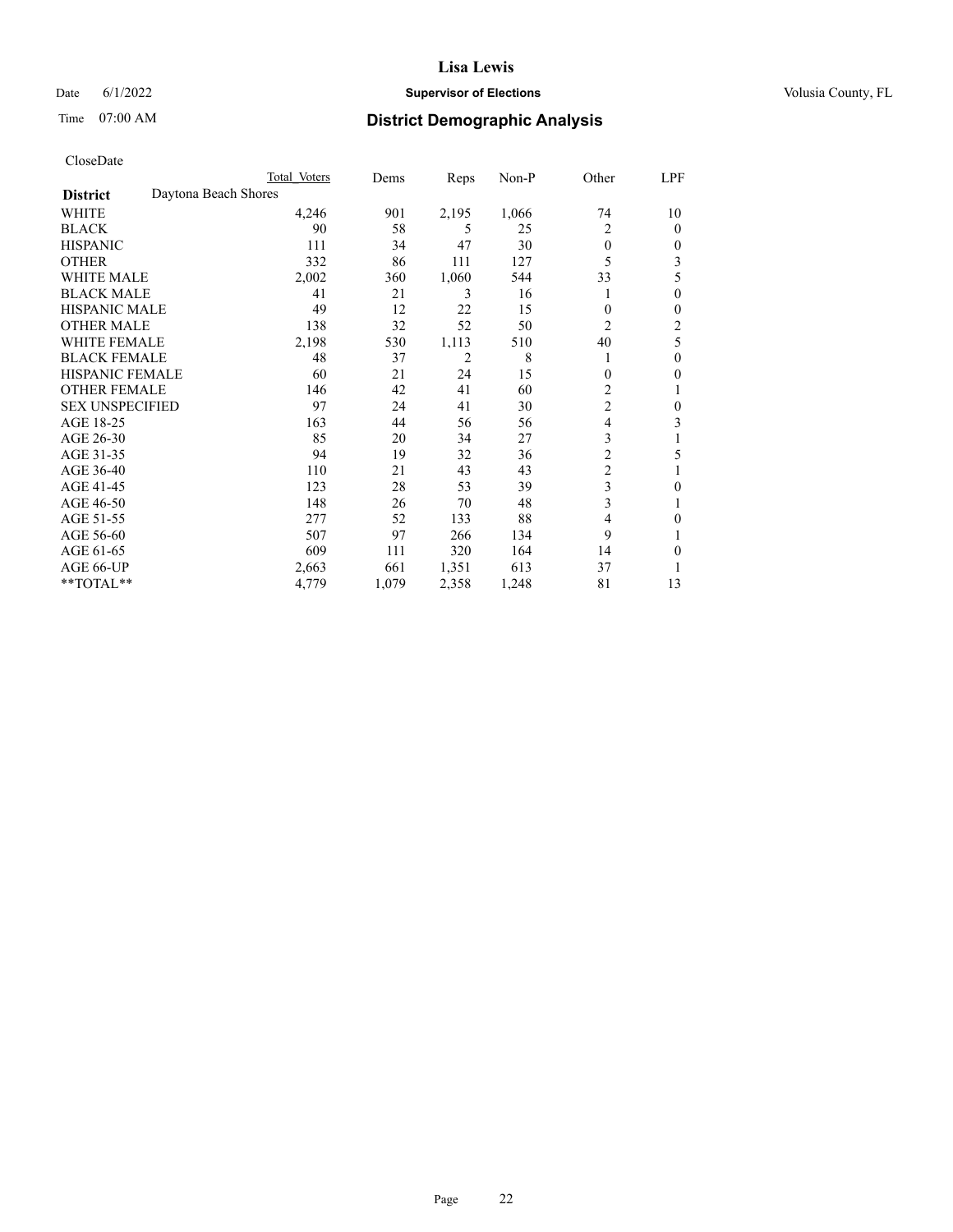## Date 6/1/2022 **Supervisor of Elections Supervisor of Elections** Volusia County, FL

# Time 07:00 AM **District Demographic Analysis**

|                        |        | Total Voters | Dems  | Reps  | Non-P | Other          | LPF            |
|------------------------|--------|--------------|-------|-------|-------|----------------|----------------|
| <b>District</b>        | DeBary |              |       |       |       |                |                |
| WHITE                  |        | 13,617       | 2,871 | 6,848 | 3,602 | 232            | 64             |
| <b>BLACK</b>           |        | 857          | 592   | 46    | 205   | 13             | 1              |
| <b>HISPANIC</b>        |        | 1,986        | 765   | 487   | 701   | 29             | 4              |
| <b>OTHER</b>           |        | 1,100        | 291   | 286   | 501   | 19             | 3              |
| WHITE MALE             |        | 6,360        | 1,114 | 3,335 | 1,766 | 100            | 45             |
| <b>BLACK MALE</b>      |        | 411          | 257   | 24    | 120   | 9              | 1              |
| <b>HISPANIC MALE</b>   |        | 901          | 318   | 243   | 322   | 15             | 3              |
| <b>OTHER MALE</b>      |        | 377          | 97    | 111   | 164   | 3              | $\overline{2}$ |
| <b>WHITE FEMALE</b>    |        | 7,090        | 1,732 | 3,442 | 1,767 | 130            | 19             |
| <b>BLACK FEMALE</b>    |        | 435          | 325   | 22    | 84    | $\overline{4}$ | $\theta$       |
| <b>HISPANIC FEMALE</b> |        | 1,060        | 438   | 238   | 369   | 14             | 1              |
| <b>OTHER FEMALE</b>    |        | 497          | 156   | 121   | 205   | 14             | 1              |
| <b>SEX UNSPECIFIED</b> |        | 429          | 82    | 131   | 212   | $\overline{4}$ | $\theta$       |
| AGE 18-25              |        | 1,384        | 337   | 449   | 548   | 43             | 7              |
| AGE 26-30              |        | 1,133        | 297   | 387   | 410   | 25             | 14             |
| AGE 31-35              |        | 1,274        | 318   | 464   | 460   | 22             | 10             |
| AGE 36-40              |        | 1,290        | 285   | 504   | 458   | 27             | 16             |
| AGE 41-45              |        | 1,240        | 289   | 466   | 453   | 23             | 9              |
| AGE 46-50              |        | 1,213        | 293   | 526   | 360   | 26             | 8              |
| AGE 51-55              |        | 1,448        | 331   | 671   | 420   | 22             | 4              |
| AGE 56-60              |        | 1,603        | 409   | 763   | 413   | 17             | 1              |
| AGE 61-65              |        | 1,762        | 434   | 872   | 426   | 27             | 3              |
| AGE 66-UP              |        | 5,213        | 1,526 | 2,565 | 1,061 | 61             | $\mathbf{0}$   |
| **TOTAL**              |        | 17,560       | 4,519 | 7,667 | 5,009 | 293            | 72             |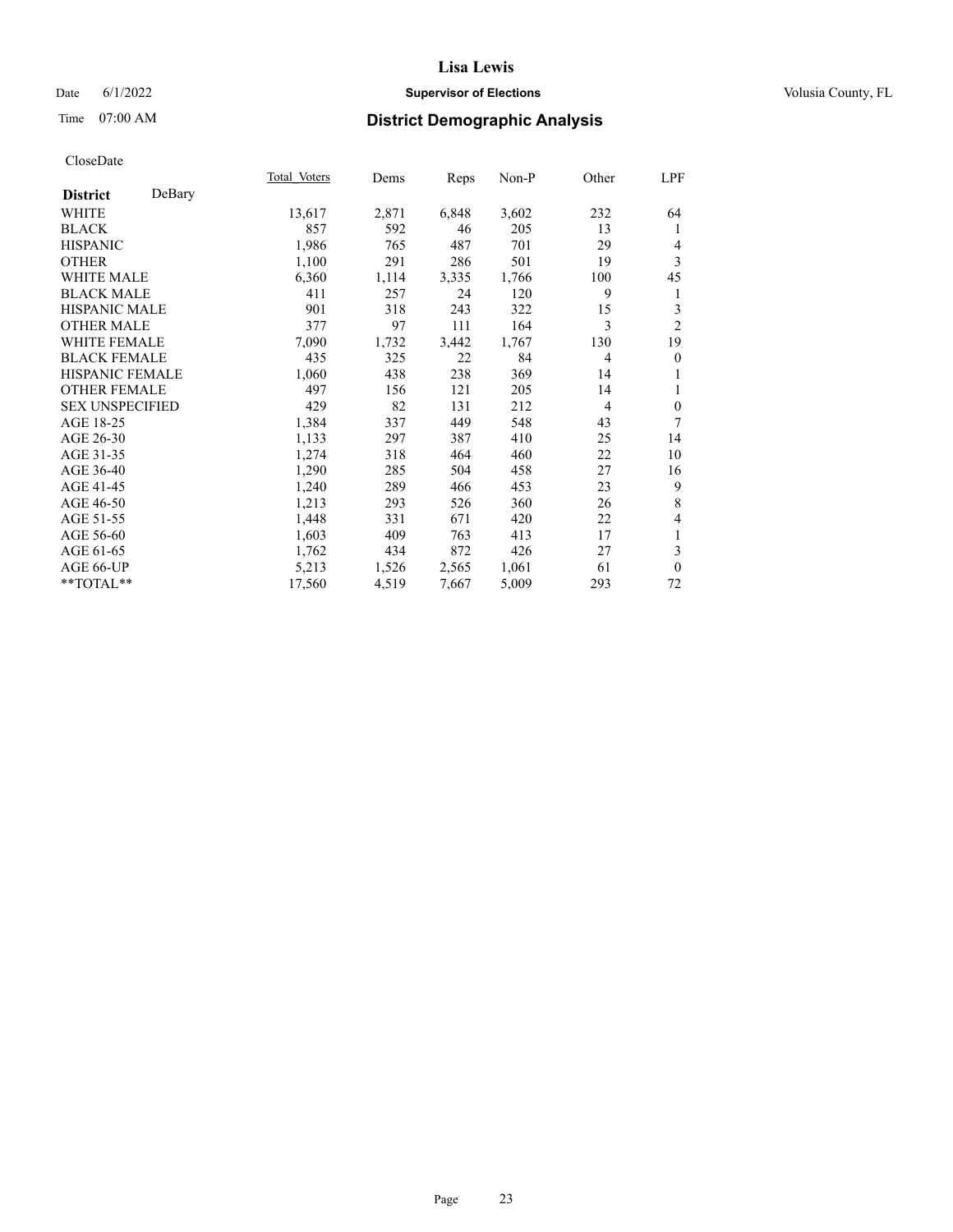## Date 6/1/2022 **Supervisor of Elections Supervisor of Elections** Volusia County, FL

# Time 07:00 AM **District Demographic Analysis**

|                           | Total Voters | Dems  | Reps  | Non-P | Other | LPF            |
|---------------------------|--------------|-------|-------|-------|-------|----------------|
| DeLand<br><b>District</b> |              |       |       |       |       |                |
| WHITE                     | 17,276       | 5,018 | 7,498 | 4,359 | 335   | 66             |
| <b>BLACK</b>              | 3,182        | 2,423 | 124   | 604   | 27    | 4              |
| <b>HISPANIC</b>           | 3,073        | 1,183 | 602   | 1,227 | 52    | 9              |
| <b>OTHER</b>              | 1,603        | 581   | 289   | 702   | 23    | 8              |
| WHITE MALE                | 7,544        | 1,801 | 3,486 | 2,065 | 145   | 47             |
| <b>BLACK MALE</b>         | 1,266        | 877   | 60    | 308   | 18    | 3              |
| HISPANIC MALE             | 1,320        | 437   | 297   | 556   | 24    | 6              |
| <b>OTHER MALE</b>         | 575          | 194   | 121   | 252   | 7     |                |
| WHITE FEMALE              | 9,565        | 3,169 | 3,956 | 2,235 | 187   | 18             |
| <b>BLACK FEMALE</b>       | 1,861        | 1,503 | 62    | 286   | 9     | 1              |
| <b>HISPANIC FEMALE</b>    | 1,714        | 725   | 300   | 659   | 27    | 3              |
| <b>OTHER FEMALE</b>       | 681          | 283   | 111   | 271   | 12    | 4              |
| <b>SEX UNSPECIFIED</b>    | 608          | 216   | 120   | 260   | 8     | $\overline{4}$ |
| AGE 18-25                 | 2,493        | 971   | 539   | 907   | 64    | 12             |
| AGE 26-30                 | 1,654        | 608   | 412   | 583   | 39    | 12             |
| AGE 31-35                 | 1,926        | 661   | 525   | 692   | 31    | 17             |
| AGE 36-40                 | 1,783        | 583   | 482   | 678   | 28    | 12             |
| AGE 41-45                 | 1,779        | 612   | 517   | 607   | 35    | 8              |
| AGE 46-50                 | 1,649        | 573   | 530   | 514   | 27    | 5              |
| AGE 51-55                 | 1,812        | 604   | 663   | 500   | 38    | 7              |
| AGE 56-60                 | 2,004        | 715   | 785   | 470   | 29    | 5              |
| AGE 61-65                 | 2,105        | 785   | 841   | 441   | 35    | 3              |
| AGE 66-UP                 | 7,929        | 3,093 | 3,219 | 1,500 | 111   | 6              |
| $*$ TOTAL $*$             | 25,134       | 9,205 | 8,513 | 6,892 | 437   | 87             |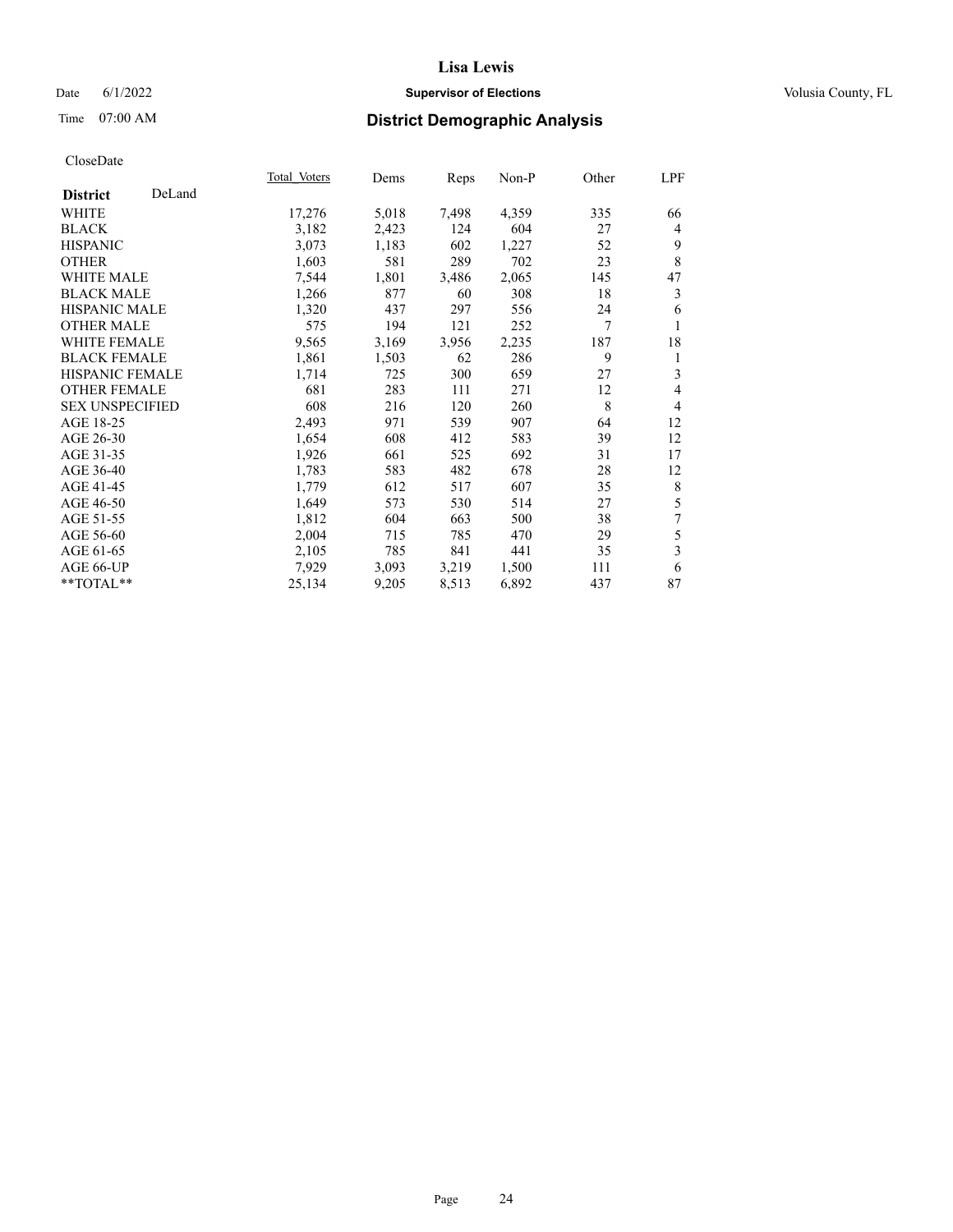## Date 6/1/2022 **Supervisor of Elections Supervisor of Elections** Volusia County, FL

| CloseDate |
|-----------|
|-----------|

|                        |         | Total Voters | Dems   | Reps   | Non-P  | Other | LPF            |
|------------------------|---------|--------------|--------|--------|--------|-------|----------------|
| <b>District</b>        | Deltona |              |        |        |        |       |                |
| WHITE                  |         | 32,576       | 8,114  | 13,838 | 9,930  | 557   | 137            |
| <b>BLACK</b>           |         | 6,732        | 4,800  | 310    | 1,537  | 78    | 7              |
| <b>HISPANIC</b>        |         | 21,258       | 9,276  | 3,299  | 8,450  | 197   | 36             |
| <b>OTHER</b>           |         | 4,374        | 1,433  | 846    | 1,991  | 85    | 19             |
| <b>WHITE MALE</b>      |         | 15,179       | 3,135  | 6,873  | 4,842  | 234   | 95             |
| <b>BLACK MALE</b>      |         | 3,036        | 1,949  | 192    | 847    | 45    | 3              |
| <b>HISPANIC MALE</b>   |         | 9,860        | 3,906  | 1,797  | 4,032  | 100   | 25             |
| <b>OTHER MALE</b>      |         | 1,568        | 467    | 355    | 708    | 26    | 12             |
| <b>WHITE FEMALE</b>    |         | 16,949       | 4,872  | 6,778  | 4,936  | 321   | 42             |
| <b>BLACK FEMALE</b>    |         | 3,609        | 2,794  | 113    | 666    | 33    | 3              |
| <b>HISPANIC FEMALE</b> |         | 11,120       | 5,241  | 1,471  | 4,301  | 96    | 11             |
| <b>OTHER FEMALE</b>    |         | 1,872        | 749    | 339    | 744    | 36    | $\overline{4}$ |
| <b>SEX UNSPECIFIED</b> |         | 1,746        | 509    | 375    | 832    | 26    | $\overline{4}$ |
| AGE 18-25              |         | 6,846        | 2,267  | 1,333  | 3,067  | 157   | 22             |
| AGE 26-30              |         | 5,275        | 1,695  | 1,127  | 2,307  | 108   | 38             |
| AGE 31-35              |         | 5,920        | 1,916  | 1,374  | 2,496  | 102   | 32             |
| AGE 36-40              |         | 5,436        | 1,749  | 1,283  | 2,278  | 90    | 36             |
| AGE 41-45              |         | 5,409        | 1,890  | 1,301  | 2,111  | 90    | 17             |
| AGE 46-50              |         | 5,183        | 1,813  | 1,451  | 1,838  | 67    | 14             |
| AGE 51-55              |         | 5,526        | 1,958  | 1,743  | 1,738  | 74    | 13             |
| AGE 56-60              |         | 5,860        | 2,165  | 1,964  | 1,645  | 77    | 9              |
| AGE 61-65              |         | 5,768        | 2,133  | 2,102  | 1,485  | 42    | 6              |
| AGE 66-UP              |         | 13,717       | 6,037  | 4,615  | 2,943  | 110   | 12             |
| **TOTAL**              |         | 64,940       | 23,623 | 18,293 | 21,908 | 917   | 199            |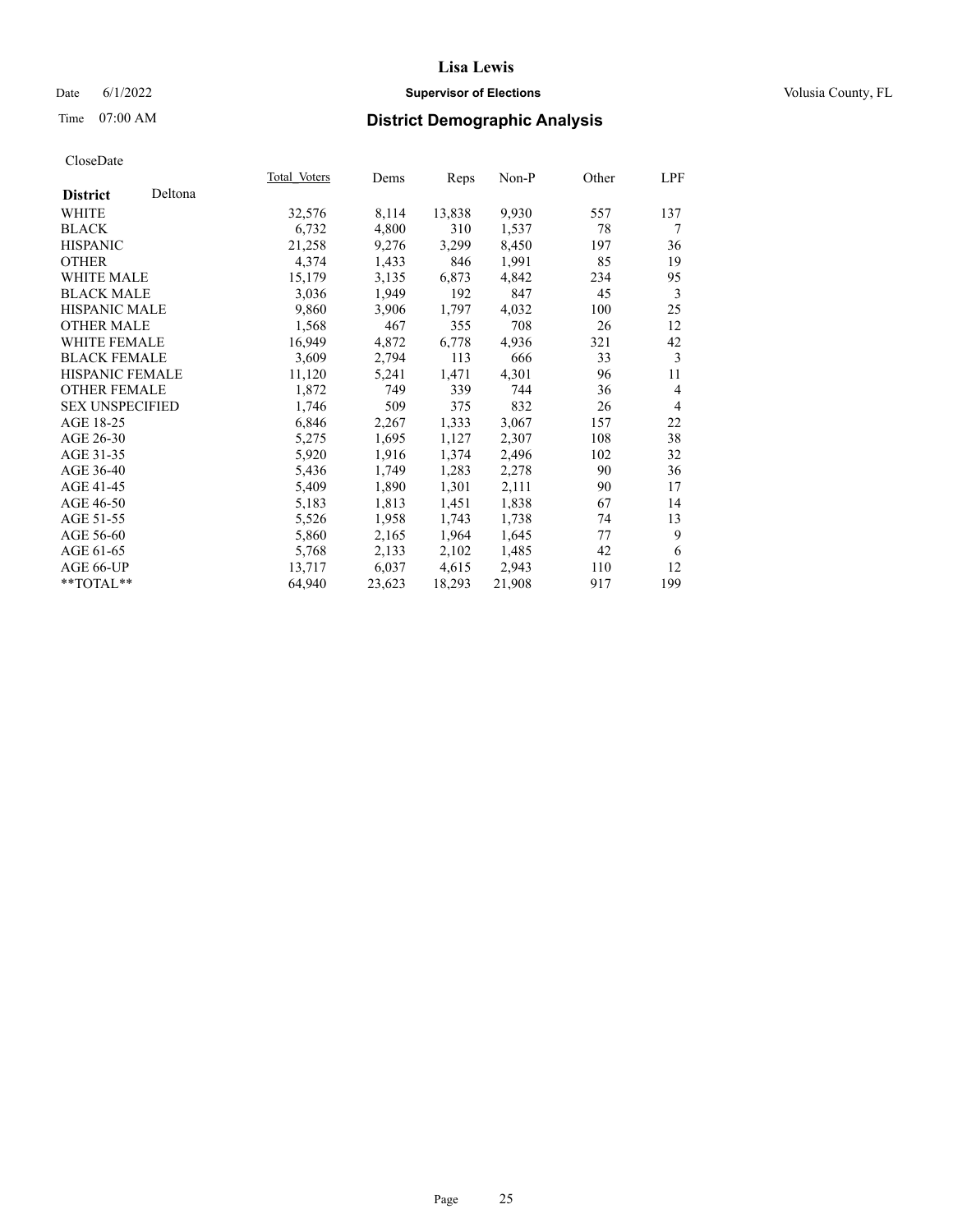## Date 6/1/2022 **Supervisor of Elections Supervisor of Elections** Volusia County, FL

# Time 07:00 AM **District Demographic Analysis**

|                        |           | <b>Total Voters</b> | Dems  | Reps  | $Non-P$ | Other | LPF            |
|------------------------|-----------|---------------------|-------|-------|---------|-------|----------------|
| <b>District</b>        | Edgewater |                     |       |       |         |       |                |
| WHITE                  |           | 16,093              | 4,003 | 7,069 | 4,657   | 310   | 54             |
| <b>BLACK</b>           |           | 407                 | 292   | 22    | 82      | 11    | $\theta$       |
| <b>HISPANIC</b>        |           | 419                 | 141   | 106   | 157     | 13    | 2              |
| <b>OTHER</b>           |           | 698                 | 185   | 210   | 285     | 14    | 4              |
| <b>WHITE MALE</b>      |           | 7,440               | 1,530 | 3,508 | 2,230   | 136   | 36             |
| <b>BLACK MALE</b>      |           | 202                 | 127   | 15    | 50      | 10    | $\mathbf{0}$   |
| <b>HISPANIC MALE</b>   |           | 173                 | 48    | 49    | 70      | 5     |                |
| <b>OTHER MALE</b>      |           | 237                 | 61    | 70    | 98      | 7     | 1              |
| WHITE FEMALE           |           | 8,473               | 2,438 | 3,481 | 2,362   | 174   | 18             |
| <b>BLACK FEMALE</b>    |           | 197                 | 159   | 7     | 30      | 1     | $\overline{0}$ |
| <b>HISPANIC FEMALE</b> |           | 233                 | 86    | 55    | 83      | 8     | 1              |
| <b>OTHER FEMALE</b>    |           | 262                 | 80    | 83    | 91      | 6     | $\overline{c}$ |
| <b>SEX UNSPECIFIED</b> |           | 400                 | 92    | 139   | 167     |       |                |
| AGE 18-25              |           | 1,232               | 278   | 425   | 476     | 47    | 6              |
| AGE 26-30              |           | 1,023               | 227   | 338   | 424     | 24    | 10             |
| AGE 31-35              |           | 1,162               | 255   | 405   | 454     | 37    | 11             |
| AGE 36-40              |           | 1,023               | 243   | 355   | 400     | 13    | 12             |
| AGE 41-45              |           | 1,004               | 246   | 359   | 367     | 25    | 7              |
| AGE 46-50              |           | 1,093               | 224   | 459   | 387     | 18    | 5              |
| AGE 51-55              |           | 1,313               | 286   | 605   | 389     | 31    | $\overline{c}$ |
| AGE 56-60              |           | 1,678               | 418   | 802   | 429     | 27    | $\overline{c}$ |
| AGE 61-65              |           | 1,824               | 459   | 864   | 462     | 38    | 1              |
| AGE 66-UP              |           | 6,265               | 1,985 | 2,795 | 1,393   | 88    | 4              |
| **TOTAL**              |           | 17,617              | 4,621 | 7,407 | 5,181   | 348   | 60             |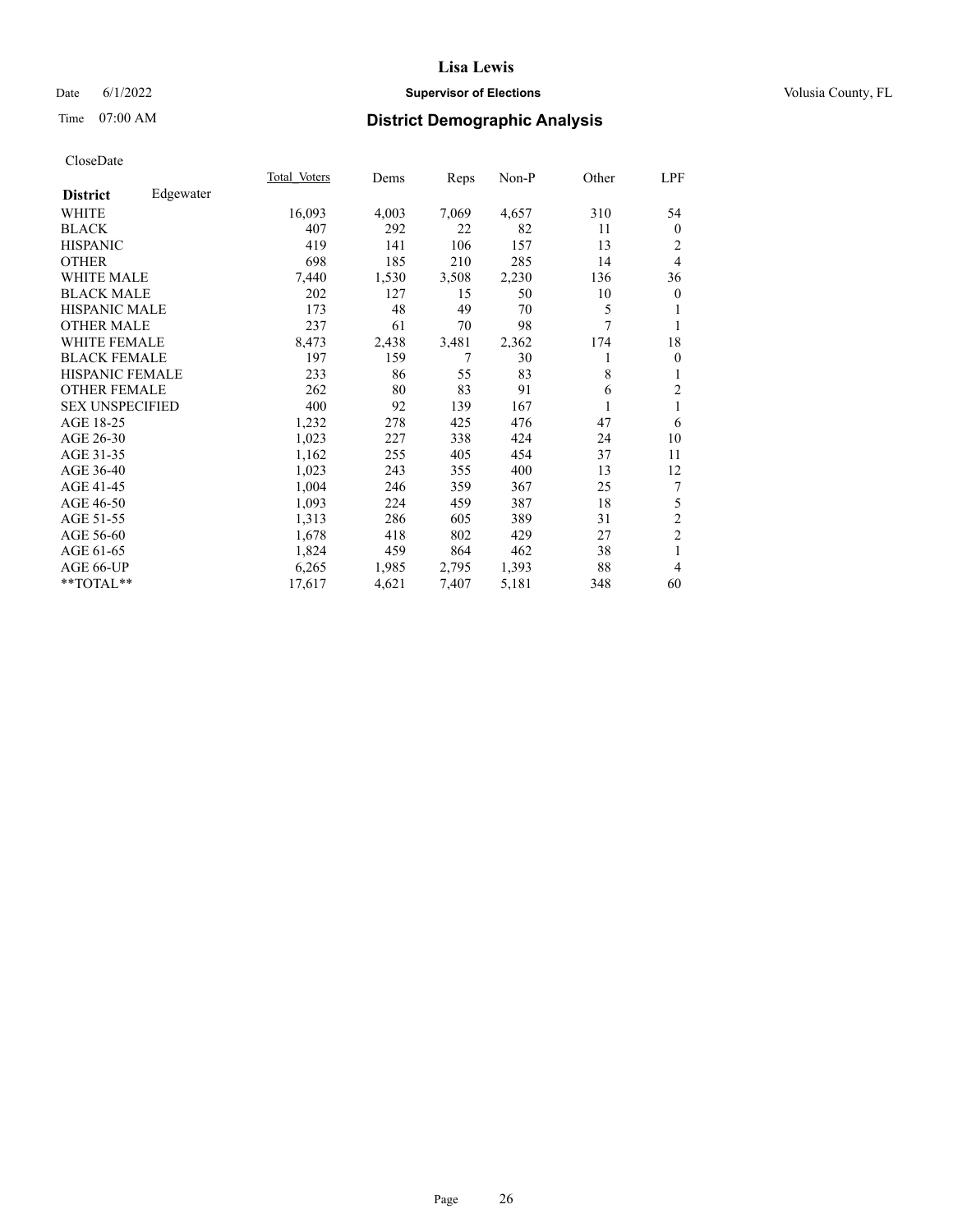## Date 6/1/2022 **Supervisor of Elections Supervisor of Elections** Volusia County, FL

# Time 07:00 AM **District Demographic Analysis**

|                        |            | Total Voters | Dems  | Reps  | Non-P | Other          | LPF              |
|------------------------|------------|--------------|-------|-------|-------|----------------|------------------|
| <b>District</b>        | Holly Hill |              |       |       |       |                |                  |
| WHITE                  |            | 6,129        | 1,685 | 2,406 | 1,897 | 117            | 24               |
| <b>BLACK</b>           |            | 1,139        | 839   | 36    | 254   | 9              | 1                |
| <b>HISPANIC</b>        |            | 383          | 152   | 65    | 158   | 6              | 2                |
| <b>OTHER</b>           |            | 480          | 160   | 103   | 204   | 11             | $\overline{2}$   |
| WHITE MALE             |            | 2,852        | 638   | 1,210 | 931   | 59             | 14               |
| <b>BLACK MALE</b>      |            | 435          | 287   | 21    | 123   | 3              | 1                |
| HISPANIC MALE          |            | 184          | 68    | 34    | 77    | 3              | $\overline{c}$   |
| <b>OTHER MALE</b>      |            | 158          | 46    | 43    | 63    | $\overline{4}$ | $\overline{2}$   |
| WHITE FEMALE           |            | 3,203        | 1,034 | 1,167 | 934   | 58             | 10               |
| <b>BLACK FEMALE</b>    |            | 686          | 539   | 15    | 126   | 6              | $\mathbf{0}$     |
| <b>HISPANIC FEMALE</b> |            | 188          | 80    | 28    | 77    | 3              | $\mathbf{0}$     |
| <b>OTHER FEMALE</b>    |            | 199          | 90    | 37    | 69    | 3              | $\mathbf{0}$     |
| <b>SEX UNSPECIFIED</b> |            | 226          | 54    | 55    | 113   | 4              | $\boldsymbol{0}$ |
| AGE 18-25              |            | 655          | 204   | 160   | 266   | 22             | 3                |
| AGE 26-30              |            | 578          | 210   | 127   | 228   | 7              | 6                |
| AGE 31-35              |            | 615          | 225   | 138   | 235   | 14             | 3                |
| AGE 36-40              |            | 510          | 183   | 93    | 223   | 6              | 5                |
| AGE 41-45              |            | 484          | 152   | 135   | 185   | 11             | 1                |
| AGE 46-50              |            | 518          | 177   | 151   | 175   | 15             | $\mathbf{0}$     |
| AGE 51-55              |            | 641          | 192   | 226   | 204   | 16             | 3                |
| AGE 56-60              |            | 873          | 275   | 312   | 271   | 12             | 3                |
| AGE 61-65              |            | 860          | 322   | 312   | 208   | 14             | 4                |
| AGE 66-UP              |            | 2,397        | 896   | 956   | 518   | 26             | 1                |
| **TOTAL**              |            | 8,131        | 2,836 | 2,610 | 2,513 | 143            | 29               |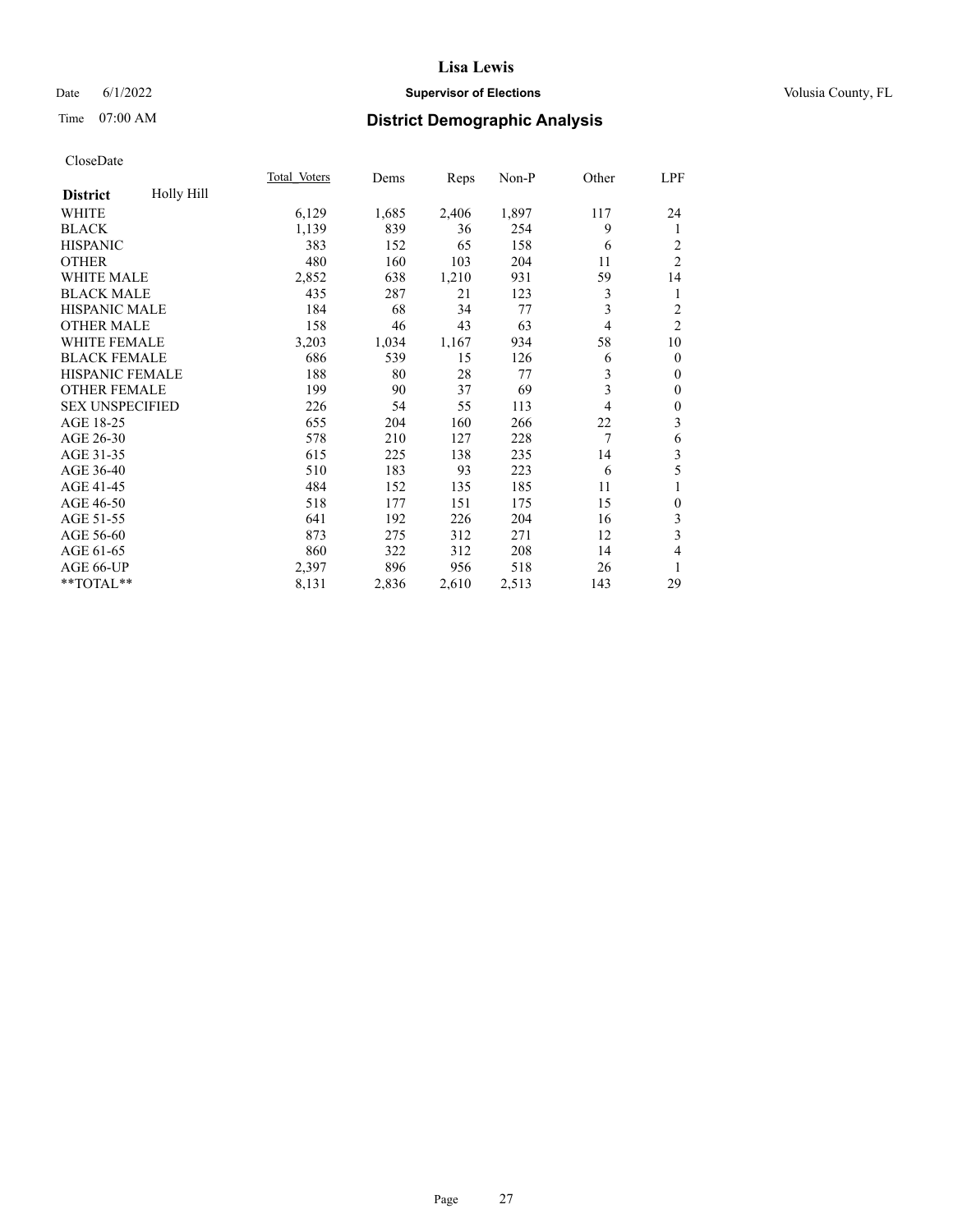## Date 6/1/2022 **Supervisor of Elections Supervisor of Elections** Volusia County, FL

# Time 07:00 AM **District Demographic Analysis**

|                        |            | Total Voters | Dems | Reps  | Non-P | Other          | LPF            |
|------------------------|------------|--------------|------|-------|-------|----------------|----------------|
| <b>District</b>        | Lake Helen |              |      |       |       |                |                |
| WHITE                  |            | 1,943        | 445  | 936   | 524   | 35             | 3              |
| <b>BLACK</b>           |            | 167          | 139  | 9     | 18    | 1              | 0              |
| <b>HISPANIC</b>        |            | 113          | 31   | 34    | 44    | 3              |                |
| <b>OTHER</b>           |            | 90           | 30   | 27    | 29    | $\overline{2}$ | 2              |
| <b>WHITE MALE</b>      |            | 902          | 163  | 456   | 269   | 12             | $\overline{2}$ |
| <b>BLACK MALE</b>      |            | 83           | 68   | 6     | 9     | $\mathbf{0}$   | $\theta$       |
| <b>HISPANIC MALE</b>   |            | 54           | 15   | 17    | 20    |                |                |
| <b>OTHER MALE</b>      |            | 29           | 11   | 7     | 9     | 1              |                |
| <b>WHITE FEMALE</b>    |            | 1,026        | 280  | 472   | 250   | 23             |                |
| <b>BLACK FEMALE</b>    |            | 79           | 70   | 1     | 7     | 1              | 0              |
| <b>HISPANIC FEMALE</b> |            | 56           | 15   | 16    | 23    | $\overline{2}$ | 0              |
| <b>OTHER FEMALE</b>    |            | 39           | 17   | 12    | 9     | 1              | 0              |
| <b>SEX UNSPECIFIED</b> |            | 45           | 6    | 19    | 19    | $\theta$       |                |
| AGE 18-25              |            | 166          | 35   | 78    | 51    | 2              | 0              |
| AGE 26-30              |            | 152          | 36   | 54    | 53    | 7              | 2              |
| AGE 31-35              |            | 158          | 37   | 64    | 51    | 5              |                |
| AGE 36-40              |            | 146          | 34   | 55    | 53    | $\overline{4}$ | 0              |
| AGE 41-45              |            | 169          | 30   | 67    | 70    | 2              | 0              |
| AGE 46-50              |            | 145          | 35   | 62    | 41    | 5              | $\overline{c}$ |
| AGE 51-55              |            | 197          | 44   | 88    | 64    | 1              | $\theta$       |
| AGE 56-60              |            | 219          | 57   | 107   | 47    | 8              | 0              |
| AGE 61-65              |            | 256          | 81   | 125   | 48    | $\overline{c}$ | 0              |
| AGE 66-UP              |            | 705          | 256  | 306   | 137   | 5              |                |
| **TOTAL**              |            | 2,313        | 645  | 1,006 | 615   | 41             | 6              |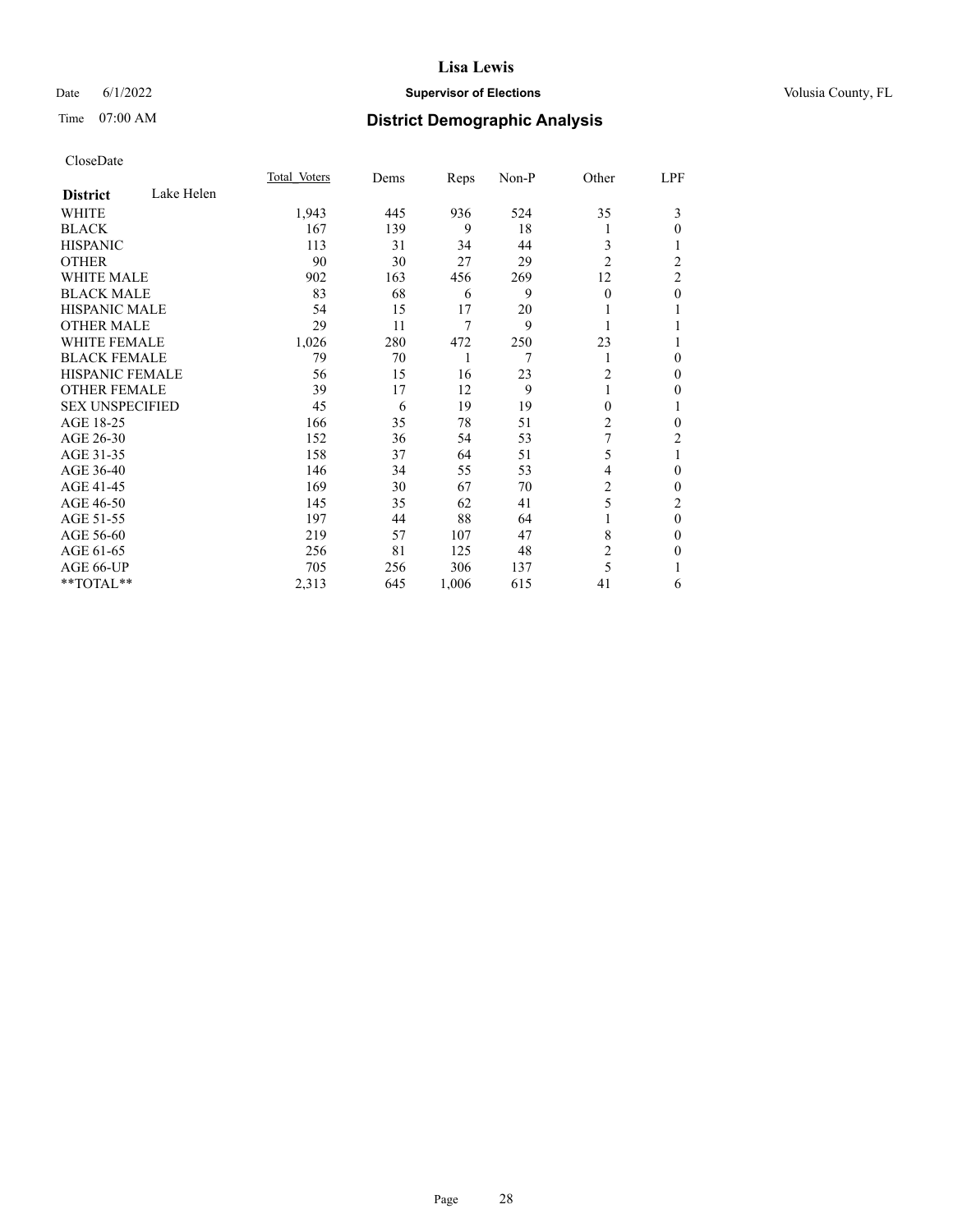## Date 6/1/2022 **Supervisor of Elections Supervisor of Elections** Volusia County, FL

# Time 07:00 AM **District Demographic Analysis**

| Total Voters     | Dems  | Reps   | Non-P | Other | <b>LPF</b>     |
|------------------|-------|--------|-------|-------|----------------|
| New Smyrna Beach |       |        |       |       |                |
| 23,097           | 5,742 | 11,011 | 5,765 | 515   | 64             |
| 772              | 587   | 32     | 145   | 7     | 1              |
| 622              | 199   | 193    | 215   | 13    | 2              |
| 979              | 273   | 280    | 406   | 18    | $\overline{2}$ |
| 10,730           | 2,155 | 5,422  | 2,862 | 245   | 46             |
| 339              | 239   | 17     | 79    | 3     |                |
| 295              | 91    | 93     | 105   | 5     |                |
| 328              | 92    | 96     | 135   | 4     | 1              |
| 12,183           | 3,530 | 5,520  | 2,847 | 269   | 17             |
| 420              | 337   | 14     | 65    | 4     | $\mathbf{0}$   |
| 318              | 106   | 97     | 106   | 8     | 1              |
| 446              | 144   | 136    | 156   | 9     | 1              |
| 411              | 107   | 121    | 176   | 6     | 1              |
| 1,566            | 407   | 578    | 517   | 59    | 5              |
| 1,250            | 299   | 403    | 501   | 35    | 12             |
| 1,238            | 293   | 443    | 462   | 28    | 12             |
| 1,251            | 332   | 443    | 444   | 28    | $\overline{4}$ |
| 1,310            | 310   | 507    | 444   | 39    | 10             |
| 1,359            | 291   | 611    | 409   | 44    | $\overline{4}$ |
| 1,892            | 440   | 914    | 473   | 58    | 7              |
| 2,501            | 514   | 1,334  | 603   | 46    | $\overline{4}$ |
| 3,036            | 789   | 1,498  | 697   | 49    | 3              |
| 10,067           | 3,126 | 4,785  | 1,981 | 167   | 8              |
| 25,470           | 6,801 | 11,516 | 6,531 | 553   | 69             |
|                  |       |        |       |       |                |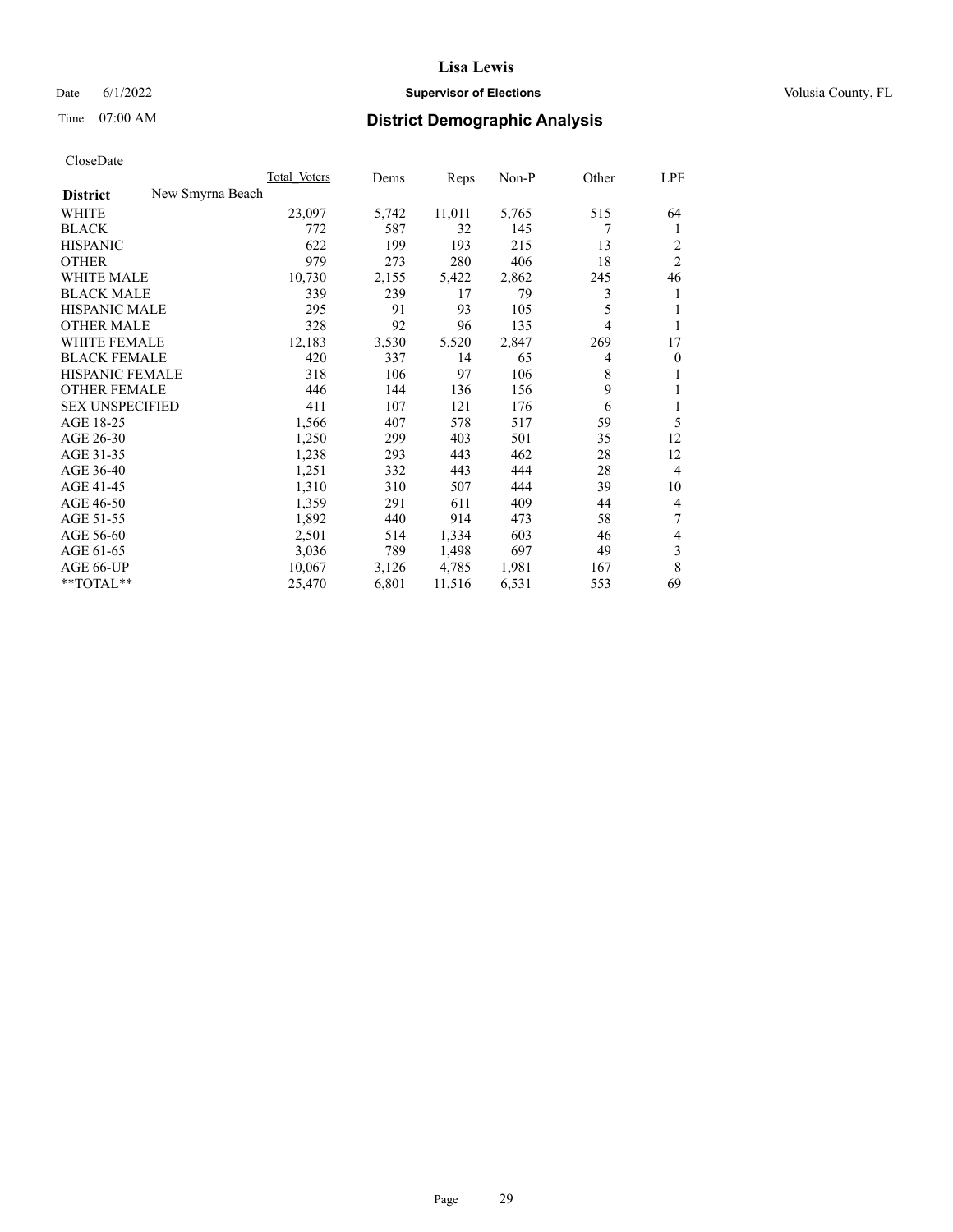## Date 6/1/2022 **Supervisor of Elections Supervisor of Elections** Volusia County, FL

# Time 07:00 AM **District Demographic Analysis**

|                        |          | Total Voters | Dems | Reps           | Non-P | Other          | LPF      |
|------------------------|----------|--------------|------|----------------|-------|----------------|----------|
| <b>District</b>        | Oak Hill |              |      |                |       |                |          |
| WHITE                  |          | 1,510        | 316  | 770            | 381   | 40             | 3        |
| <b>BLACK</b>           |          | 148          | 119  | 6              | 23    | $\Omega$       | 0        |
| <b>HISPANIC</b>        |          | 24           | 8    | $\overline{4}$ | 11    |                | 0        |
| <b>OTHER</b>           |          | 51           | 14   | 20             | 16    |                | 0        |
| <b>WHITE MALE</b>      |          | 735          | 136  | 396            | 187   | 14             | 2        |
| <b>BLACK MALE</b>      |          | 75           | 56   | 4              | 15    | $\Omega$       | $\theta$ |
| <b>HISPANIC MALE</b>   |          | 9            | 1    | 3              | 5     | $\Omega$       | 0        |
| <b>OTHER MALE</b>      |          | 21           | 5    | 8              | 7     |                | 0        |
| <b>WHITE FEMALE</b>    |          | 758          | 177  | 366            | 188   | 26             |          |
| <b>BLACK FEMALE</b>    |          | 71           | 62   | 1              | 8     | $\theta$       | 0        |
| <b>HISPANIC FEMALE</b> |          | 15           | 7    |                | 6     |                | 0        |
| <b>OTHER FEMALE</b>    |          | 19           | 6    | 8              | 5     | 0              | 0        |
| <b>SEX UNSPECIFIED</b> |          | 30           | 7    | 13             | 10    | 0              | 0        |
| AGE 18-25              |          | 117          | 31   | 43             | 37    | 6              | 0        |
| AGE 26-30              |          | 76           | 21   | 29             | 23    | 2              |          |
| AGE 31-35              |          | 76           | 21   | 29             | 23    | 3              | 0        |
| AGE 36-40              |          | 78           | 16   | 37             | 23    | $\overline{2}$ | 0        |
| AGE 41-45              |          | 92           | 25   | 36             | 29    | $\overline{c}$ | 0        |
| AGE 46-50              |          | 77           | 22   | 31             | 21    | 3              | 0        |
| AGE 51-55              |          | 128          | 29   | 67             | 28    | 4              | 0        |
| AGE 56-60              |          | 163          | 40   | 76             | 40    |                | 0        |
| AGE 61-65              |          | 250          | 69   | 127            | 49    | 3              | 2        |
| AGE 66-UP              |          | 676          | 183  | 325            | 158   | 10             | 0        |
| **TOTAL**              |          | 1,733        | 457  | 800            | 431   | 42             | 3        |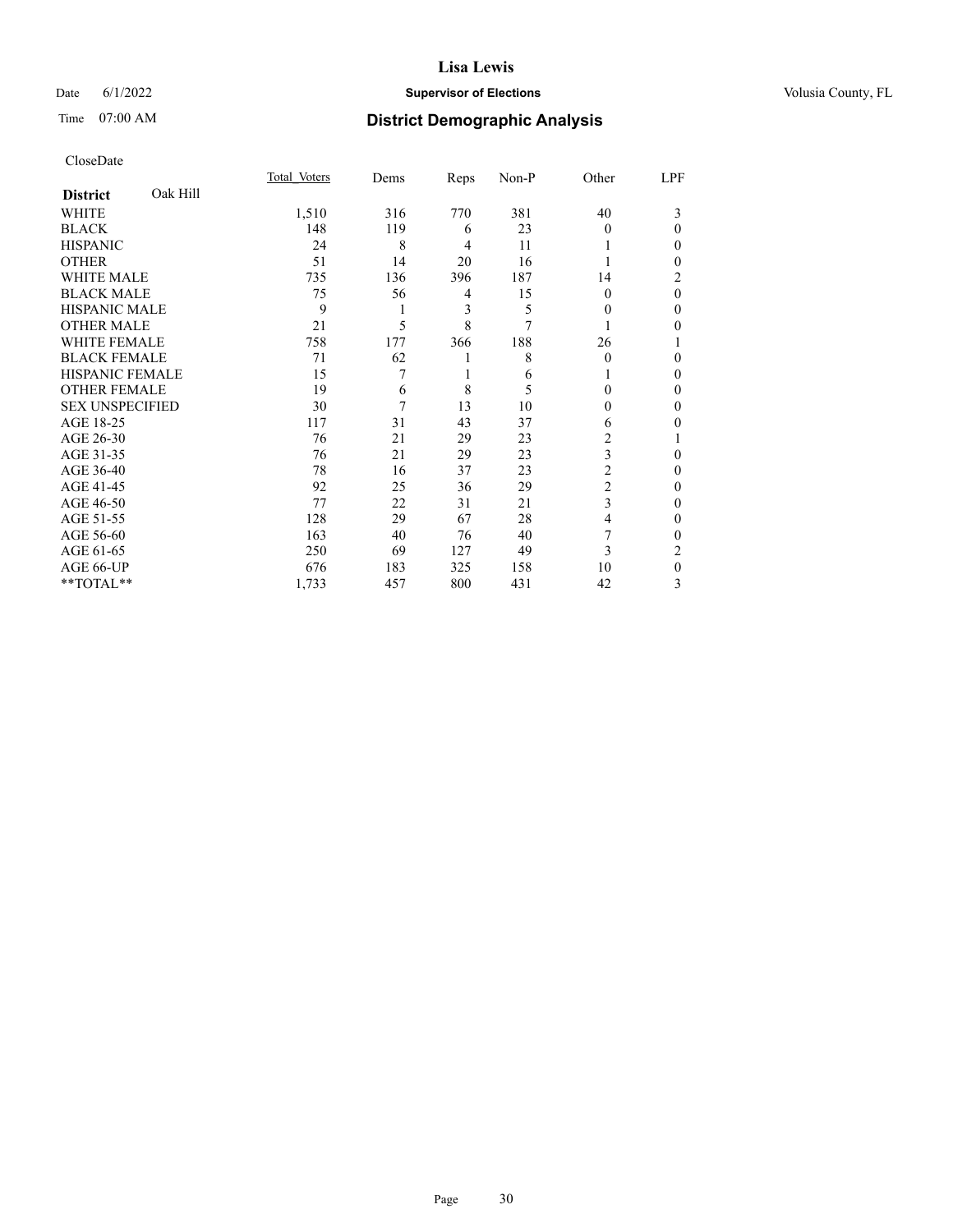## Date 6/1/2022 **Supervisor of Elections Supervisor of Elections** Volusia County, FL

# Time 07:00 AM **District Demographic Analysis**

|                        |             | Total Voters | Dems  | Reps  | Non-P | Other          | LPF              |
|------------------------|-------------|--------------|-------|-------|-------|----------------|------------------|
| <b>District</b>        | Orange City |              |       |       |       |                |                  |
| WHITE                  |             | 6,195        | 1,541 | 2,807 | 1,708 | 114            | 25               |
| <b>BLACK</b>           |             | 643          | 478   | 30    | 129   | 5              | 1                |
| <b>HISPANIC</b>        |             | 1,825        | 735   | 308   | 750   | 29             | 3                |
| <b>OTHER</b>           |             | 474          | 132   | 104   | 228   | 10             | $\mathbf{0}$     |
| <b>WHITE MALE</b>      |             | 2,662        | 546   | 1,278 | 775   | 48             | 15               |
| <b>BLACK MALE</b>      |             | 239          | 157   | 18    | 61    | $\overline{c}$ | 1                |
| <b>HISPANIC MALE</b>   |             | 770          | 285   | 153   | 317   | 13             | $\overline{2}$   |
| <b>OTHER MALE</b>      |             | 158          | 39    | 43    | 76    | $\mathbf{0}$   | $\mathbf{0}$     |
| <b>WHITE FEMALE</b>    |             | 3,468        | 986   | 1,498 | 909   | 65             | 10               |
| <b>BLACK FEMALE</b>    |             | 398          | 318   | 12    | 65    | 3              | $\boldsymbol{0}$ |
| <b>HISPANIC FEMALE</b> |             | 1,034        | 443   | 153   | 421   | 16             | 1                |
| <b>OTHER FEMALE</b>    |             | 213          | 71    | 46    | 87    | 9              | $\mathbf{0}$     |
| <b>SEX UNSPECIFIED</b> |             | 194          | 41    | 47    | 104   | $\overline{2}$ | $\mathbf{0}$     |
| AGE 18-25              |             | 824          | 283   | 182   | 329   | 24             | 6                |
| AGE 26-30              |             | 623          | 161   | 153   | 283   | 20             | 6                |
| AGE 31-35              |             | 643          | 199   | 161   | 266   | 15             | $\mathfrak{2}$   |
| AGE 36-40              |             | 596          | 161   | 165   | 257   | 7              | 6                |
| AGE 41-45              |             | 589          | 197   | 166   | 215   | 10             | 1                |
| AGE 46-50              |             | 583          | 159   | 203   | 208   | 11             | 2                |
| AGE 51-55              |             | 719          | 217   | 277   | 207   | 15             | 3                |
| AGE 56-60              |             | 659          | 194   | 265   | 187   | 12             | 1                |
| AGE 61-65              |             | 768          | 246   | 324   | 184   | 13             | 1                |
| AGE 66-UP              |             | 3,133        | 1,069 | 1,353 | 679   | 31             | 1                |
| **TOTAL**              |             | 9,137        | 2,886 | 3,249 | 2,815 | 158            | 29               |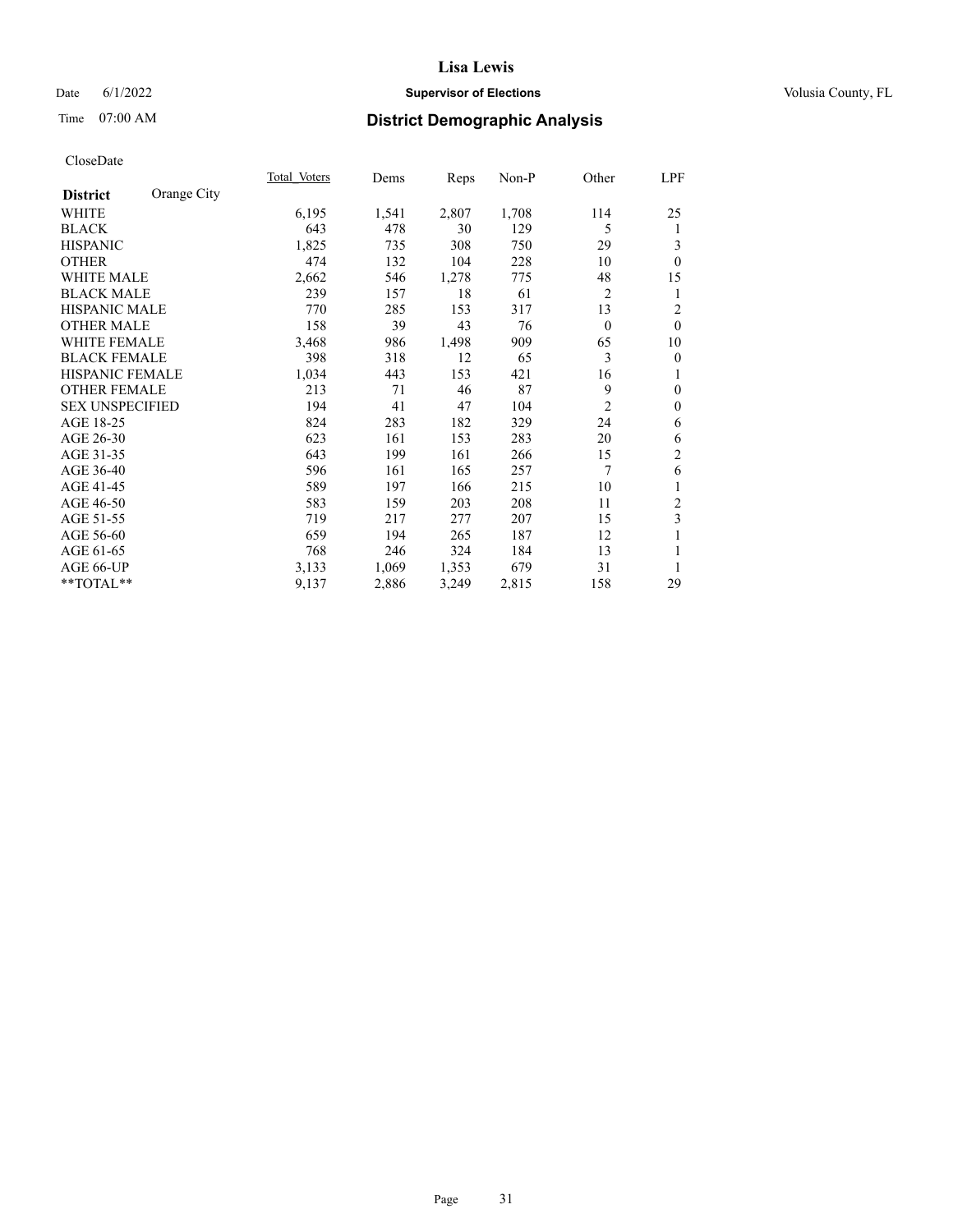## Date 6/1/2022 **Supervisor of Elections Supervisor of Elections** Volusia County, FL

# Time 07:00 AM **District Demographic Analysis**

|                        |              | Total Voters | Dems  | Reps   | $Non-P$ | Other | LPF                     |
|------------------------|--------------|--------------|-------|--------|---------|-------|-------------------------|
| <b>District</b>        | Ormond Beach |              |       |        |         |       |                         |
| <b>WHITE</b>           |              | 29,636       | 7,846 | 13,695 | 7,535   | 475   | 85                      |
| <b>BLACK</b>           |              | 1,178        | 852   | 52     | 253     | 18    | 3                       |
| <b>HISPANIC</b>        |              | 1,120        | 402   | 297    | 395     | 20    | 6                       |
| <b>OTHER</b>           |              | 2,101        | 624   | 562    | 866     | 46    | $\overline{\mathbf{3}}$ |
| WHITE MALE             |              | 13,492       | 2,938 | 6,644  | 3,639   | 211   | 60                      |
| <b>BLACK MALE</b>      |              | 519          | 342   | 30     | 137     | 8     | $\overline{c}$          |
| <b>HISPANIC MALE</b>   |              | 456          | 142   | 131    | 169     | 10    | $\overline{4}$          |
| <b>OTHER MALE</b>      |              | 807          | 221   | 226    | 336     | 22    | $\overline{2}$          |
| WHITE FEMALE           |              | 15,861       | 4,841 | 6,943  | 3,790   | 262   | 25                      |
| <b>BLACK FEMALE</b>    |              | 642          | 497   | 21     | 113     | 10    | 1                       |
| HISPANIC FEMALE        |              | 646          | 257   | 162    | 216     | 9     | $\overline{2}$          |
| <b>OTHER FEMALE</b>    |              | 890          | 313   | 239    | 322     | 16    | $\mathbf{0}$            |
| <b>SEX UNSPECIFIED</b> |              | 722          | 173   | 210    | 327     | 11    | $\mathbf{1}$            |
| AGE 18-25              |              | 2,707        | 750   | 932    | 936     | 80    | 9                       |
| AGE 26-30              |              | 1,761        | 458   | 589    | 652     | 46    | 16                      |
| AGE 31-35              |              | 1,909        | 528   | 656    | 675     | 41    | 9                       |
| AGE 36-40              |              | 2,049        | 494   | 753    | 751     | 34    | 17                      |
| AGE 41-45              |              | 1,964        | 482   | 761    | 671     | 36    | 14                      |
| AGE 46-50              |              | 2,054        | 491   | 896    | 613     | 46    | 8                       |
| AGE 51-55              |              | 2,668        | 626   | 1,275  | 708     | 50    | 9                       |
| AGE 56-60              |              | 3,176        | 802   | 1,534  | 791     | 45    | $\overline{4}$          |
| AGE 61-65              |              | 3,493        | 1,022 | 1,623  | 791     | 54    | $\mathfrak z$           |
| AGE 66-UP              |              | 12,254       | 4,071 | 5,587  | 2,461   | 127   | $\,$ 8 $\,$             |
| **TOTAL**              |              | 34,035       | 9,724 | 14,606 | 9,049   | 559   | 97                      |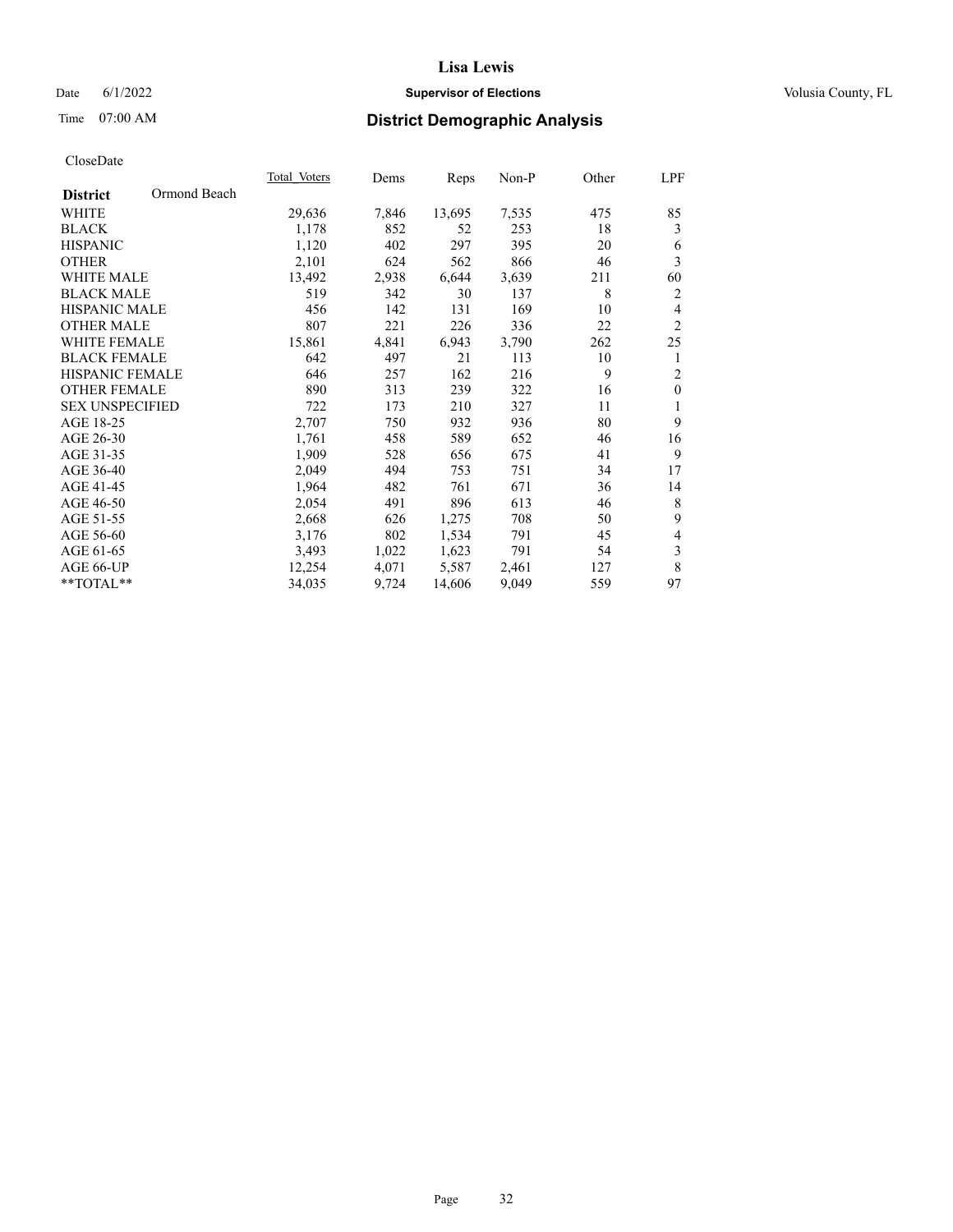## Date 6/1/2022 **Supervisor of Elections Supervisor of Elections** Volusia County, FL

| CloseDate |
|-----------|
|-----------|

|                        |         | Total Voters | Dems | Reps             | Non-P          | Other    | LPF      |
|------------------------|---------|--------------|------|------------------|----------------|----------|----------|
| <b>District</b>        | Pierson |              |      |                  |                |          |          |
| <b>WHITE</b>           |         | 569          | 123  | 314              | 119            | 10       | 3        |
| <b>BLACK</b>           |         | 33           | 28   | $\mathbf{0}$     | 5              | $\theta$ | $\theta$ |
| <b>HISPANIC</b>        |         | 184          | 78   | 16               | 89             |          | 0        |
| <b>OTHER</b>           |         | 34           | 8    | 8                | 18             | $\Omega$ | 0        |
| <b>WHITE MALE</b>      |         | 281          | 62   | 155              | 57             | 4        | 3        |
| <b>BLACK MALE</b>      |         | 18           | 15   | $\boldsymbol{0}$ | 3              | $\Omega$ | $\Omega$ |
| <b>HISPANIC MALE</b>   |         | 101          | 51   | 9                | 40             |          | 0        |
| <b>OTHER MALE</b>      |         | 14           | 3    | 6                | 5              | $\Omega$ | 0        |
| <b>WHITE FEMALE</b>    |         | 285          | 61   | 157              | 61             | 6        | 0        |
| <b>BLACK FEMALE</b>    |         | 15           | 13   | $\mathbf{0}$     | $\overline{2}$ | $\Omega$ | 0        |
| HISPANIC FEMALE        |         | 79           | 25   | 7                | 47             | 0        | 0        |
| <b>OTHER FEMALE</b>    |         | 10           | 3    | 1                | 6              | 0        | 0        |
| <b>SEX UNSPECIFIED</b> |         | 17           | 4    | 3                | 10             | $\theta$ | 0        |
| AGE 18-25              |         | 116          | 29   | 29               | 57             |          | 0        |
| AGE 26-30              |         | 67           | 24   | 21               | 19             |          | 2        |
| AGE 31-35              |         | 63           | 19   | 19               | 23             | 2        | 0        |
| AGE 36-40              |         | 63           | 13   | 26               | 22             |          |          |
| AGE 41-45              |         | 54           | 7    | 22               | 25             | 0        | 0        |
| AGE 46-50              |         | 46           | 9    | 23               | 14             | 0        | 0        |
| AGE 51-55              |         | 59           | 17   | 25               | 16             |          | 0        |
| AGE 56-60              |         | 68           | 22   | 29               | 17             | 0        | 0        |
| AGE 61-65              |         | 91           | 26   | 45               | 18             | 2        | $\Omega$ |
| AGE 66-UP              |         | 193          | 71   | 99               | 20             | 3        | 0        |
| **TOTAL**              |         | 820          | 237  | 338              | 231            | 11       | 3        |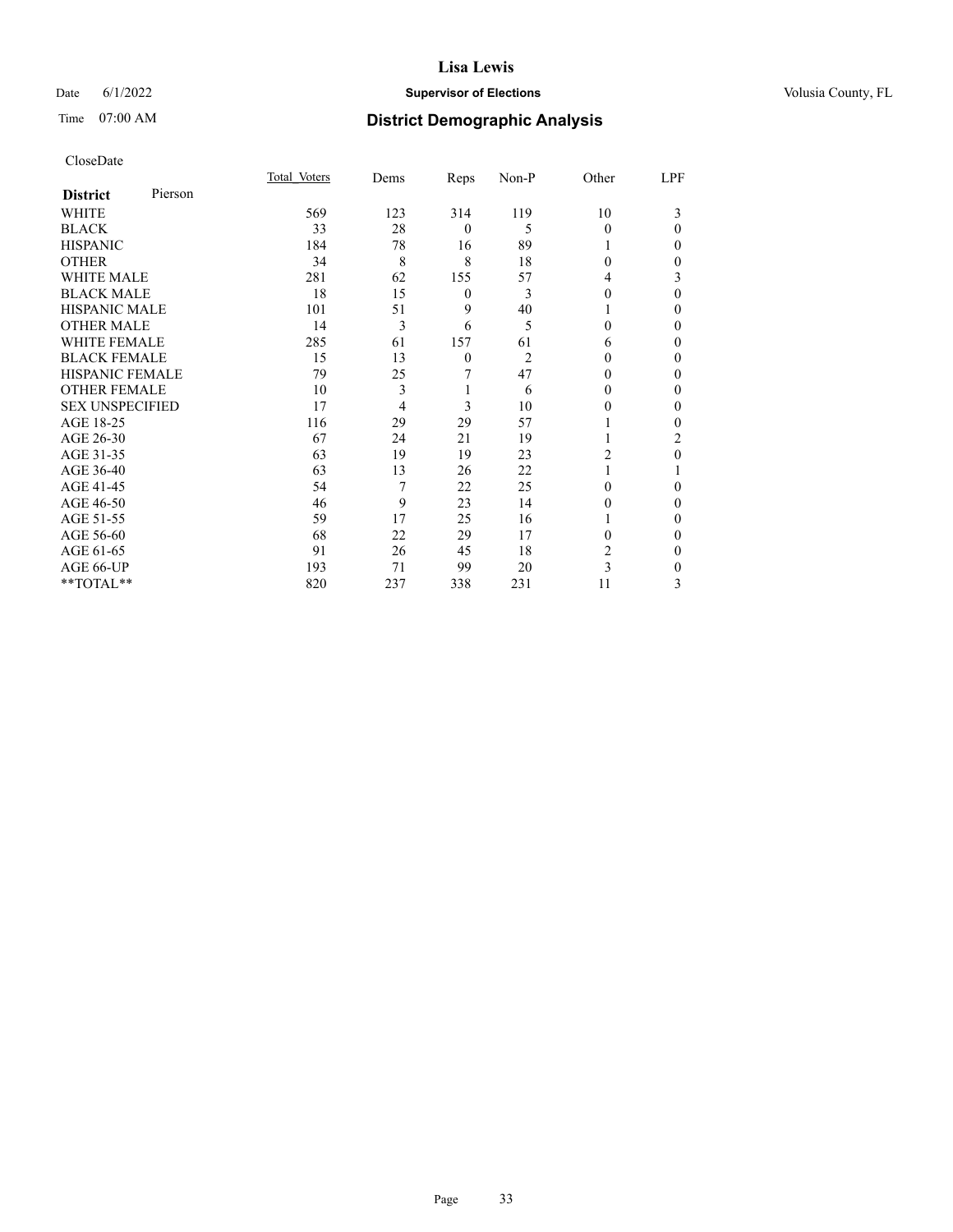## Date 6/1/2022 **Supervisor of Elections Supervisor of Elections** Volusia County, FL

# Time 07:00 AM **District Demographic Analysis**

|                        |             | Total Voters | Dems | Reps           | Non-P | Other          | LPF            |
|------------------------|-------------|--------------|------|----------------|-------|----------------|----------------|
| <b>District</b>        | Ponce Inlet |              |      |                |       |                |                |
| WHITE                  |             | 3,131        | 674  | 1,682          | 708   | 57             | 10             |
| <b>BLACK</b>           |             | 16           | 7    | 1              | 8     | 0              | 0              |
| <b>HISPANIC</b>        |             | 74           | 19   | 33             | 21    | 0              |                |
| <b>OTHER</b>           |             | 127          | 39   | 44             | 44    | $\Omega$       | 0              |
| WHITE MALE             |             | 1,497        | 267  | 812            | 379   | 32             | 7              |
| <b>BLACK MALE</b>      |             | 10           | 4    | 1              | 5     | $\theta$       | 0              |
| HISPANIC MALE          |             | 33           | 7    | 16             | 10    | 0              | $\mathbf{0}$   |
| <b>OTHER MALE</b>      |             | 48           | 13   | 18             | 17    | $\theta$       | $\mathbf{0}$   |
| WHITE FEMALE           |             | 1,611        | 403  | 861            | 319   | 25             | 3              |
| <b>BLACK FEMALE</b>    |             | 6            | 3    | $\overline{0}$ | 3     | $\theta$       | $\mathbf{0}$   |
| <b>HISPANIC FEMALE</b> |             | 41           | 12   | 17             | 11    | 0              |                |
| <b>OTHER FEMALE</b>    |             | 50           | 16   | 18             | 16    | 0              | 0              |
| <b>SEX UNSPECIFIED</b> |             | 52           | 14   | 17             | 21    | 0              | 0              |
| AGE 18-25              |             | 188          | 37   | 85             | 57    |                | 2              |
| AGE 26-30              |             | 87           | 18   | 30             | 35    | $\overline{c}$ | $\overline{2}$ |
| AGE 31-35              |             | 67           | 18   | 26             | 22    | 0              | 1              |
| AGE 36-40              |             | 77           | 15   | 35             | 27    | 0              | 0              |
| AGE 41-45              |             | 120          | 25   | 52             | 39    | 4              | 0              |
| AGE 46-50              |             | 145          | 24   | 78             | 41    |                |                |
| AGE 51-55              |             | 207          | 37   | 112            | 51    | 5              | 2              |
| AGE 56-60              |             | 338          | 61   | 185            | 84    | 6              | $\overline{2}$ |
| AGE 61-65              |             | 475          | 101  | 260            | 106   | 8              | $\theta$       |
| AGE 66-UP              |             | 1,644        | 403  | 897            | 319   | 24             |                |
| **TOTAL**              |             | 3,348        | 739  | 1,760          | 781   | 57             | 11             |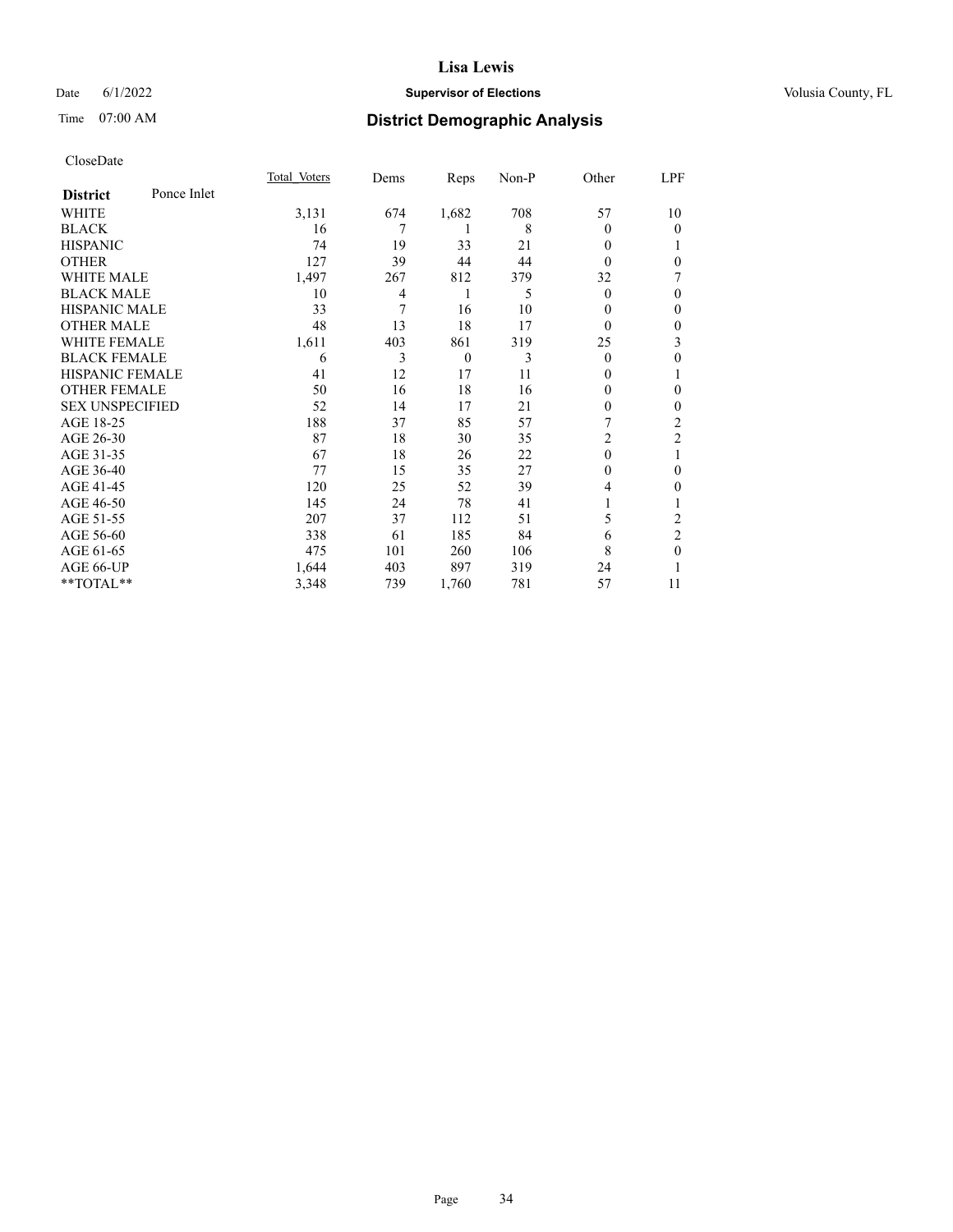## Date 6/1/2022 **Supervisor of Elections Supervisor of Elections** Volusia County, FL

# Time 07:00 AM **District Demographic Analysis**

|                                | Total Voters | Dems   | Reps   | Non-P  | Other | LPF              |
|--------------------------------|--------------|--------|--------|--------|-------|------------------|
| Port Orange<br><b>District</b> |              |        |        |        |       |                  |
| WHITE                          | 39,915       | 10,169 | 17,688 | 11,192 | 745   | 121              |
| <b>BLACK</b>                   | 1,636        | 1,145  | 92     | 373    | 25    | 1                |
| <b>HISPANIC</b>                | 1,975        | 689    | 469    | 783    | 27    | 7                |
| <b>OTHER</b>                   | 2,759        | 804    | 720    | 1,168  | 55    | 12               |
| <b>WHITE MALE</b>              | 18,291       | 3,865  | 8,641  | 5,373  | 334   | 78               |
| <b>BLACK MALE</b>              | 719          | 464    | 54     | 186    | 14    | 1                |
| <b>HISPANIC MALE</b>           | 902          | 285    | 233    | 360    | 19    | 5                |
| <b>OTHER MALE</b>              | 986          | 276    | 264    | 421    | 18    | 7                |
| WHITE FEMALE                   | 21,116       | 6,185  | 8,840  | 5,643  | 407   | 41               |
| <b>BLACK FEMALE</b>            | 904          | 669    | 38     | 186    | 11    | $\boldsymbol{0}$ |
| HISPANIC FEMALE                | 1,039        | 393    | 227    | 409    | 8     | $\overline{c}$   |
| <b>OTHER FEMALE</b>            | 1,234        | 415    | 327    | 460    | 28    | 4                |
| <b>SEX UNSPECIFIED</b>         | 1,094        | 255    | 345    | 478    | 13    | 3                |
| AGE 18-25                      | 4,097        | 1,098  | 1,234  | 1,616  | 127   | 22               |
| AGE 26-30                      | 2,989        | 801    | 938    | 1,135  | 98    | 17               |
| AGE 31-35                      | 3,001        | 818    | 950    | 1,153  | 58    | 22               |
| AGE 36-40                      | 3,035        | 775    | 1,048  | 1,115  | 81    | 16               |
| AGE 41-45                      | 2,869        | 721    | 1,069  | 1,030  | 36    | 13               |
| AGE 46-50                      | 2,969        | 706    | 1,219  | 965    | 65    | 14               |
| AGE 51-55                      | 3,561        | 841    | 1,601  | 1,048  | 60    | 11               |
| AGE 56-60                      | 4,132        | 1,036  | 1,962  | 1,074  | 52    | 8                |
| AGE 61-65                      | 4,609        | 1,327  | 2,084  | 1,109  | 82    | 7                |
| AGE 66-UP                      | 15,023       | 4,684  | 6,864  | 3,271  | 193   | 11               |
| **TOTAL**                      | 46,285       | 12,807 | 18,969 | 13,516 | 852   | 141              |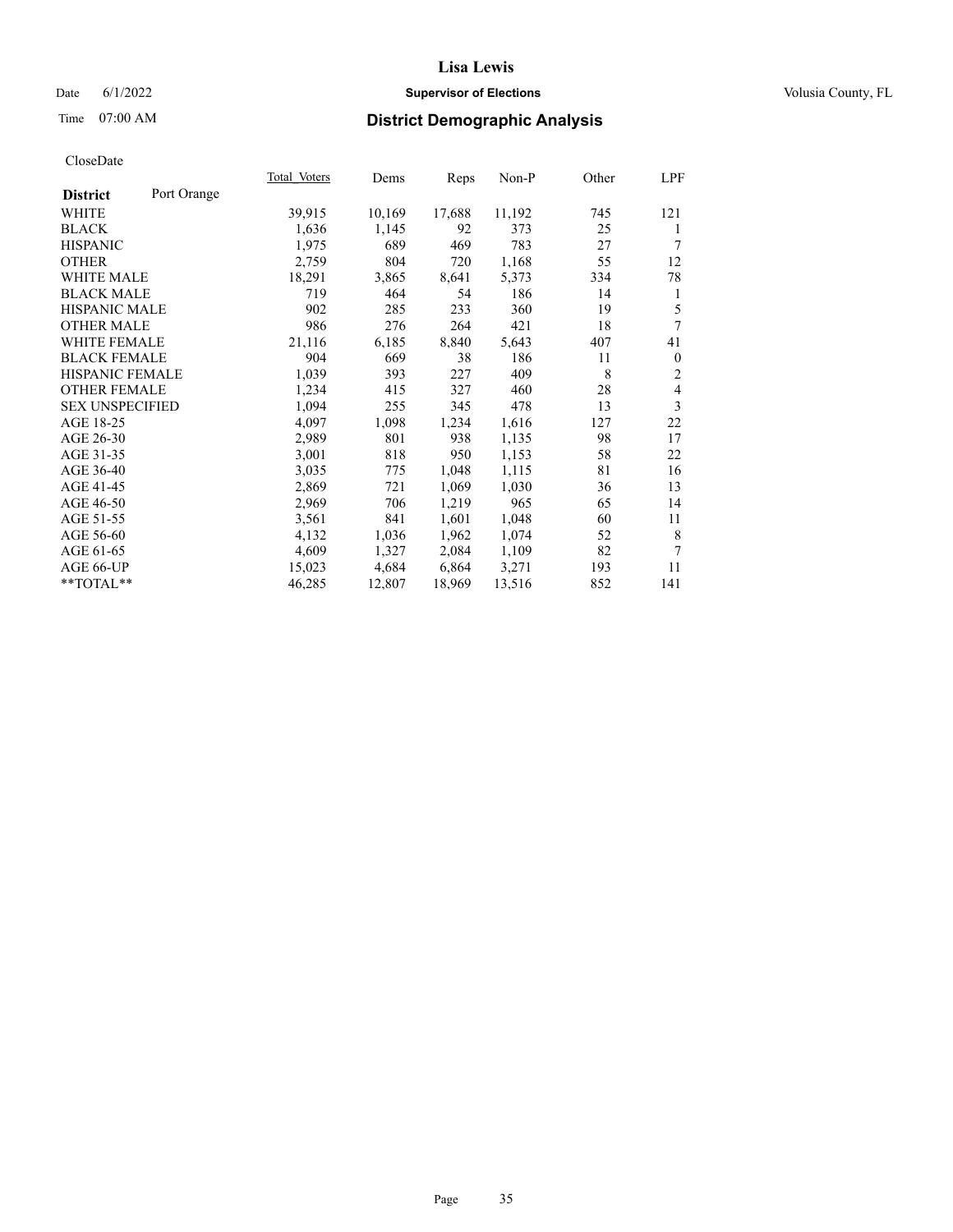## Date 6/1/2022 **Supervisor of Elections Supervisor of Elections** Volusia County, FL

# Time 07:00 AM **District Demographic Analysis**

|                        |               | Total Voters | Dems  | Reps  | Non-P | Other          | <u>LPF</u>     |
|------------------------|---------------|--------------|-------|-------|-------|----------------|----------------|
| <b>District</b>        | South Daytona |              |       |       |       |                |                |
| WHITE                  |               | 7,339        | 2,034 | 3,071 | 2,062 | 151            | 21             |
| <b>BLACK</b>           |               | 754          | 560   | 28    | 157   | 8              | 1              |
| <b>HISPANIC</b>        |               | 356          | 152   | 79    | 120   | 3              | 2              |
| <b>OTHER</b>           |               | 455          | 138   | 112   | 191   | 12             | $\overline{2}$ |
| <b>WHITE MALE</b>      |               | 3,359        | 753   | 1,521 | 995   | 76             | 14             |
| <b>BLACK MALE</b>      |               | 303          | 208   | 16    | 74    | 5              | $\mathbf{0}$   |
| <b>HISPANIC MALE</b>   |               | 170          | 58    | 47    | 62    |                | 2              |
| <b>OTHER MALE</b>      |               | 158          | 47    | 42    | 63    | 6              | $\mathbf{0}$   |
| <b>WHITE FEMALE</b>    |               | 3,883        | 1,262 | 1,514 | 1,027 | 74             | 6              |
| <b>BLACK FEMALE</b>    |               | 443          | 347   | 11    | 81    | 3              | 1              |
| <b>HISPANIC FEMALE</b> |               | 177          | 89    | 32    | 54    | $\overline{2}$ | $\mathbf{0}$   |
| <b>OTHER FEMALE</b>    |               | 204          | 69    | 57    | 72    | 5              | 1              |
| <b>SEX UNSPECIFIED</b> |               | 207          | 51    | 50    | 102   | $\overline{c}$ | $\overline{c}$ |
| AGE 18-25              |               | 728          | 205   | 206   | 283   | 29             | 5              |
| AGE 26-30              |               | 603          | 198   | 157   | 226   | 13             | 9              |
| AGE 31-35              |               | 700          | 229   | 168   | 286   | 16             | 1              |
| AGE 36-40              |               | 597          | 180   | 180   | 219   | 13             | 5              |
| AGE 41-45              |               | 558          | 176   | 165   | 200   | 15             | $\overline{2}$ |
| AGE 46-50              |               | 536          | 152   | 202   | 171   | 9              | $\overline{c}$ |
| AGE 51-55              |               | 703          | 213   | 298   | 179   | 12             | 1              |
| AGE 56-60              |               | 883          | 263   | 384   | 222   | 14             | $\theta$       |
| AGE 61-65              |               | 991          | 336   | 429   | 215   | 11             | $\theta$       |
| AGE 66-UP              |               | 2,605        | 932   | 1,101 | 529   | 42             | 1              |
| **TOTAL**              |               | 8,904        | 2,884 | 3,290 | 2,530 | 174            | 26             |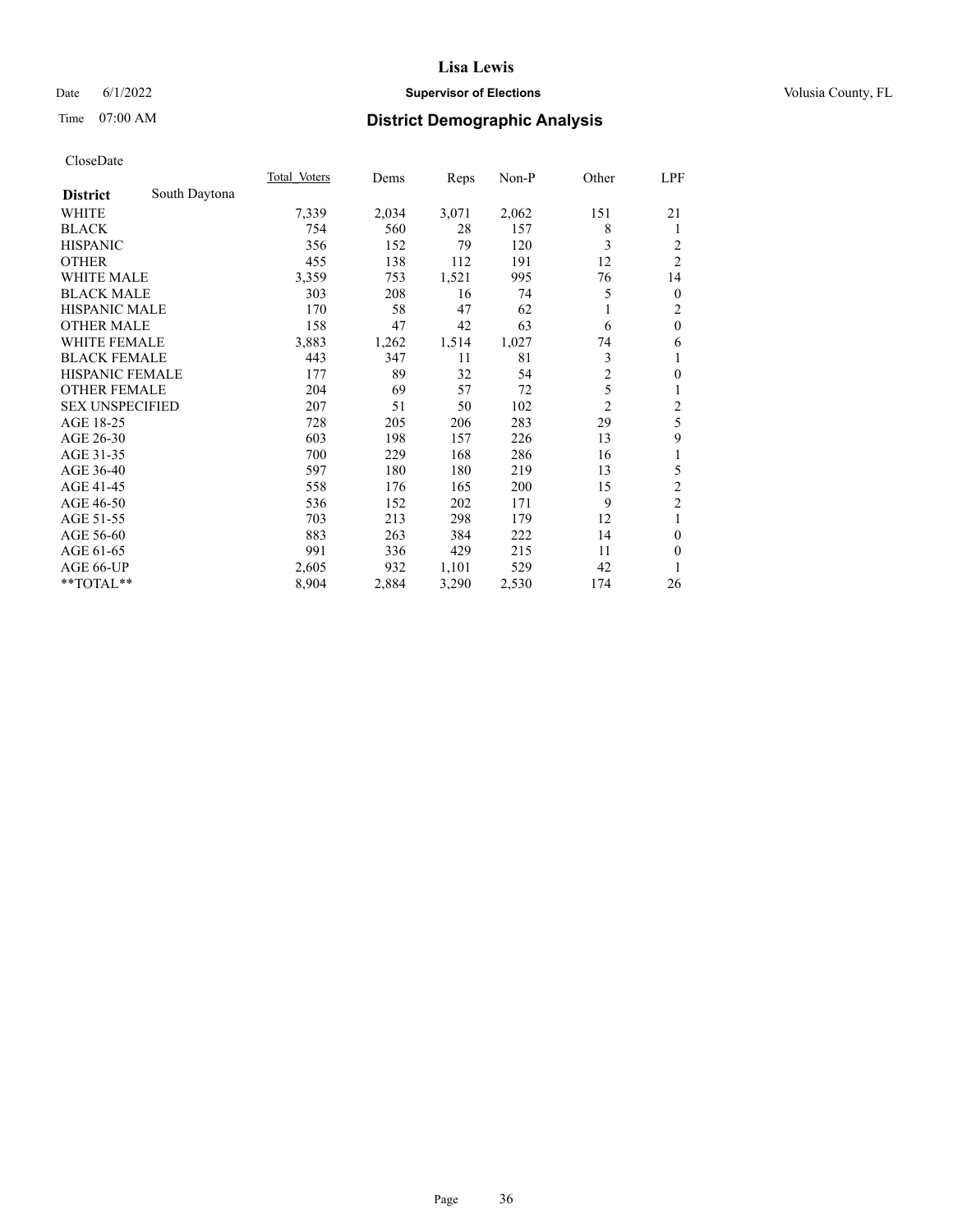## Date 6/1/2022 **Supervisor of Elections Supervisor of Elections** Volusia County, FL

# Time 07:00 AM **District Demographic Analysis**

|                        |               | Total Voters | Dems | Reps     | Non-P | Other | LPF |
|------------------------|---------------|--------------|------|----------|-------|-------|-----|
| <b>District</b>        | Flagler Beach |              |      |          |       |       |     |
| WHITE                  |               | 60           | 22   | 28       | 8     | 2     | 0   |
| <b>BLACK</b>           |               |              | 0    | 0        |       |       |     |
| <b>HISPANIC</b>        |               |              |      | $\theta$ |       | 0     |     |
| <b>OTHER</b>           |               |              |      |          |       |       |     |
| WHITE MALE             |               | 26           |      | 16       |       |       |     |
| <b>BLACK MALE</b>      |               |              |      | 0        |       |       |     |
| <b>HISPANIC MALE</b>   |               |              |      | 0        |       |       |     |
| <b>OTHER MALE</b>      |               |              |      | 0        |       |       |     |
| <b>WHITE FEMALE</b>    |               | 34           | 15   | 12       |       |       |     |
| <b>BLACK FEMALE</b>    |               | 0            | 0    | $\Omega$ |       |       |     |
| HISPANIC FEMALE        |               |              |      |          |       |       |     |
| <b>OTHER FEMALE</b>    |               |              |      |          |       |       |     |
| <b>SEX UNSPECIFIED</b> |               |              |      |          |       |       |     |
| AGE 18-25              |               |              |      |          |       |       |     |
| AGE 26-30              |               |              |      |          |       |       |     |
| AGE 31-35              |               |              |      |          |       |       |     |
| AGE 36-40              |               |              |      |          |       |       |     |
| AGE 41-45              |               |              |      |          |       |       |     |
| AGE 46-50              |               |              |      |          |       |       |     |
| AGE 51-55              |               |              |      |          |       |       |     |
| AGE 56-60              |               |              |      |          |       |       |     |
| AGE 61-65              |               |              |      |          |       |       |     |
| AGE 66-UP              |               | 41           | 20   | 17       |       |       |     |
| **TOTAL**              |               | 63           | 23   | 29       | 8     | 3     |     |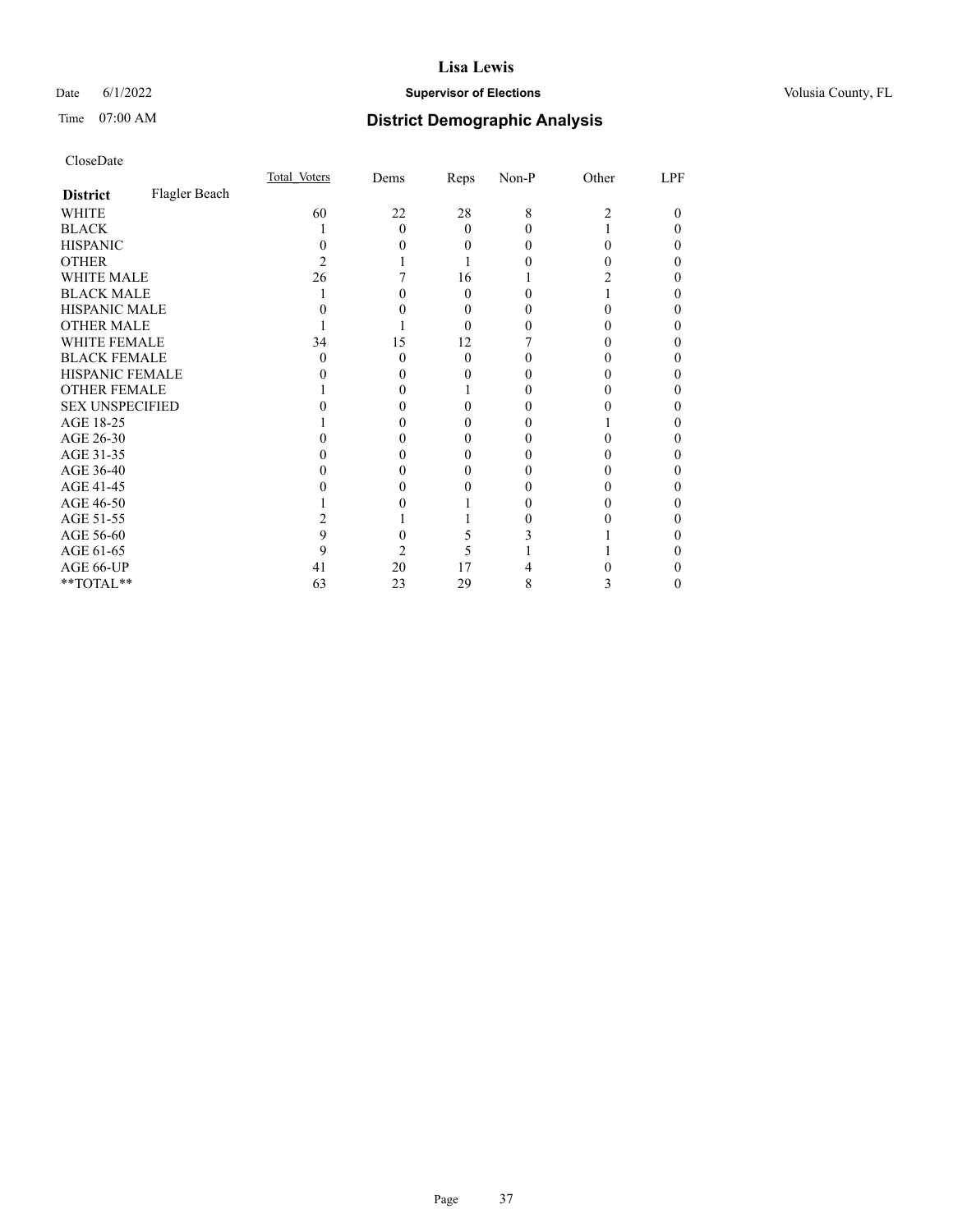## Date 6/1/2022 **Supervisor of Elections Supervisor of Elections** Volusia County, FL

# Time 07:00 AM **District Demographic Analysis**

|                        |                           | Total Voters | Dems   | Reps   | Non-P  | Other | LPF |
|------------------------|---------------------------|--------------|--------|--------|--------|-------|-----|
| <b>District</b>        | <b>Hospital Authority</b> |              |        |        |        |       |     |
| WHITE                  |                           | 109,986      | 26,372 | 51,231 | 30,036 | 1,888 | 459 |
| <b>BLACK</b>           |                           | 13,688       | 10,010 | 603    | 2,911  | 149   | 15  |
| <b>HISPANIC</b>        |                           | 32,737       | 13,733 | 5,592  | 12,978 | 370   | 64  |
| <b>OTHER</b>           |                           | 10,068       | 3,118  | 2,268  | 4,477  | 164   | 41  |
| WHITE MALE             |                           | 50,822       | 10,068 | 25,041 | 14,595 | 808   | 310 |
| <b>BLACK MALE</b>      |                           | 5,945        | 3,943  | 348    | 1,556  | 90    | 8   |
| <b>HISPANIC MALE</b>   |                           | 14,974       | 5,694  | 2,950  | 6,104  | 182   | 44  |
| <b>OTHER MALE</b>      |                           | 3,544        | 1,020  | 922    | 1,533  | 47    | 22  |
| <b>WHITE FEMALE</b>    |                           | 57,855       | 16,030 | 25,614 | 14,995 | 1,070 | 146 |
| <b>BLACK FEMALE</b>    |                           | 7,547        | 5,927  | 244    | 1,311  | 59    | 6   |
| <b>HISPANIC FEMALE</b> |                           | 17,315       | 7,834  | 2,586  | 6,689  | 186   | 20  |
| <b>OTHER FEMALE</b>    |                           | 4,264        | 1,594  | 894    | 1,684  | 82    | 10  |
| <b>SEX UNSPECIFIED</b> |                           | 4,211        | 1,122  | 1,094  | 1,935  | 47    | 13  |
| AGE 18-25              |                           | 16,281       | 5,004  | 4,132  | 6,679  | 394   | 72  |
| AGE 26-30              |                           | 12,221       | 3,573  | 3,394  | 4,870  | 287   | 97  |
| AGE 31-35              |                           | 13,490       | 3,998  | 3,857  | 5,294  | 256   | 85  |
| AGE 36-40              |                           | 12,551       | 3,571  | 3,760  | 4,917  | 210   | 93  |
| AGE 41-45              |                           | 12,279       | 3,711  | 3,747  | 4,552  | 215   | 54  |
| AGE 46-50              |                           | 12,014       | 3,593  | 4,234  | 3,955  | 186   | 46  |
| AGE 51-55              |                           | 13,617       | 4,054  | 5,341  | 3,991  | 193   | 38  |
| AGE 56-60              |                           | 15,041       | 4,627  | 6,267  | 3,919  | 203   | 25  |
| AGE 61-65              |                           | 15,354       | 4,920  | 6,664  | 3,563  | 179   | 28  |
| AGE 66-UP              |                           | 43,631       | 16,182 | 18,298 | 8,662  | 448   | 41  |
| $*$ TOTAL $*$          |                           | 166,479      | 53,233 | 59,694 | 50,402 | 2,571 | 579 |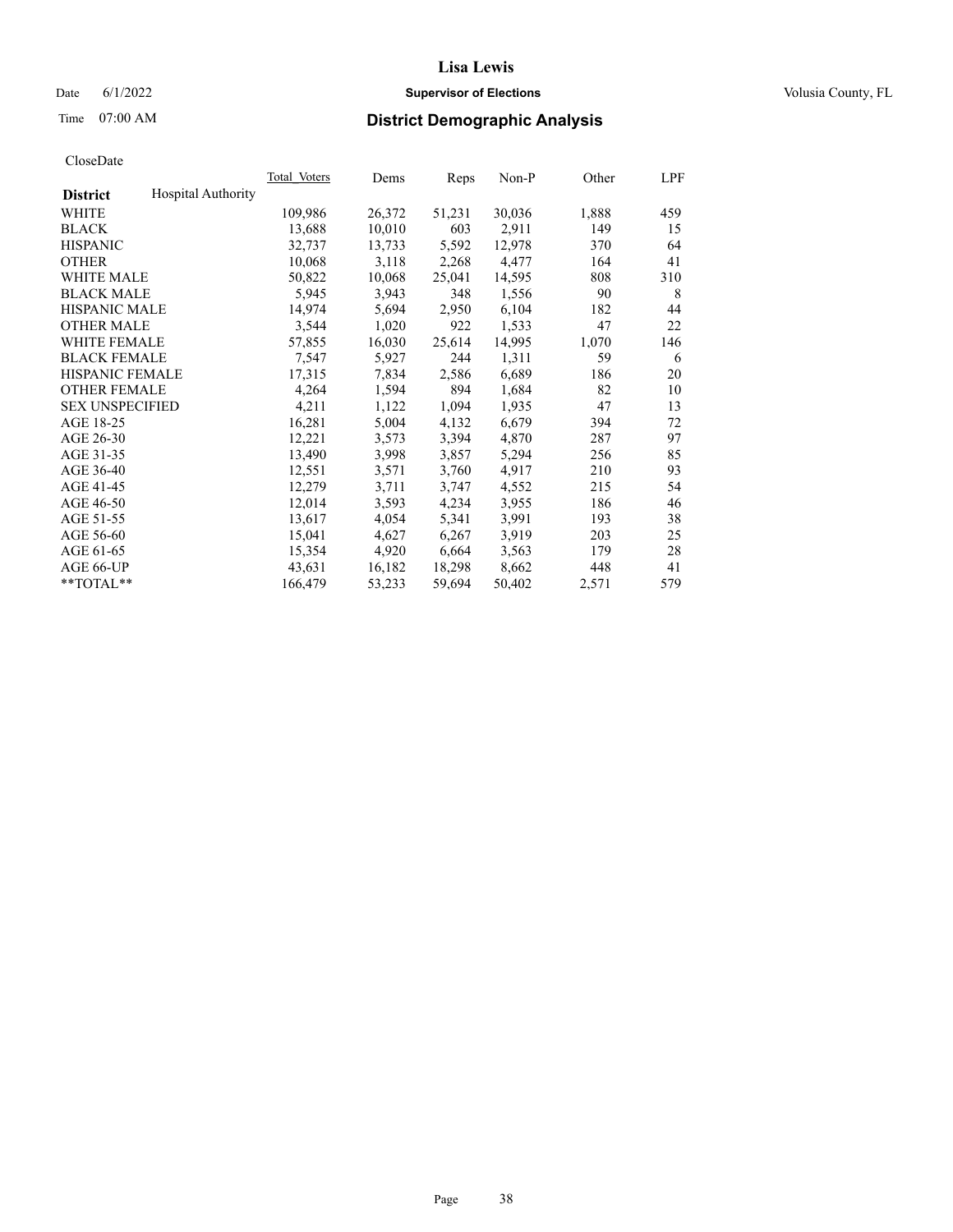## Date 6/1/2022 **Supervisor of Elections Supervisor of Elections** Volusia County, FL

| CloseDate |
|-----------|
|-----------|

|                        | Total Voters              | Dems  | Reps   | Non-P | Other | LPF            |
|------------------------|---------------------------|-------|--------|-------|-------|----------------|
| <b>District</b>        | Florida House District 24 |       |        |       |       |                |
| WHITE                  | 21,008                    | 4,796 | 10,639 | 5,166 | 334   | 73             |
| <b>BLACK</b>           | 565                       | 411   | 31     | 113   | 10    | $\mathbf{0}$   |
| <b>HISPANIC</b>        | 1,694                     | 632   | 331    | 712   | 18    | 1              |
| <b>OTHER</b>           | 1,070                     | 255   | 351    | 442   | 19    | 3              |
| <b>WHITE MALE</b>      | 9,863                     | 1,883 | 5,196  | 2,579 | 156   | 49             |
| <b>BLACK MALE</b>      | 259                       | 170   | 20     | 62    | 7     | $\mathbf{0}$   |
| <b>HISPANIC MALE</b>   | 747                       | 258   | 158    | 323   | 8     | $\mathbf{0}$   |
| <b>OTHER MALE</b>      | 348                       | 72    | 129    | 140   | 5     | $\overline{2}$ |
| <b>WHITE FEMALE</b>    | 10,953                    | 2,882 | 5,353  | 2,518 | 176   | 24             |
| <b>BLACK FEMALE</b>    | 301                       | 236   | 11     | 51    | 3     | $\mathbf{0}$   |
| <b>HISPANIC FEMALE</b> | 908                       | 358   | 167    | 372   | 10    | 1              |
| <b>OTHER FEMALE</b>    | 457                       | 126   | 153    | 167   | 11    | $\theta$       |
| <b>SEX UNSPECIFIED</b> | 501                       | 109   | 165    | 221   | 5     | 1              |
| AGE 18-25              | 1,826                     | 421   | 625    | 734   | 39    | 7              |
| AGE 26-30              | 1,147                     | 279   | 443    | 400   | 16    | 9              |
| AGE 31-35              | 1,211                     | 279   | 460    | 432   | 35    | 5              |
| AGE 36-40              | 1,165                     | 276   | 465    | 396   | 22    | 6              |
| AGE 41-45              | 1,146                     | 237   | 482    | 401   | 18    | 8              |
| AGE 46-50              | 1,228                     | 222   | 614    | 368   | 17    | 7              |
| AGE 51-55              | 1,768                     | 351   | 891    | 495   | 25    | 6              |
| AGE 56-60              | 2,338                     | 469   | 1,232  | 593   | 40    | 4              |
| AGE 61-65              | 2,869                     | 721   | 1,469  | 617   | 56    | 6              |
| AGE 66-UP              | 9,639                     | 2,839 | 4,671  | 1,997 | 113   | 19             |
| $**TOTAL**$            | 24,337                    | 6,094 | 11,352 | 6,433 | 381   | 77             |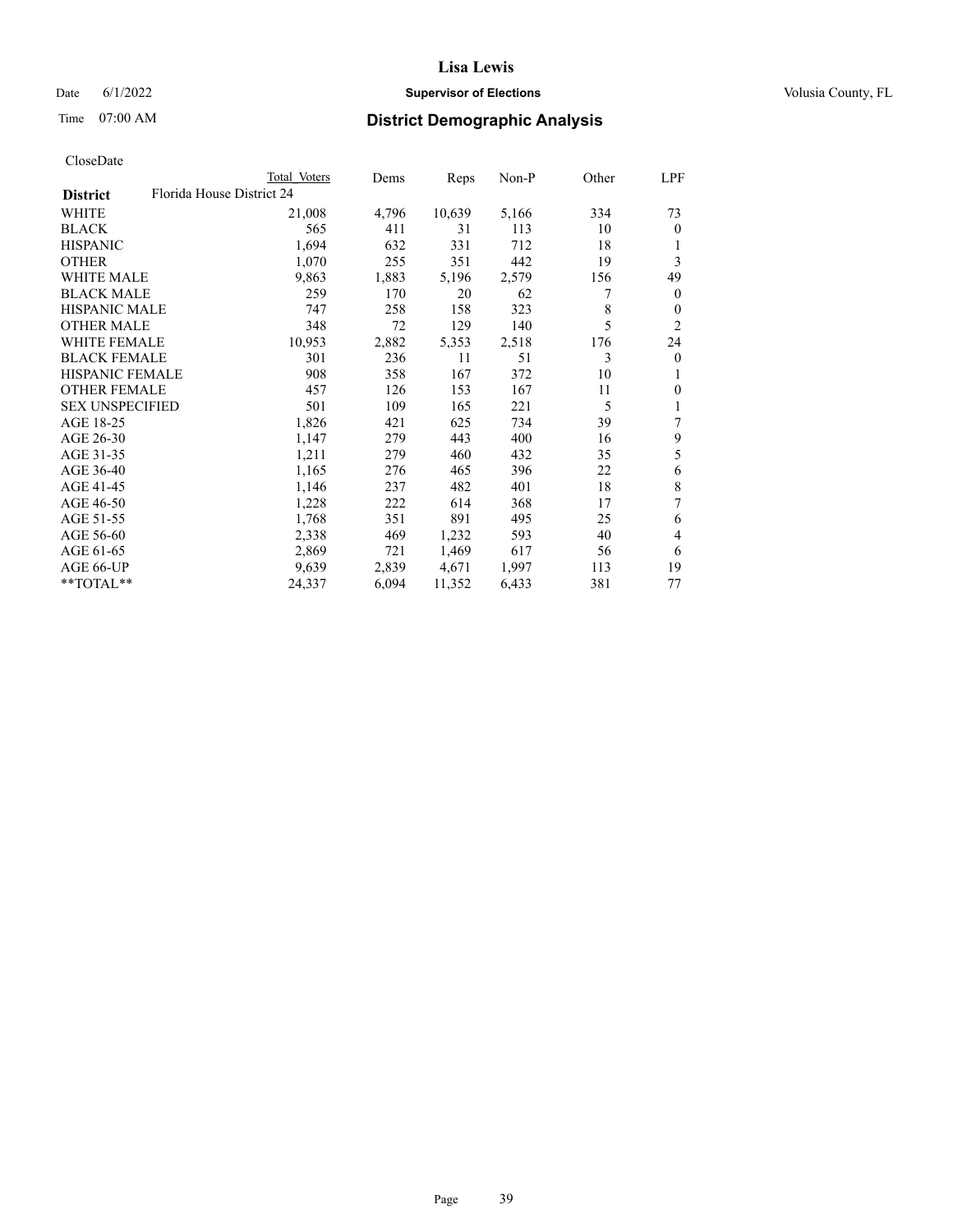## Date 6/1/2022 **Supervisor of Elections Supervisor of Elections** Volusia County, FL

| CloseDate |
|-----------|
|-----------|

|                        | Total Voters              | Dems   | Reps   | Non-P  | Other | LPF          |
|------------------------|---------------------------|--------|--------|--------|-------|--------------|
| <b>District</b>        | Florida House District 25 |        |        |        |       |              |
| WHITE                  | 120,702                   | 30,456 | 55,936 | 31,684 | 2,247 | 379          |
| <b>BLACK</b>           | 4,012                     | 2,828  | 212    | 906    | 62    | 4            |
| <b>HISPANIC</b>        | 4,523                     | 1,548  | 1,232  | 1,652  | 74    | 17           |
| <b>OTHER</b>           | 7,423                     | 2,085  | 2,045  | 3,114  | 156   | 23           |
| <b>WHITE MALE</b>      | 56,090                    | 11,717 | 27,505 | 15,570 | 1,047 | 251          |
| <b>BLACK MALE</b>      | 1,811                     | 1,160  | 123    | 490    | 34    | 4            |
| <b>HISPANIC MALE</b>   | 2,021                     | 629    | 593    | 749    | 40    | 10           |
| <b>OTHER MALE</b>      | 2,724                     | 727    | 784    | 1,142  | 58    | 13           |
| <b>WHITE FEMALE</b>    | 63,332                    | 18,425 | 27,912 | 15,679 | 1,192 | 124          |
| <b>BLACK FEMALE</b>    | 2,155                     | 1,630  | 86     | 411    | 28    | $\mathbf{0}$ |
| HISPANIC FEMALE        | 2,430                     | 897    | 618    | 874    | 34    | 7            |
| <b>OTHER FEMALE</b>    | 3,224                     | 1,063  | 888    | 1,194  | 71    | 8            |
| <b>SEX UNSPECIFIED</b> | 2,873                     | 669    | 916    | 1,247  | 35    | 6            |
| AGE 18-25              | 10,217                    | 2,664  | 3,445  | 3,734  | 326   | 48           |
| AGE 26-30              | 7,282                     | 1,838  | 2,372  | 2,796  | 215   | 61           |
| AGE 31-35              | 7,495                     | 1,980  | 2,504  | 2,788  | 163   | 60           |
| AGE 36-40              | 7,717                     | 1,902  | 2,771  | 2,819  | 174   | 51           |
| AGE 41-45              | 7,577                     | 1,831  | 2,912  | 2,649  | 139   | 46           |
| AGE 46-50              | 8,120                     | 1,840  | 3,484  | 2,571  | 188   | 37           |
| AGE 51-55              | 10,463                    | 2,378  | 4,927  | 2,910  | 214   | 34           |
| AGE 56-60              | 13,161                    | 3,084  | 6,527  | 3,328  | 197   | 25           |
| AGE 61-65              | 14,936                    | 4,027  | 7,127  | 3,504  | 260   | 18           |
| AGE 66-UP              | 49,692                    | 15,373 | 23,356 | 10,257 | 663   | 43           |
| **TOTAL**              | 136,660                   | 36,917 | 59,425 | 37,356 | 2,539 | 423          |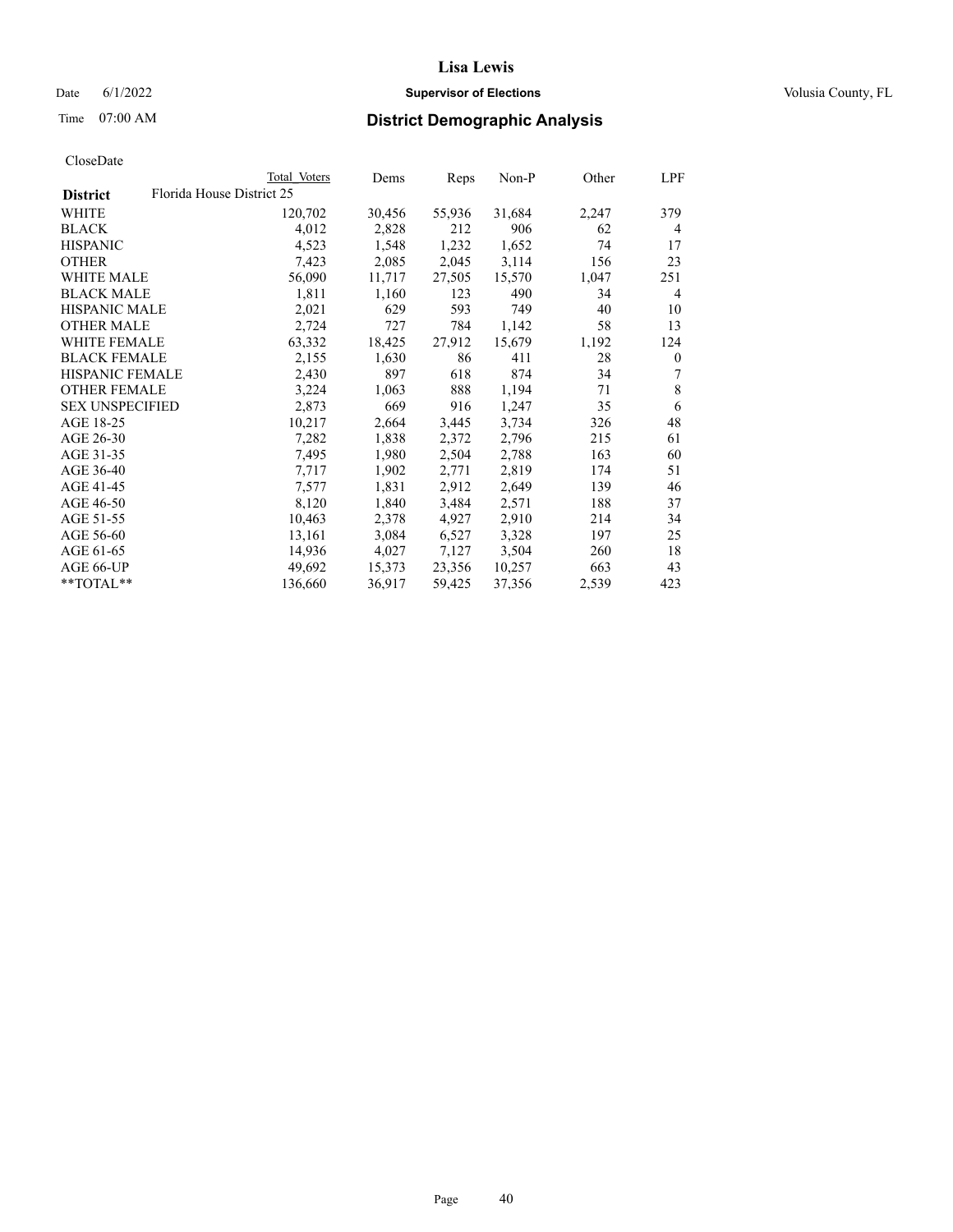## Date 6/1/2022 **Supervisor of Elections Supervisor of Elections** Volusia County, FL

| CloseDate |
|-----------|
|-----------|

|                                              | Total Voters | Dems   | Reps   | Non-P  | Other | LPF |
|----------------------------------------------|--------------|--------|--------|--------|-------|-----|
| Florida House District 26<br><b>District</b> |              |        |        |        |       |     |
| WHITE                                        | 81,357       | 21,333 | 35,365 | 22,698 | 1,623 | 338 |
| <b>BLACK</b>                                 | 20,728       | 15,969 | 683    | 3,855  | 207   | 14  |
| <b>HISPANIC</b>                              | 8,880        | 3,466  | 1,745  | 3,492  | 144   | 33  |
| <b>OTHER</b>                                 | 7,228        | 2,368  | 1,528  | 3,180  | 125   | 27  |
| <b>WHITE MALE</b>                            | 37,582       | 8,002  | 17,493 | 11,119 | 743   | 225 |
| <b>BLACK MALE</b>                            | 8,208        | 5,843  | 377    | 1,869  | 111   | 8   |
| <b>HISPANIC MALE</b>                         | 4,022        | 1,390  | 894    | 1,644  | 70    | 24  |
| <b>OTHER MALE</b>                            | 2,562        | 786    | 636    | 1,078  | 51    | 11  |
| WHITE FEMALE                                 | 42,832       | 13,113 | 17,503 | 11,232 | 876   | 108 |
| <b>BLACK FEMALE</b>                          | 12,142       | 9,839  | 289    | 1,912  | 96    | 6   |
| <b>HISPANIC FEMALE</b>                       | 4,714        | 2,015  | 831    | 1,787  | 72    | 9   |
| <b>OTHER FEMALE</b>                          | 2,982        | 1,155  | 599    | 1,162  | 55    | 11  |
| <b>SEX UNSPECIFIED</b>                       | 3,147        | 993    | 697    | 1,422  | 25    | 10  |
| AGE 18-25                                    | 12,862       | 4,843  | 2,831  | 4,795  | 323   | 70  |
| AGE 26-30                                    | 8,973        | 3,240  | 2,132  | 3,292  | 241   | 68  |
| AGE 31-35                                    | 9,006        | 3,261  | 2,224  | 3,272  | 190   | 59  |
| AGE 36-40                                    | 7,905        | 2,747  | 2,056  | 2,919  | 139   | 44  |
| AGE 41-45                                    | 7,559        | 2,694  | 2,130  | 2,562  | 138   | 35  |
| AGE 46-50                                    | 7,503        | 2,579  | 2,469  | 2,285  | 131   | 39  |
| AGE 51-55                                    | 8,843        | 2,981  | 3,268  | 2,430  | 138   | 26  |
| AGE 56-60                                    | 10,799       | 3,647  | 4,233  | 2,737  | 165   | 17  |
| AGE 61-65                                    | 11,599       | 4,272  | 4,584  | 2,535  | 181   | 27  |
| AGE 66-UP                                    | 33,144       | 12,872 | 13,394 | 6,398  | 453   | 27  |
| **TOTAL**                                    | 118,193      | 43,136 | 39,321 | 33,225 | 2,099 | 412 |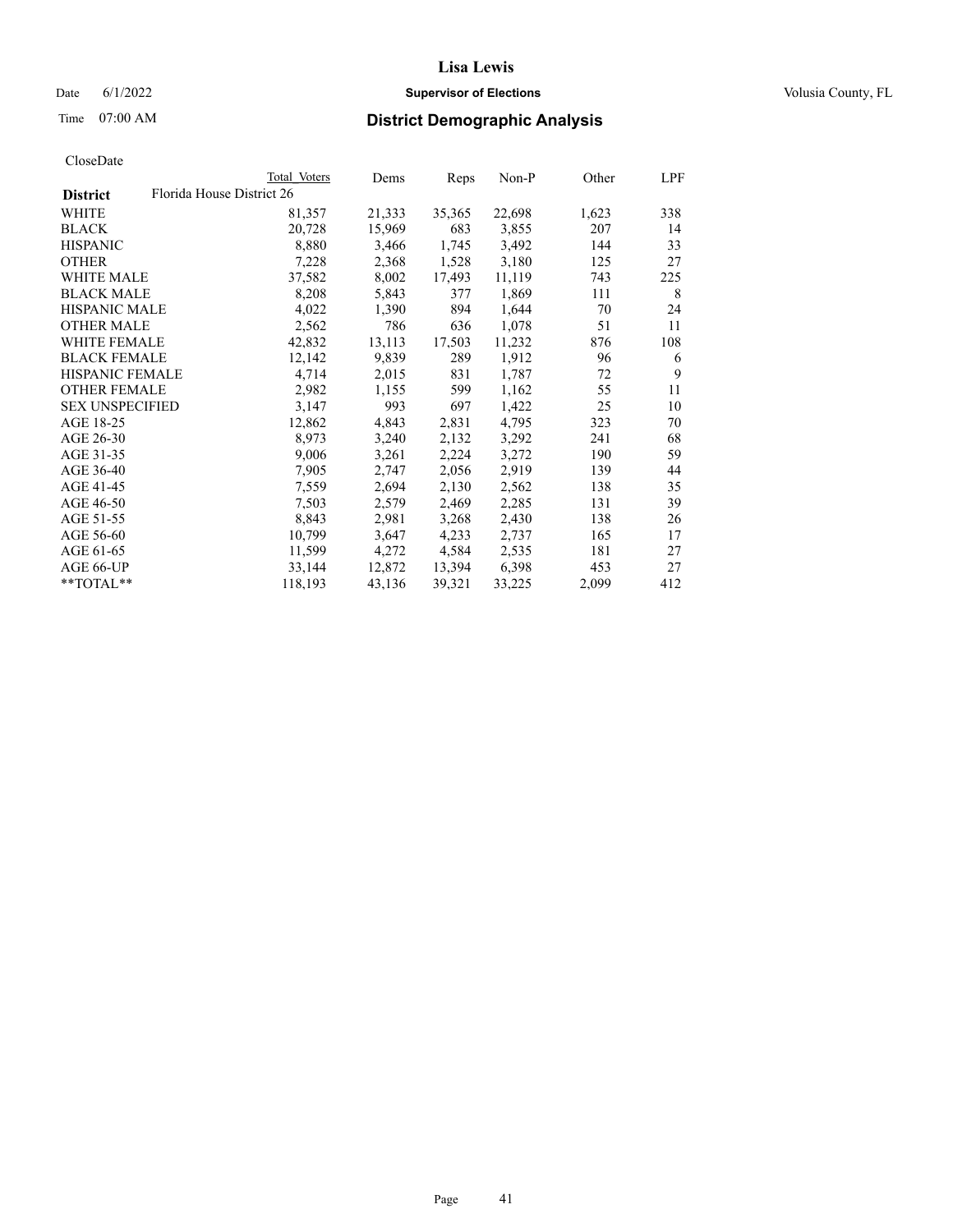## Date 6/1/2022 **Supervisor of Elections Supervisor of Elections** Volusia County, FL

| CloseDate |
|-----------|
|-----------|

|                        |                           | Total Voters | Dems   | Reps   | Non-P  | Other | LPF |
|------------------------|---------------------------|--------------|--------|--------|--------|-------|-----|
| <b>District</b>        | Florida House District 27 |              |        |        |        |       |     |
| WHITE                  |                           | 81,941       | 19,168 | 37,728 | 23,282 | 1,443 | 320 |
| <b>BLACK</b>           |                           | 9,021        | 6,448  | 424    | 2,035  | 104   | 10  |
| <b>HISPANIC</b>        |                           | 26,292       | 11,227 | 4,431  | 10,298 | 286   | 50  |
| <b>OTHER</b>           |                           | 7,343        | 2,204  | 1,693  | 3,274  | 141   | 31  |
| <b>WHITE MALE</b>      |                           | 38,164       | 7,421  | 18,631 | 11,285 | 607   | 220 |
| <b>BLACK MALE</b>      |                           | 4,079        | 2,624  | 260    | 1,126  | 64    | 5   |
| <b>HISPANIC MALE</b>   |                           | 12,091       | 4,673  | 2,370  | 4,872  | 141   | 35  |
| <b>OTHER MALE</b>      |                           | 2,613        | 720    | 678    | 1,152  | 45    | 18  |
| <b>WHITE FEMALE</b>    |                           | 42,765       | 11,541 | 18,649 | 11,645 | 830   | 100 |
| <b>BLACK FEMALE</b>    |                           | 4,826        | 3,745  | 157    | 880    | 40    | 4   |
| HISPANIC FEMALE        |                           | 13,854       | 6,394  | 2,017  | 5,284  | 144   | 15  |
| <b>OTHER FEMALE</b>    |                           | 3,113        | 1,143  | 676    | 1,222  | 64    | 8   |
| <b>SEX UNSPECIFIED</b> |                           | 3,090        | 785    | 838    | 1,422  | 39    | 6   |
| AGE 18-25              |                           | 11,411       | 3,377  | 2,892  | 4,788  | 307   | 47  |
| AGE 26-30              |                           | 8,896        | 2,551  | 2,395  | 3,686  | 192   | 72  |
| AGE 31-35              |                           | 9,955        | 2,868  | 2,816  | 4,024  | 184   | 63  |
| AGE 36-40              |                           | 9,206        | 2,586  | 2,730  | 3,659  | 157   | 74  |
| AGE 41-45              |                           | 9,161        | 2,763  | 2,721  | 3,475  | 163   | 39  |
| AGE 46-50              |                           | 9,141        | 2,677  | 3,165  | 3,117  | 148   | 34  |
| AGE 51-55              |                           | 10,340       | 3,005  | 4,033  | 3,116  | 160   | 26  |
| AGE 56-60              |                           | 11,521       | 3,547  | 4,707  | 3,074  | 177   | 16  |
| AGE 61-65              |                           | 11,866       | 3,673  | 5,098  | 2,934  | 144   | 17  |
| AGE 66-UP              |                           | 33,100       | 12,000 | 13,719 | 7,016  | 342   | 23  |
| **TOTAL**              |                           | 124,597      | 39,047 | 44,276 | 38,889 | 1,974 | 411 |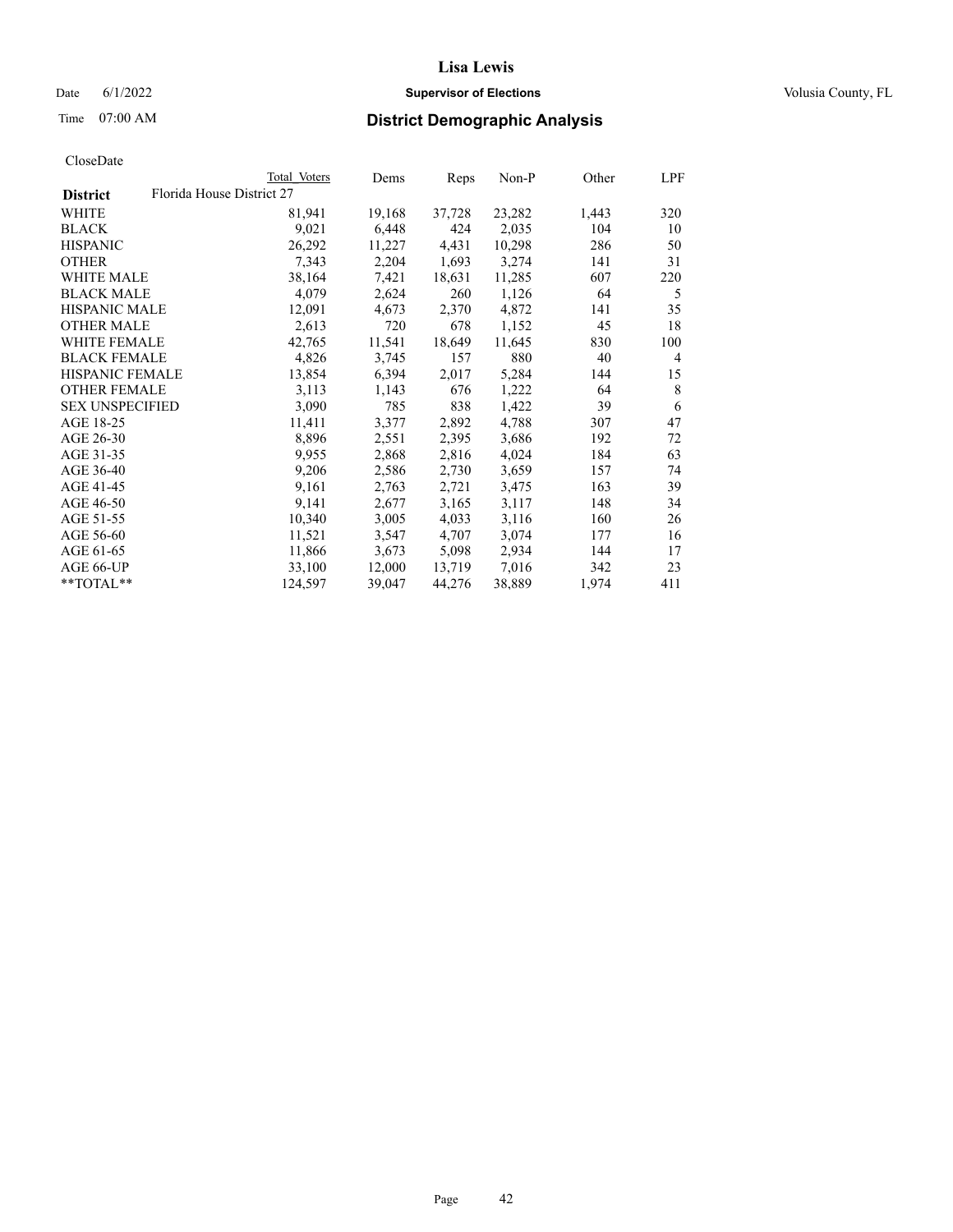## Date 6/1/2022 **Supervisor of Elections Supervisor of Elections** Volusia County, FL

# Time 07:00 AM **District Demographic Analysis**

|                        | Total Voters            | Dems   | Reps   | Non-P  | Other | LPF |
|------------------------|-------------------------|--------|--------|--------|-------|-----|
| <b>District</b>        | School Board District 1 |        |        |        |       |     |
| WHITE                  | 64,458                  | 15,753 | 30,557 | 16,735 | 1,137 | 276 |
| <b>BLACK</b>           | 6,392                   | 4,813  | 270    | 1,239  | 64    | 6   |
| <b>HISPANIC</b>        | 10,020                  | 3,887  | 2,000  | 3,955  | 154   | 24  |
| <b>OTHER</b>           | 4,892                   | 1,484  | 1,165  | 2,155  | 68    | 20  |
| WHITE MALE             | 29,492                  | 5,930  | 14,803 | 8,079  | 496   | 184 |
| <b>BLACK MALE</b>      | 2,654                   | 1,838  | 140    | 632    | 39    | 5   |
| <b>HISPANIC MALE</b>   | 4,458                   | 1,562  | 998    | 1,812  | 70    | 16  |
| <b>OTHER MALE</b>      | 1,691                   | 485    | 457    | 725    | 16    | 8   |
| WHITE FEMALE           | 34,259                  | 9,679  | 15,450 | 8,407  | 634   | 89  |
| <b>BLACK FEMALE</b>    | 3,637                   | 2,899  | 124    | 588    | 25    | 1   |
| <b>HISPANIC FEMALE</b> | 5,422                   | 2,260  | 982    | 2,089  | 83    | 8   |
| <b>OTHER FEMALE</b>    | 2,085                   | 745    | 467    | 824    | 43    | 6   |
| <b>SEX UNSPECIFIED</b> | 2,063                   | 539    | 570    | 928    | 17    | 9   |
| AGE 18-25              | 7,982                   | 2,436  | 2,235  | 3,060  | 206   | 45  |
| AGE 26-30              | 5,844                   | 1,661  | 1,812  | 2,173  | 149   | 49  |
| AGE 31-35              | 6,340                   | 1,810  | 2,003  | 2,354  | 129   | 44  |
| AGE 36-40              | 6,038                   | 1,616  | 2,013  | 2,262  | 100   | 47  |
| AGE 41-45              | 5,883                   | 1,623  | 2,026  | 2,092  | 109   | 33  |
| AGE 46-50              | 5,726                   | 1,586  | 2,224  | 1,784  | 104   | 28  |
| AGE 51-55              | 6,769                   | 1,828  | 2,917  | 1,899  | 102   | 23  |
| AGE 56-60              | 7,546                   | 2,107  | 3,439  | 1,875  | 111   | 14  |
| AGE 61-65              | 8,007                   | 2,426  | 3,732  | 1,712  | 116   | 21  |
| AGE 66-UP              | 25,627                  | 8,844  | 11,591 | 4,873  | 297   | 22  |
| $**TOTAL**$            | 85,762                  | 25,937 | 33,992 | 24,084 | 1,423 | 326 |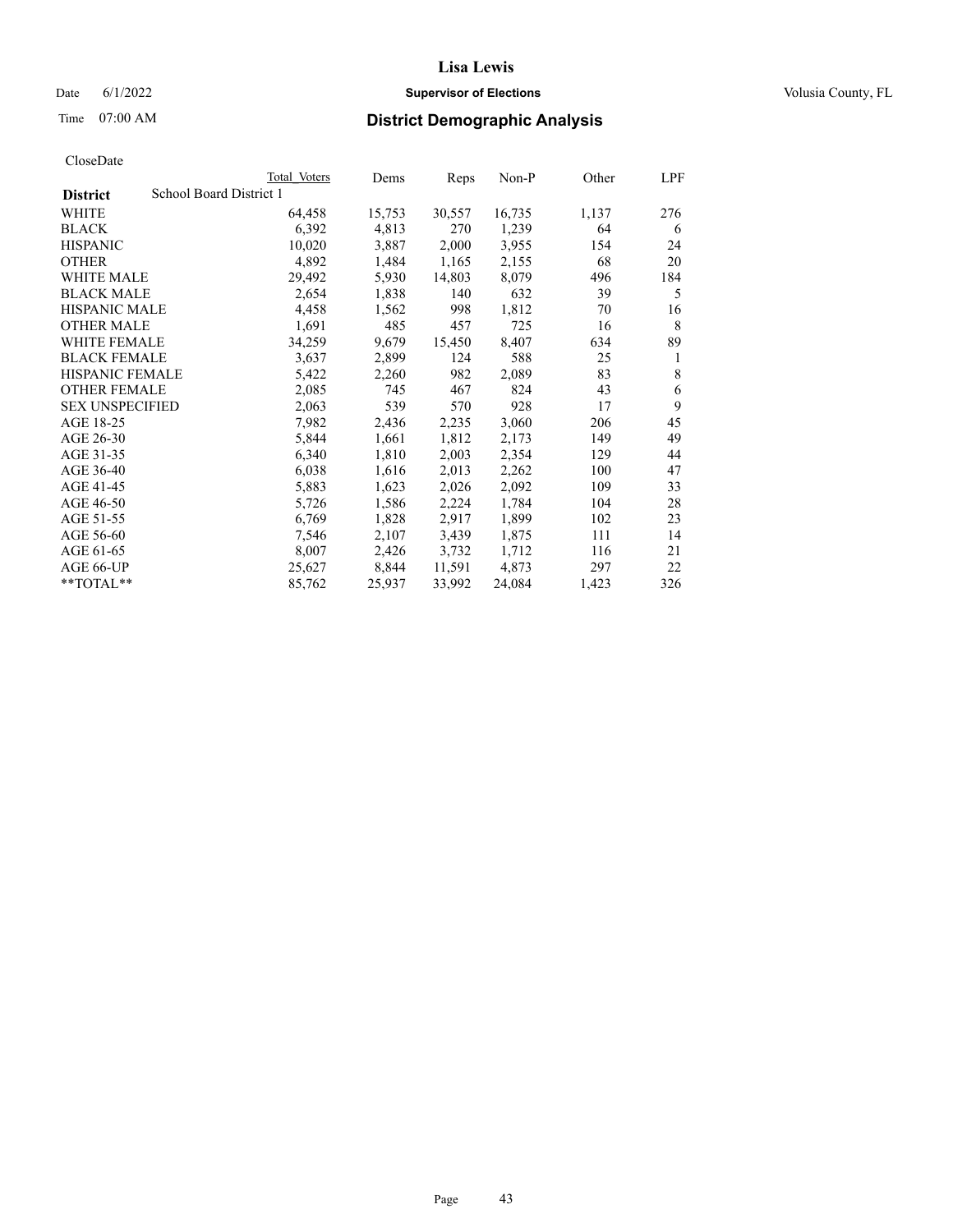## Date 6/1/2022 **Supervisor of Elections Supervisor of Elections** Volusia County, FL

# Time 07:00 AM **District Demographic Analysis**

|                        | Total Voters            | Dems   | Reps   | Non-P  | Other | LPF |
|------------------------|-------------------------|--------|--------|--------|-------|-----|
| <b>District</b>        | School Board District 2 |        |        |        |       |     |
| WHITE                  | 52,428                  | 13,823 | 22,449 | 14,903 | 1,044 | 209 |
| <b>BLACK</b>           | 12,204                  | 9,404  | 397    | 2,275  | 123   | 5   |
| <b>HISPANIC</b>        | 3,314                   | 1,321  | 692    | 1,240  | 48    | 13  |
| <b>OTHER</b>           | 4,549                   | 1,421  | 1,015  | 1,993  | 104   | 16  |
| WHITE MALE             | 24,661                  | 5,374  | 11,251 | 7,431  | 473   | 132 |
| <b>BLACK MALE</b>      | 4,808                   | 3,430  | 226    | 1,083  | 67    | 2   |
| <b>HISPANIC MALE</b>   | 1,530                   | 542    | 355    | 599    | 26    | 8   |
| <b>OTHER MALE</b>      | 1,653                   | 476    | 414    | 714    | 40    | 9   |
| WHITE FEMALE           | 27,119                  | 8,281  | 10,962 | 7,233  | 568   | 75  |
| <b>BLACK FEMALE</b>    | 7,171                   | 5,797  | 164    | 1,151  | 56    | 3   |
| <b>HISPANIC FEMALE</b> | 1,729                   | 754    | 330    | 618    | 22    | 5   |
| <b>OTHER FEMALE</b>    | 1,909                   | 698    | 420    | 738    | 48    | 5   |
| <b>SEX UNSPECIFIED</b> | 1,915                   | 617    | 431    | 844    | 19    | 4   |
| AGE 18-25              | 7,531                   | 2,926  | 1,556  | 2,811  | 195   | 43  |
| AGE 26-30              | 5,232                   | 1,936  | 1,121  | 1,981  | 155   | 39  |
| AGE 31-35              | 4,792                   | 1,821  | 1,063  | 1,777  | 97    | 34  |
| AGE 36-40              | 4,226                   | 1,514  | 1,068  | 1,509  | 107   | 28  |
| AGE 41-45              | 3,941                   | 1,473  | 1,069  | 1,311  | 71    | 17  |
| AGE 46-50              | 4,043                   | 1,354  | 1,340  | 1,254  | 70    | 25  |
| AGE 51-55              | 5,180                   | 1,711  | 1,920  | 1,448  | 84    | 17  |
| AGE 56-60              | 6,823                   | 2,244  | 2,716  | 1,752  | 100   | 11  |
| AGE 61-65              | 7,658                   | 2,700  | 3,075  | 1,750  | 124   | 9   |
| AGE 66-UP              | 23,069                  | 8,290  | 9,625  | 4,818  | 316   | 20  |
| **TOTAL**              | 72,495                  | 25,969 | 24,553 | 20,411 | 1,319 | 243 |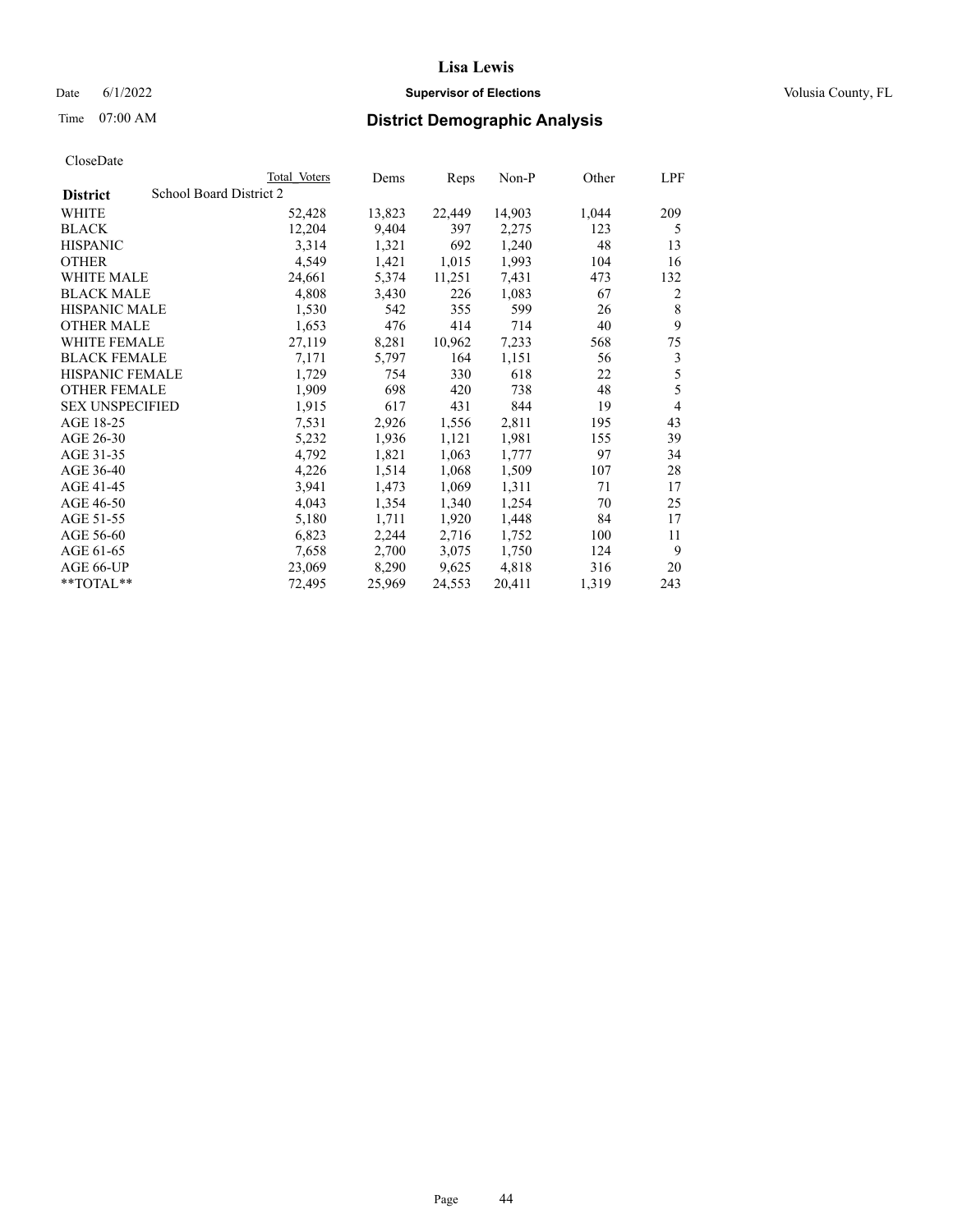## Date 6/1/2022 **Supervisor of Elections Supervisor of Elections** Volusia County, FL

| CloseDate |
|-----------|
|-----------|

| Total Voters            | Dems   | Reps   | Non-P  | Other | LPF          |
|-------------------------|--------|--------|--------|-------|--------------|
| School Board District 3 |        |        |        |       |              |
| 79,707                  | 19,386 | 37,341 | 21,184 | 1,559 | 237          |
| 2,352                   | 1,726  | 112    | 477    | 35    | 2            |
| 2,460                   | 793    | 710    | 903    | 47    | 7            |
| 4,022                   | 1,090  | 1,175  | 1,658  | 83    | 16           |
| 37,235                  | 7,478  | 18,499 | 10,357 | 739   | 162          |
| 1,090                   | 741    | 67     | 260    | 20    | 2            |
| 1,106                   | 329    | 344    | 407    | 21    | 5            |
| 1,406                   | 369    | 424    | 575    | 31    | 7            |
| 41,636                  | 11,715 | 18,502 | 10,533 | 815   | 71           |
| 1,226                   | 954    | 43     | 214    | 15    | $\mathbf{0}$ |
| 1,309                   | 448    | 354    | 479    | 26    | $\sqrt{2}$   |
| 1,744                   | 553    | 524    | 621    | 38    | $\,$ 8 $\,$  |
| 1,788                   | 408    | 581    | 775    | 19    | 5            |
| 6,474                   | 1,604  | 2,281  | 2,334  | 227   | 28           |
| 4,687                   | 1,122  | 1,599  | 1,802  | 126   | 38           |
| 4,985                   | 1,209  | 1,752  | 1,866  | 116   | 42           |
| 4,959                   | 1,184  | 1,845  | 1,805  | 101   | 24           |
| 5,072                   | 1,148  | 2,003  | 1,795  | 97    | 29           |
| 5,420                   | 1,162  | 2,357  | 1,751  | 127   | 23           |
| 6,790                   | 1,450  | 3,299  | 1,873  | 148   | 20           |
| 8,466                   | 1,918  | 4,298  | 2,091  | 142   | 17           |
| 9,631                   | 2,466  | 4,695  | 2,277  | 178   | 15           |
| 32,057                  | 9,732  | 15,209 | 6,628  | 462   | 26           |
| 88,541                  | 22,995 | 39,338 | 24,222 | 1,724 | 262          |
|                         |        |        |        |       |              |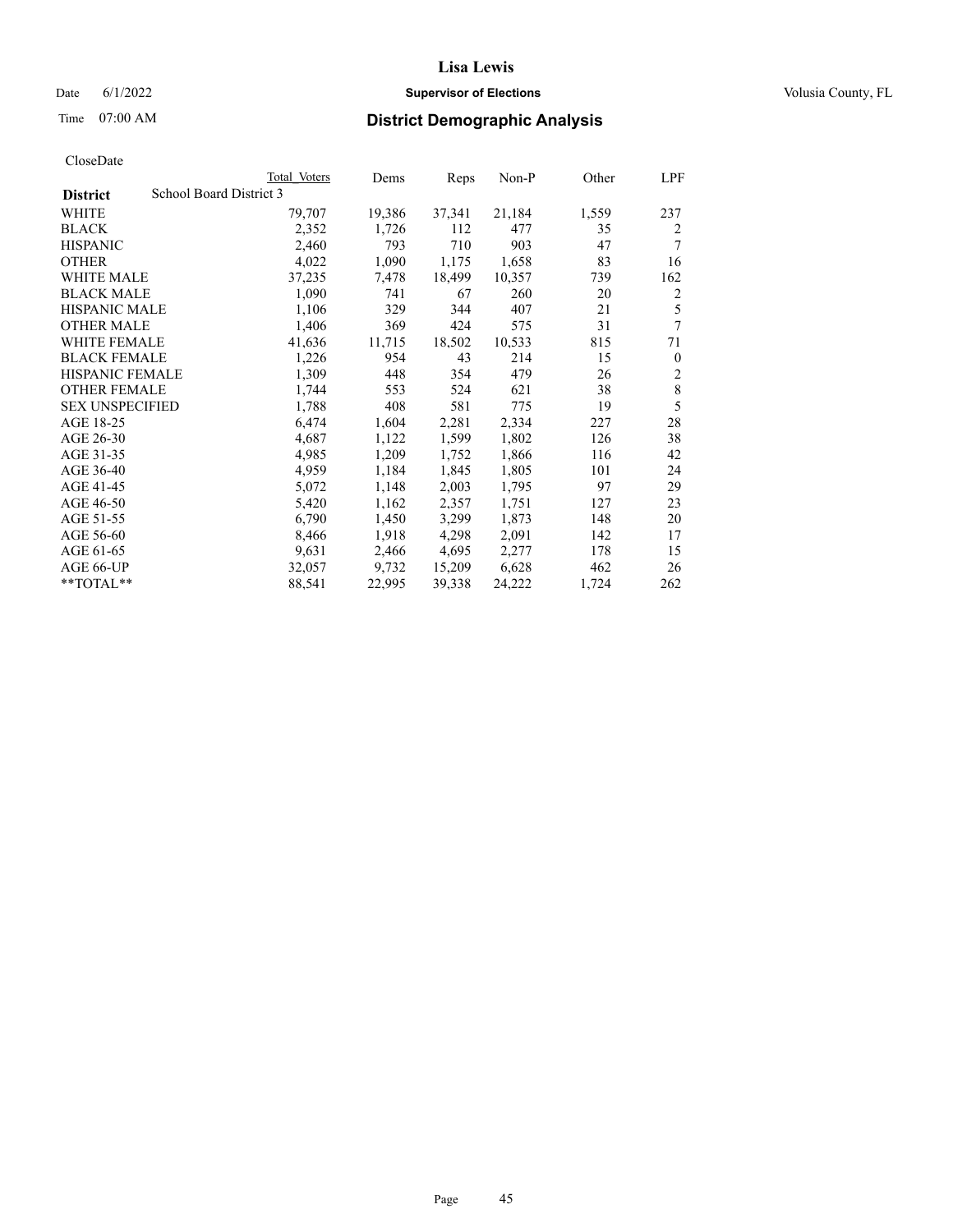## Date 6/1/2022 **Supervisor of Elections Supervisor of Elections** Volusia County, FL

# Time 07:00 AM **District Demographic Analysis**

|                        |                         | Total Voters | Dems   | Reps   | Non-P  | Other | LPF |
|------------------------|-------------------------|--------------|--------|--------|--------|-------|-----|
| <b>District</b>        | School Board District 4 |              |        |        |        |       |     |
| WHITE                  |                         | 67,616       | 17,223 | 31,039 | 17,917 | 1,217 | 220 |
| <b>BLACK</b>           |                         | 6,254        | 4,649  | 245    | 1,276  | 78    | 6   |
| <b>HISPANIC</b>        |                         | 3,532        | 1,283  | 843    | 1,327  | 61    | 18  |
| <b>OTHER</b>           |                         | 4,707        | 1,356  | 1,251  | 1,994  | 95    | 11  |
| WHITE MALE             |                         | 31,184       | 6,516  | 15,191 | 8,772  | 556   | 149 |
| <b>BLACK MALE</b>      |                         | 2,580        | 1,727  | 145    | 663    | 40    | 5   |
| <b>HISPANIC MALE</b>   |                         | 1,556        | 488    | 415    | 609    | 32    | 12  |
| <b>OTHER MALE</b>      |                         | 1,739        | 463    | 506    | 722    | 42    | 6   |
| WHITE FEMALE           |                         | 35,746       | 10,564 | 15,550 | 8,903  | 658   | 71  |
| <b>BLACK FEMALE</b>    |                         | 3,583        | 2,858  | 93     | 593    | 38    | 1   |
| <b>HISPANIC FEMALE</b> |                         | 1,905        | 777    | 410    | 684    | 28    | 6   |
| <b>OTHER FEMALE</b>    |                         | 1,974        | 680    | 513    | 741    | 36    | 4   |
| <b>SEX UNSPECIFIED</b> |                         | 1,841        | 438    | 554    | 827    | 21    | 1   |
| AGE 18-25              |                         | 6,561        | 1,887  | 2,010  | 2,448  | 186   | 30  |
| AGE 26-30              |                         | 4,526        | 1,375  | 1,367  | 1,645  | 102   | 37  |
| AGE 31-35              |                         | 4,806        | 1,447  | 1,483  | 1,731  | 115   | 30  |
| AGE 36-40              |                         | 4,633        | 1,322  | 1,498  | 1,702  | 79    | 32  |
| AGE 41-45              |                         | 4,438        | 1,257  | 1,531  | 1,541  | 80    | 29  |
| AGE 46-50              |                         | 4,810        | 1,269  | 1,951  | 1,465  | 101   | 24  |
| AGE 51-55              |                         | 6,260        | 1,606  | 2,775  | 1,748  | 114   | 17  |
| AGE 56-60              |                         | 8,060        | 2,091  | 3,706  | 2,113  | 140   | 10  |
| AGE 61-65              |                         | 9,265        | 2,772  | 4,162  | 2,143  | 171   | 17  |
| AGE 66-UP              |                         | 28,750       | 9,485  | 12,895 | 5,978  | 363   | 29  |
| **TOTAL**              |                         | 82,109       | 24,511 | 33,378 | 22,514 | 1,451 | 255 |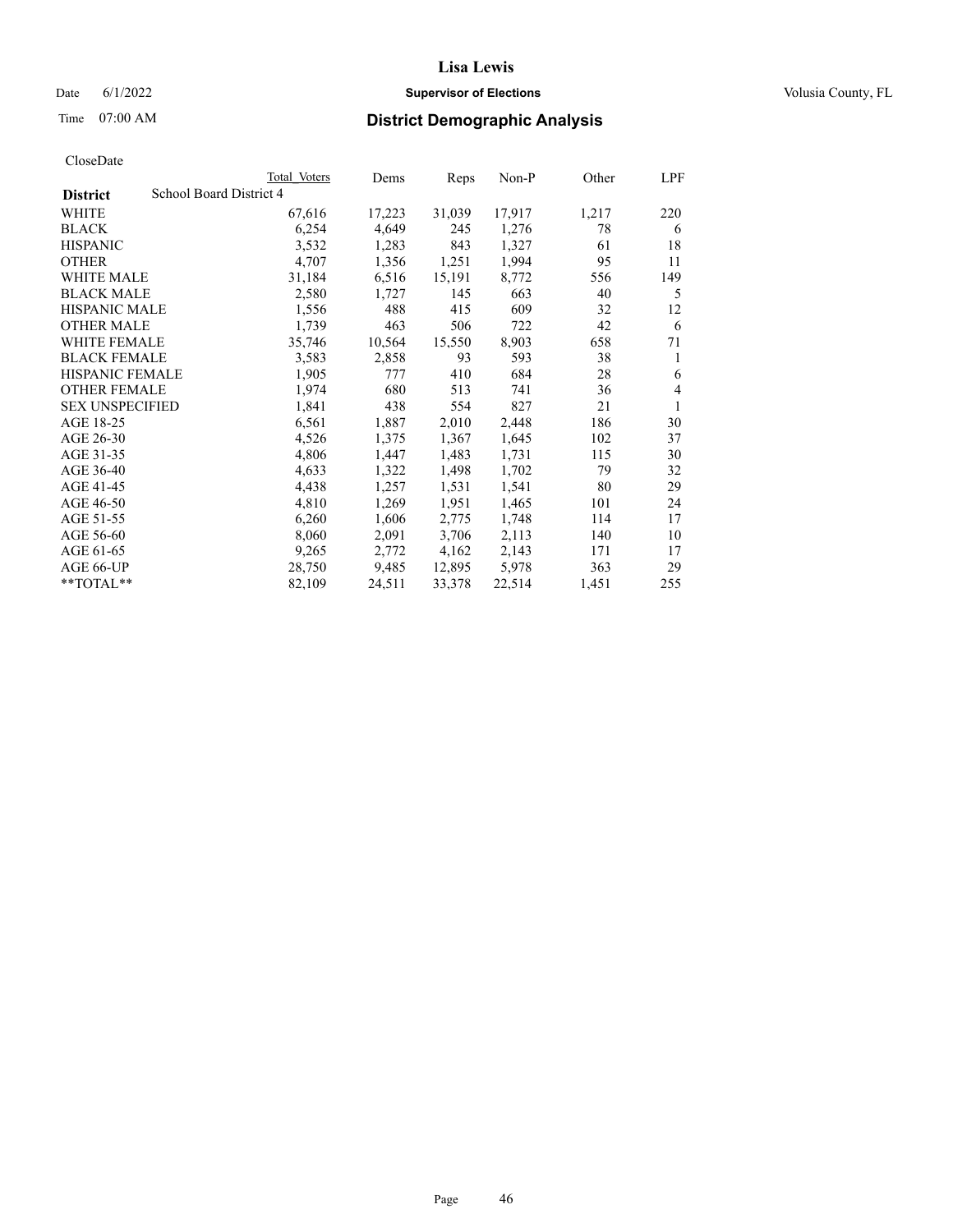## Date 6/1/2022 **Supervisor of Elections Supervisor of Elections** Volusia County, FL

# Time 07:00 AM **District Demographic Analysis**

|                        | Total Voters            | Dems   | Reps   | Non-P  | Other | LPF            |
|------------------------|-------------------------|--------|--------|--------|-------|----------------|
| <b>District</b>        | School Board District 5 |        |        |        |       |                |
| WHITE                  | 40,799                  | 9,568  | 18,282 | 12,091 | 690   | 168            |
| <b>BLACK</b>           | 7,124                   | 5,064  | 326    | 1,642  | 83    | 9              |
| <b>HISPANIC</b>        | 22,063                  | 9,589  | 3,494  | 8,729  | 212   | 39             |
| <b>OTHER</b>           | 4,894                   | 1,561  | 1,011  | 2,210  | 91    | 21             |
| WHITE MALE             | 19,127                  | 3,725  | 9,081  | 5,914  | 289   | 118            |
| <b>BLACK MALE</b>      | 3,225                   | 2,061  | 202    | 909    | 50    | 3              |
| <b>HISPANIC MALE</b>   | 10,231                  | 4,029  | 1,903  | 4,161  | 110   | 28             |
| <b>OTHER MALE</b>      | 1,758                   | 512    | 426    | 776    | 30    | 14             |
| WHITE FEMALE           | 21,122                  | 5,722  | 8,953  | 5,998  | 399   | 50             |
| <b>BLACK FEMALE</b>    | 3,807                   | 2,942  | 119    | 708    | 33    | 5              |
| <b>HISPANIC FEMALE</b> | 11,541                  | 5,425  | 1,557  | 4,447  | 101   | 11             |
| <b>OTHER FEMALE</b>    | 2,064                   | 811    | 392    | 821    | 36    | $\overline{4}$ |
| <b>SEX UNSPECIFIED</b> | 2,004                   | 554    | 480    | 938    | 28    | $\overline{4}$ |
| AGE 18-25              | 7,768                   | 2,452  | 1,711  | 3,398  | 181   | 26             |
| AGE 26-30              | 6,009                   | 1,814  | 1,443  | 2,573  | 132   | 47             |
| AGE 31-35              | 6,744                   | 2,101  | 1,703  | 2,788  | 115   | 37             |
| AGE 36-40              | 6,137                   | 1,875  | 1,598  | 2,515  | 105   | 44             |
| AGE 41-45              | 6,109                   | 2,024  | 1,616  | 2,348  | 101   | 20             |
| AGE 46-50              | 5,993                   | 1,947  | 1,860  | 2,087  | 82    | 17             |
| AGE 51-55              | 6,415                   | 2,120  | 2,208  | 1,983  | 89    | 15             |
| AGE 56-60              | 6,924                   | 2,387  | 2,540  | 1,901  | 86    | 10             |
| AGE 61-65              | 6,709                   | 2,329  | 2,614  | 1,708  | 52    | 6              |
| AGE 66-UP              | 16,072                  | 6,733  | 5,820  | 3,371  | 133   | 15             |
| $*$ $TOTAL**$          | 74,880                  | 25,782 | 23,113 | 24,672 | 1,076 | 237            |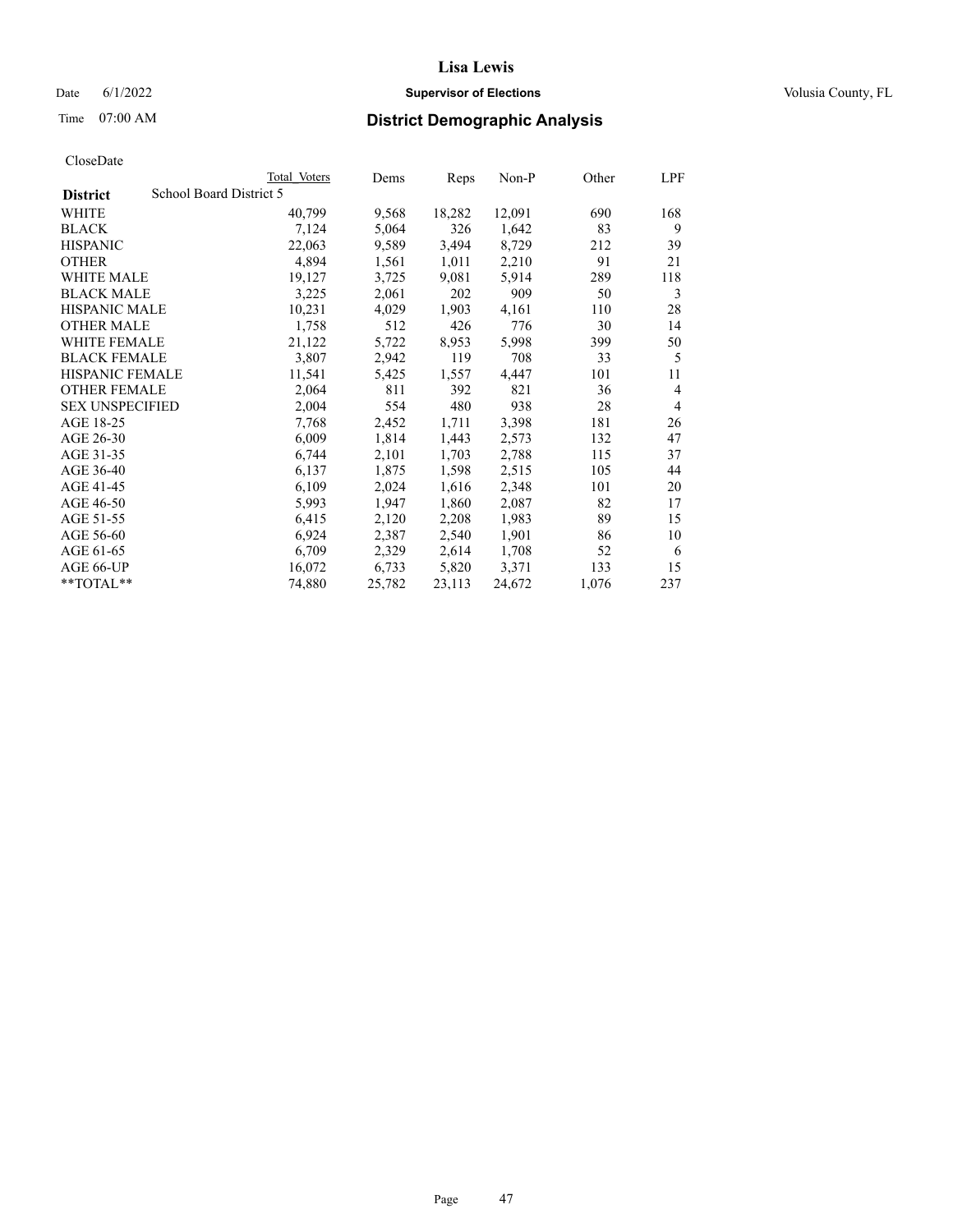## Date 6/1/2022 **Supervisor of Elections Supervisor of Elections** Volusia County, FL

| CloseDate |
|-----------|
|-----------|

|                        |                           | Total Voters | Dems   | Reps   | Non-P  | Other | LPF            |
|------------------------|---------------------------|--------------|--------|--------|--------|-------|----------------|
| <b>District</b>        | Florida Senate District 7 |              |        |        |        |       |                |
| WHITE                  |                           | 111,315      | 28,537 | 50,498 | 29,813 | 2,060 | 407            |
| <b>BLACK</b>           |                           | 17,919       | 13,681 | 605    | 3,428  | 194   | 11             |
| <b>HISPANIC</b>        |                           | 6,999        | 2,677  | 1,513  | 2,675  | 109   | 25             |
| <b>OTHER</b>           |                           | 8,582        | 2,558  | 2,124  | 3,692  | 183   | 25             |
| WHITE MALE             |                           | 51,969       | 10,972 | 24,992 | 14,778 | 956   | 271            |
| <b>BLACK MALE</b>      |                           | 7,170        | 5,028  | 353    | 1,680  | 102   | 7              |
| <b>HISPANIC MALE</b>   |                           | 3,150        | 1,092  | 744    | 1,247  | 51    | 16             |
| <b>OTHER MALE</b>      |                           | 3,125        | 855    | 872    | 1,308  | 76    | 14             |
| <b>WHITE FEMALE</b>    |                           | 58,163       | 17,297 | 25,030 | 14,605 | 1,097 | 134            |
| <b>BLACK FEMALE</b>    |                           | 10,437       | 8,414  | 238    | 1,689  | 92    | $\overline{4}$ |
| <b>HISPANIC FEMALE</b> |                           | 3,716        | 1,535  | 744    | 1,371  | 57    | 9              |
| <b>OTHER FEMALE</b>    |                           | 3,580        | 1,264  | 865    | 1,364  | 79    | 8              |
| <b>SEX UNSPECIFIED</b> |                           | 3,504        | 996    | 901    | 1,566  | 36    | 5              |
| AGE 18-25              |                           | 13,399       | 4,601  | 3,421  | 4,971  | 340   | 66             |
| AGE 26-30              |                           | 9,005        | 3,099  | 2,333  | 3,280  | 223   | 70             |
| AGE 31-35              |                           | 9,007        | 3,075  | 2,446  | 3,224  | 204   | 58             |
| AGE 36-40              |                           | 8,345        | 2,654  | 2,478  | 2,994  | 167   | 52             |
| AGE 41-45              |                           | 7,942        | 2,568  | 2,509  | 2,672  | 148   | 45             |
| AGE 46-50              |                           | 8,331        | 2,471  | 3,122  | 2,534  | 157   | 47             |
| AGE 51-55              |                           | 10,788       | 3,130  | 4,485  | 2,957  | 183   | 33             |
| AGE 56-60              |                           | 13,966       | 4,065  | 6,058  | 3,590  | 231   | 22             |
| AGE 61-65              |                           | 15,745       | 5,086  | 6,819  | 3,547  | 268   | 25             |
| AGE 66-UP              |                           | 48,287       | 16,704 | 21,069 | 9,839  | 625   | 50             |
| $*$ TOTAL $*$          |                           | 144,815      | 47,453 | 54,740 | 39,608 | 2,546 | 468            |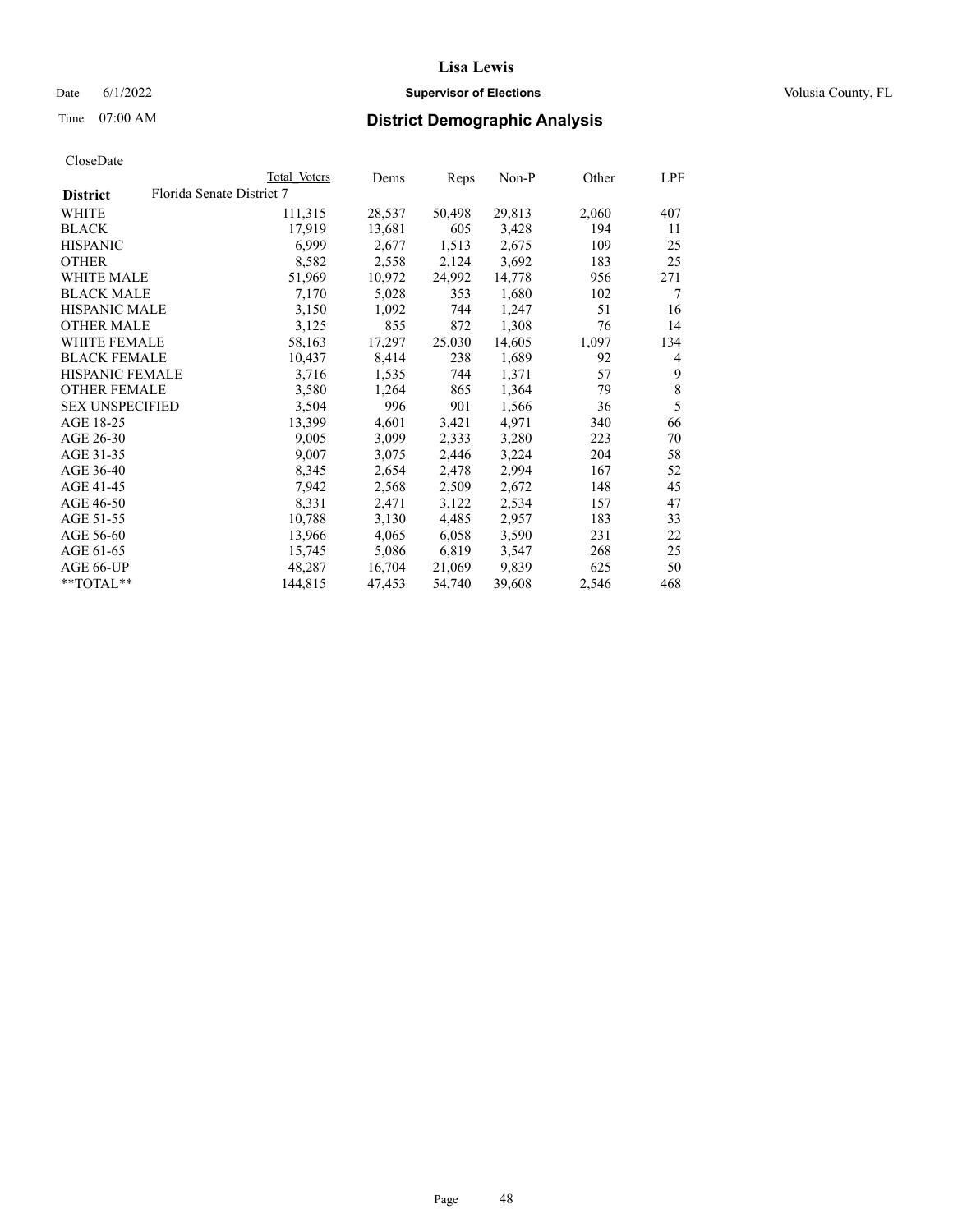## Date 6/1/2022 **Supervisor of Elections Supervisor of Elections** Volusia County, FL

# Time 07:00 AM **District Demographic Analysis**

|                        | Total Voters              | Dems   | Reps   | Non-P  | Other | LPF            |
|------------------------|---------------------------|--------|--------|--------|-------|----------------|
| <b>District</b>        | Florida Senate District 9 |        |        |        |       |                |
| WHITE                  | 28,943                    | 6,300  | 14,173 | 7,851  | 488   | 131            |
| <b>BLACK</b>           | 2,001                     | 1,424  | 102    | 450    | 23    | 2              |
| <b>HISPANIC</b>        | 5,338                     | 2,105  | 1,111  | 2,030  | 80    | 12             |
| <b>OTHER</b>           | 2,242                     | 592    | 595    | 1,012  | 37    | 6              |
| WHITE MALE             | 13,326                    | 2,389  | 6,877  | 3,759  | 211   | 90             |
| <b>BLACK MALE</b>      | 880                       | 563    | 57     | 242    | 16    | 2              |
| <b>HISPANIC MALE</b>   | 2,409                     | 857    | 570    | 932    | 41    | 9              |
| <b>OTHER MALE</b>      | 780                       | 204    | 231    | 336    | 5     | $\overline{4}$ |
| WHITE FEMALE           | 15,247                    | 3,851  | 7,126  | 3,955  | 274   | 41             |
| <b>BLACK FEMALE</b>    | 1,097                     | 844    | 44     | 202    | 7     | $\mathbf{0}$   |
| <b>HISPANIC FEMALE</b> | 2,862                     | 1,220  | 529    | 1,071  | 39    | 3              |
| <b>OTHER FEMALE</b>    | 958                       | 309    | 240    | 382    | 26    | 1              |
| <b>SEX UNSPECIFIED</b> | 964                       | 184    | 306    | 464    | 9     | 1              |
| AGE 18-25              | 3,410                     | 895    | 1,034  | 1,361  | 97    | 23             |
| AGE 26-30              | 2,684                     | 654    | 892    | 1,043  | 70    | 25             |
| AGE 31-35              | 2,935                     | 767    | 974    | 1,122  | 56    | 16             |
| AGE 36-40              | 2,788                     | 656    | 1,002  | 1,057  | 44    | 29             |
| AGE 41-45              | 2,706                     | 668    | 985    | 988    | 50    | 15             |
| AGE 46-50              | 2,707                     | 667    | 1,108  | 860    | 57    | 15             |
| AGE 51-55              | 3,236                     | 802    | 1,456  | 917    | 49    | 12             |
| AGE 56-60              | 3,500                     | 888    | 1,640  | 921    | 47    | 4              |
| AGE 61-65              | 3,622                     | 980    | 1,750  | 837    | 48    | 7              |
| AGE 66-UP              | 10,936                    | 3,444  | 5,140  | 2,237  | 110   | 5              |
| $*$ $TOTAL**$          | 38,524                    | 10,421 | 15,981 | 11,343 | 628   | 151            |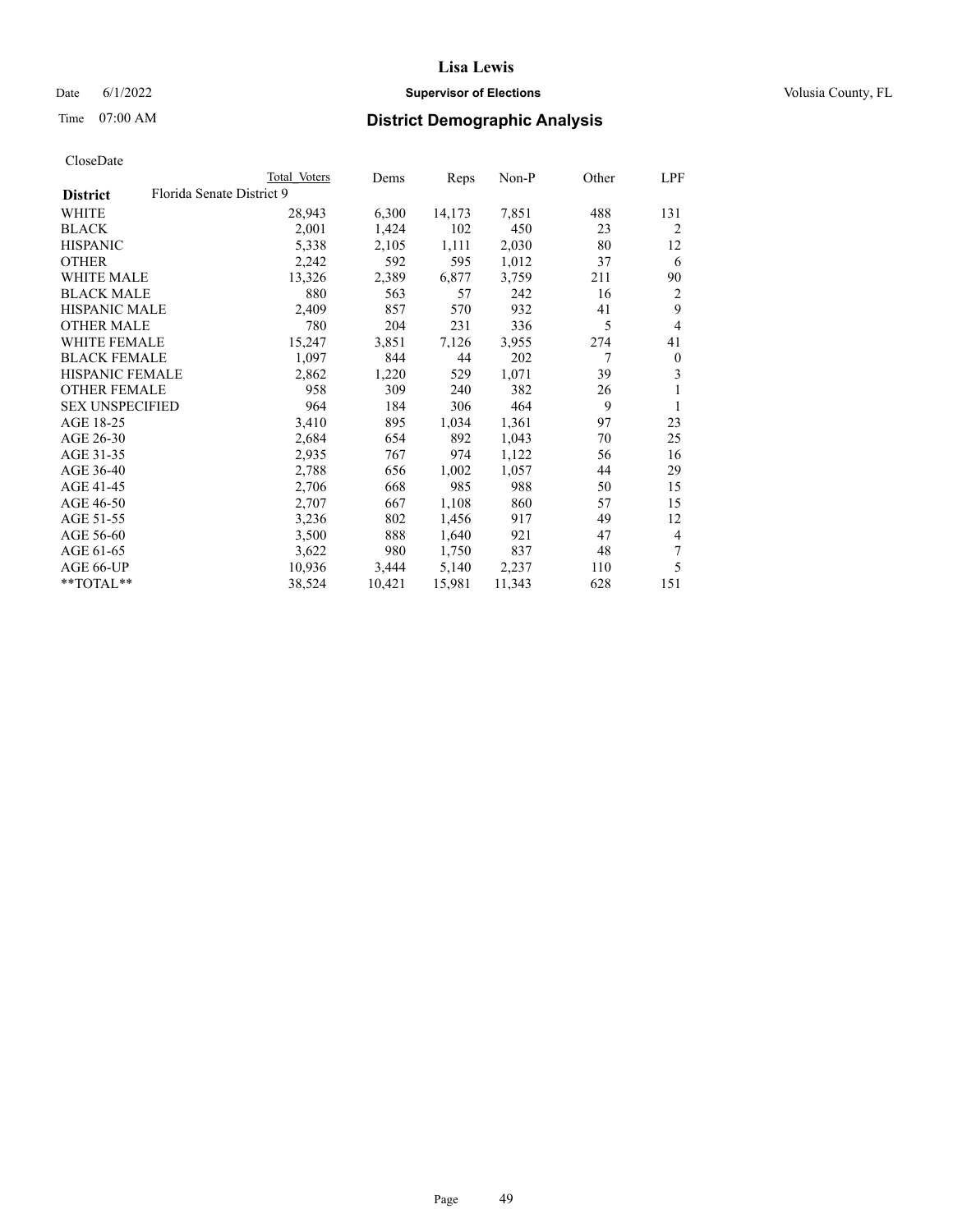## Date 6/1/2022 **Supervisor of Elections Supervisor of Elections** Volusia County, FL

# Time 07:00 AM **District Demographic Analysis**

|                        |                            | Total Voters | Dems   | Reps   | Non-P  | Other | LPF |
|------------------------|----------------------------|--------------|--------|--------|--------|-------|-----|
| <b>District</b>        | Florida Senate District 14 |              |        |        |        |       |     |
| WHITE                  |                            | 164,750      | 40,916 | 74,997 | 45,166 | 3,099 | 572 |
| <b>BLACK</b>           |                            | 14,406       | 10,551 | 643    | 3,031  | 166   | 15  |
| <b>HISPANIC</b>        |                            | 29,052       | 12,091 | 5,115  | 11,449 | 333   | 64  |
| <b>OTHER</b>           |                            | 12,240       | 3,762  | 2,898  | 5,306  | 221   | 53  |
| WHITE MALE             |                            | 76,404       | 15,662 | 36,956 | 22,016 | 1,386 | 384 |
| <b>BLACK MALE</b>      |                            | 6,307        | 4,206  | 370    | 1,625  | 98    | 8   |
| <b>HISPANIC MALE</b>   |                            | 13,322       | 5,001  | 2,701  | 5,409  | 167   | 44  |
| <b>OTHER MALE</b>      |                            | 4,342        | 1,246  | 1,124  | 1,868  | 78    | 26  |
| <b>WHITE FEMALE</b>    |                            | 86,472       | 24,813 | 37,261 | 22,514 | 1,703 | 181 |
| <b>BLACK FEMALE</b>    |                            | 7,890        | 6,192  | 261    | 1,363  | 68    | 6   |
| <b>HISPANIC FEMALE</b> |                            | 15,328       | 6,909  | 2,360  | 5,875  | 164   | 20  |
| <b>OTHER FEMALE</b>    |                            | 5,238        | 1,914  | 1,211  | 1,999  | 96    | 18  |
| <b>SEX UNSPECIFIED</b> |                            | 5,143        | 1,376  | 1,409  | 2,282  | 59    | 17  |
| AGE 18-25              |                            | 19,507       | 5,809  | 5,338  | 7,719  | 558   | 83  |
| AGE 26-30              |                            | 14,609       | 4,155  | 4,117  | 5,851  | 371   | 115 |
| AGE 31-35              |                            | 15,725       | 4,546  | 4,584  | 6,170  | 312   | 113 |
| AGE 36-40              |                            | 14,860       | 4,201  | 4,542  | 5,742  | 281   | 94  |
| AGE 41-45              |                            | 14,795       | 4,289  | 4,751  | 5,427  | 260   | 68  |
| AGE 46-50              |                            | 14,954       | 4,180  | 5,502  | 4,947  | 270   | 55  |
| AGE 51-55              |                            | 17,390       | 4,783  | 7,178  | 5,077  | 305   | 47  |
| AGE 56-60              |                            | 20,353       | 5,794  | 9,001  | 5,221  | 301   | 36  |
| AGE 61-65              |                            | 21,903       | 6,627  | 9,709  | 5,206  | 325   | 36  |
| AGE 66-UP              |                            | 66,352       | 22,936 | 28,931 | 13,592 | 836   | 57  |
| $*$ $TOTAL**$          |                            | 220,448      | 67,320 | 83,653 | 64,952 | 3,819 | 704 |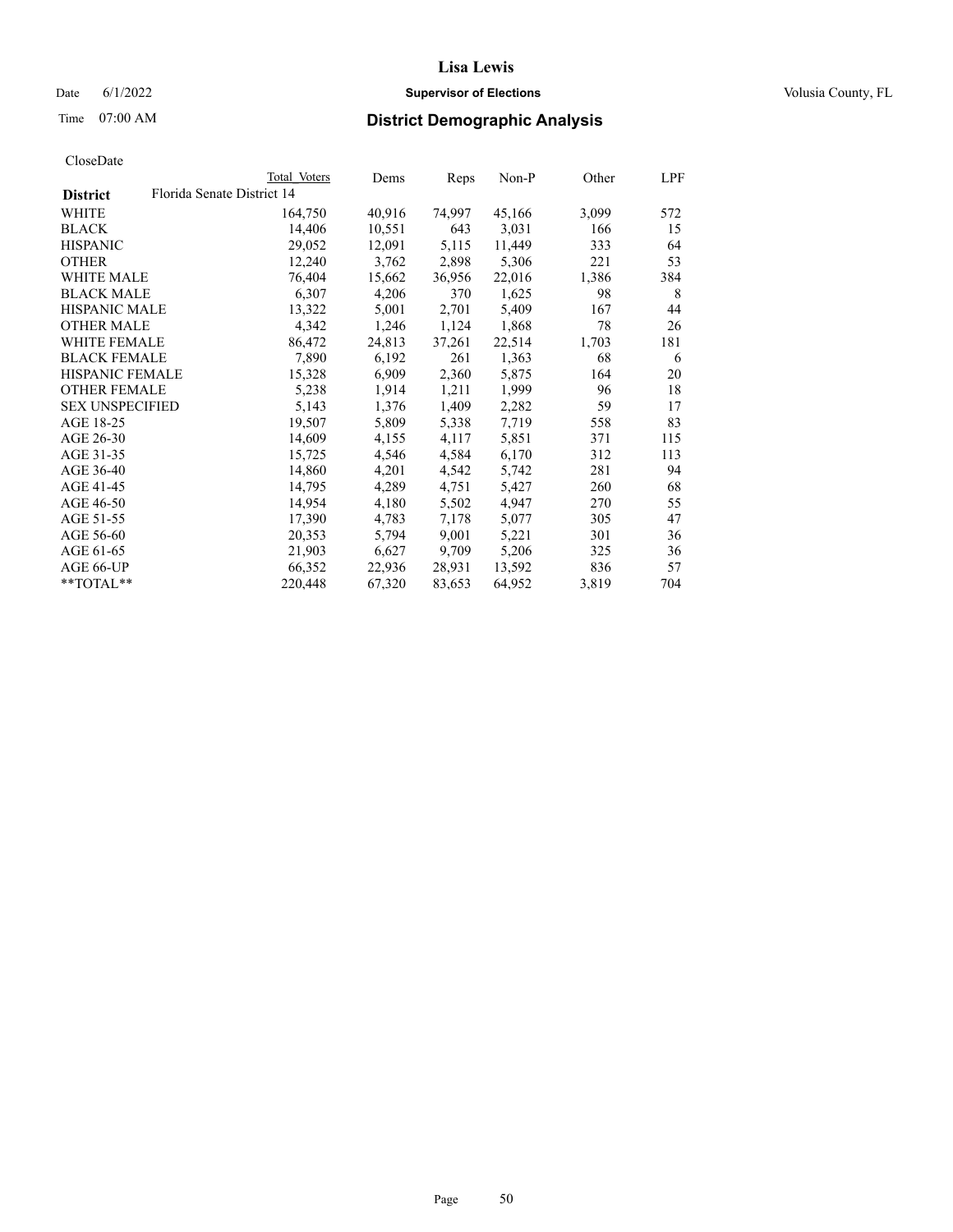## Date 6/1/2022 **Supervisor of Elections Supervisor of Elections** Volusia County, FL

# Time 07:00 AM **District Demographic Analysis**

|                        |                      | Total Voters | Dems  | Reps  | Non-P | Other          | LPF            |
|------------------------|----------------------|--------------|-------|-------|-------|----------------|----------------|
| <b>District</b>        | Daytona Beach Zone 1 |              |       |       |       |                |                |
| <b>WHITE</b>           |                      | 5,291        | 1,454 | 2,131 | 1,561 | 117            | 28             |
| <b>BLACK</b>           |                      | 1,268        | 942   | 39    | 273   | 13             | 1              |
| <b>HISPANIC</b>        |                      | 407          | 155   | 91    | 150   | 9              | 2              |
| <b>OTHER</b>           |                      | 496          | 153   | 104   | 227   | 10             | $\overline{2}$ |
| <b>WHITE MALE</b>      |                      | 2,581        | 586   | 1,105 | 815   | 59             | 16             |
| <b>BLACK MALE</b>      |                      | 507          | 353   | 21    | 125   | 8              | $\mathbf{0}$   |
| <b>HISPANIC MALE</b>   |                      | 200          | 62    | 52    | 76    | 8              | $\overline{2}$ |
| <b>OTHER MALE</b>      |                      | 189          | 57    | 35    | 93    | 3              | 1              |
| <b>WHITE FEMALE</b>    |                      | 2,646        | 845   | 1,005 | 726   | 58             | 12             |
| <b>BLACK FEMALE</b>    |                      | 737          | 574   | 16    | 141   | 5              | 1              |
| <b>HISPANIC FEMALE</b> |                      | 197          | 91    | 37    | 68    |                | $\theta$       |
| <b>OTHER FEMALE</b>    |                      | 212          | 74    | 48    | 84    | 5              | 1              |
| <b>SEX UNSPECIFIED</b> |                      | 193          | 62    | 46    | 83    | $\overline{2}$ | $\theta$       |
| AGE 18-25              |                      | 841          | 301   | 170   | 346   | 18             | 6              |
| AGE 26-30              |                      | 660          | 259   | 121   | 255   | 18             | 7              |
| AGE 31-35              |                      | 512          | 190   | 108   | 203   | 7              | 4              |
| AGE 36-40              |                      | 391          | 150   | 92    | 136   | 11             | 2              |
| AGE 41-45              |                      | 401          | 142   | 121   | 132   | 5              | 1              |
| AGE 46-50              |                      | 456          | 152   | 155   | 136   | 9              | 4              |
| AGE 51-55              |                      | 548          | 184   | 187   | 162   | 13             | $\overline{c}$ |
| AGE 56-60              |                      | 750          | 247   | 284   | 203   | 15             | 1              |
| AGE 61-65              |                      | 736          | 267   | 279   | 173   | 15             | $\overline{c}$ |
| AGE 66-UP              |                      | 2,167        | 812   | 848   | 465   | 38             | 4              |
| **TOTAL**              |                      | 7,462        | 2,704 | 2,365 | 2,211 | 149            | 33             |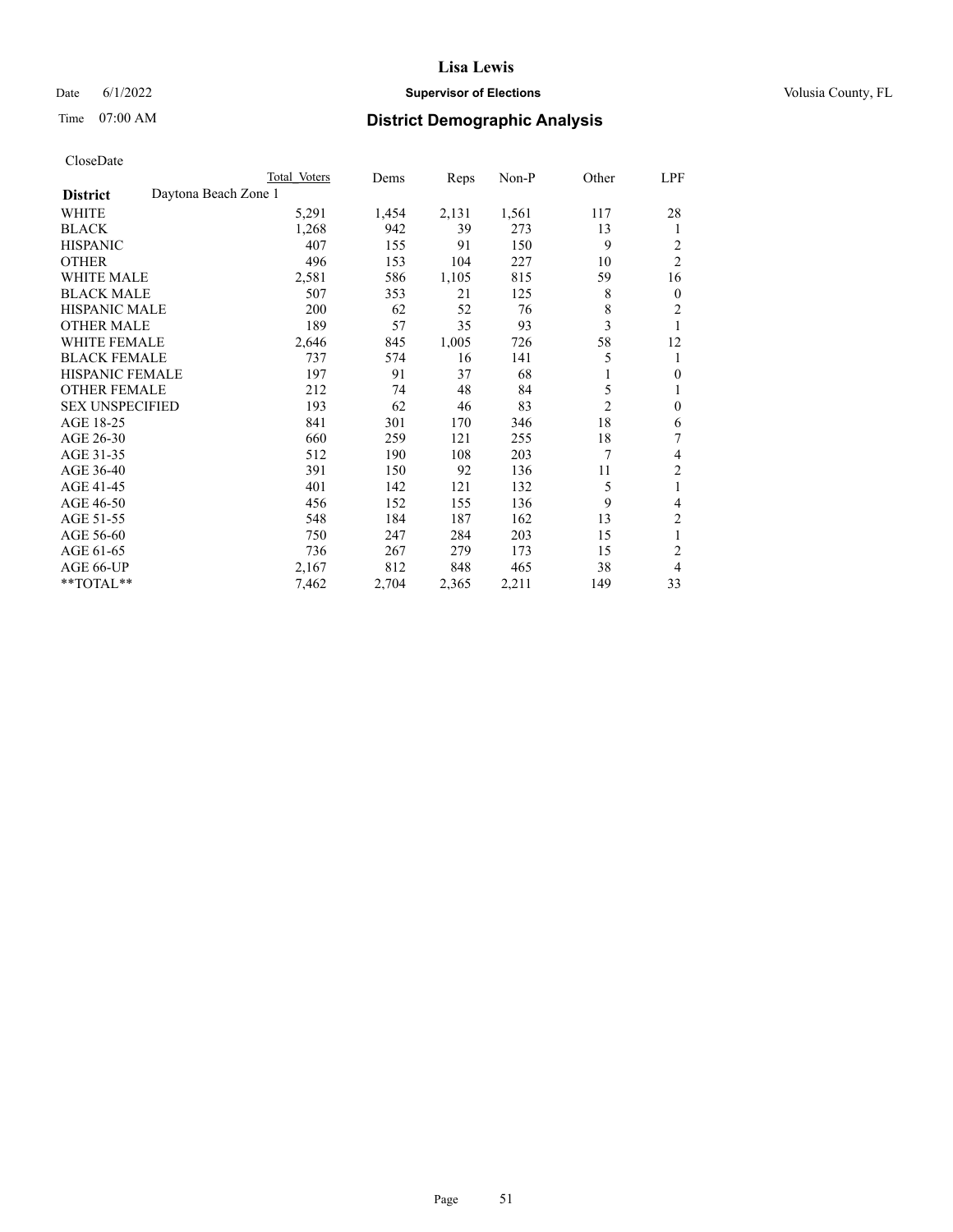## Date 6/1/2022 **Supervisor of Elections Supervisor of Elections** Volusia County, FL

# Time 07:00 AM **District Demographic Analysis**

|                        | Total Voters         | Dems           | Reps  | Non-P | Other          | LPF            |
|------------------------|----------------------|----------------|-------|-------|----------------|----------------|
| <b>District</b>        | Daytona Beach Zone 2 |                |       |       |                |                |
| WHITE                  |                      | 4,519<br>1,269 | 1,865 | 1,276 | 89             | 20             |
| <b>BLACK</b>           |                      | 1,370<br>1,067 | 48    | 239   | 15             | 1              |
| <b>HISPANIC</b>        |                      | 337<br>141     | 55    | 138   | 2              | 1              |
| <b>OTHER</b>           |                      | 402<br>118     | 86    | 188   | 9              |                |
| <b>WHITE MALE</b>      |                      | 2,219<br>534   | 973   | 657   | 42             | 13             |
| <b>BLACK MALE</b>      |                      | 391<br>547     | 32    | 116   | 7              | 1              |
| <b>HISPANIC MALE</b>   |                      | 153<br>62      | 28    | 62    | 0              | 1              |
| <b>OTHER MALE</b>      |                      | 143<br>36      | 38    | 64    | 4              | 1              |
| WHITE FEMALE           |                      | 2,249<br>719   | 872   | 604   | 47             | 7              |
| <b>BLACK FEMALE</b>    |                      | 806<br>663     | 16    | 119   | 8              | $\mathbf{0}$   |
| <b>HISPANIC FEMALE</b> |                      | 178<br>76      | 25    | 75    | $\mathfrak{2}$ | $\theta$       |
| <b>OTHER FEMALE</b>    |                      | 178<br>64      | 37    | 74    | 3              | $\theta$       |
| <b>SEX UNSPECIFIED</b> |                      | 155<br>50      | 33    | 70    | $\overline{2}$ | $\theta$       |
| AGE 18-25              |                      | 570<br>220     | 122   | 214   | 14             | $\theta$       |
| AGE 26-30              |                      | 408<br>158     | 71    | 171   | 6              | $\overline{2}$ |
| AGE 31-35              |                      | 183<br>427     | 86    | 144   | 12             | $\overline{c}$ |
| AGE 36-40              |                      | 150<br>362     | 72    | 132   | 7              | 1              |
| AGE 41-45              |                      | 386<br>168     | 81    | 125   | 8              | 4              |
| AGE 46-50              |                      | 412<br>142     | 126   | 134   | 7              | 3              |
| AGE 51-55              |                      | 189<br>538     | 187   | 155   | 5              | $\overline{c}$ |
| AGE 56-60              |                      | 698<br>252     | 250   | 183   | 11             | $\overline{2}$ |
| AGE 61-65              |                      | 754<br>298     | 287   | 154   | 12             | 3              |
| AGE 66-UP              |                      | 835<br>2,073   | 772   | 429   | 33             | 4              |
| **TOTAL**              |                      | 6,628<br>2,595 | 2,054 | 1,841 | 115            | 23             |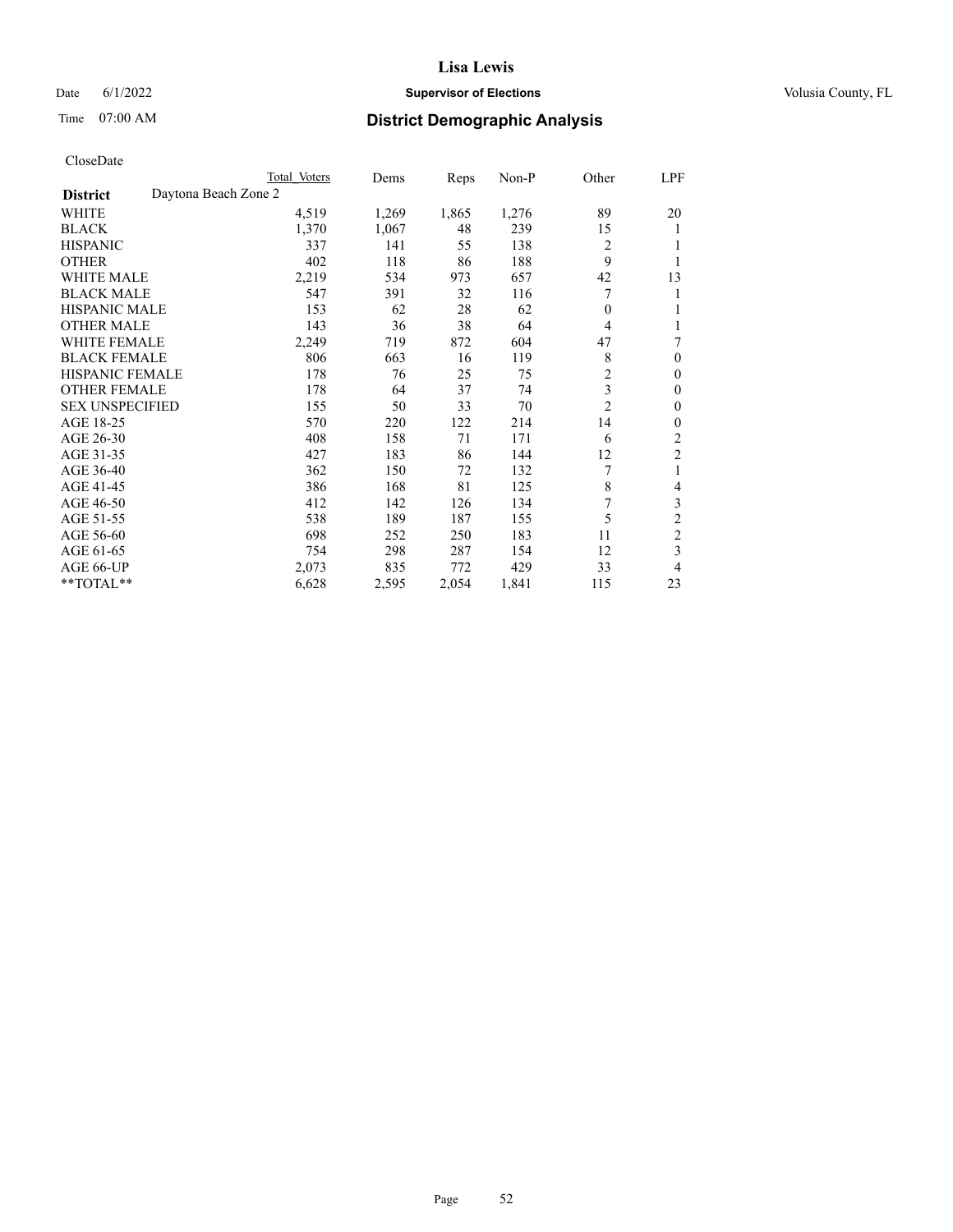## Date 6/1/2022 **Supervisor of Elections Supervisor of Elections** Volusia County, FL

# Time 07:00 AM **District Demographic Analysis**

|                        | Total Voters         | Dems  | Reps  | Non-P | Other          | LPF              |
|------------------------|----------------------|-------|-------|-------|----------------|------------------|
| <b>District</b>        | Daytona Beach Zone 3 |       |       |       |                |                  |
| WHITE                  | 3,827                | 1,120 | 1,452 | 1,150 | 82             | 23               |
| <b>BLACK</b>           | 1,461                | 1,120 | 45    | 279   | 17             | $\overline{0}$   |
| <b>HISPANIC</b>        | 322                  | 151   | 59    | 107   | $\overline{4}$ |                  |
| <b>OTHER</b>           | 513                  | 165   | 74    | 261   | 12             | 1                |
| WHITE MALE             | 1,940                | 463   | 813   | 608   | 40             | 16               |
| <b>BLACK MALE</b>      | 613                  | 444   | 28    | 133   | 8              | 0                |
| <b>HISPANIC MALE</b>   | 148                  | 68    | 28    | 51    |                | 0                |
| <b>OTHER MALE</b>      | 170                  | 55    | 38    | 74    | 3              | 0                |
| <b>WHITE FEMALE</b>    | 1,840                | 645   | 628   | 518   | 42             | 7                |
| <b>BLACK FEMALE</b>    | 794                  | 629   | 16    | 140   | 9              | 0                |
| <b>HISPANIC FEMALE</b> | 168                  | 80    | 31    | 53    | 3              |                  |
| <b>OTHER FEMALE</b>    | 178                  | 75    | 21    | 73    | 8              |                  |
| <b>SEX UNSPECIFIED</b> | 272                  | 97    | 27    | 147   |                | $\boldsymbol{0}$ |
| AGE 18-25              | 1,129                | 662   | 95    | 357   | 12             | 3                |
| AGE 26-30              | 414                  | 165   | 77    | 157   | 13             | 2                |
| AGE 31-35              | 359                  | 150   | 72    | 126   | 7              | 4                |
| AGE 36-40              | 334                  | 115   | 83    | 120   | 11             | 5                |
| AGE 41-45              | 300                  | 107   | 78    | 106   | 9              | 0                |
| AGE 46-50              | 323                  | 109   | 99    | 106   | 5              | 4                |
| AGE 51-55              | 389                  | 129   | 134   | 112   | 12             | $\overline{c}$   |
| AGE 56-60              | 541                  | 189   | 190   | 154   | 6              | $\overline{2}$   |
| AGE 61-65              | 607                  | 210   | 207   | 178   | 12             | $\mathbf{0}$     |
| AGE 66-UP              | 1,727                | 720   | 595   | 381   | 28             | 3                |
| **TOTAL**              | 6,123                | 2,556 | 1,630 | 1,797 | 115            | 25               |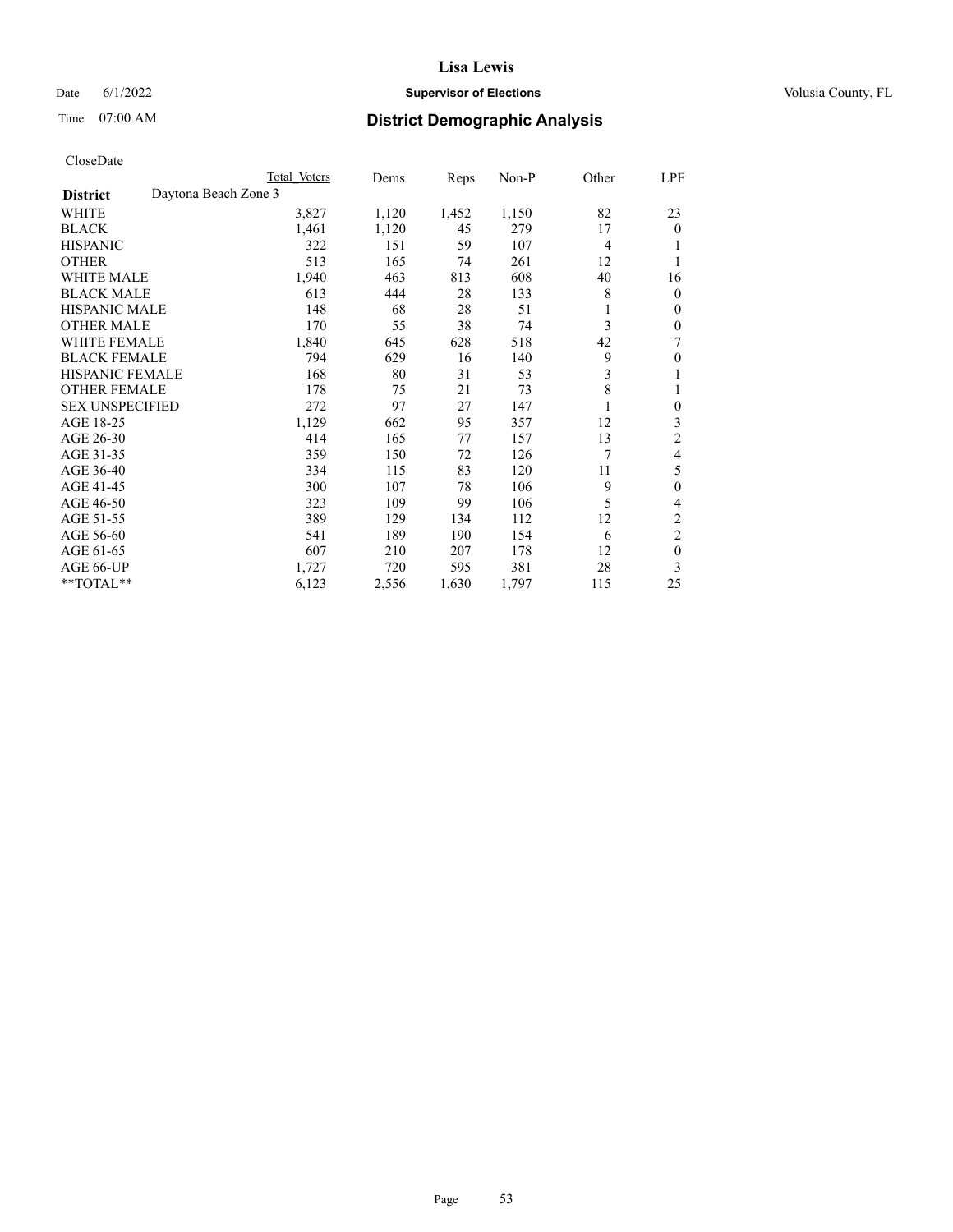## Date 6/1/2022 **Supervisor of Elections Supervisor of Elections** Volusia County, FL

# Time 07:00 AM **District Demographic Analysis**

|                      | Dems  |              |       |      | LPF              |
|----------------------|-------|--------------|-------|------|------------------|
| Daytona Beach Zone 4 |       |              |       |      |                  |
| 10,226               | 2,338 | 4,845        | 2,755 | 251  | 37               |
| 1,418                | 990   | 56           | 340   | 31   | 1                |
| 612                  | 203   | 163          | 233   | 12   |                  |
| 840                  | 229   | 220          | 370   | 19   | $\overline{2}$   |
| 4,737                | 837   | 2,358        | 1,403 | 116  | 23               |
| 586                  | 354   | 32           | 180   | 19   | 1                |
| 275                  | 91    | 81           | 101   | 2    | $\overline{0}$   |
| 318                  | 81    | 89           | 138   | 8    | $\overline{2}$   |
| 5,414                | 1,479 | 2,458        | 1,328 | 135  | 14               |
| 813                  | 622   | 22           | 157   | 12   | $\theta$         |
| 331                  | 110   | 81           | 129   | 10   | 1                |
| 373                  | 110   | 100          | 155   | 8    | $\theta$         |
| 248                  | 76    | 62           | 107   | 3    | $\theta$         |
| 1,130                | 363   | 273          | 458   | 26   | 10               |
| 915                  | 307   | 235          | 330   | 34   | 9                |
| 770                  | 257   | 209          | 268   | 33   | 3                |
| 654                  | 216   | 189          | 228   | 20   | 1                |
| 594                  | 202   | 168          | 206   | 14   | 4                |
| 628                  | 188   | 224          | 198   | 11   | 7                |
| 849                  | 225   | 370          | 238   | 14   | 2                |
| 1,259                | 283   | 602          | 332   | 39   | 3                |
| 1,618                | 449   | 752          | 384   | 32   | 1                |
| 4,679                | 1,270 | 2,262        | 1,056 | 90   | 1                |
| 13,096               | 3,760 | 5,284        | 3,698 | 313  | 41               |
|                      |       | Total Voters |       | Reps | Other<br>$Non-P$ |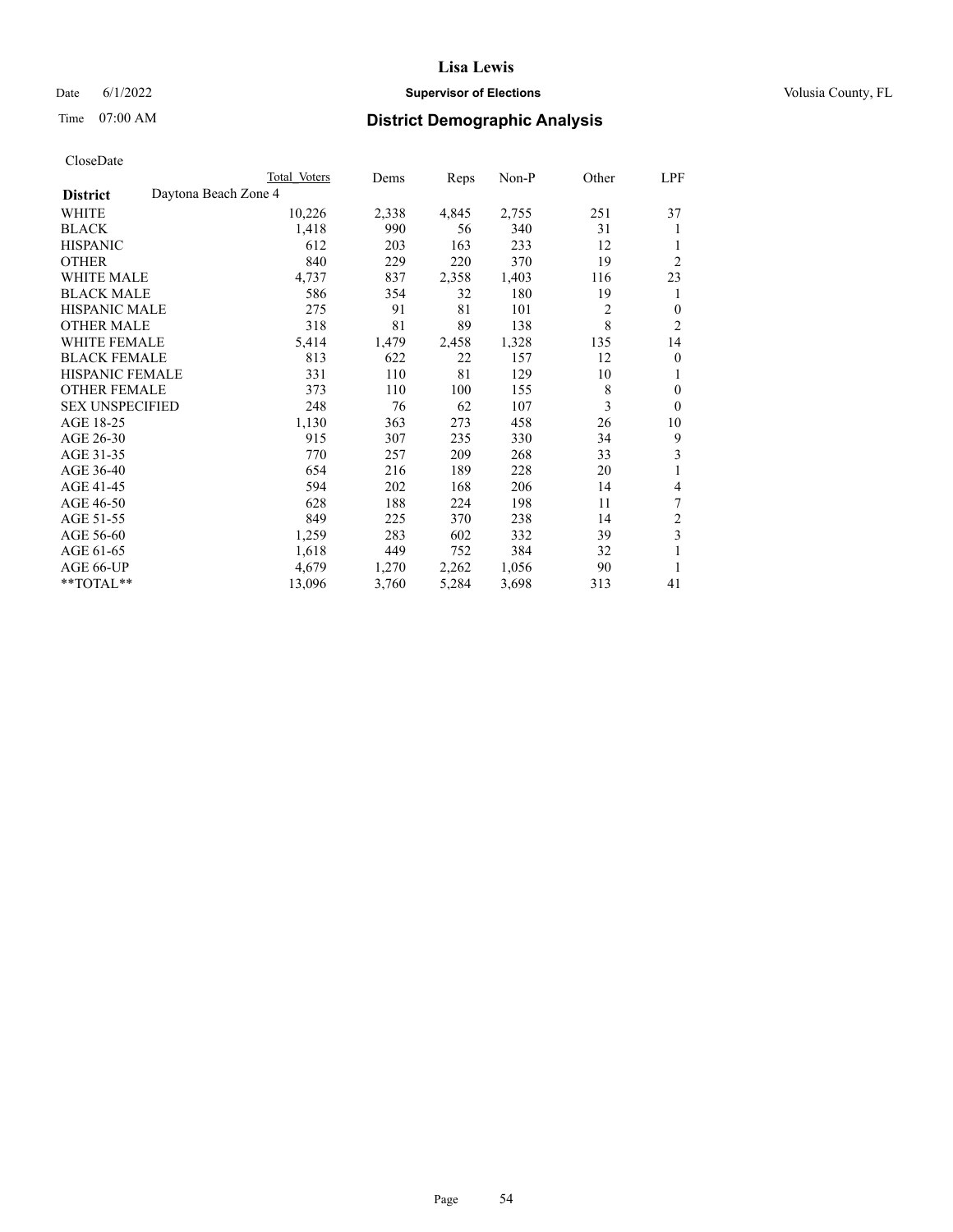## Date 6/1/2022 **Supervisor of Elections Supervisor of Elections** Volusia County, FL

# Time 07:00 AM **District Demographic Analysis**

| Total Voters         | Dems  | Reps  | $Non-P$ | Other    | LPF          |
|----------------------|-------|-------|---------|----------|--------------|
| Daytona Beach Zone 5 |       |       |         |          |              |
| 2,916                | 826   | 1,101 | 899     | 71       | 19           |
| 4,513                | 3,573 | 120   | 776     | 43       | 1            |
| 531                  | 199   | 108   | 207     | 13       | 4            |
| 603                  | 230   | 98    | 261     | 13       | 1            |
| 1,368                | 323   | 565   | 430     | 36       | 14           |
| 1,699                | 1,237 | 68    | 370     | 24       | 0            |
| 236                  | 75    | 56    | 94      | 8        | 3            |
| 227                  | 82    | 41    | 96      | 8        | 0            |
| 1,522                | 496   | 528   | 458     | 35       | 5            |
| 2,743                | 2,282 | 49    | 392     | 19       |              |
| 289                  | 120   | 52    | 111     | 5        | 1            |
| 253                  | 109   | 37    | 101     | 5        | 1            |
| 226                  | 104   | 31    | 91      | $\theta$ | $\mathbf{0}$ |
| 1,363                | 657   | 191   | 478     | 30       | 7            |
| 923                  | 447   | 137   | 307     | 28       | 4            |
| 840                  | 436   | 111   | 274     | 14       | 5            |
| 666                  | 372   | 84    | 197     | 12       |              |
| 571                  | 335   | 73    | 155     | 4        | 4            |
| 555                  | 314   | 105   | 123     | 10       | 3            |
| 610                  | 358   | 113   | 128     | 11       | 0            |
| 673                  | 408   | 129   | 130     | 6        | 0            |
| 709                  | 451   | 125   | 122     | 10       |              |
| 1,653                | 1,050 | 359   | 229     | 15       | 0            |
| 8,563                | 4,828 | 1,427 | 2,143   | 140      | 25           |
|                      |       |       |         |          |              |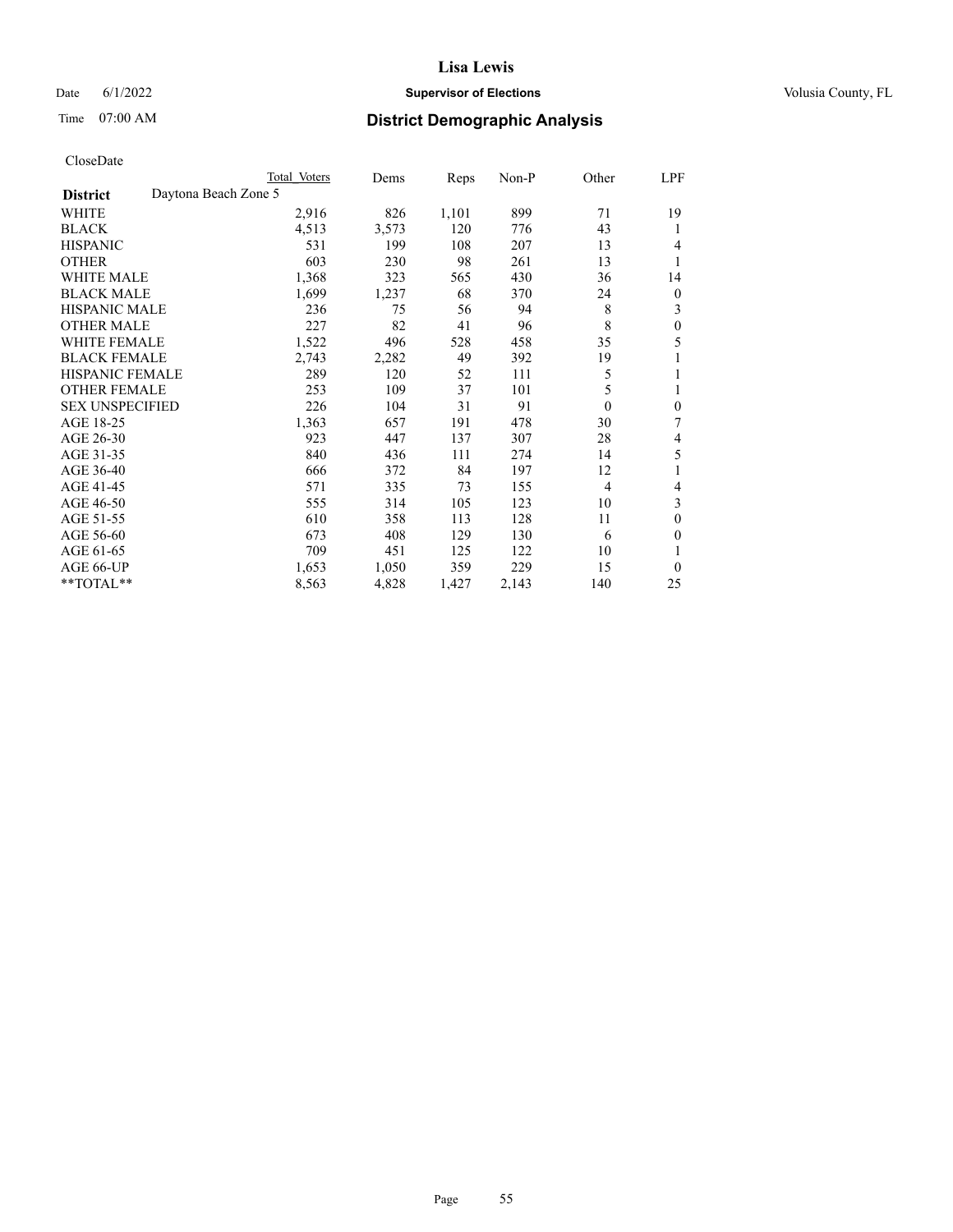## Date 6/1/2022 **Supervisor of Elections Supervisor of Elections** Volusia County, FL

# Time 07:00 AM **District Demographic Analysis**

|                        |                      | Total Voters | Dems  | Reps | Non-P | Other          | LPF            |
|------------------------|----------------------|--------------|-------|------|-------|----------------|----------------|
| <b>District</b>        | Daytona Beach Zone 6 |              |       |      |       |                |                |
| WHITE                  |                      | 1,402        | 425   | 488  | 448   | 30             | 11             |
| <b>BLACK</b>           |                      | 3,408        | 2,741 | 104  | 541   | 21             | 1              |
| <b>HISPANIC</b>        |                      | 325          | 153   | 41   | 125   | 6              | $\Omega$       |
| <b>OTHER</b>           |                      | 399          | 174   | 53   | 162   | 9              | 1              |
| <b>WHITE MALE</b>      |                      | 688          | 164   | 264  | 245   | 8              | 7              |
| <b>BLACK MALE</b>      |                      | 1,325        | 1,010 | 54   | 250   | 10             | 1              |
| <b>HISPANIC MALE</b>   |                      | 159          | 68    | 20   | 68    | 3              | $\theta$       |
| <b>OTHER MALE</b>      |                      | 139          | 58    | 31   | 46    | 3              | 1              |
| WHITE FEMALE           |                      | 682          | 255   | 212  | 190   | 22             | 3              |
| <b>BLACK FEMALE</b>    |                      | 2,018        | 1,680 | 48   | 279   | 11             | $\theta$       |
| <b>HISPANIC FEMALE</b> |                      | 161          | 82    | 21   | 55    | 3              | $\Omega$       |
| <b>OTHER FEMALE</b>    |                      | 154          | 78    | 13   | 58    | 5              | $\theta$       |
| <b>SEX UNSPECIFIED</b> |                      | 208          | 98    | 23   | 85    |                | 1              |
| AGE 18-25              |                      | 890          | 425   | 125  | 310   | 26             | 4              |
| AGE 26-30              |                      | 552          | 322   | 45   | 176   | 8              | 1              |
| AGE 31-35              |                      | 500          | 307   | 48   | 140   | $\overline{2}$ | 3              |
| AGE 36-40              |                      | 438          | 236   | 56   | 142   | 4              | $\mathbf{0}$   |
| AGE 41-45              |                      | 406          | 263   | 44   | 91    | 7              |                |
| AGE 46-50              |                      | 365          | 226   | 44   | 89    | 5              | 1              |
| AGE 51-55              |                      | 402          | 254   | 68   | 76    | $\overline{c}$ | $\overline{c}$ |
| AGE 56-60              |                      | 463          | 324   | 50   | 86    | 3              | $\theta$       |
| AGE 61-65              |                      | 473          | 328   | 71   | 71    | $\overline{c}$ | 1              |
| AGE 66-UP              |                      | 1,045        | 808   | 135  | 95    | 7              | $\theta$       |
| **TOTAL**              |                      | 5,534        | 3,493 | 686  | 1,276 | 66             | 13             |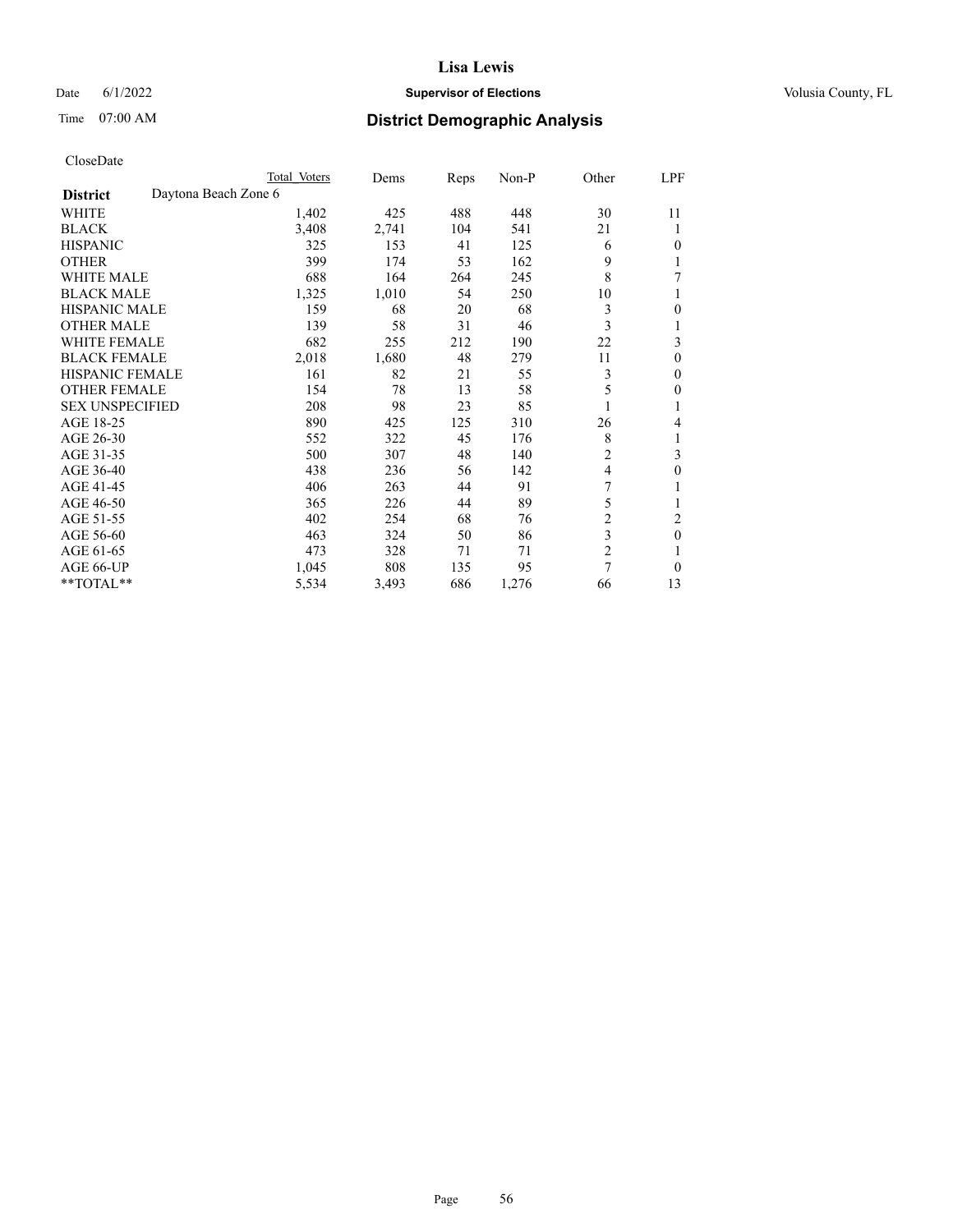## Date 6/1/2022 **Supervisor of Elections Supervisor of Elections** Volusia County, FL

# Time 07:00 AM **District Demographic Analysis**

|                        |                      | Total Voters | Dems  | Reps  | Non-P | Other          | LPF            |
|------------------------|----------------------|--------------|-------|-------|-------|----------------|----------------|
| <b>District</b>        | Daytona Beach Shores |              |       |       |       |                |                |
| WHITE                  |                      | 4,246        | 901   | 2,195 | 1,066 | 74             | 10             |
| <b>BLACK</b>           |                      | 90           | 58    | 5     | 25    | $\overline{2}$ | $\mathbf{0}$   |
| <b>HISPANIC</b>        |                      | 111          | 34    | 47    | 30    | $\theta$       | $\Omega$       |
| <b>OTHER</b>           |                      | 332          | 86    | 111   | 127   | 5              | 3              |
| <b>WHITE MALE</b>      |                      | 2,002        | 360   | 1,060 | 544   | 33             | 5              |
| <b>BLACK MALE</b>      |                      | 41           | 21    | 3     | 16    |                | $\theta$       |
| <b>HISPANIC MALE</b>   |                      | 49           | 12    | 22    | 15    | $\mathbf{0}$   | $\theta$       |
| <b>OTHER MALE</b>      |                      | 138          | 32    | 52    | 50    | $\overline{2}$ | $\overline{2}$ |
| WHITE FEMALE           |                      | 2,198        | 530   | 1,113 | 510   | 40             | 5              |
| <b>BLACK FEMALE</b>    |                      | 48           | 37    | 2     | 8     |                | $\theta$       |
| <b>HISPANIC FEMALE</b> |                      | 60           | 21    | 24    | 15    | $\theta$       | $\theta$       |
| <b>OTHER FEMALE</b>    |                      | 146          | 42    | 41    | 60    | 2              |                |
| <b>SEX UNSPECIFIED</b> |                      | 97           | 24    | 41    | 30    | $\overline{c}$ | $\theta$       |
| AGE 18-25              |                      | 163          | 44    | 56    | 56    | $\overline{4}$ | 3              |
| AGE 26-30              |                      | 85           | 20    | 34    | 27    | 3              |                |
| AGE 31-35              |                      | 94           | 19    | 32    | 36    | $\overline{c}$ | 5              |
| AGE 36-40              |                      | 110          | 21    | 43    | 43    | $\overline{c}$ |                |
| AGE 41-45              |                      | 123          | 28    | 53    | 39    | 3              | 0              |
| AGE 46-50              |                      | 148          | 26    | 70    | 48    | 3              |                |
| AGE 51-55              |                      | 277          | 52    | 133   | 88    | 4              | 0              |
| AGE 56-60              |                      | 507          | 97    | 266   | 134   | 9              |                |
| AGE 61-65              |                      | 609          | 111   | 320   | 164   | 14             | 0              |
| AGE 66-UP              |                      | 2,663        | 661   | 1,351 | 613   | 37             |                |
| **TOTAL**              |                      | 4,779        | 1,079 | 2,358 | 1,248 | 81             | 13             |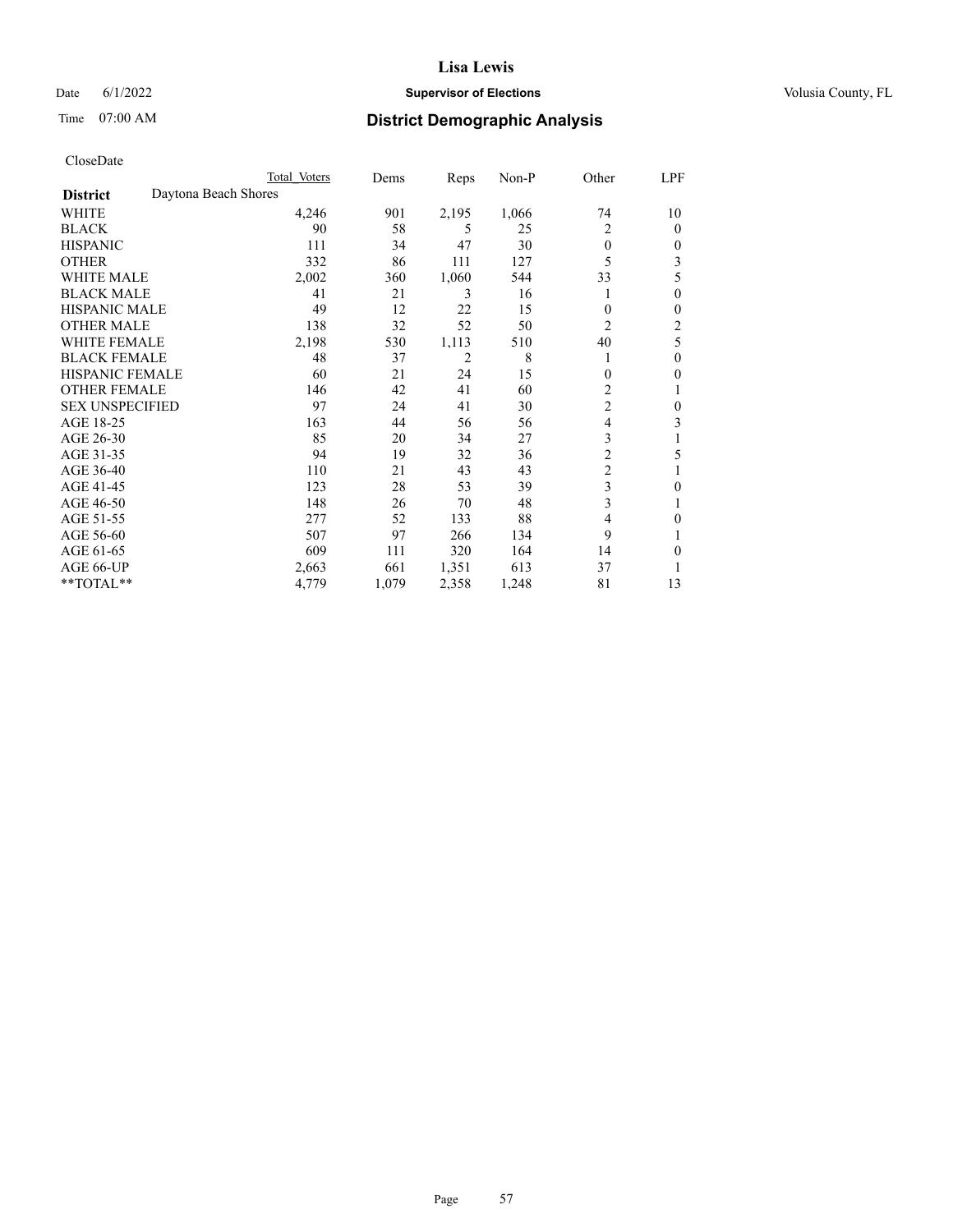## Date 6/1/2022 **Supervisor of Elections Supervisor of Elections** Volusia County, FL

# Time 07:00 AM **District Demographic Analysis**

|                        |        | Total Voters | Dems  | Reps  | Non-P | Other          | LPF            |
|------------------------|--------|--------------|-------|-------|-------|----------------|----------------|
| <b>District</b>        | DeBary |              |       |       |       |                |                |
| WHITE                  |        | 13,617       | 2,871 | 6,848 | 3,602 | 232            | 64             |
| <b>BLACK</b>           |        | 857          | 592   | 46    | 205   | 13             | 1              |
| <b>HISPANIC</b>        |        | 1,986        | 765   | 487   | 701   | 29             | 4              |
| <b>OTHER</b>           |        | 1,100        | 291   | 286   | 501   | 19             | 3              |
| WHITE MALE             |        | 6,360        | 1,114 | 3,335 | 1,766 | 100            | 45             |
| <b>BLACK MALE</b>      |        | 411          | 257   | 24    | 120   | 9              | 1              |
| <b>HISPANIC MALE</b>   |        | 901          | 318   | 243   | 322   | 15             | 3              |
| <b>OTHER MALE</b>      |        | 377          | 97    | 111   | 164   | 3              | $\overline{2}$ |
| <b>WHITE FEMALE</b>    |        | 7,090        | 1,732 | 3,442 | 1,767 | 130            | 19             |
| <b>BLACK FEMALE</b>    |        | 435          | 325   | 22    | 84    | $\overline{4}$ | $\theta$       |
| <b>HISPANIC FEMALE</b> |        | 1,060        | 438   | 238   | 369   | 14             | 1              |
| <b>OTHER FEMALE</b>    |        | 497          | 156   | 121   | 205   | 14             | 1              |
| <b>SEX UNSPECIFIED</b> |        | 429          | 82    | 131   | 212   | $\overline{4}$ | $\theta$       |
| AGE 18-25              |        | 1,384        | 337   | 449   | 548   | 43             | 7              |
| AGE 26-30              |        | 1,133        | 297   | 387   | 410   | 25             | 14             |
| AGE 31-35              |        | 1,274        | 318   | 464   | 460   | 22             | 10             |
| AGE 36-40              |        | 1,290        | 285   | 504   | 458   | 27             | 16             |
| AGE 41-45              |        | 1,240        | 289   | 466   | 453   | 23             | 9              |
| AGE 46-50              |        | 1,213        | 293   | 526   | 360   | 26             | 8              |
| AGE 51-55              |        | 1,448        | 331   | 671   | 420   | 22             | 4              |
| AGE 56-60              |        | 1,603        | 409   | 763   | 413   | 17             | 1              |
| AGE 61-65              |        | 1,762        | 434   | 872   | 426   | 27             | 3              |
| AGE 66-UP              |        | 5,213        | 1,526 | 2,565 | 1,061 | 61             | $\mathbf{0}$   |
| $**TOTAL**$            |        | 17,560       | 4,519 | 7,667 | 5,009 | 293            | 72             |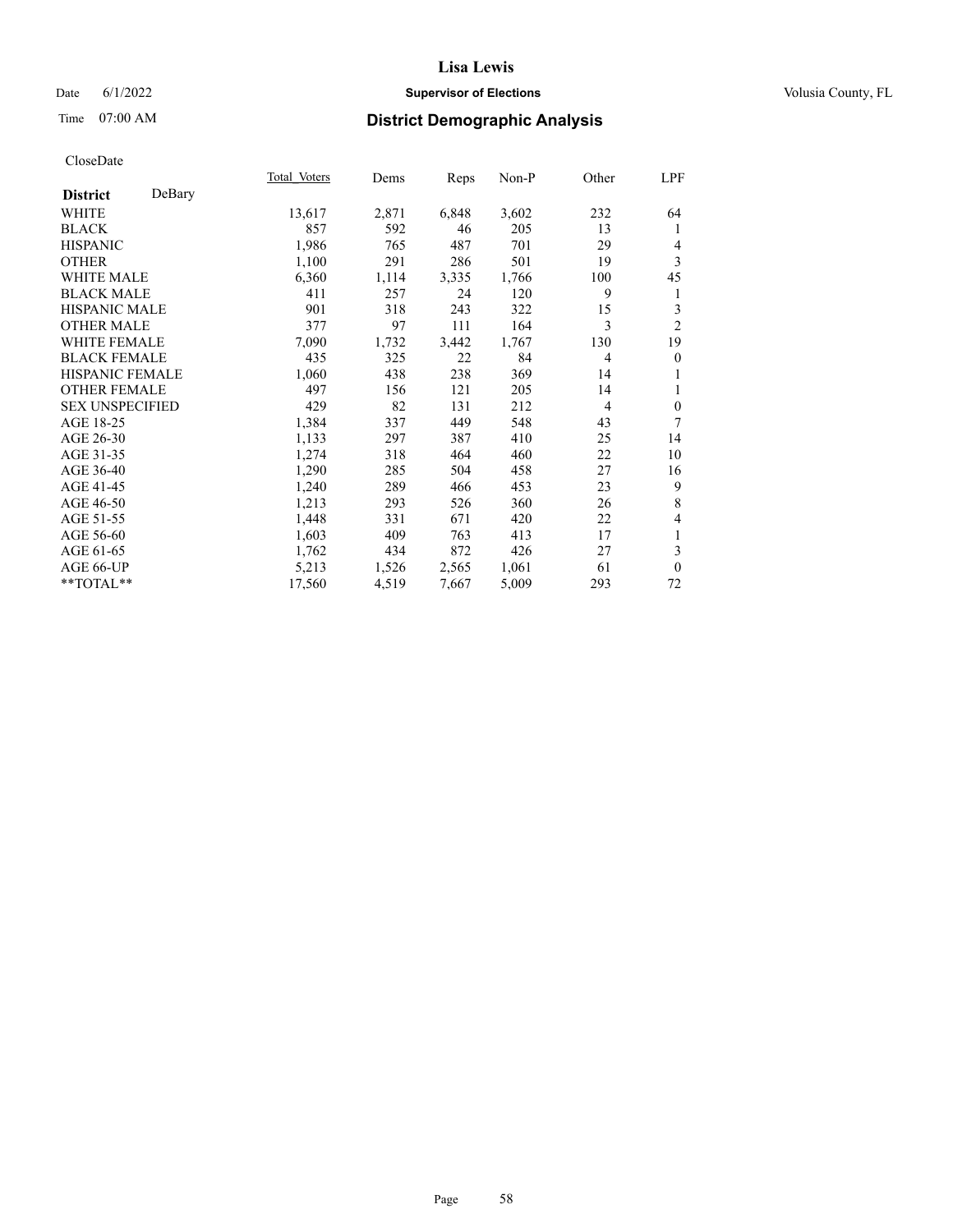## Date 6/1/2022 **Supervisor of Elections Supervisor of Elections** Volusia County, FL

# Time 07:00 AM **District Demographic Analysis**

|                           | Total Voters | Dems  | Reps  | Non-P | Other | LPF            |
|---------------------------|--------------|-------|-------|-------|-------|----------------|
| DeLand<br><b>District</b> |              |       |       |       |       |                |
| WHITE                     | 17,276       | 5,018 | 7,498 | 4,359 | 335   | 66             |
| <b>BLACK</b>              | 3,182        | 2,423 | 124   | 604   | 27    | 4              |
| <b>HISPANIC</b>           | 3,073        | 1,183 | 602   | 1,227 | 52    | 9              |
| <b>OTHER</b>              | 1,603        | 581   | 289   | 702   | 23    | 8              |
| WHITE MALE                | 7,544        | 1,801 | 3,486 | 2,065 | 145   | 47             |
| <b>BLACK MALE</b>         | 1,266        | 877   | 60    | 308   | 18    | 3              |
| HISPANIC MALE             | 1,320        | 437   | 297   | 556   | 24    | 6              |
| <b>OTHER MALE</b>         | 575          | 194   | 121   | 252   | 7     |                |
| WHITE FEMALE              | 9,565        | 3,169 | 3,956 | 2,235 | 187   | 18             |
| <b>BLACK FEMALE</b>       | 1,861        | 1,503 | 62    | 286   | 9     | 1              |
| <b>HISPANIC FEMALE</b>    | 1,714        | 725   | 300   | 659   | 27    | 3              |
| <b>OTHER FEMALE</b>       | 681          | 283   | 111   | 271   | 12    | 4              |
| <b>SEX UNSPECIFIED</b>    | 608          | 216   | 120   | 260   | 8     | $\overline{4}$ |
| AGE 18-25                 | 2,493        | 971   | 539   | 907   | 64    | 12             |
| AGE 26-30                 | 1,654        | 608   | 412   | 583   | 39    | 12             |
| AGE 31-35                 | 1,926        | 661   | 525   | 692   | 31    | 17             |
| AGE 36-40                 | 1,783        | 583   | 482   | 678   | 28    | 12             |
| AGE 41-45                 | 1,779        | 612   | 517   | 607   | 35    | 8              |
| AGE 46-50                 | 1,649        | 573   | 530   | 514   | 27    | 5              |
| AGE 51-55                 | 1,812        | 604   | 663   | 500   | 38    | 7              |
| AGE 56-60                 | 2,004        | 715   | 785   | 470   | 29    | 5              |
| AGE 61-65                 | 2,105        | 785   | 841   | 441   | 35    | 3              |
| AGE 66-UP                 | 7,929        | 3,093 | 3,219 | 1,500 | 111   | 6              |
| $*$ TOTAL $*$             | 25,134       | 9,205 | 8,513 | 6,892 | 437   | 87             |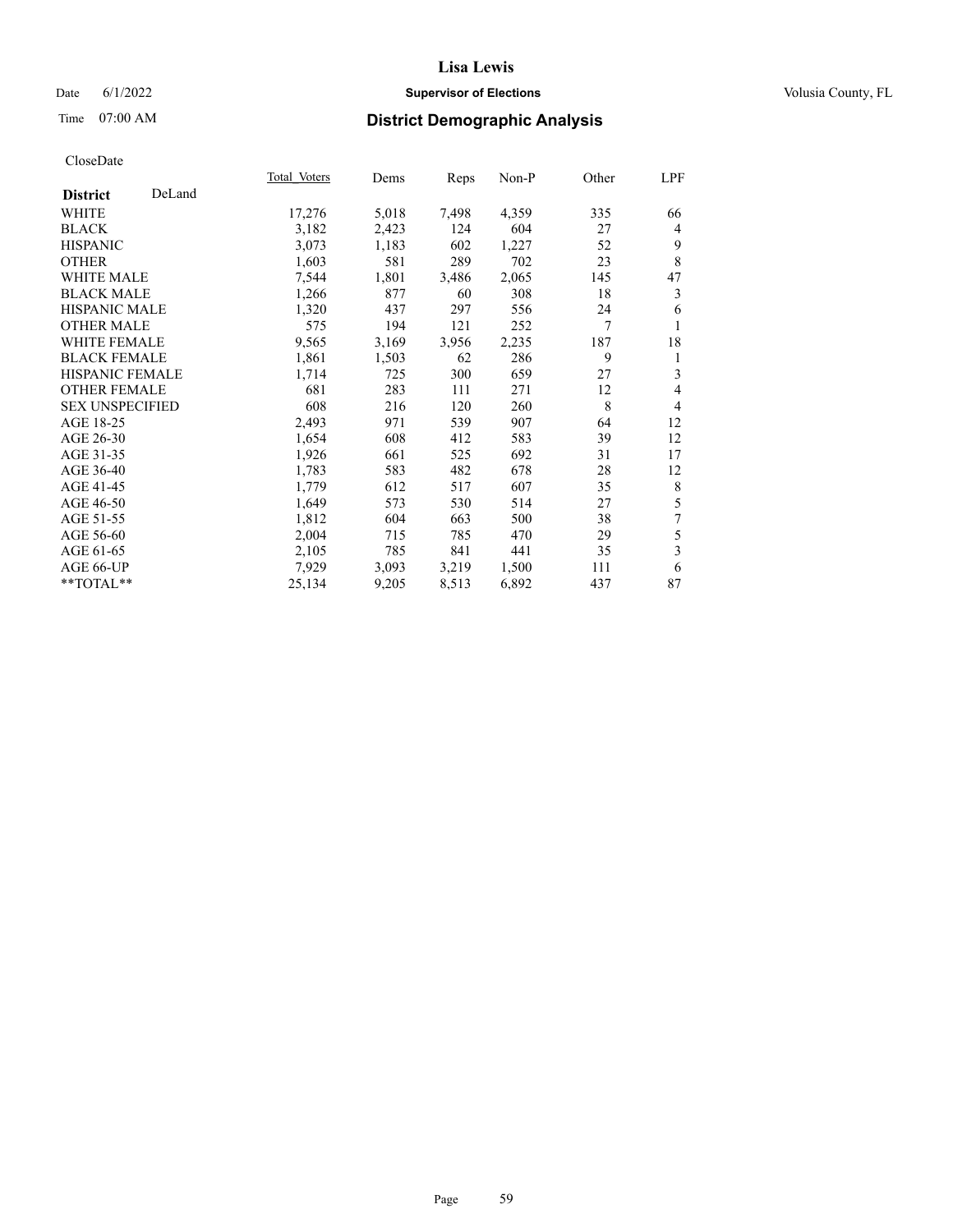## Date 6/1/2022 **Supervisor of Elections Supervisor of Elections** Volusia County, FL

# Time 07:00 AM **District Demographic Analysis**

|                        |                    | <b>Total Voters</b> | Dems  | Reps  | $Non-P$ | Other | LPF            |
|------------------------|--------------------|---------------------|-------|-------|---------|-------|----------------|
| <b>District</b>        | Deltona District 1 |                     |       |       |         |       |                |
| WHITE                  |                    | 4,894               | 1,178 | 2,057 | 1,563   | 80    | 16             |
| <b>BLACK</b>           |                    | 1,243               | 894   | 47    | 289     | 10    | 3              |
| <b>HISPANIC</b>        |                    | 3,374               | 1,480 | 477   | 1,380   | 33    | 4              |
| <b>OTHER</b>           |                    | 705                 | 234   | 123   | 335     | 12    | 1              |
| <b>WHITE MALE</b>      |                    | 2,277               | 456   | 1,013 | 760     | 37    | 11             |
| <b>BLACK MALE</b>      |                    | 544                 | 343   | 26    | 169     | 5     | 1              |
| <b>HISPANIC MALE</b>   |                    | 1,531               | 618   | 244   | 649     | 16    | 4              |
| <b>OTHER MALE</b>      |                    | 255                 | 75    | 51    | 125     | 3     | 1              |
| <b>WHITE FEMALE</b>    |                    | 2,560               | 711   | 1,021 | 780     | 43    | 5              |
| <b>BLACK FEMALE</b>    |                    | 682                 | 540   | 19    | 116     | 5     | $\overline{2}$ |
| <b>HISPANIC FEMALE</b> |                    | 1,787               | 836   | 226   | 708     | 17    | $\mathbf{0}$   |
| <b>OTHER FEMALE</b>    |                    | 292                 | 120   | 50    | 116     | 6     | $\mathbf{0}$   |
| <b>SEX UNSPECIFIED</b> |                    | 288                 | 87    | 54    | 144     | 3     | $\theta$       |
| AGE 18-25              |                    | 1,148               | 380   | 225   | 516     | 24    | 3              |
| AGE 26-30              |                    | 912                 | 291   | 170   | 433     | 13    | 5              |
| AGE 31-35              |                    | 1,056               | 341   | 245   | 450     | 17    | 3              |
| AGE 36-40              |                    | 941                 | 303   | 219   | 398     | 17    | 4              |
| AGE 41-45              |                    | 931                 | 346   | 226   | 339     | 15    | 5              |
| AGE 46-50              |                    | 839                 | 305   | 211   | 311     | 11    |                |
| AGE 51-55              |                    | 882                 | 315   | 295   | 260     | 12    | $\theta$       |
| AGE 56-60              |                    | 909                 | 348   | 290   | 260     | 10    | 1              |
| AGE 61-65              |                    | 826                 | 317   | 283   | 222     | 3     |                |
| AGE 66-UP              |                    | 1,772               | 840   | 540   | 378     | 13    | 1              |
| $*$ $TOTAL**$          |                    | 10,216              | 3,786 | 2,704 | 3,567   | 135   | 24             |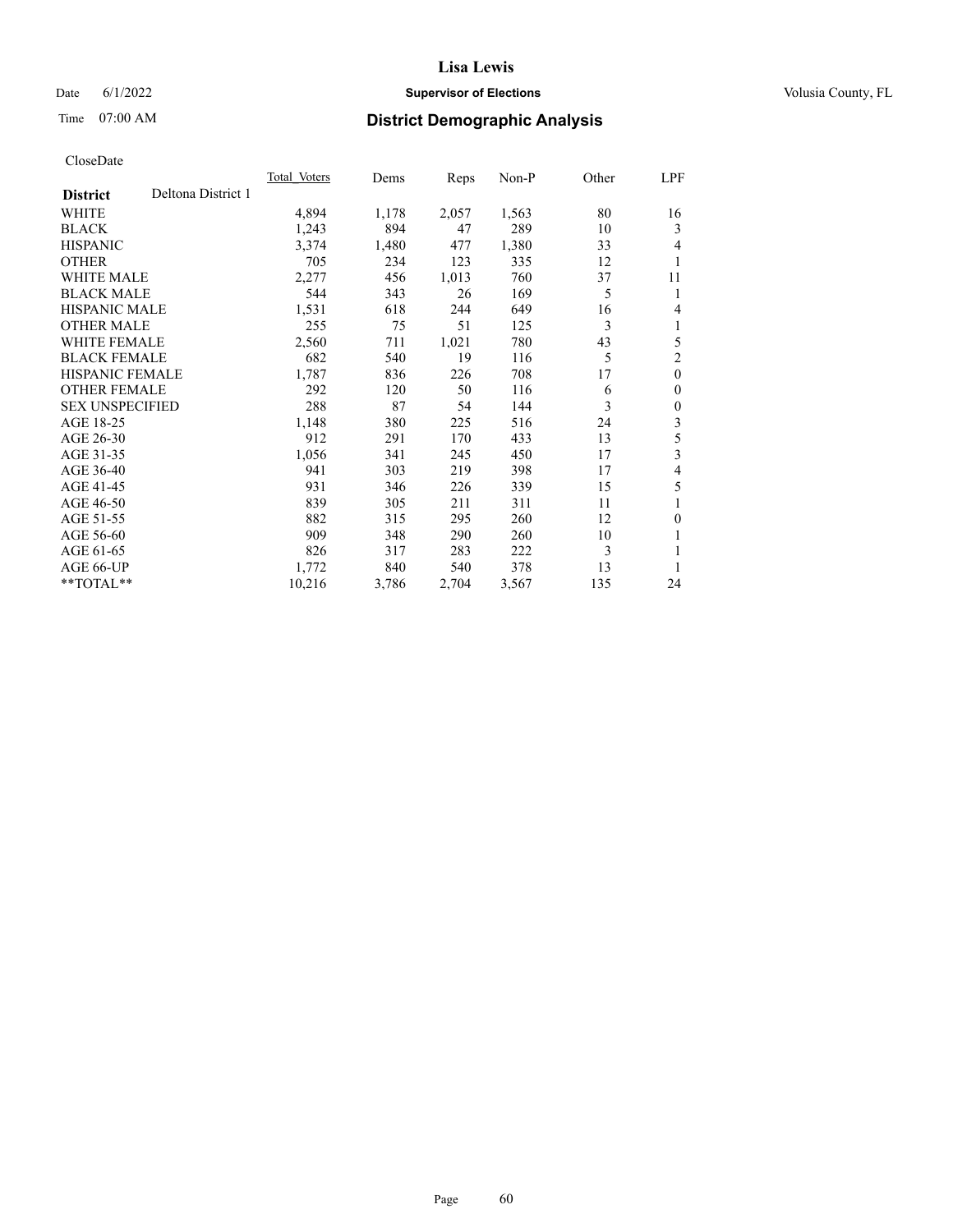## Date 6/1/2022 **Supervisor of Elections Supervisor of Elections** Volusia County, FL

# Time 07:00 AM **District Demographic Analysis**

|                        |                    | Total Voters | Dems  | Reps  | Non-P | Other | LPF            |
|------------------------|--------------------|--------------|-------|-------|-------|-------|----------------|
| <b>District</b>        | Deltona District 2 |              |       |       |       |       |                |
| WHITE                  |                    | 5,848        | 1,491 | 2,480 | 1,741 | 115   | 21             |
| <b>BLACK</b>           |                    | 1,051        | 750   | 50    | 241   | 8     | $\overline{2}$ |
| <b>HISPANIC</b>        |                    | 3,460        | 1,514 | 585   | 1,318 | 36    |                |
| <b>OTHER</b>           |                    | 739          | 273   | 119   | 330   | 15    | $\overline{2}$ |
| <b>WHITE MALE</b>      |                    | 2,684        | 590   | 1,197 | 836   | 47    | 14             |
| <b>BLACK MALE</b>      |                    | 483          | 310   | 29    | 140   | 3     | 1              |
| <b>HISPANIC MALE</b>   |                    | 1,613        | 630   | 327   | 632   | 19    | 5              |
| <b>OTHER MALE</b>      |                    | 277          | 97    | 49    | 125   | 5     | 1              |
| <b>WHITE FEMALE</b>    |                    | 3,100        | 889   | 1,250 | 887   | 67    | 7              |
| <b>BLACK FEMALE</b>    |                    | 557          | 432   | 21    | 99    | 5     | $\mathbf{0}$   |
| <b>HISPANIC FEMALE</b> |                    | 1,809        | 864   | 254   | 672   | 17    | $\overline{2}$ |
| <b>OTHER FEMALE</b>    |                    | 308          | 136   | 46    | 117   | 8     | 1              |
| <b>SEX UNSPECIFIED</b> |                    | 267          | 80    | 61    | 122   | 3     | 1              |
| AGE 18-25              |                    | 1,107        | 377   | 206   | 489   | 28    | 7              |
| AGE 26-30              |                    | 863          | 259   | 198   | 384   | 21    | 1              |
| AGE 31-35              |                    | 964          | 310   | 206   | 423   | 19    | 6              |
| AGE 36-40              |                    | 863          | 296   | 193   | 352   | 14    | 8              |
| AGE 41-45              |                    | 912          | 341   | 235   | 317   | 17    | $\overline{2}$ |
| AGE 46-50              |                    | 880          | 308   | 242   | 317   | 9     | 4              |
| AGE 51-55              |                    | 922          | 329   | 291   | 291   | 10    | 1              |
| AGE 56-60              |                    | 958          | 348   | 321   | 275   | 13    | 1              |
| AGE 61-65              |                    | 1,023        | 384   | 368   | 265   | 6     | $\theta$       |
| AGE 66-UP              |                    | 2,606        | 1,076 | 974   | 517   | 37    | 2              |
| $*$ $TOTAL**$          |                    | 11,098       | 4,028 | 3,234 | 3,630 | 174   | 32             |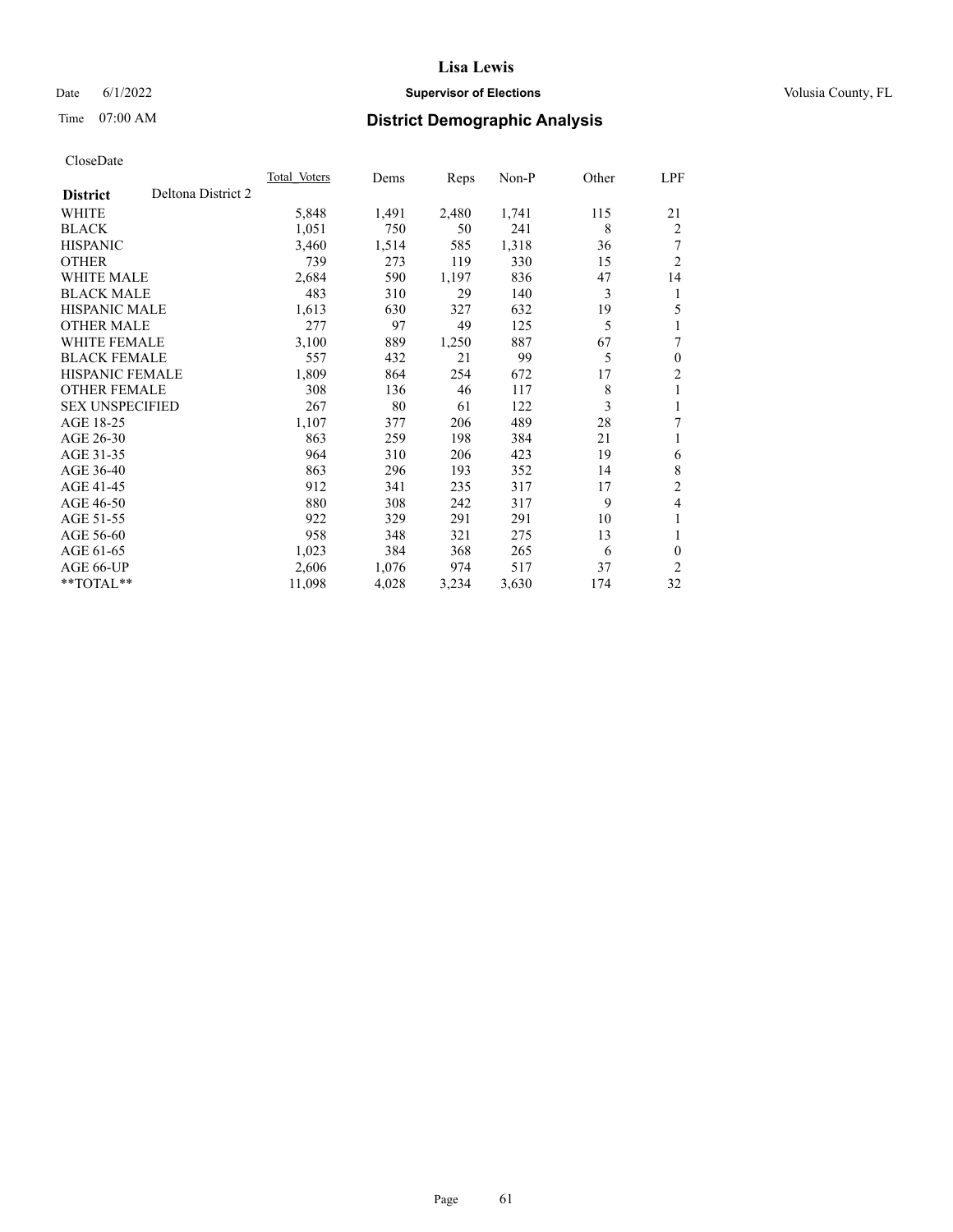## Date 6/1/2022 **Supervisor of Elections Supervisor of Elections** Volusia County, FL

# Time 07:00 AM **District Demographic Analysis**

|                                       | <b>Total Voters</b> | Dems  | Reps  | $Non-P$ | Other | LPF              |
|---------------------------------------|---------------------|-------|-------|---------|-------|------------------|
| Deltona District 3<br><b>District</b> |                     |       |       |         |       |                  |
| WHITE                                 | 5,342               | 1,390 | 2,156 | 1,691   | 84    | 21               |
| <b>BLACK</b>                          | 1,019               | 746   | 40    | 221     | 12    | $\theta$         |
| <b>HISPANIC</b>                       | 3,638               | 1,632 | 544   | 1,430   | 26    | 6                |
| <b>OTHER</b>                          | 755                 | 243   | 145   | 355     | 9     | 3                |
| <b>WHITE MALE</b>                     | 2,496               | 534   | 1,085 | 830     | 31    | 16               |
| <b>BLACK MALE</b>                     | 471                 | 312   | 27    | 126     | 6     | $\theta$         |
| <b>HISPANIC MALE</b>                  | 1,666               | 673   | 298   | 675     | 16    | 4                |
| <b>OTHER MALE</b>                     | 284                 | 85    | 66    | 128     | 3     | 2                |
| WHITE FEMALE                          | 2,747               | 822   | 1,038 | 829     | 53    | 5                |
| <b>BLACK FEMALE</b>                   | 532                 | 425   | 12    | 89      | 6     | $\mathbf{0}$     |
| <b>HISPANIC FEMALE</b>                | 1,916               | 936   | 239   | 729     | 10    | $\overline{2}$   |
| <b>OTHER FEMALE</b>                   | 317                 | 128   | 54    | 131     | 3     | 1                |
| <b>SEX UNSPECIFIED</b>                | 325                 | 96    | 66    | 160     | 3     | $\boldsymbol{0}$ |
| AGE 18-25                             | 1,046               | 343   | 196   | 480     | 23    | 4                |
| AGE 26-30                             | 886                 | 312   | 167   | 388     | 16    | 3                |
| AGE 31-35                             | 991                 | 345   | 238   | 385     | 15    | 8                |
| AGE 36-40                             | 917                 | 301   | 207   | 390     | 16    | 3                |
| AGE 41-45                             | 888                 | 314   | 190   | 369     | 13    | $\overline{2}$   |
| AGE 46-50                             | 847                 | 303   | 245   | 296     | 2     | 1                |
| AGE 51-55                             | 913                 | 320   | 278   | 299     | 12    | 4                |
| AGE 56-60                             | 958                 | 355   | 302   | 288     | 12    | 1                |
| AGE 61-65                             | 939                 | 358   | 304   | 275     | 1     |                  |
| AGE 66-UP                             | 2,369               | 1,060 | 758   | 527     | 21    | 3                |
| $*$ $TOTAL**$                         | 10,754              | 4,011 | 2,885 | 3,697   | 131   | 30               |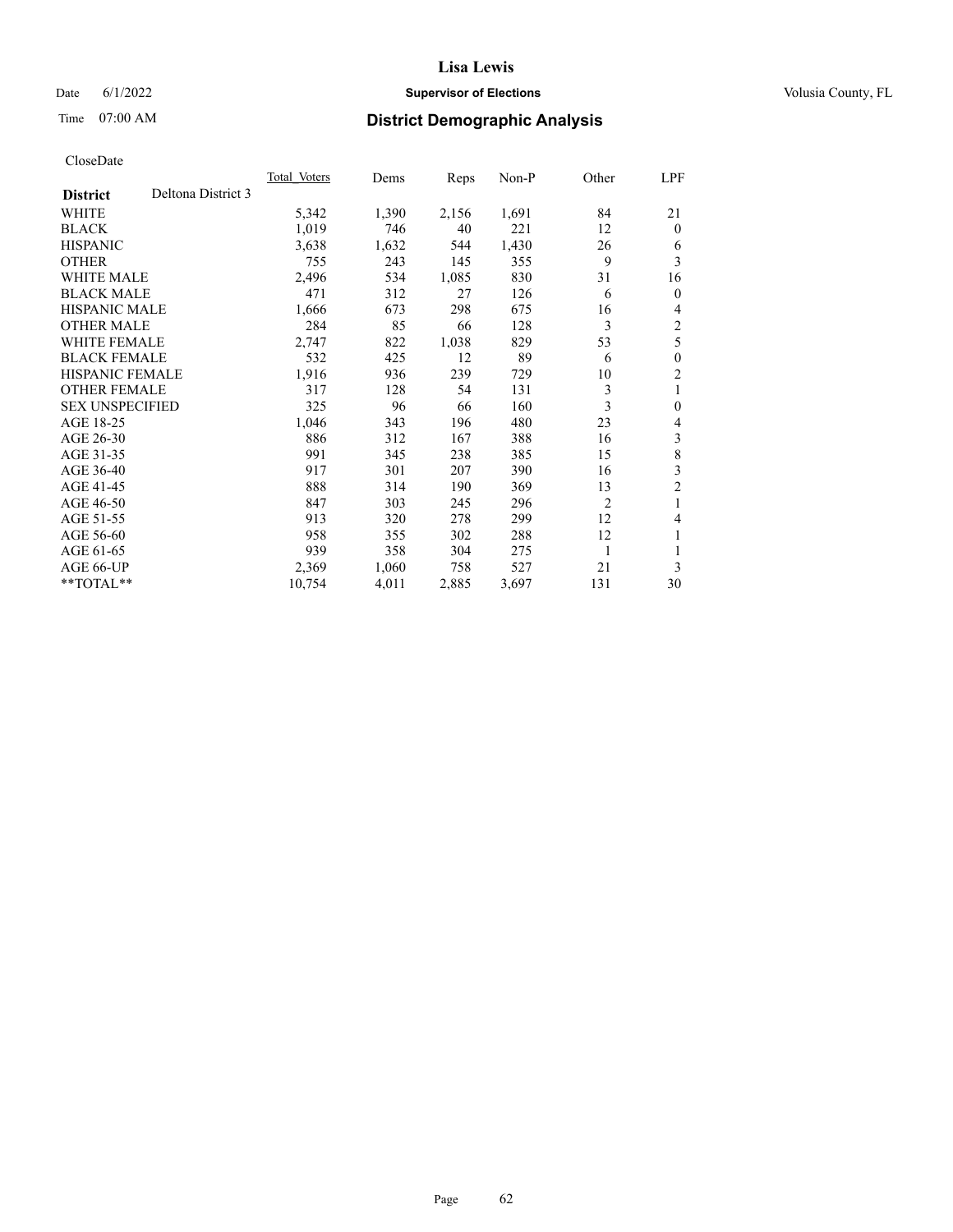## Date 6/1/2022 **Supervisor of Elections Supervisor of Elections** Volusia County, FL

# Time 07:00 AM **District Demographic Analysis**

|                        |                    | <b>Total Voters</b> | Dems  | Reps  | $Non-P$ | Other          | LPF            |
|------------------------|--------------------|---------------------|-------|-------|---------|----------------|----------------|
| <b>District</b>        | Deltona District 4 |                     |       |       |         |                |                |
| WHITE                  |                    | 5,196               | 1,393 | 2,156 | 1,536   | 76             | 35             |
| <b>BLACK</b>           |                    | 1,099               | 744   | 64    | 277     | 12             | 2              |
| <b>HISPANIC</b>        |                    | 4,112               | 1,872 | 587   | 1,613   | 38             | $\overline{2}$ |
| <b>OTHER</b>           |                    | 814                 | 267   | 165   | 359     | 19             | 4              |
| <b>WHITE MALE</b>      |                    | 2,405               | 538   | 1,063 | 742     | 37             | 25             |
| <b>BLACK MALE</b>      |                    | 487                 | 291   | 40    | 148     | 7              | 1              |
| <b>HISPANIC MALE</b>   |                    | 1,921               | 814   | 302   | 785     | 20             | $\theta$       |
| <b>OTHER MALE</b>      |                    | 268                 | 67    | 72    | 125     | $\overline{2}$ | $\overline{2}$ |
| <b>WHITE FEMALE</b>    |                    | 2,723               | 838   | 1,064 | 772     | 39             | 10             |
| <b>BLACK FEMALE</b>    |                    | 602                 | 446   | 23    | 127     | 5              | 1              |
| <b>HISPANIC FEMALE</b> |                    | 2,140               | 1,035 | 279   | 807     | 17             | $\overline{2}$ |
| <b>OTHER FEMALE</b>    |                    | 374                 | 154   | 68    | 142     | 9              | 1              |
| <b>SEX UNSPECIFIED</b> |                    | 301                 | 93    | 61    | 137     | 9              | 1              |
| AGE 18-25              |                    | 1,181               | 387   | 230   | 538     | 26             | $\theta$       |
| AGE 26-30              |                    | 867                 | 295   | 173   | 367     | 18             | 14             |
| AGE 31-35              |                    | 1,043               | 354   | 214   | 452     | 17             | 6              |
| AGE 36-40              |                    | 910                 | 320   | 190   | 374     | 16             | 10             |
| AGE 41-45              |                    | 908                 | 324   | 196   | 372     | 12             | 4              |
| AGE 46-50              |                    | 883                 | 334   | 241   | 295     | 12             | 1              |
| AGE 51-55              |                    | 934                 | 342   | 272   | 304     | 13             | 3              |
| AGE 56-60              |                    | 995                 | 404   | 301   | 276     | 12             | $\overline{c}$ |
| AGE 61-65              |                    | 989                 | 386   | 333   | 259     | 9              | $\mathfrak{2}$ |
| AGE 66-UP              |                    | 2,511               | 1,130 | 822   | 548     | 10             | 1              |
| $*$ $TOTAL**$          |                    | 11,221              | 4,276 | 2,972 | 3,785   | 145            | 43             |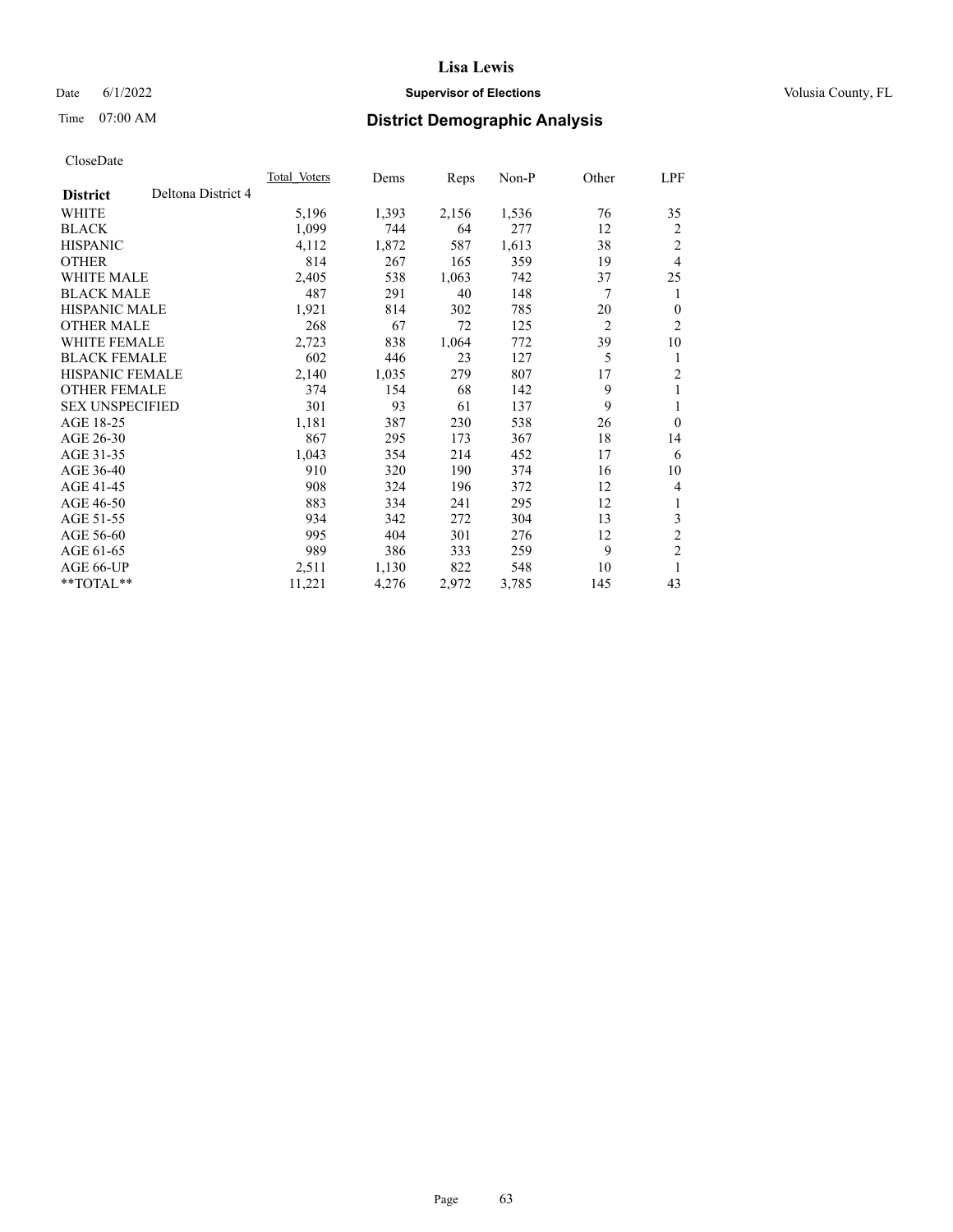## Date 6/1/2022 **Supervisor of Elections Supervisor of Elections** Volusia County, FL

# Time 07:00 AM **District Demographic Analysis**

|                                       | Total Voters | Dems  | Reps  | Non-P | Other          | LPF                     |
|---------------------------------------|--------------|-------|-------|-------|----------------|-------------------------|
| Deltona District 5<br><b>District</b> |              |       |       |       |                |                         |
| WHITE                                 | 5,295        | 1,274 | 2,293 | 1,613 | 95             | 20                      |
| <b>BLACK</b>                          | 1,156        | 842   | 50    | 251   | 13             | $\Omega$                |
| <b>HISPANIC</b>                       | 3,410        | 1,424 | 582   | 1,364 | 33             | 7                       |
| <b>OTHER</b>                          | 655          | 206   | 126   | 301   | 14             | 8                       |
| <b>WHITE MALE</b>                     | 2,484        | 469   | 1,171 | 796   | 36             | 12                      |
| <b>BLACK MALE</b>                     | 520          | 342   | 36    | 133   | 9              | $\theta$                |
| <b>HISPANIC MALE</b>                  | 1,553        | 584   | 330   | 624   | 12             | 3                       |
| <b>OTHER MALE</b>                     | 225          | 70    | 52    | 91    | 7              | 5                       |
| WHITE FEMALE                          | 2,739        | 786   | 1,094 | 792   | 59             | 8                       |
| <b>BLACK FEMALE</b>                   | 616          | 486   | 13    | 113   | $\overline{4}$ | 0                       |
| <b>HISPANIC FEMALE</b>                | 1,824        | 819   | 251   | 729   | 21             | 4                       |
| <b>OTHER FEMALE</b>                   | 284          | 108   | 50    | 121   | 4              | 1                       |
| <b>SEX UNSPECIFIED</b>                | 270          | 81    | 54    | 130   | 3              | $\overline{\mathbf{c}}$ |
| AGE 18-25                             | 1,158        | 400   | 219   | 509   | 25             | 5                       |
| AGE 26-30                             | 837          | 255   | 193   | 365   | 17             | 7                       |
| AGE 31-35                             | 891          | 262   | 218   | 387   | 18             | 6                       |
| AGE 36-40                             | 867          | 252   | 216   | 380   | 13             | 6                       |
| AGE 41-45                             | 856          | 280   | 206   | 347   | 21             | 2                       |
| AGE 46-50                             | 812          | 262   | 246   | 284   | 17             | 3                       |
| AGE 51-55                             | 927          | 338   | 294   | 283   | 9              | 3                       |
| AGE 56-60                             | 985          | 354   | 357   | 263   | 11             | 0                       |
| AGE 61-65                             | 968          | 359   | 379   | 221   | 8              |                         |
| AGE 66-UP                             | 2,215        | 984   | 723   | 490   | 16             | 2                       |
| $*$ $TOTAL**$                         | 10,516       | 3,746 | 3,051 | 3,529 | 155            | 35                      |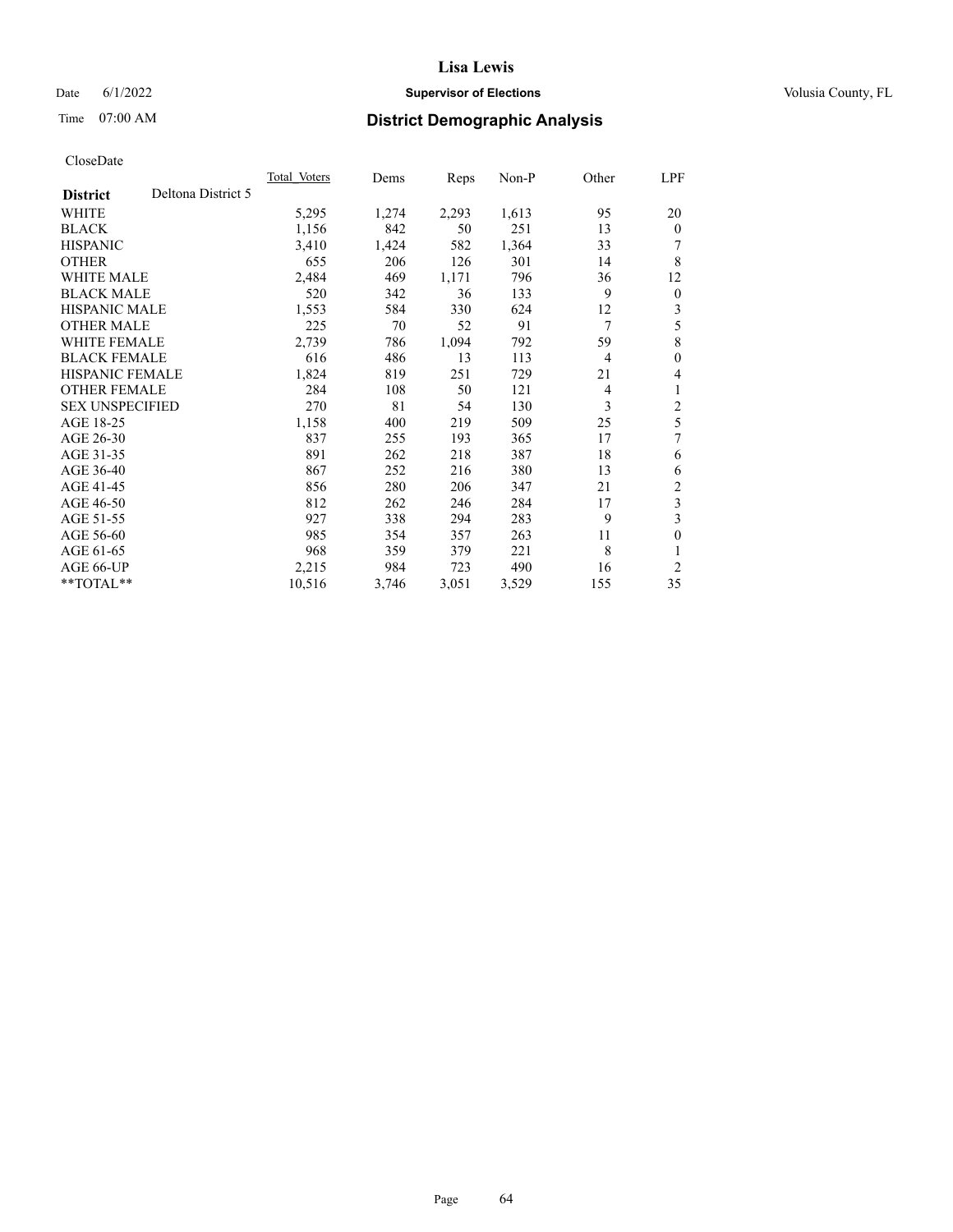## Date 6/1/2022 **Supervisor of Elections Supervisor of Elections** Volusia County, FL

# Time 07:00 AM **District Demographic Analysis**

|                        |                    | Total Voters | Dems  | Reps  | $Non-P$ | Other | LPF            |
|------------------------|--------------------|--------------|-------|-------|---------|-------|----------------|
| <b>District</b>        | Deltona District 6 |              |       |       |         |       |                |
| WHITE                  |                    | 6,001        | 1,388 | 2,696 | 1,786   | 107   | 24             |
| <b>BLACK</b>           |                    | 1,164        | 824   | 59    | 258     | 23    | $\theta$       |
| <b>HISPANIC</b>        |                    | 3,264        | 1,354 | 524   | 1,345   | 31    | 10             |
| <b>OTHER</b>           |                    | 706          | 210   | 168   | 311     | 16    | 1              |
| <b>WHITE MALE</b>      |                    | 2,833        | 548   | 1,344 | 878     | 46    | 17             |
| <b>BLACK MALE</b>      |                    | 531          | 351   | 34    | 131     | 15    | $\mathbf{0}$   |
| <b>HISPANIC MALE</b>   |                    | 1,576        | 587   | 296   | 667     | 17    | 9              |
| <b>OTHER MALE</b>      |                    | 259          | 73    | 65    | 114     | 6     | 1              |
| <b>WHITE FEMALE</b>    |                    | 3,080        | 826   | 1,311 | 876     | 60    | 7              |
| <b>BLACK FEMALE</b>    |                    | 620          | 465   | 25    | 122     | 8     | $\mathbf{0}$   |
| <b>HISPANIC FEMALE</b> |                    | 1,644        | 751   | 222   | 656     | 14    | 1              |
| <b>OTHER FEMALE</b>    |                    | 297          | 103   | 71    | 117     | 6     | $\mathbf{0}$   |
| <b>SEX UNSPECIFIED</b> |                    | 295          | 72    | 79    | 139     | 5     | $\mathbf{0}$   |
| AGE 18-25              |                    | 1,206        | 380   | 257   | 535     | 31    | 3              |
| AGE 26-30              |                    | 910          | 283   | 226   | 370     | 23    | 8              |
| AGE 31-35              |                    | 975          | 304   | 253   | 399     | 16    | 3              |
| AGE 36-40              |                    | 938          | 277   | 258   | 384     | 14    | 5              |
| AGE 41-45              |                    | 914          | 285   | 248   | 367     | 12    | $\overline{c}$ |
| AGE 46-50              |                    | 922          | 301   | 266   | 335     | 16    | 4              |
| AGE 51-55              |                    | 948          | 314   | 313   | 301     | 18    | $\overline{2}$ |
| AGE 56-60              |                    | 1,055        | 356   | 393   | 283     | 19    | 4              |
| AGE 61-65              |                    | 1,023        | 329   | 435   | 243     | 15    | 1              |
| AGE 66-UP              |                    | 2,244        | 947   | 798   | 483     | 13    | 3              |
| $*$ $TOTAL**$          |                    | 11,135       | 3,776 | 3,447 | 3,700   | 177   | 35             |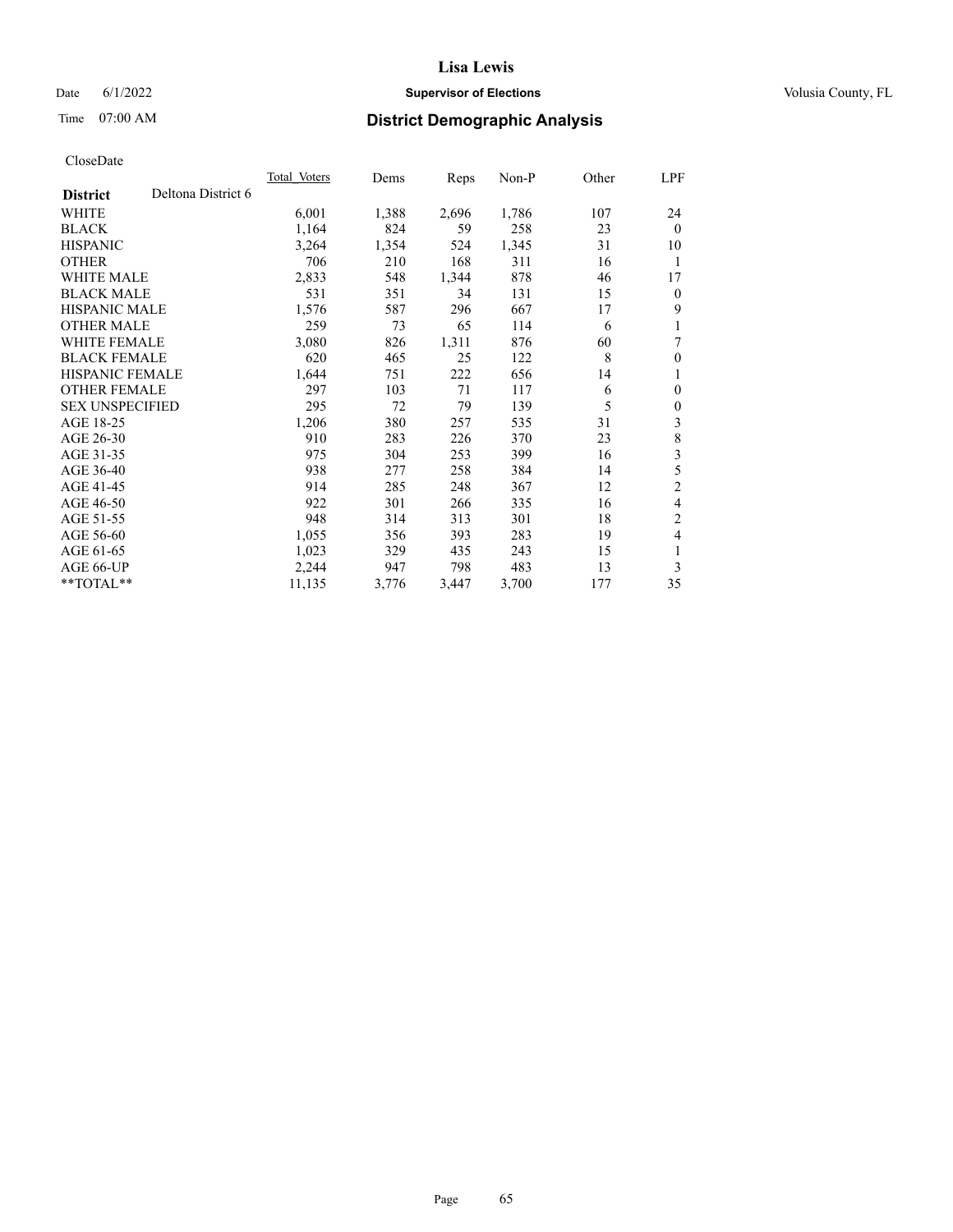## Date 6/1/2022 **Supervisor of Elections Supervisor of Elections** Volusia County, FL

# Time 07:00 AM **District Demographic Analysis**

|                        |                      | Total Voters | Dems  | Reps  | Non-P | Other    | LPF      |
|------------------------|----------------------|--------------|-------|-------|-------|----------|----------|
| <b>District</b>        | Edgewater District 1 |              |       |       |       |          |          |
| WHITE                  |                      | 3,591        | 956   | 1,525 | 1,018 | 78       | 14       |
| <b>BLACK</b>           |                      | 112          | 74    | 8     | 27    | 3        | $\theta$ |
| <b>HISPANIC</b>        |                      | 91           | 32    | 24    | 33    | 2        | 0        |
| <b>OTHER</b>           |                      | 170          | 49    | 43    | 73    | 5        | 0        |
| <b>WHITE MALE</b>      |                      | 1,673        | 362   | 779   | 488   | 35       | 9        |
| <b>BLACK MALE</b>      |                      | 60           | 32    | 7     | 18    | 3        | 0        |
| <b>HISPANIC MALE</b>   |                      | 36           | 9     | 12    | 14    | 1        | 0        |
| <b>OTHER MALE</b>      |                      | 61           | 16    | 18    | 24    | 3        | 0        |
| <b>WHITE FEMALE</b>    |                      | 1,873        | 583   | 728   | 514   | 43       | 5        |
| <b>BLACK FEMALE</b>    |                      | 50           | 40    | 1     | 9     | $\Omega$ | 0        |
| <b>HISPANIC FEMALE</b> |                      | 53           | 21    | 12    | 19    |          | 0        |
| <b>OTHER FEMALE</b>    |                      | 63           | 20    | 15    | 26    | 2        | 0        |
| <b>SEX UNSPECIFIED</b> |                      | 95           | 28    | 28    | 39    | $\theta$ | 0        |
| AGE 18-25              |                      | 268          | 65    | 95    | 97    | 10       |          |
| AGE 26-30              |                      | 229          | 47    | 76    | 97    | 7        | 2        |
| AGE 31-35              |                      | 285          | 61    | 96    | 112   | 12       | 4        |
| AGE 36-40              |                      | 235          | 72    | 70    | 88    | 3        | 2        |
| AGE 41-45              |                      | 227          | 59    | 78    | 83    | 5        | 2        |
| AGE 46-50              |                      | 232          | 42    | 94    | 88    | 6        | 2        |
| AGE 51-55              |                      | 297          | 69    | 136   | 84    | 8        | $\theta$ |
| AGE 56-60              |                      | 422          | 118   | 191   | 108   | 5        | 0        |
| AGE 61-65              |                      | 483          | 128   | 225   | 118   | 12       | 0        |
| AGE 66-UP              |                      | 1,286        | 450   | 539   | 276   | 20       |          |
| **TOTAL**              |                      | 3,964        | 1,111 | 1,600 | 1,151 | 88       | 14       |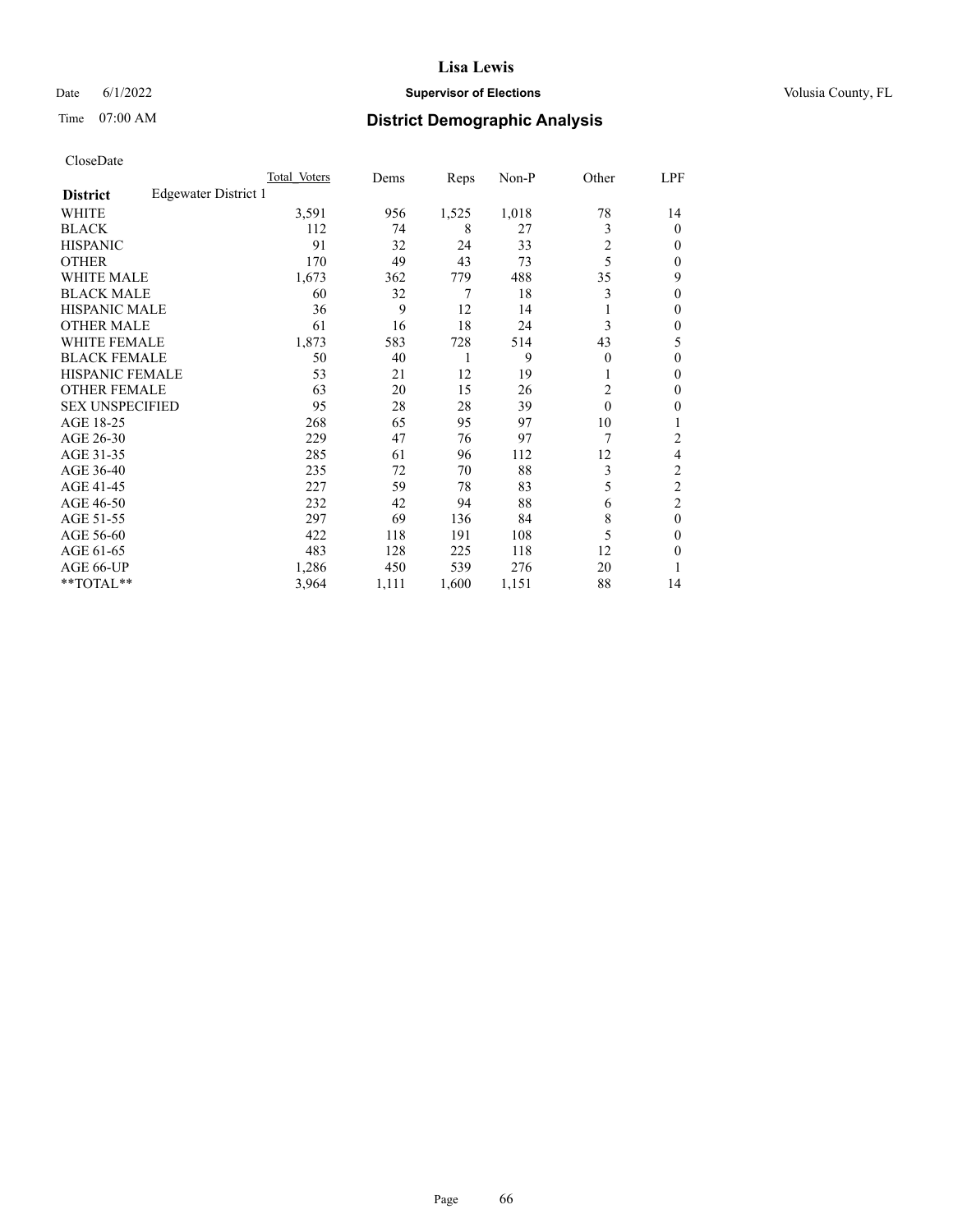## Date 6/1/2022 **Supervisor of Elections Supervisor of Elections** Volusia County, FL

# Time 07:00 AM **District Demographic Analysis**

|                        |                      | Total Voters | Dems  | Reps  | Non-P          | Other          | LPF            |
|------------------------|----------------------|--------------|-------|-------|----------------|----------------|----------------|
| <b>District</b>        | Edgewater District 2 |              |       |       |                |                |                |
| WHITE                  |                      | 3,917        | 977   | 1,695 | 1,149          | 81             | 15             |
| <b>BLACK</b>           |                      | 74           | 61    | 3     | 8              | $\overline{c}$ | $\mathbf{0}$   |
| <b>HISPANIC</b>        |                      | 103          | 35    | 24    | 40             | 4              | $\Omega$       |
| <b>OTHER</b>           |                      | 162          | 43    | 50    | 67             | $\theta$       | $\overline{2}$ |
| <b>WHITE MALE</b>      |                      | 1,818        | 391   | 829   | 552            | 35             | 11             |
| <b>BLACK MALE</b>      |                      | 32           | 24    | 2     | 4              | 2              | $\theta$       |
| <b>HISPANIC MALE</b>   |                      | 46           | 13    | 14    | 17             | $\overline{c}$ | $\mathbf{0}$   |
| <b>OTHER MALE</b>      |                      | 60           | 14    | 16    | 30             | $\theta$       | $\mathbf{0}$   |
| WHITE FEMALE           |                      | 2,061        | 575   | 855   | 581            | 46             | 4              |
| <b>BLACK FEMALE</b>    |                      | 41           | 36    | 1     | $\overline{4}$ | $\theta$       | $\mathbf{0}$   |
| <b>HISPANIC FEMALE</b> |                      | 53           | 21    | 9     | 21             | $\overline{2}$ | 0              |
| <b>OTHER FEMALE</b>    |                      | 51           | 17    | 17    | 16             | $\theta$       |                |
| <b>SEX UNSPECIFIED</b> |                      | 94           | 25    | 29    | 39             | $\theta$       |                |
| AGE 18-25              |                      | 306          | 73    | 111   | 107            | 15             | $\theta$       |
| AGE 26-30              |                      | 275          | 58    | 92    | 114            | 6              | 5              |
| AGE 31-35              |                      | 327          | 79    | 115   | 121            | 8              | 4              |
| AGE 36-40              |                      | 271          | 61    | 93    | 110            | $\overline{4}$ | 3              |
| AGE 41-45              |                      | 258          | 66    | 89    | 94             | 7              | $\overline{2}$ |
| AGE 46-50              |                      | 304          | 72    | 110   | 115            | 7              | $\theta$       |
| AGE 51-55              |                      | 346          | 63    | 163   | 107            | 11             | 2              |
| AGE 56-60              |                      | 392          | 89    | 201   | 96             | 6              | $\theta$       |
| AGE 61-65              |                      | 425          | 117   | 197   | 105            | 5              |                |
| AGE 66-UP              |                      | 1,352        | 438   | 601   | 295            | 18             | $\Omega$       |
| **TOTAL**              |                      | 4,256        | 1,116 | 1,772 | 1,264          | 87             | 17             |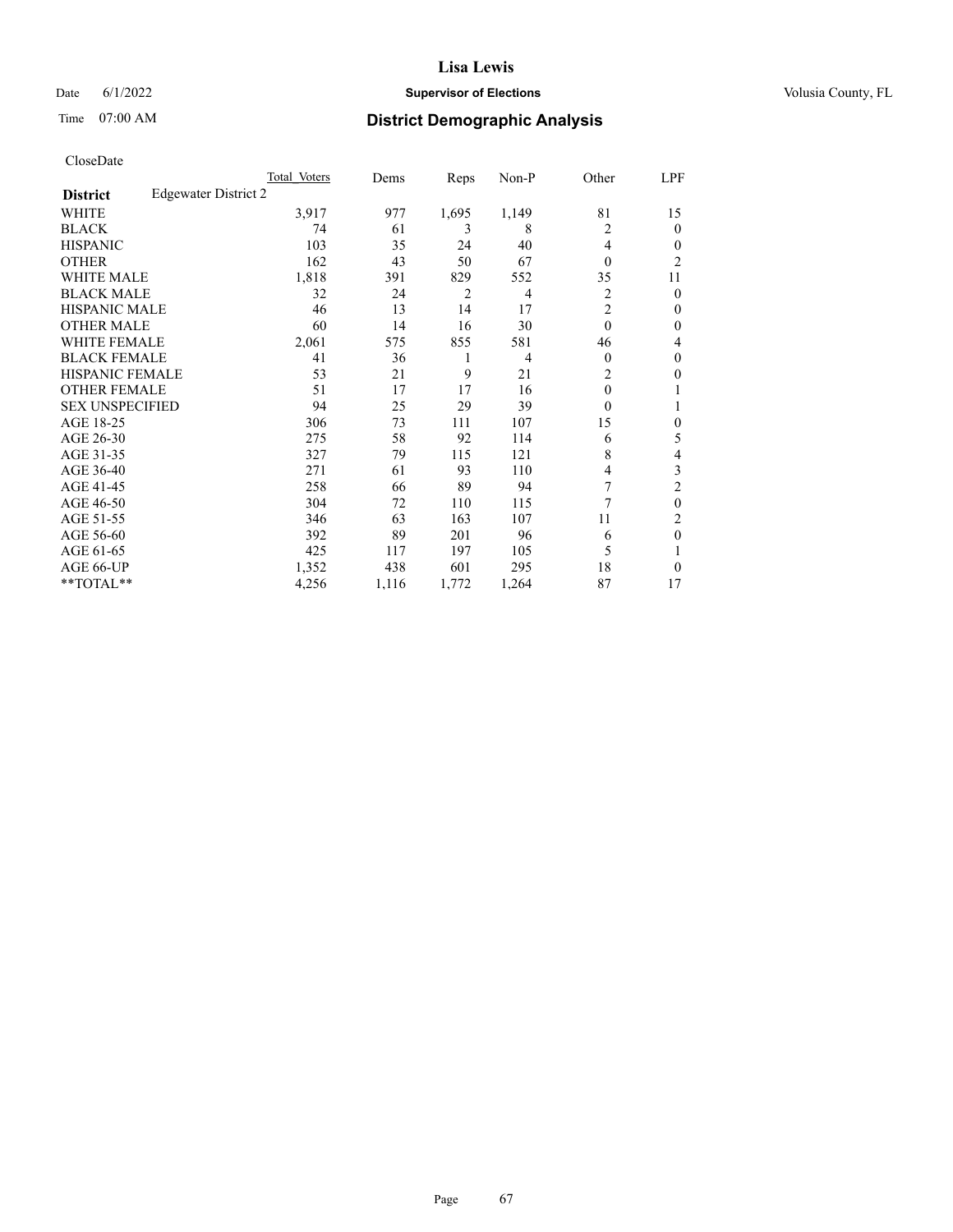## Date 6/1/2022 **Supervisor of Elections Supervisor of Elections** Volusia County, FL

# Time 07:00 AM **District Demographic Analysis**

|                        |                      | Total Voters | Dems  | Reps           | Non-P | Other          | LPF              |
|------------------------|----------------------|--------------|-------|----------------|-------|----------------|------------------|
| <b>District</b>        | Edgewater District 3 |              |       |                |       |                |                  |
| WHITE                  |                      | 3,623        | 912   | 1,573          | 1,063 | 66             | 9                |
| <b>BLACK</b>           |                      | 115          | 82    | 5              | 26    | 2              | 0                |
| <b>HISPANIC</b>        |                      | 106          | 31    | 25             | 45    | 4              |                  |
| <b>OTHER</b>           |                      | 190          | 49    | 59             | 78    | 3              |                  |
| WHITE MALE             |                      | 1,655        | 340   | 776            | 505   | 28             | 6                |
| <b>BLACK MALE</b>      |                      | 56           | 40    | $\overline{2}$ | 12    | 2              | 0                |
| <b>HISPANIC MALE</b>   |                      | 49           | 12    | 12             | 24    | 1              | 0                |
| <b>OTHER MALE</b>      |                      | 59           | 14    | 17             | 26    | $\overline{2}$ | 0                |
| WHITE FEMALE           |                      | 1,916        | 567   | 768            | 540   | 38             | 3                |
| <b>BLACK FEMALE</b>    |                      | 55           | 40    | 3              | 12    | $\Omega$       | 0                |
| <b>HISPANIC FEMALE</b> |                      | 53           | 17    | 13             | 19    | 3              |                  |
| <b>OTHER FEMALE</b>    |                      | 76           | 22    | 28             | 24    | 1              |                  |
| <b>SEX UNSPECIFIED</b> |                      | 115          | 22    | 43             | 50    | $\Omega$       | 0                |
| AGE 18-25              |                      | 341          | 67    | 117            | 143   | 12             | $\overline{c}$   |
| AGE 26-30              |                      | 256          | 62    | 77             | 111   | 4              | 2                |
| AGE 31-35              |                      | 260          | 65    | 93             | 93    | 9              | $\boldsymbol{0}$ |
| AGE 36-40              |                      | 237          | 47    | 86             | 98    | 4              | 2                |
| AGE 41-45              |                      | 232          | 57    | 89             | 82    | 4              | 0                |
| AGE 46-50              |                      | 261          | 48    | 124            | 86    | 1              | 2                |
| AGE 51-55              |                      | 323          | 73    | 134            | 110   | 6              | 0                |
| AGE 56-60              |                      | 412          | 114   | 175            | 110   | 11             | 2                |
| AGE 61-65              |                      | 385          | 107   | 162            | 108   | 8              | $\boldsymbol{0}$ |
| AGE 66-UP              |                      | 1,327        | 434   | 605            | 271   | 16             |                  |
| **TOTAL**              |                      | 4,034        | 1,074 | 1,662          | 1,212 | 75             | 11               |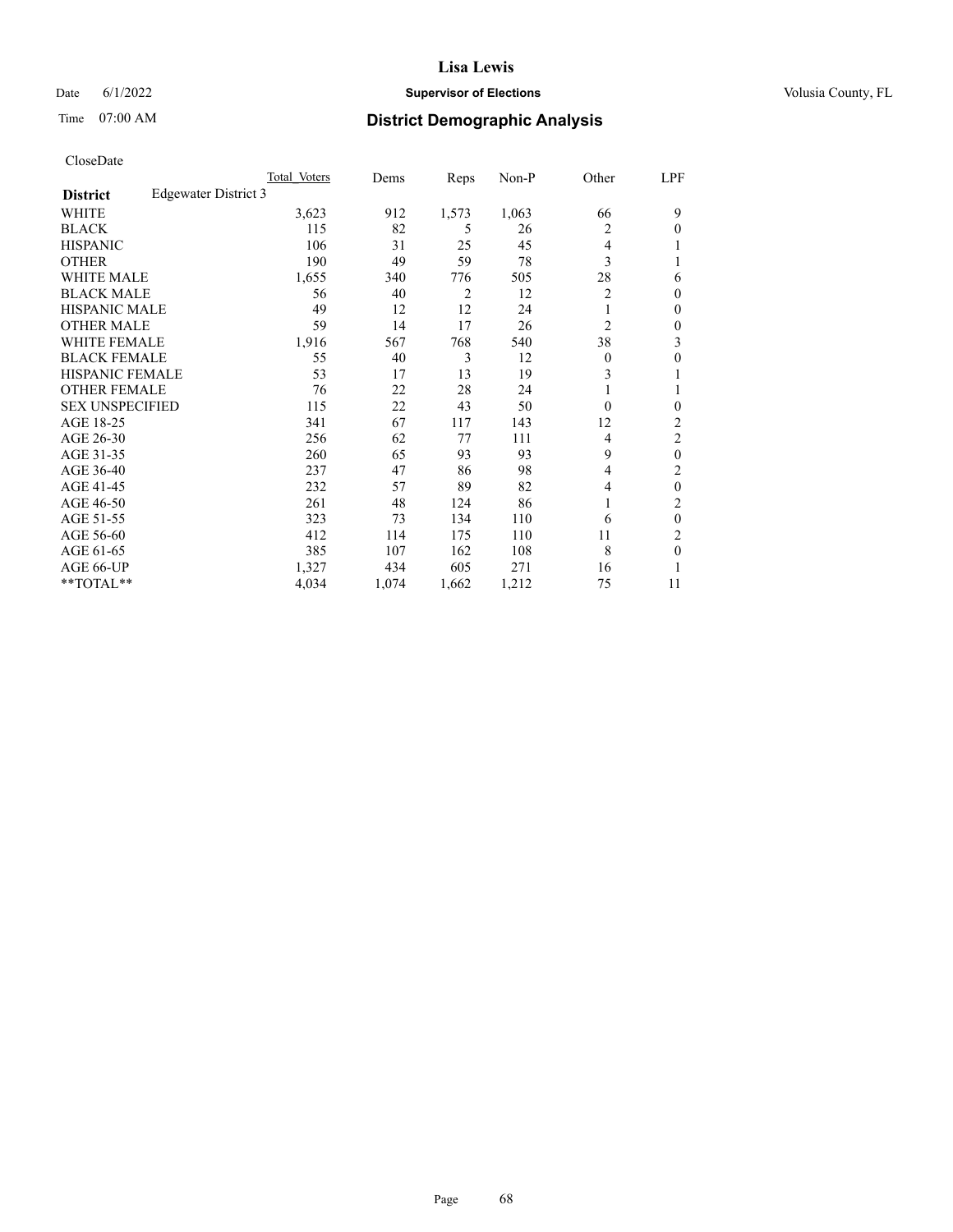## Date 6/1/2022 **Supervisor of Elections Supervisor of Elections** Volusia County, FL

# Time 07:00 AM **District Demographic Analysis**

|                        |                      | Total Voters | Dems  | Reps  | Non-P | Other          | LPF |
|------------------------|----------------------|--------------|-------|-------|-------|----------------|-----|
| <b>District</b>        | Edgewater District 4 |              |       |       |       |                |     |
| WHITE                  |                      | 4,962        | 1,158 | 2,276 | 1,427 | 85             | 16  |
| <b>BLACK</b>           |                      | 106          | 75    | 6     | 21    | 4              | 0   |
| <b>HISPANIC</b>        |                      | 119          | 43    | 33    | 39    | 3              |     |
| <b>OTHER</b>           |                      | 176          | 44    | 58    | 67    | 6              |     |
| WHITE MALE             |                      | 2,294        | 437   | 1,124 | 685   | 38             | 10  |
| <b>BLACK MALE</b>      |                      | 54           | 31    | 4     | 16    | 3              | 0   |
| <b>HISPANIC MALE</b>   |                      | 42           | 14    | 11    | 15    |                |     |
| <b>OTHER MALE</b>      |                      | 57           | 17    | 19    | 18    | $\overline{2}$ | 1   |
| <b>WHITE FEMALE</b>    |                      | 2,623        | 713   | 1,130 | 727   | 47             | 6   |
| <b>BLACK FEMALE</b>    |                      | 51           | 43    | 2     | 5     |                | 0   |
| <b>HISPANIC FEMALE</b> |                      | 74           | 27    | 21    | 24    | 2              | 0   |
| <b>OTHER FEMALE</b>    |                      | 72           | 21    | 23    | 25    | 3              | 0   |
| <b>SEX UNSPECIFIED</b> |                      | 96           | 17    | 39    | 39    |                | 0   |
| AGE 18-25              |                      | 317          | 73    | 102   | 129   | 10             | 3   |
| AGE 26-30              |                      | 263          | 60    | 93    | 102   | 7              | 1   |
| AGE 31-35              |                      | 290          | 50    | 101   | 128   | 8              | 3   |
| AGE 36-40              |                      | 280          | 63    | 106   | 104   | 2              | 5   |
| AGE 41-45              |                      | 287          | 64    | 103   | 108   | 9              | 3   |
| AGE 46-50              |                      | 296          | 62    | 131   | 98    | $\overline{4}$ |     |
| AGE 51-55              |                      | 347          | 81    | 172   | 88    | 6              | 0   |
| AGE 56-60              |                      | 452          | 97    | 235   | 115   | 5              | 0   |
| AGE 61-65              |                      | 531          | 107   | 280   | 131   | 13             | 0   |
| AGE 66-UP              |                      | 2,300        | 663   | 1,050 | 551   | 34             | 2   |
| **TOTAL**              |                      | 5,363        | 1,320 | 2,373 | 1,554 | 98             | 18  |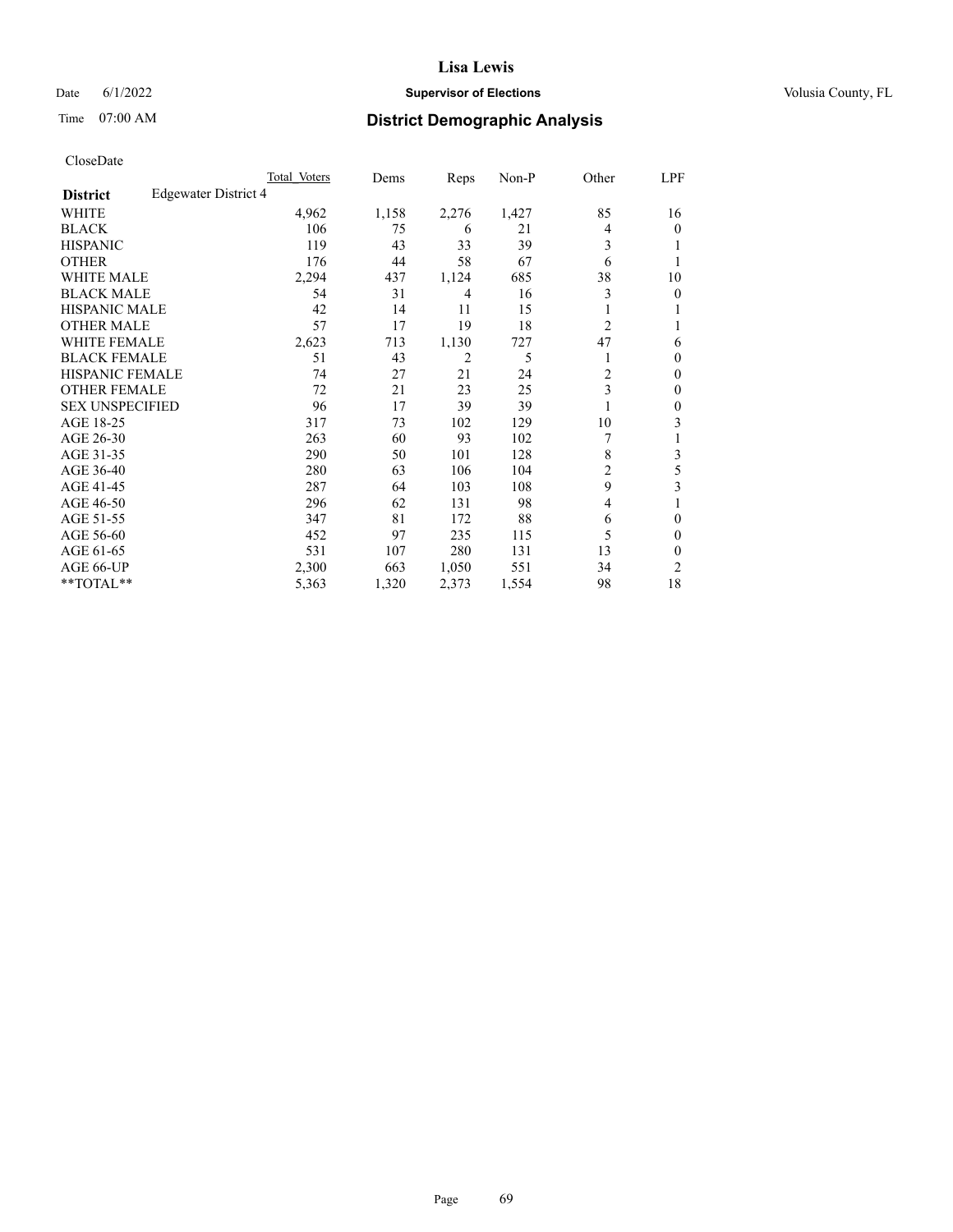## Date 6/1/2022 **Supervisor of Elections Supervisor of Elections** Volusia County, FL

# Time 07:00 AM **District Demographic Analysis**

|                                          | Total Voters | Dems | Reps | Non-P | Other          | LPF          |
|------------------------------------------|--------------|------|------|-------|----------------|--------------|
| Holly Hill District 1<br><b>District</b> |              |      |      |       |                |              |
| WHITE                                    | 1,696        | 435  | 699  | 525   | 31             | 6            |
| <b>BLACK</b>                             | 238          | 168  | 10   | 57    | 3              | $\Omega$     |
| <b>HISPANIC</b>                          | 133          | 48   | 26   | 55    | $\overline{4}$ | $\Omega$     |
| <b>OTHER</b>                             | 144          | 51   | 38   | 52    | 3              | 0            |
| WHITE MALE                               | 850          | 170  | 381  | 283   | 13             | 3            |
| <b>BLACK MALE</b>                        | 93           | 61   | 5    | 26    | 1              | $\theta$     |
| <b>HISPANIC MALE</b>                     | 63           | 21   | 13   | 27    | 2              | $\mathbf{0}$ |
| <b>OTHER MALE</b>                        | 49           | 12   | 16   | 20    | 1              | 0            |
| <b>WHITE FEMALE</b>                      | 828          | 261  | 308  | 238   | 18             | 3            |
| <b>BLACK FEMALE</b>                      | 142          | 104  | 5    | 31    | 2              | $\theta$     |
| <b>HISPANIC FEMALE</b>                   | 66           | 27   | 11   | 26    | $\overline{c}$ | 0            |
| <b>OTHER FEMALE</b>                      | 70           | 32   | 16   | 21    | 1              | 0            |
| <b>SEX UNSPECIFIED</b>                   | 50           | 14   | 18   | 17    |                | 0            |
| AGE 18-25                                | 162          | 47   | 53   | 52    | 10             | $\Omega$     |
| AGE 26-30                                | 133          | 38   | 35   | 59    | 1              | $\mathbf{0}$ |
| AGE 31-35                                | 139          | 49   | 38   | 49    | 3              | 0            |
| AGE 36-40                                | 104          | 34   | 22   | 44    | $\overline{c}$ | 2            |
| AGE 41-45                                | 137          | 34   | 43   | 53    | 6              |              |
| AGE 46-50                                | 143          | 40   | 45   | 56    | 2              | $\theta$     |
| AGE 51-55                                | 176          | 63   | 58   | 51    | $\overline{4}$ | 0            |
| AGE 56-60                                | 262          | 76   | 102  | 82    | 1              |              |
| AGE 61-65                                | 243          | 82   | 88   | 69    | 3              |              |
| AGE 66-UP                                | 712          | 239  | 289  | 174   | 9              |              |
| **TOTAL**                                | 2,211        | 702  | 773  | 689   | 41             | 6            |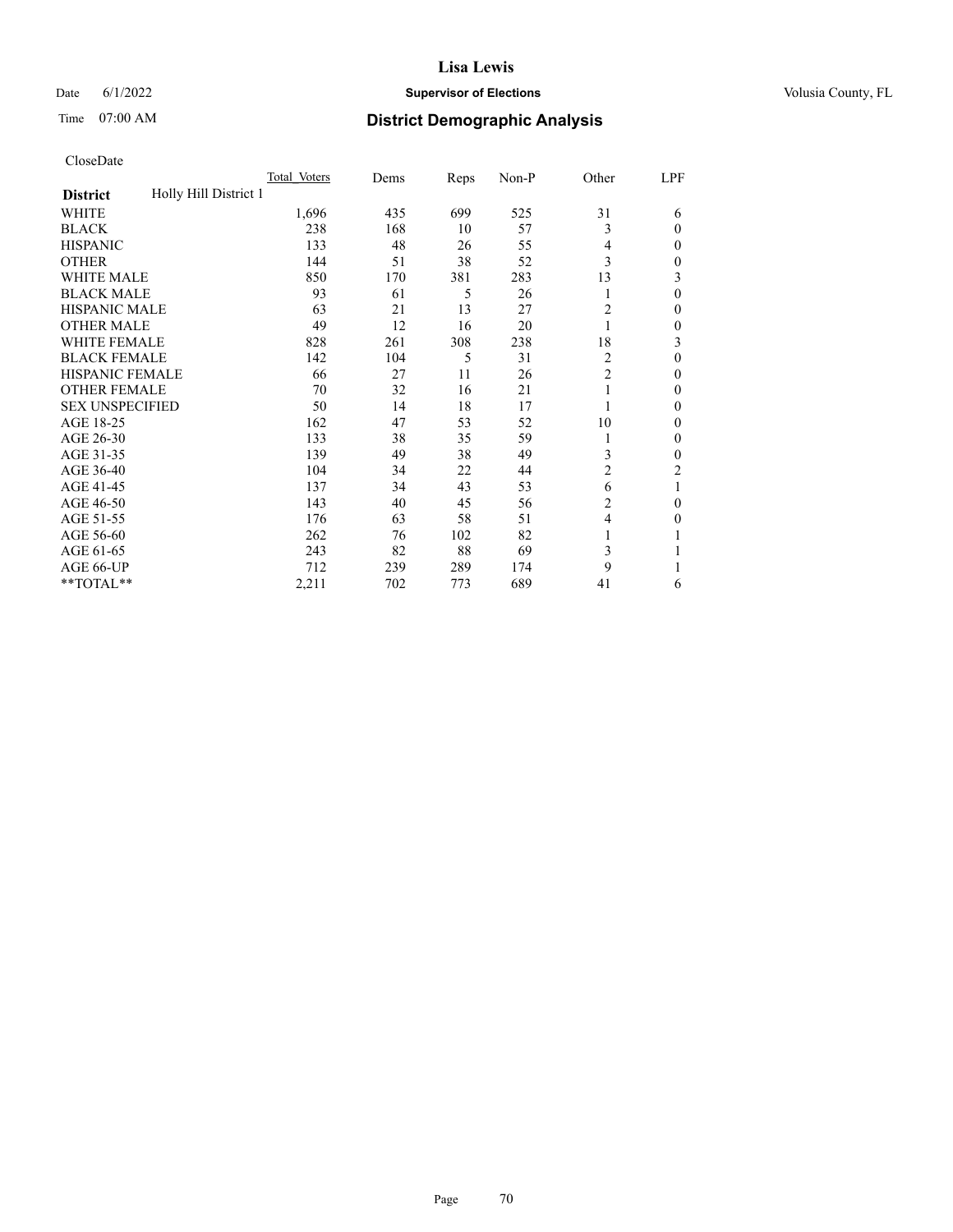# **Lisa Lewis** Date 6/1/2022 **Supervisor of Elections Supervisor of Elections** Volusia County, FL

# Time 07:00 AM **District Demographic Analysis**

|                                          | Total Voters | Dems | Reps           | Non-P | Other          | LPF      |
|------------------------------------------|--------------|------|----------------|-------|----------------|----------|
| Holly Hill District 2<br><b>District</b> |              |      |                |       |                |          |
| WHITE                                    | 1,493        | 443  | 527            | 484   | 31             | 8        |
| <b>BLACK</b>                             | 292          | 219  | 8              | 64    | 1              | $\Omega$ |
| <b>HISPANIC</b>                          | 92           | 39   | 16             | 37    | $\theta$       | 0        |
| <b>OTHER</b>                             | 139          | 39   | 24             | 69    | 6              |          |
| WHITE MALE                               | 700          | 167  | 267            | 244   | 18             | 4        |
| <b>BLACK MALE</b>                        | 128          | 87   | 4              | 36    | 1              | $\Omega$ |
| HISPANIC MALE                            | 46           | 15   | 11             | 20    | $\theta$       | 0        |
| <b>OTHER MALE</b>                        | 49           | 10   | 10             | 26    | $\overline{2}$ | 1        |
| WHITE FEMALE                             | 772          | 275  | 253            | 227   | 13             | 4        |
| <b>BLACK FEMALE</b>                      | 155          | 125  | $\overline{4}$ | 26    | $\Omega$       | $\Omega$ |
| <b>HISPANIC FEMALE</b>                   | 46           | 24   | 5              | 17    | $\Omega$       | 0        |
| <b>OTHER FEMALE</b>                      | 48           | 23   | 7              | 16    | 2              | 0        |
| <b>SEX UNSPECIFIED</b>                   | 72           | 14   | 14             | 42    | $\overline{2}$ | 0        |
| AGE 18-25                                | 167          | 52   | 33             | 77    | 4              |          |
| AGE 26-30                                | 140          | 52   | 37             | 46    | $\overline{c}$ | 3        |
| AGE 31-35                                | 185          | 65   | 44             | 71    | 5              | 0        |
| AGE 36-40                                | 160          | 58   | 21             | 79    | 1              |          |
| AGE 41-45                                | 129          | 43   | 31             | 54    |                | 0        |
| AGE 46-50                                | 147          | 52   | 42             | 46    |                | 0        |
| AGE 51-55                                | 183          | 52   | 71             | 55    | $\overline{2}$ | 3        |
| AGE 56-60                                | 238          | 86   | 78             | 68    | 6              | 0        |
| AGE 61-65                                | 218          | 91   | 68             | 54    | 4              |          |
| AGE 66-UP                                | 449          | 189  | 150            | 104   | 6              | $\Omega$ |
| **TOTAL**                                | 2,016        | 740  | 575            | 654   | 38             | 9        |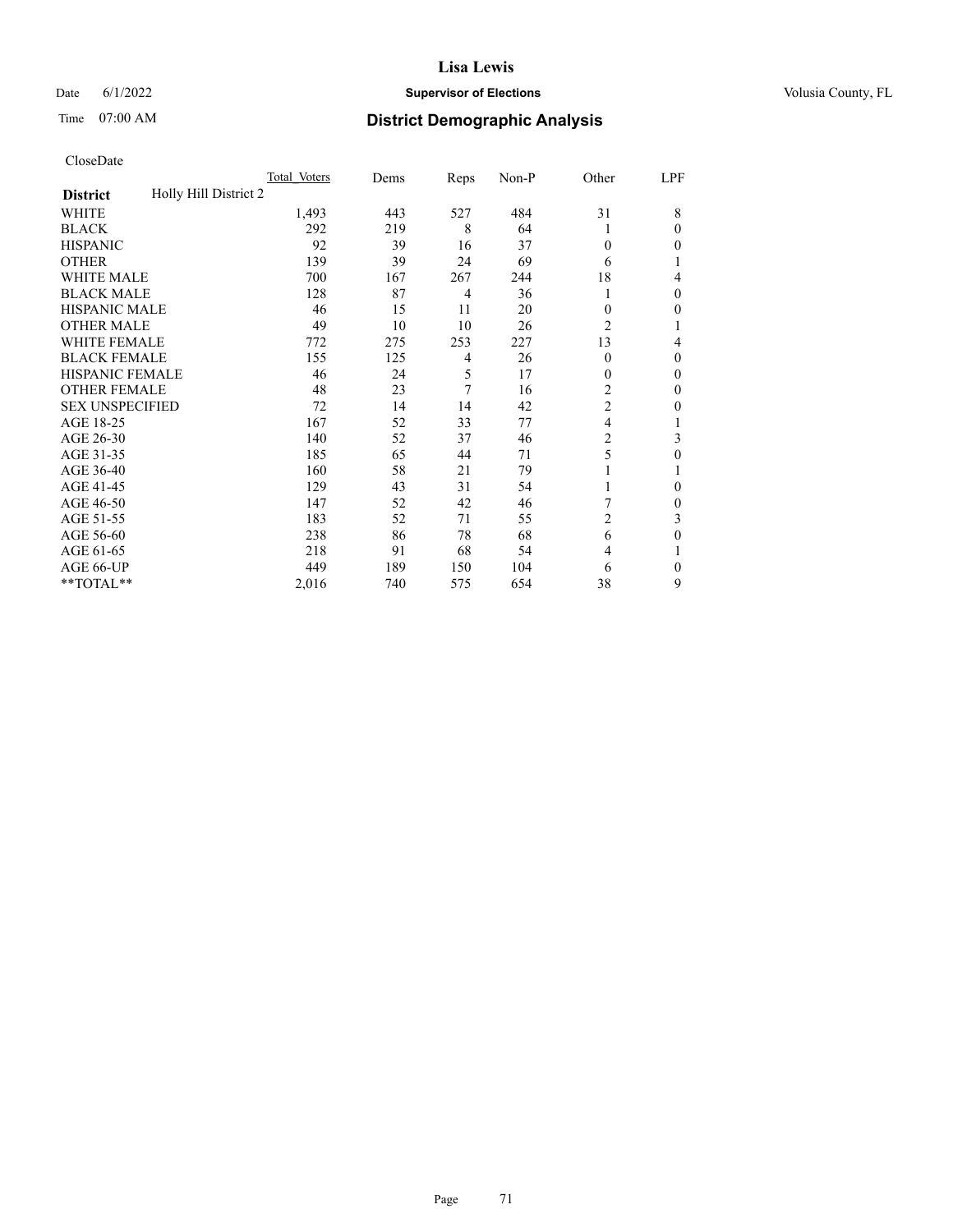## Date 6/1/2022 **Supervisor of Elections Supervisor of Elections** Volusia County, FL

# Time 07:00 AM **District Demographic Analysis**

|                                          | Total Voters | Dems | Reps           | Non-P | Other          | LPF      |
|------------------------------------------|--------------|------|----------------|-------|----------------|----------|
| Holly Hill District 3<br><b>District</b> |              |      |                |       |                |          |
| WHITE                                    | 1,507        | 418  | 632            | 431   | 23             | 3        |
| <b>BLACK</b>                             | 188          | 143  | 10             | 35    | $\Omega$       | 0        |
| <b>HISPANIC</b>                          | 55           | 21   | 9              | 23    | 1              |          |
| <b>OTHER</b>                             | 101          | 32   | 24             | 43    | $\overline{2}$ | 0        |
| <b>WHITE MALE</b>                        | 653          | 153  | 299            | 189   | 10             | 2        |
| <b>BLACK MALE</b>                        | 81           | 54   | 8              | 19    | $\theta$       | $\theta$ |
| <b>HISPANIC MALE</b>                     | 29           | 12   | 5              | 10    | 1              |          |
| <b>OTHER MALE</b>                        | 30           | 13   | 8              | 8     | 1              | 0        |
| <b>WHITE FEMALE</b>                      | 837          | 261  | 328            | 234   | 13             |          |
| <b>BLACK FEMALE</b>                      | 106          | 88   | $\overline{2}$ | 16    | $\theta$       | $\Omega$ |
| <b>HISPANIC FEMALE</b>                   | 24           | 8    | 4              | 12    | $\Omega$       | 0        |
| <b>OTHER FEMALE</b>                      | 36           | 12   | 8              | 16    | $\theta$       | 0        |
| <b>SEX UNSPECIFIED</b>                   | 55           | 13   | 13             | 28    |                | 0        |
| AGE 18-25                                | 118          | 36   | 28             | 51    |                | 2        |
| AGE 26-30                                | 95           | 30   | 19             | 44    | 2              | $\theta$ |
| AGE 31-35                                | 89           | 29   | 24             | 34    | $\overline{c}$ | 0        |
| AGE 36-40                                | 86           | 28   | 18             | 40    | $\theta$       | 0        |
| AGE 41-45                                | 93           | 26   | 29             | 37    | 1              | 0        |
| AGE 46-50                                | 102          | 41   | 23             | 36    | 2              | $\Omega$ |
| AGE 51-55                                | 127          | 33   | 50             | 40    | $\overline{4}$ | 0        |
| AGE 56-60                                | 194          | 59   | 72             | 60    | $\overline{c}$ |          |
| AGE 61-65                                | 191          | 68   | 72             | 47    | 3              |          |
| AGE 66-UP                                | 756          | 264  | 340            | 143   | 9              | 0        |
| **TOTAL**                                | 1,851        | 614  | 675            | 532   | 26             | 4        |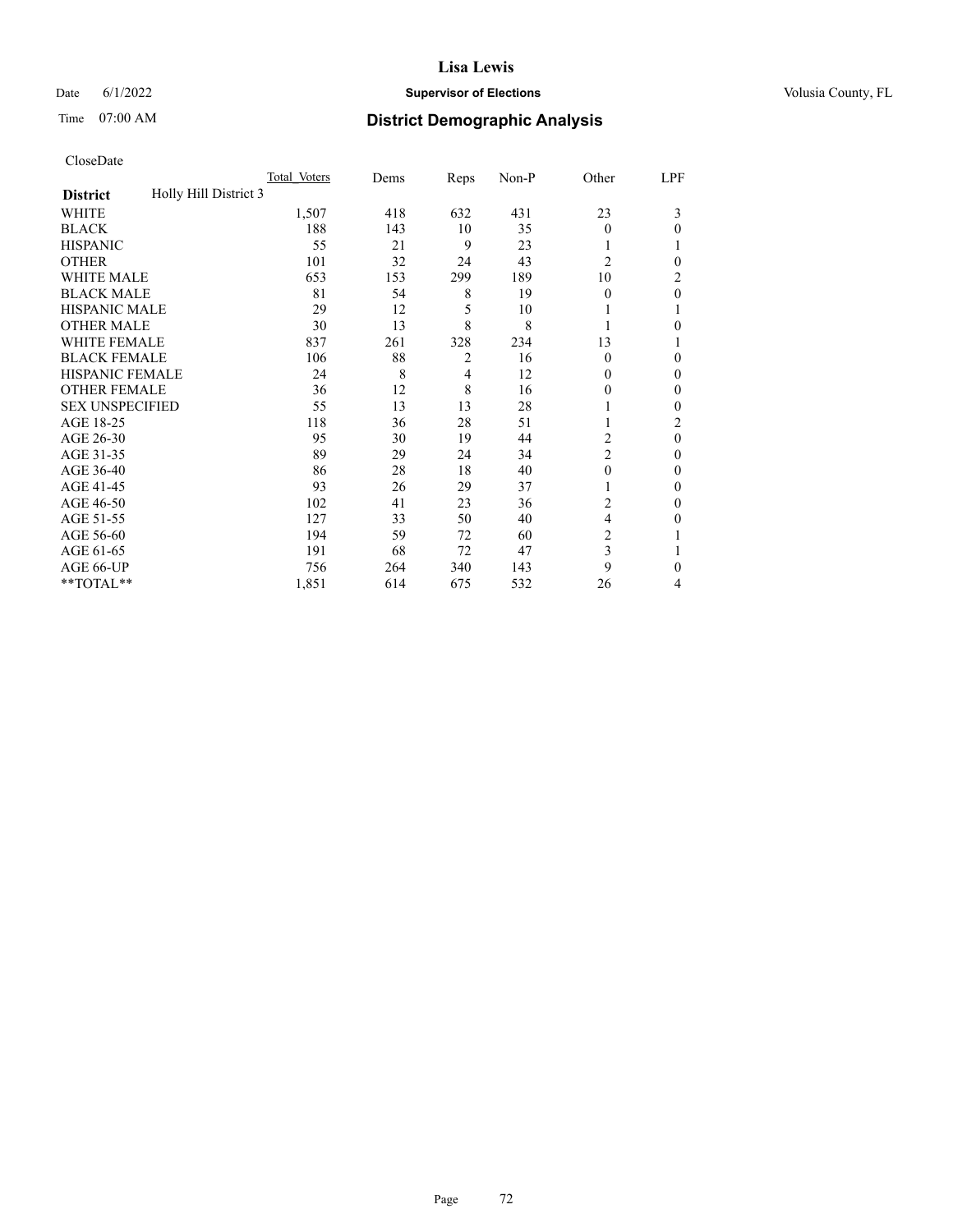# Time 07:00 AM **District Demographic Analysis**

|                                          | Total Voters | Dems | Reps | Non-P | Other          | LPF            |
|------------------------------------------|--------------|------|------|-------|----------------|----------------|
| Holly Hill District 4<br><b>District</b> |              |      |      |       |                |                |
| WHITE                                    | 1,433        | 389  | 548  | 457   | 32             |                |
| <b>BLACK</b>                             | 421          | 309  | 8    | 98    | 5              |                |
| <b>HISPANIC</b>                          | 103          | 44   | 14   | 43    |                |                |
| <b>OTHER</b>                             | 96           | 38   | 17   | 40    | $\theta$       |                |
| <b>WHITE MALE</b>                        | 649          | 148  | 263  | 215   | 18             | 5              |
| <b>BLACK MALE</b>                        | 133          | 85   | 4    | 42    |                |                |
| <b>HISPANIC MALE</b>                     | 46           | 20   | 5    | 20    | $\mathbf{0}$   |                |
| <b>OTHER MALE</b>                        | 30           | 11   | 9    | 9     | $\theta$       | 1              |
| <b>WHITE FEMALE</b>                      | 766          | 237  | 278  | 235   | 14             | $\overline{2}$ |
| <b>BLACK FEMALE</b>                      | 283          | 222  | 4    | 53    | 4              | $\theta$       |
| <b>HISPANIC FEMALE</b>                   | 52           | 21   | 8    | 22    | 1              | $\Omega$       |
| <b>OTHER FEMALE</b>                      | 45           | 23   | 6    | 16    | $\Omega$       | $\theta$       |
| <b>SEX UNSPECIFIED</b>                   | 49           | 13   | 10   | 26    | $\theta$       | $\theta$       |
| AGE 18-25                                | 208          | 69   | 46   | 86    | 7              | $\mathbf{0}$   |
| AGE 26-30                                | 210          | 90   | 36   | 79    | $\overline{c}$ | 3              |
| AGE 31-35                                | 202          | 82   | 32   | 81    | 4              | 3              |
| AGE 36-40                                | 160          | 63   | 32   | 60    | 3              | $\overline{c}$ |
| AGE 41-45                                | 125          | 49   | 32   | 41    | 3              | $\theta$       |
| AGE 46-50                                | 126          | 44   | 41   | 37    | 4              | $\Omega$       |
| AGE 51-55                                | 155          | 44   | 47   | 58    | 6              | $\theta$       |
| AGE 56-60                                | 179          | 54   | 60   | 61    | 3              |                |
| AGE 61-65                                | 208          | 81   | 84   | 38    | 4              |                |
| AGE 66-UP                                | 480          | 204  | 177  | 97    | $\overline{c}$ | $\Omega$       |
| **TOTAL**                                | 2,053        | 780  | 587  | 638   | 38             | 10             |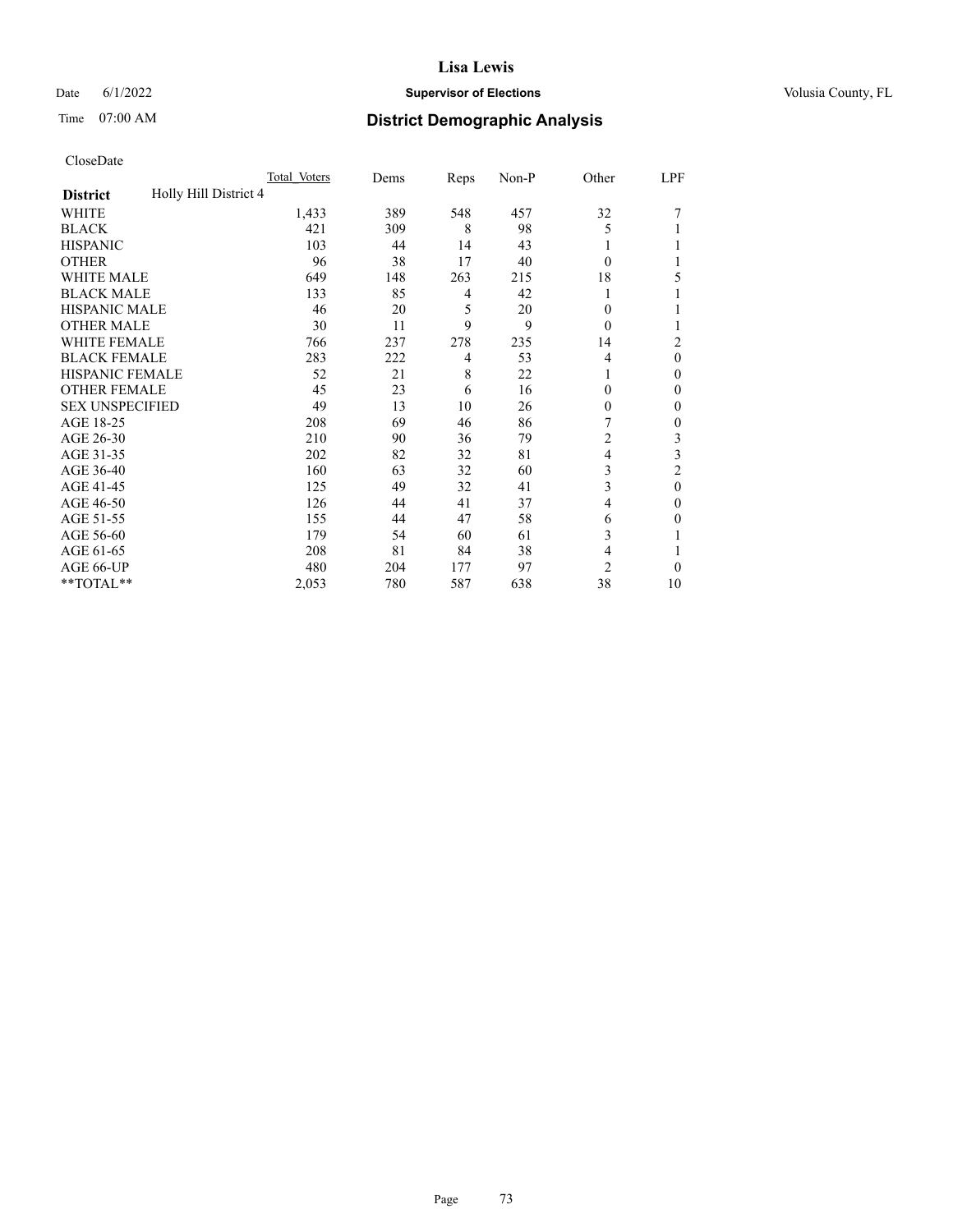# Date 6/1/2022 **Supervisor of Elections Supervisor of Elections** Volusia County, FL

# Time 07:00 AM **District Demographic Analysis**

|                        |            | Total Voters | Dems | Reps  | Non-P | Other          | LPF |
|------------------------|------------|--------------|------|-------|-------|----------------|-----|
| <b>District</b>        | Lake Helen |              |      |       |       |                |     |
| WHITE                  |            | 1,943        | 445  | 936   | 524   | 35             | 3   |
| <b>BLACK</b>           |            | 167          | 139  | 9     | 18    | l              | 0   |
| <b>HISPANIC</b>        |            | 113          | 31   | 34    | 44    | 3              |     |
| <b>OTHER</b>           |            | 90           | 30   | 27    | 29    | $\overline{2}$ | 2   |
| WHITE MALE             |            | 902          | 163  | 456   | 269   | 12             | 2   |
| <b>BLACK MALE</b>      |            | 83           | 68   | 6     | 9     | $\theta$       | 0   |
| <b>HISPANIC MALE</b>   |            | 54           | 15   | 17    | 20    |                |     |
| <b>OTHER MALE</b>      |            | 29           | 11   | 7     | 9     | 1              |     |
| <b>WHITE FEMALE</b>    |            | 1,026        | 280  | 472   | 250   | 23             |     |
| <b>BLACK FEMALE</b>    |            | 79           | 70   | 1     | 7     | 1              | 0   |
| <b>HISPANIC FEMALE</b> |            | 56           | 15   | 16    | 23    | 2              | 0   |
| <b>OTHER FEMALE</b>    |            | 39           | 17   | 12    | 9     | 1              | 0   |
| <b>SEX UNSPECIFIED</b> |            | 45           | 6    | 19    | 19    | 0              |     |
| AGE 18-25              |            | 166          | 35   | 78    | 51    | 2              | 0   |
| AGE 26-30              |            | 152          | 36   | 54    | 53    | 7              | 2   |
| AGE 31-35              |            | 158          | 37   | 64    | 51    | 5              | 1   |
| AGE 36-40              |            | 146          | 34   | 55    | 53    | 4              | 0   |
| AGE 41-45              |            | 169          | 30   | 67    | 70    | 2              | 0   |
| AGE 46-50              |            | 145          | 35   | 62    | 41    | 5              | 2   |
| AGE 51-55              |            | 197          | 44   | 88    | 64    |                | 0   |
| AGE 56-60              |            | 219          | 57   | 107   | 47    | 8              | 0   |
| AGE 61-65              |            | 256          | 81   | 125   | 48    | 2              | 0   |
| AGE 66-UP              |            | 705          | 256  | 306   | 137   | 5              |     |
| **TOTAL**              |            | 2,313        | 645  | 1,006 | 615   | 41             | 6   |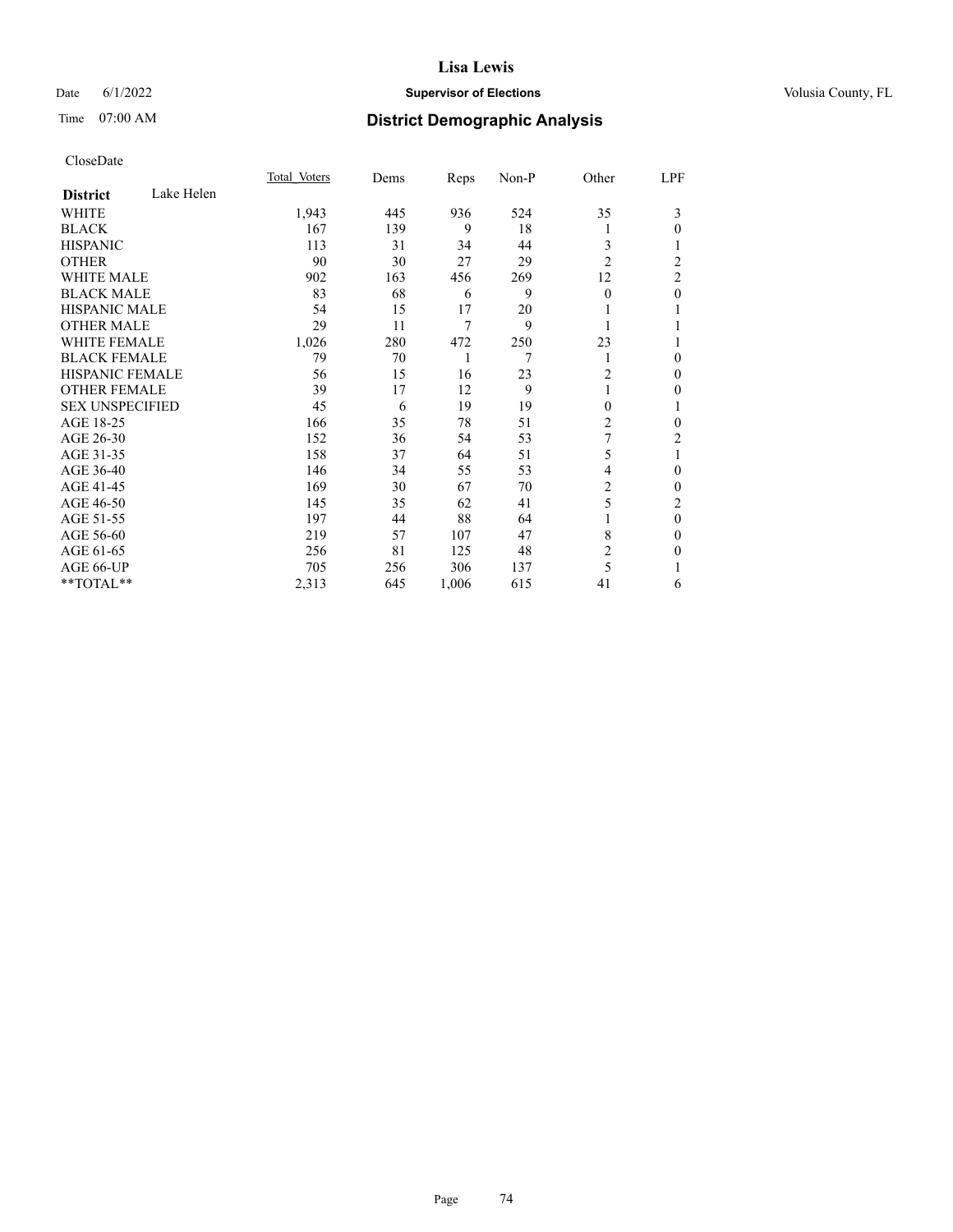# Date 6/1/2022 **Supervisor of Elections Supervisor of Elections** Volusia County, FL

|                        | Total Voters          | Dems  | Reps             | Non-P | Other  | LPF            |
|------------------------|-----------------------|-------|------------------|-------|--------|----------------|
| <b>District</b>        | New Smyrna Bch Zone 1 |       |                  |       |        |                |
| WHITE                  | 5,233                 | 1,405 | 2,529            | 1,169 | 115    | 15             |
| <b>BLACK</b>           | 13                    |       | $\theta$         | 5     |        | $\theta$       |
| <b>HISPANIC</b>        | 75                    | 25    | 24               | 25    |        | 0              |
| <b>OTHER</b>           | 183                   | 48    | 64               | 66    | 5      | $\Omega$       |
| <b>WHITE MALE</b>      | 2,464                 | 532   | 1,265            | 601   | 56     | 10             |
| <b>BLACK MALE</b>      | 8                     | 5     | $\boldsymbol{0}$ | 3     | $_{0}$ | $\mathbf{0}$   |
| <b>HISPANIC MALE</b>   | 28                    | 10    | 8                | 10    | 0      | $\Omega$       |
| <b>OTHER MALE</b>      | 63                    | 15    | 26               | 21    |        | $\Omega$       |
| <b>WHITE FEMALE</b>    | 2,727                 | 859   | 1,247            | 558   | 58     | 5              |
| <b>BLACK FEMALE</b>    | 4                     | 1     | $\mathbf{0}$     | 2     |        | $\Omega$       |
| <b>HISPANIC FEMALE</b> | 46                    | 14    | 16               | 15    |        | $\Omega$       |
| <b>OTHER FEMALE</b>    | 76                    | 29    | 29               | 16    | 2      | $\mathbf{0}$   |
| <b>SEX UNSPECIFIED</b> | 88                    | 20    | 26               | 39    | 3      | $\mathbf{0}$   |
| AGE 18-25              | 296                   | 68    | 125              | 89    | 14     | $\mathbf{0}$   |
| AGE 26-30              | 189                   | 44    | 64               | 74    | 4      | 3              |
| AGE 31-35              | 199                   | 47    | 78               | 69    | 4      |                |
| AGE 36-40              | 204                   | 70    | 56               | 73    | 5      | $\Omega$       |
| AGE 41-45              | 227                   | 48    | 87               | 84    | 5      | 3              |
| AGE 46-50              | 259                   | 48    | 119              | 76    | 14     | $\overline{c}$ |
| AGE 51-55              | 416                   | 106   | 216              | 82    | 11     |                |
| AGE 56-60              | 626                   | 116   | 349              | 149   | 11     |                |
| AGE 61-65              | 706                   | 189   | 346              | 153   | 16     | 2              |
| AGE 66-UP              | 2,382                 | 749   | 1,177            | 416   | 38     | $\overline{c}$ |
| **TOTAL**              | 5,504                 | 1,485 | 2,617            | 1,265 | 122    | 15             |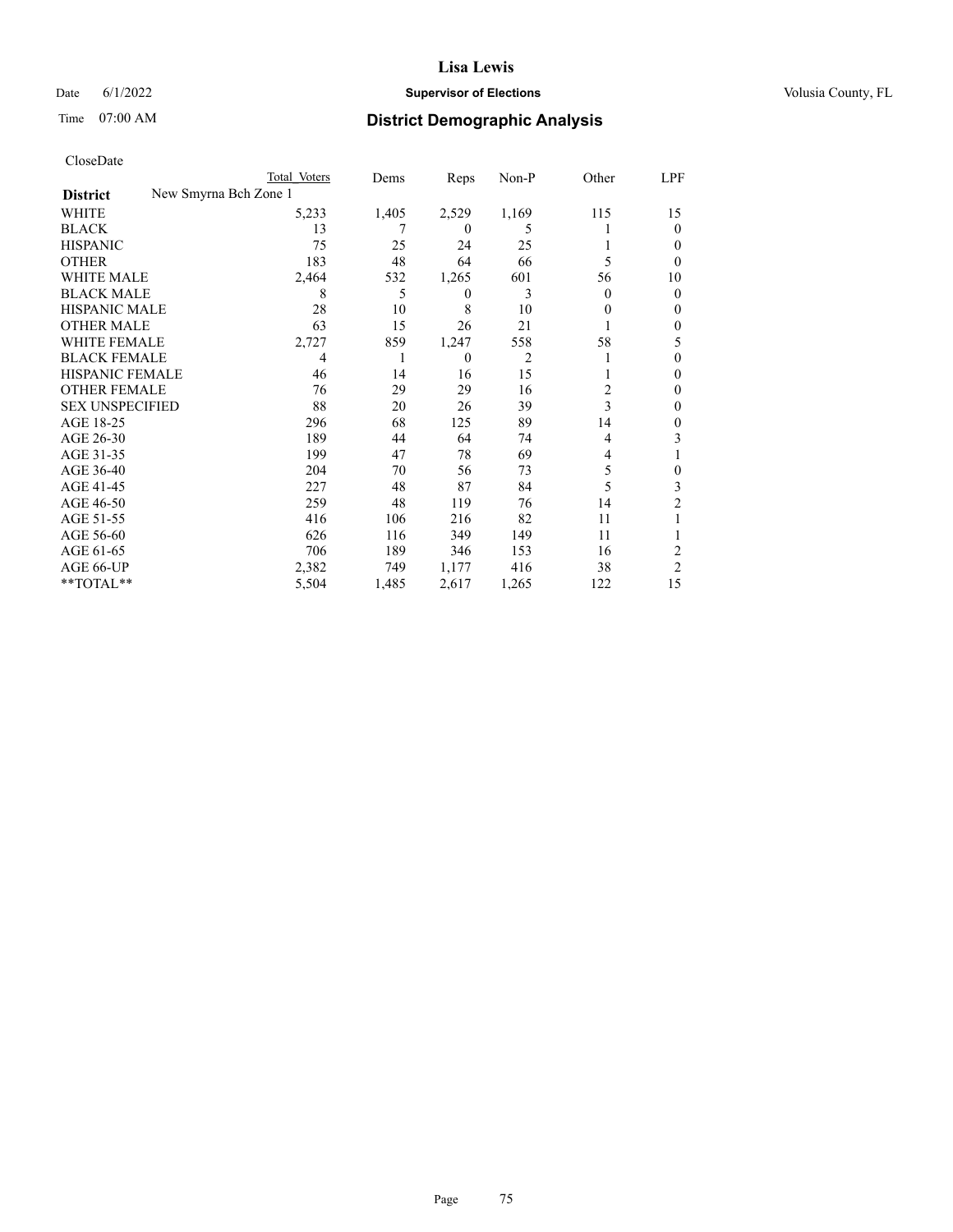# Date 6/1/2022 **Supervisor of Elections Supervisor of Elections** Volusia County, FL

| CloseDate |
|-----------|
|-----------|

|                        |                       | Total Voters | Dems  | Reps           | $Non-P$ | Other          | LPF      |
|------------------------|-----------------------|--------------|-------|----------------|---------|----------------|----------|
| <b>District</b>        | New Smyrna Bch Zone 2 |              |       |                |         |                |          |
| WHITE                  |                       | 4,279        | 1,232 | 1,838          | 1,103   | 92             | 14       |
| <b>BLACK</b>           |                       | 89           | 65    | 6              | 17      | 1              | $\Omega$ |
| <b>HISPANIC</b>        |                       | 96           | 35    | 28             | 30      | $\overline{c}$ |          |
| <b>OTHER</b>           |                       | 171          | 44    | 54             | 69      | $\overline{4}$ | 0        |
| <b>WHITE MALE</b>      |                       | 1,943        | 451   | 872            | 566     | 46             | 8        |
| <b>BLACK MALE</b>      |                       | 31           | 22    | 4              | 5       | $\mathbf{0}$   | 0        |
| <b>HISPANIC MALE</b>   |                       | 51           | 16    | 16             | 19      | $\Omega$       | 0        |
| <b>OTHER MALE</b>      |                       | 51           | 12    | 17             | 22      | $\theta$       | 0        |
| <b>WHITE FEMALE</b>    |                       | 2,303        | 768   | 954            | 529     | 46             | 6        |
| <b>BLACK FEMALE</b>    |                       | 58           | 43    | $\overline{2}$ | 12      | 1              | 0        |
| HISPANIC FEMALE        |                       | 44           | 19    | 12             | 10      | 2              | 1        |
| <b>OTHER FEMALE</b>    |                       | 81           | 25    | 27             | 26      | 3              | 0        |
| <b>SEX UNSPECIFIED</b> |                       | 73           | 20    | 22             | 30      | 1              | 0        |
| AGE 18-25              |                       | 274          | 79    | 91             | 92      | 10             | 2        |
| AGE 26-30              |                       | 204          | 53    | 50             | 94      | 5              | 2        |
| AGE 31-35              |                       | 187          | 45    | 65             | 68      | 6              | 3        |
| AGE 36-40              |                       | 216          | 57    | 74             | 81      | 3              |          |
| AGE 41-45              |                       | 254          | 73    | 75             | 91      | 12             | 3        |
| AGE 46-50              |                       | 268          | 52    | 102            | 103     | 11             | 0        |
| AGE 51-55              |                       | 365          | 86    | 171            | 97      | 10             |          |
| AGE 56-60              |                       | 482          | 102   | 261            | 107     | 12             | 0        |
| AGE 61-65              |                       | 590          | 172   | 278            | 133     | 6              |          |
| AGE 66-UP              |                       | 1,795        | 657   | 759            | 353     | 24             | 2        |
| **TOTAL**              |                       | 4,635        | 1,376 | 1,926          | 1,219   | 99             | 15       |
|                        |                       |              |       |                |         |                |          |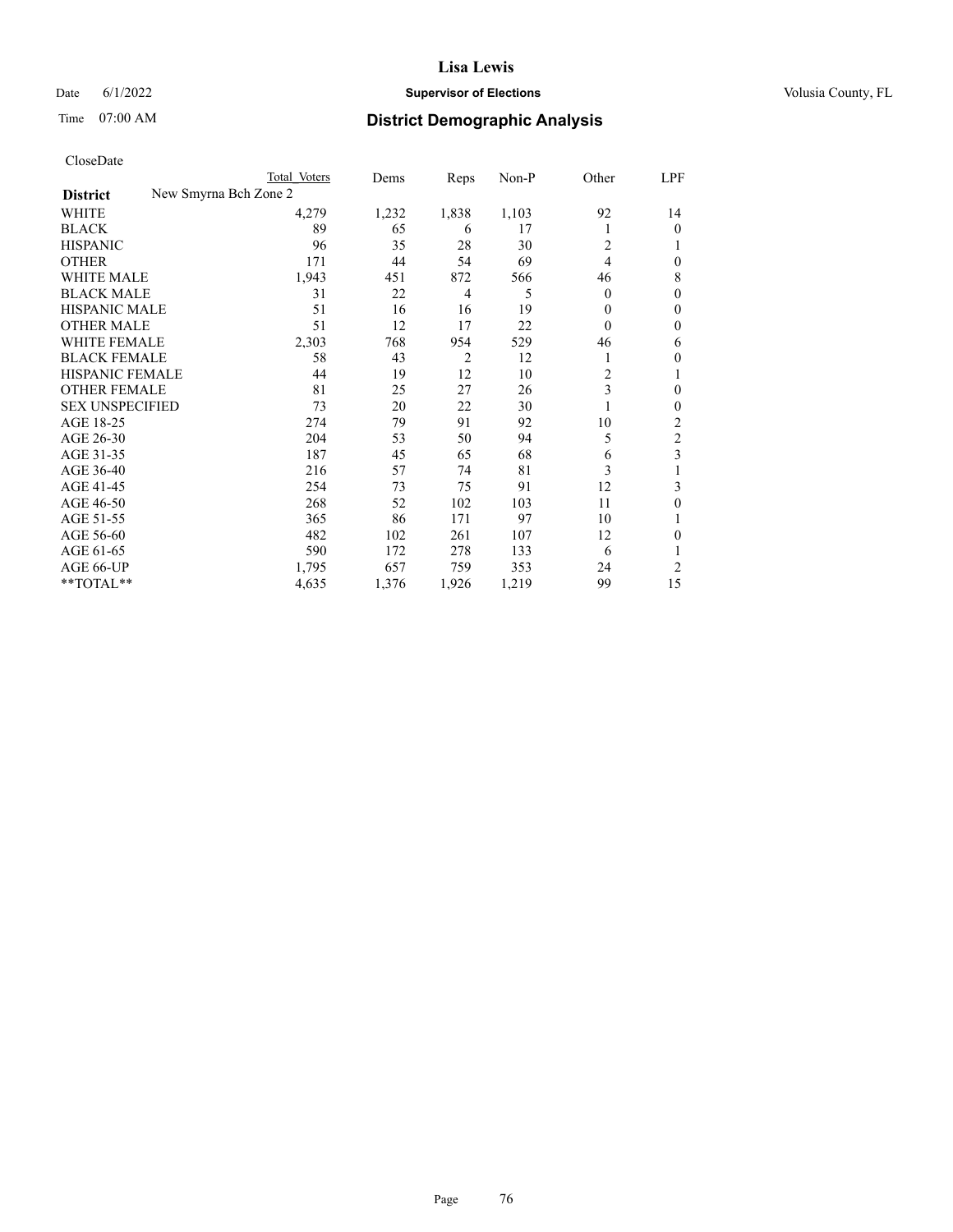# Date 6/1/2022 **Supervisor of Elections Supervisor of Elections** Volusia County, FL

| CloseDate |
|-----------|
|-----------|

|                                          | Total Voters | Dems  | Reps  | Non-P | Other          | LPF            |
|------------------------------------------|--------------|-------|-------|-------|----------------|----------------|
| New Smyrna Bch Zone 3<br><b>District</b> |              |       |       |       |                |                |
| WHITE                                    | 6,577        | 1,492 | 3,218 | 1,700 | 146            | 21             |
| <b>BLACK</b>                             | 94           | 64    | 5     | 24    |                | $\overline{0}$ |
| <b>HISPANIC</b>                          | 207          | 60    | 64    | 76    | 6              | 1              |
| <b>OTHER</b>                             | 253          | 61    | 81    | 109   |                |                |
| WHITE MALE                               | 3,076        | 565   | 1,590 | 835   | 72             | 14             |
| <b>BLACK MALE</b>                        | 54           | 35    | 4     | 15    | $\theta$       | 0              |
| <b>HISPANIC MALE</b>                     | 106          | 29    | 32    | 40    | 4              |                |
| <b>OTHER MALE</b>                        | 83           | 24    | 23    | 36    | $\theta$       | 0              |
| <b>WHITE FEMALE</b>                      | 3,449        | 913   | 1,608 | 848   | 74             | 6              |
| <b>BLACK FEMALE</b>                      | 39           | 28    | 1     | 9     | 1              | $\theta$       |
| <b>HISPANIC FEMALE</b>                   | 98           | 30    | 31    | 35    | $\overline{2}$ | 0              |
| <b>OTHER FEMALE</b>                      | 121          | 31    | 40    | 48    |                |                |
| <b>SEX UNSPECIFIED</b>                   | 105          | 22    | 39    | 43    | $\theta$       | 1              |
| AGE 18-25                                | 413          | 88    | 172   | 138   | 15             | 0              |
| AGE 26-30                                | 396          | 80    | 148   | 153   | 12             | 3              |
| AGE 31-35                                | 420          | 85    | 150   | 171   | 10             | 4              |
| AGE 36-40                                | 407          | 92    | 162   | 142   | 8              | 3              |
| AGE 41-45                                | 421          | 88    | 175   | 143   | 11             | 4              |
| AGE 46-50                                | 384          | 75    | 193   | 106   | 9              | 1              |
| AGE 51-55                                | 491          | 98    | 242   | 129   | 19             | 3              |
| AGE 56-60                                | 627          | 123   | 328   | 166   | 7              | 3              |
| AGE 61-65                                | 759          | 167   | 395   | 186   | 11             | 0              |
| AGE 66-UP                                | 2,813        | 781   | 1,403 | 575   | 52             | $\overline{c}$ |
| $**TOTAL**$                              | 7,131        | 1,677 | 3,368 | 1,909 | 154            | 23             |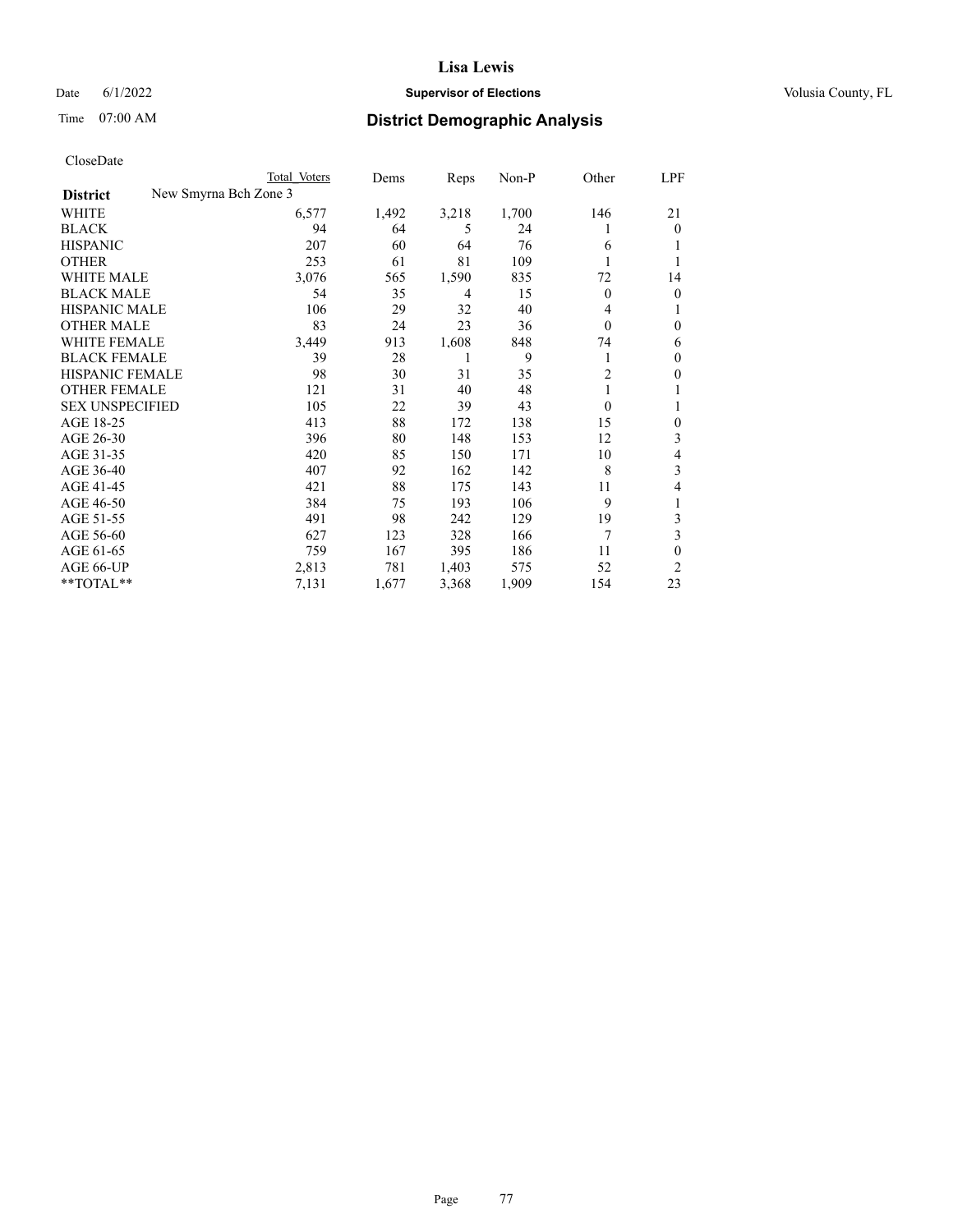# Date 6/1/2022 **Supervisor of Elections Supervisor of Elections** Volusia County, FL

|                                          | Total Voters | Dems  | Reps  | Non-P | Other | LPF            |
|------------------------------------------|--------------|-------|-------|-------|-------|----------------|
| New Smyrna Bch Zone 4<br><b>District</b> |              |       |       |       |       |                |
| WHITE                                    | 7,008        | 1,613 | 3,426 | 1,793 | 162   | 14             |
| <b>BLACK</b>                             | 576          | 451   | 21    | 99    | 4     | 1              |
| <b>HISPANIC</b>                          | 244          | 79    | 77    | 84    | 4     | $\theta$       |
| <b>OTHER</b>                             | 372          | 120   | 81    | 162   | 8     |                |
| <b>WHITE MALE</b>                        | 3,247        | 607   | 1,695 | 860   | 71    | 14             |
| <b>BLACK MALE</b>                        | 246          | 177   | 9     | 56    | 3     | 1              |
| <b>HISPANIC MALE</b>                     | 110          | 36    | 37    | 36    |       | 0              |
| <b>OTHER MALE</b>                        | 131          | 41    | 30    | 56    | 3     |                |
| WHITE FEMALE                             | 3,704        | 990   | 1,711 | 912   | 91    | $\theta$       |
| <b>BLACK FEMALE</b>                      | 319          | 265   | 11    | 42    | 1     | $\theta$       |
| HISPANIC FEMALE                          | 130          | 43    | 38    | 46    | 3     | $\theta$       |
| <b>OTHER FEMALE</b>                      | 168          | 59    | 40    | 66    | 3     | $\theta$       |
| <b>SEX UNSPECIFIED</b>                   | 145          | 45    | 34    | 64    | 2     | $\mathbf{0}$   |
| AGE 18-25                                | 583          | 172   | 190   | 198   | 20    | 3              |
| AGE 26-30                                | 461          | 122   | 141   | 180   | 14    | 4              |
| AGE 31-35                                | 432          | 116   | 150   | 154   | 8     | 4              |
| AGE 36-40                                | 424          | 113   | 151   | 148   | 12    | $\theta$       |
| AGE 41-45                                | 408          | 101   | 170   | 126   | 11    | $\theta$       |
| AGE 46-50                                | 448          | 116   | 197   | 124   | 10    |                |
| AGE 51-55                                | 620          | 150   | 285   | 165   | 18    | 2              |
| AGE 56-60                                | 766          | 173   | 396   | 181   | 16    | $\theta$       |
| AGE 61-65                                | 981          | 261   | 479   | 225   | 16    | $\theta$       |
| AGE 66-UP                                | 3,077        | 939   | 1,446 | 637   | 53    | $\overline{c}$ |
| **TOTAL**                                | 8,200        | 2,263 | 3,605 | 2,138 | 178   | 16             |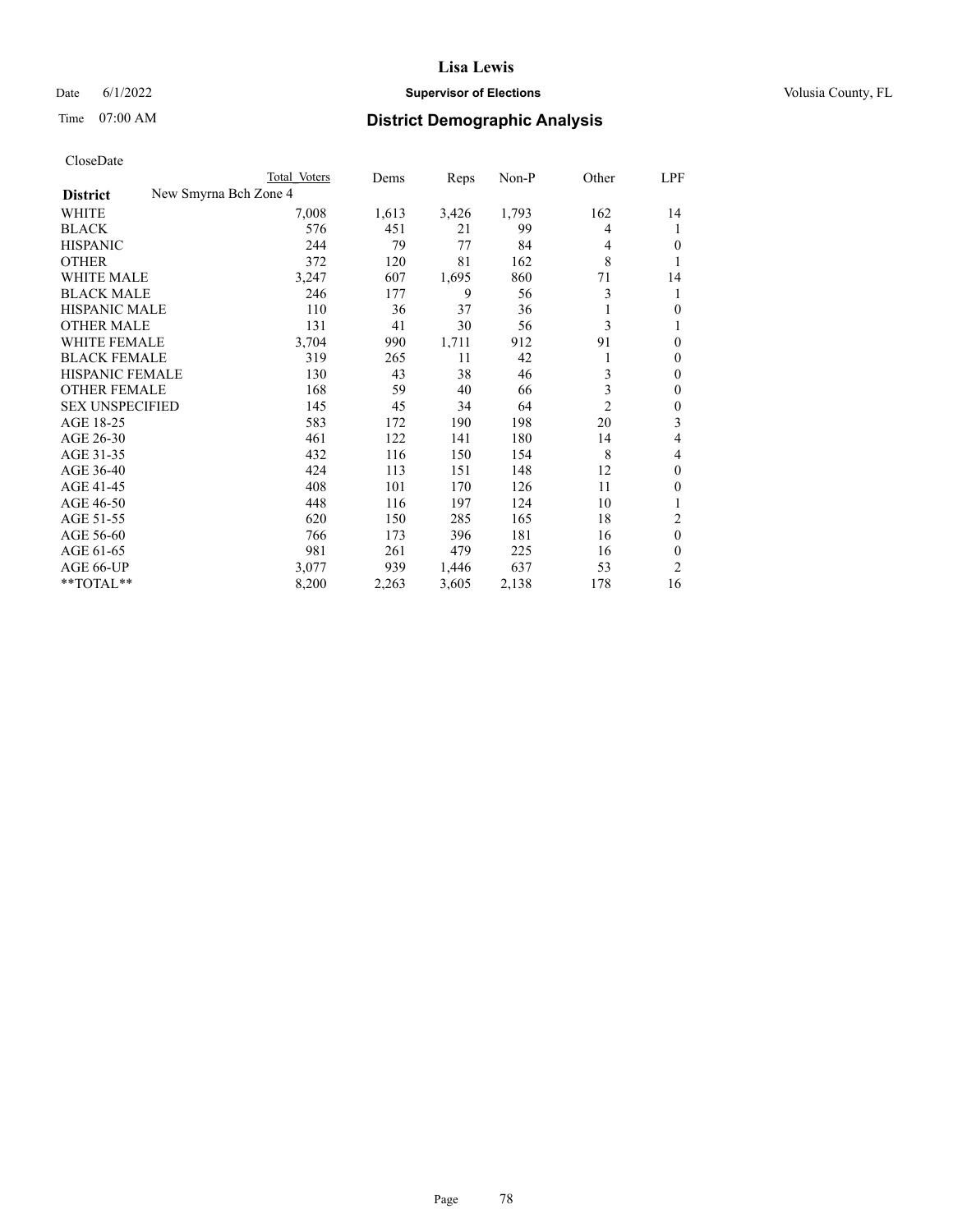# Date 6/1/2022 **Supervisor of Elections Supervisor of Elections** Volusia County, FL

# Time 07:00 AM **District Demographic Analysis**

|                        |          | Total Voters | Dems | Reps | Non-P | Other          | LPF          |
|------------------------|----------|--------------|------|------|-------|----------------|--------------|
| <b>District</b>        | Oak Hill |              |      |      |       |                |              |
| WHITE                  |          | 1,510        | 316  | 770  | 381   | 40             | 3            |
| <b>BLACK</b>           |          | 148          | 119  | 6    | 23    | 0              | 0            |
| <b>HISPANIC</b>        |          | 24           | 8    | 4    | 11    |                | 0            |
| <b>OTHER</b>           |          | 51           | 14   | 20   | 16    |                | 0            |
| WHITE MALE             |          | 735          | 136  | 396  | 187   | 14             | 2            |
| <b>BLACK MALE</b>      |          | 75           | 56   | 4    | 15    | 0              | 0            |
| <b>HISPANIC MALE</b>   |          | 9            | 1    | 3    | 5     | 0              | 0            |
| <b>OTHER MALE</b>      |          | 21           | 5    | 8    | 7     |                | 0            |
| <b>WHITE FEMALE</b>    |          | 758          | 177  | 366  | 188   | 26             |              |
| <b>BLACK FEMALE</b>    |          | 71           | 62   |      | 8     | $\theta$       | 0            |
| <b>HISPANIC FEMALE</b> |          | 15           | 7    |      | 6     |                | 0            |
| <b>OTHER FEMALE</b>    |          | 19           | 6    | 8    | 5     | 0              | 0            |
| <b>SEX UNSPECIFIED</b> |          | 30           | 7    | 13   | 10    | 0              | 0            |
| AGE 18-25              |          | 117          | 31   | 43   | 37    | 6              | 0            |
| AGE 26-30              |          | 76           | 21   | 29   | 23    | 2              |              |
| AGE 31-35              |          | 76           | 21   | 29   | 23    | 3              | 0            |
| AGE 36-40              |          | 78           | 16   | 37   | 23    | 2              | 0            |
| AGE 41-45              |          | 92           | 25   | 36   | 29    | $\overline{c}$ | 0            |
| AGE 46-50              |          | 77           | 22   | 31   | 21    | 3              | 0            |
| AGE 51-55              |          | 128          | 29   | 67   | 28    | 4              | 0            |
| AGE 56-60              |          | 163          | 40   | 76   | 40    | 7              | 0            |
| AGE 61-65              |          | 250          | 69   | 127  | 49    | 3              | 2            |
| AGE 66-UP              |          | 676          | 183  | 325  | 158   | 10             | $\mathbf{0}$ |
| **TOTAL**              |          | 1,733        | 457  | 800  | 431   | 42             | 3            |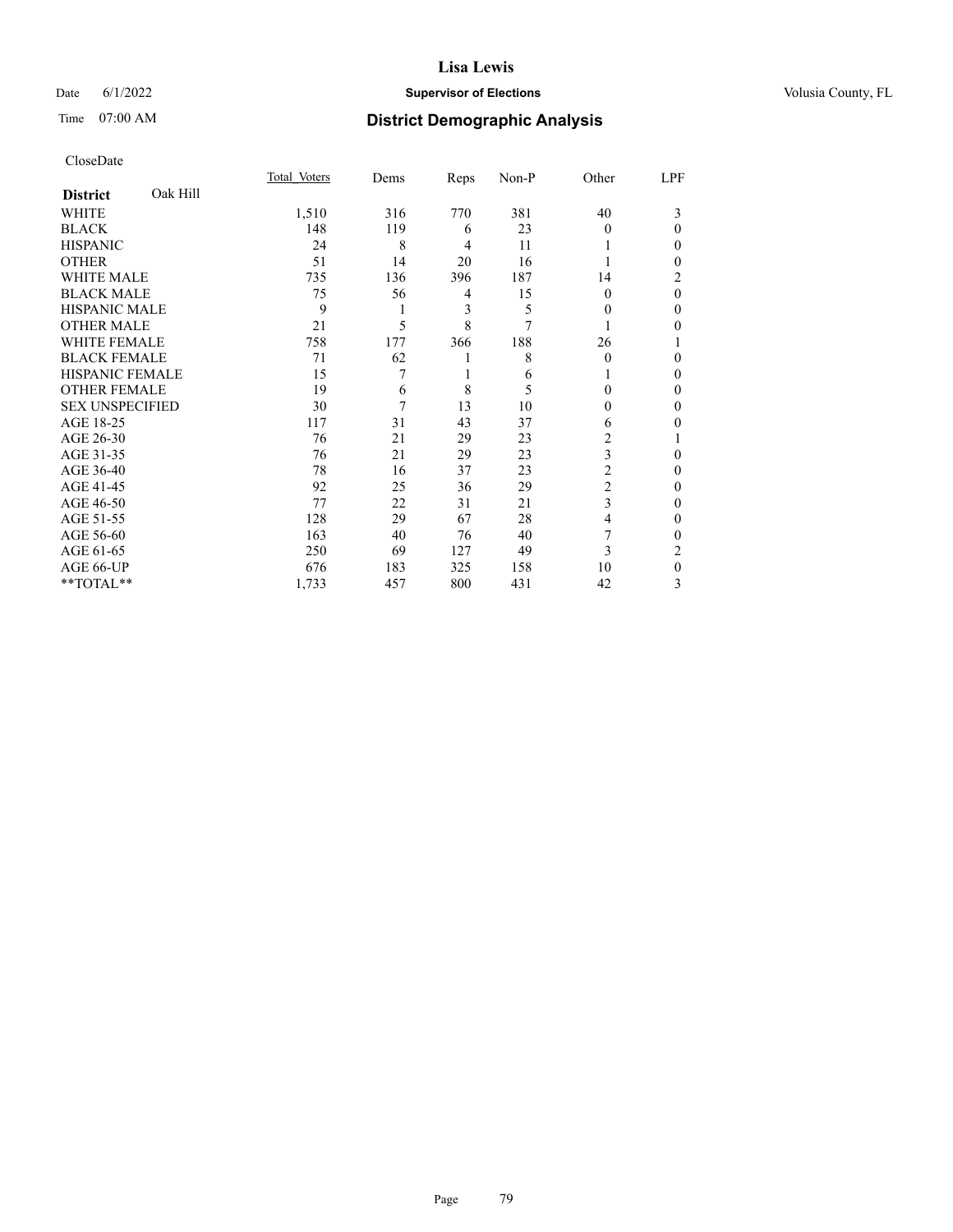# Date 6/1/2022 **Supervisor of Elections Supervisor of Elections** Volusia County, FL

# Time 07:00 AM **District Demographic Analysis**

|                        |                    | Total Voters | Dems | Reps | Non-P | Other          | LPF      |
|------------------------|--------------------|--------------|------|------|-------|----------------|----------|
| <b>District</b>        | Orange City Seat 1 |              |      |      |       |                |          |
| WHITE                  |                    | 949          | 265  | 391  | 268   | 23             | 2        |
| <b>BLACK</b>           |                    | 249          | 188  | 9    | 51    | 1              | $\theta$ |
| <b>HISPANIC</b>        |                    | 741          | 300  | 120  | 305   | 13             | 3        |
| <b>OTHER</b>           |                    | 132          | 43   | 22   | 62    | 5              | 0        |
| WHITE MALE             |                    | 379          | 88   | 169  | 114   |                |          |
| <b>BLACK MALE</b>      |                    | 82           | 57   | 6    | 19    | $\theta$       | 0        |
| <b>HISPANIC MALE</b>   |                    | 290          | 103  | 55   | 126   | 4              | 2        |
| <b>OTHER MALE</b>      |                    | 47           | 12   | 11   | 24    | $\theta$       | 0        |
| WHITE FEMALE           |                    | 563          | 175  | 220  | 151   | 16             |          |
| <b>BLACK FEMALE</b>    |                    | 166          | 130  | 3    | 32    | 1              | 0        |
| <b>HISPANIC FEMALE</b> |                    | 445          | 194  | 64   | 177   | 9              |          |
| <b>OTHER FEMALE</b>    |                    | 66           | 26   | 9    | 27    | 4              | 0        |
| <b>SEX UNSPECIFIED</b> |                    | 33           | 11   | 5    | 16    |                | 0        |
| AGE 18-25              |                    | 241          | 99   | 37   | 93    | 11             |          |
| AGE 26-30              |                    | 183          | 66   | 37   | 75    | 3              | 2        |
| AGE 31-35              |                    | 200          | 71   | 38   | 84    |                | 0        |
| AGE 36-40              |                    | 153          | 49   | 31   | 69    | 3              |          |
| AGE 41-45              |                    | 139          | 53   | 32   | 51    | $\overline{c}$ |          |
| AGE 46-50              |                    | 120          | 44   | 32   | 41    | 3              | $\Omega$ |
| AGE 51-55              |                    | 125          | 47   | 34   | 41    | 3              | 0        |
| AGE 56-60              |                    | 142          | 48   | 46   | 46    | $\overline{c}$ | 0        |
| AGE 61-65              |                    | 134          | 60   | 36   | 34    | 4              | 0        |
| AGE 66-UP              |                    | 634          | 259  | 219  | 152   | 4              | 0        |
| **TOTAL**              |                    | 2,071        | 796  | 542  | 686   | 42             | 5        |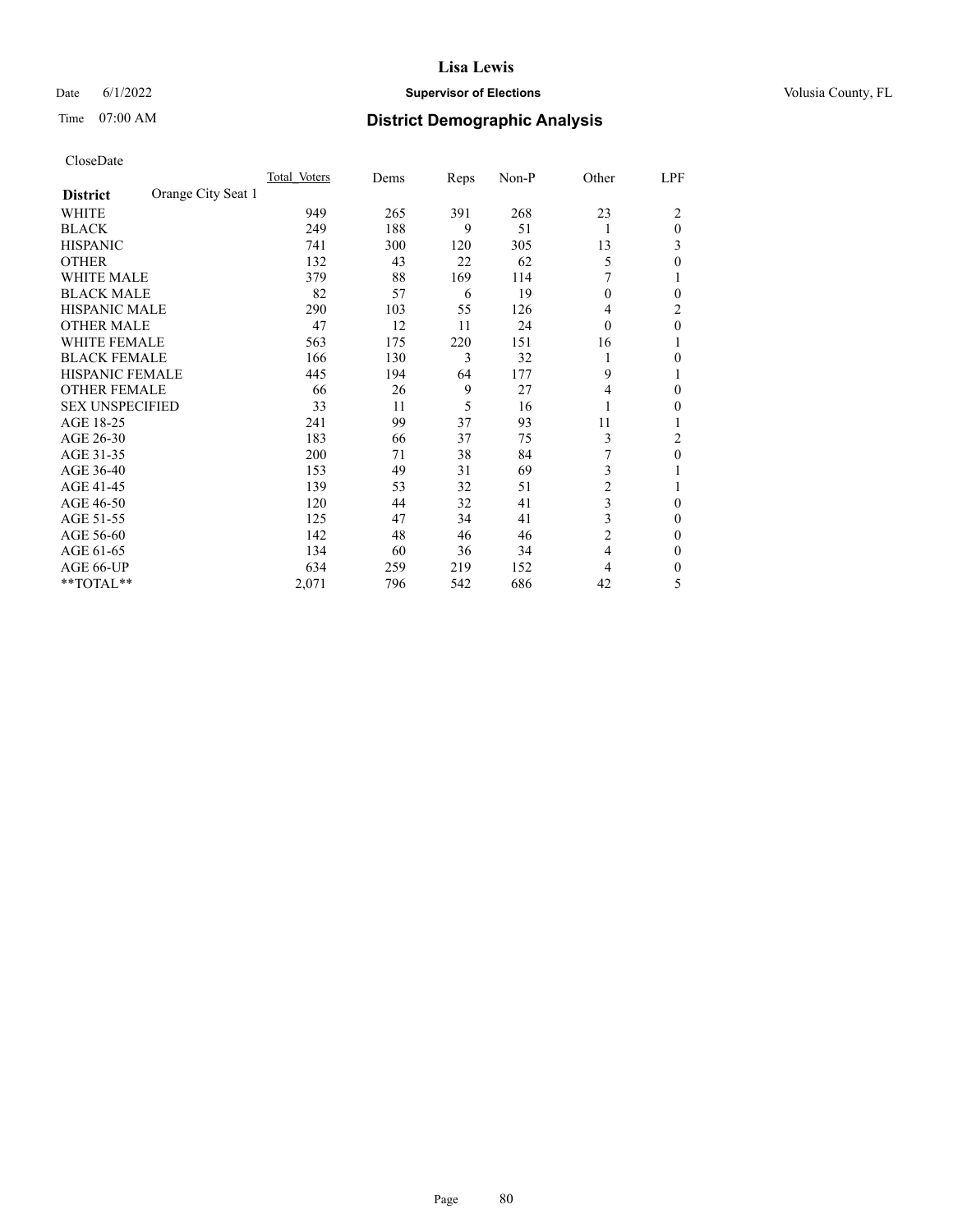# Date 6/1/2022 **Supervisor of Elections Supervisor of Elections** Volusia County, FL

# Time 07:00 AM **District Demographic Analysis**

|                        |                    | Total Voters | Dems | Reps | Non-P | Other          | LPF |
|------------------------|--------------------|--------------|------|------|-------|----------------|-----|
| <b>District</b>        | Orange City Seat 2 |              |      |      |       |                |     |
| WHITE                  |                    | 1,237        | 281  | 570  | 357   | 22             |     |
| <b>BLACK</b>           |                    | 105          | 74   | 6    | 24    | 1              | 0   |
| <b>HISPANIC</b>        |                    | 365          | 136  | 56   | 165   | 8              | 0   |
| <b>OTHER</b>           |                    | 78           | 14   | 27   | 37    | $\Omega$       | 0   |
| <b>WHITE MALE</b>      |                    | 575          | 102  | 284  | 174   | 11             | 4   |
| <b>BLACK MALE</b>      |                    | 46           | 28   | 3    | 14    |                | 0   |
| <b>HISPANIC MALE</b>   |                    | 151          | 52   | 28   | 68    | 3              | 0   |
| <b>OTHER MALE</b>      |                    | 29           | 5    | 11   | 13    | $\theta$       | 0   |
| WHITE FEMALE           |                    | 650          | 178  | 277  | 181   | 11             | 3   |
| <b>BLACK FEMALE</b>    |                    | 59           | 46   | 3    | 10    | $\Omega$       | 0   |
| <b>HISPANIC FEMALE</b> |                    | 208          | 84   | 28   | 91    | 5              | 0   |
| <b>OTHER FEMALE</b>    |                    | 28           | 7    | 11   | 10    | $\theta$       | 0   |
| <b>SEX UNSPECIFIED</b> |                    | 39           | 3    | 14   | 22    | $\theta$       | 0   |
| AGE 18-25              |                    | 191          | 52   | 44   | 93    | 2              | 0   |
| AGE 26-30              |                    | 148          | 30   | 40   | 71    | 4              | 3   |
| AGE 31-35              |                    | 156          | 52   | 49   | 53    |                |     |
| AGE 36-40              |                    | 166          | 43   | 50   | 69    | 2              | 2   |
| AGE 41-45              |                    | 156          | 44   | 48   | 60    | 4              | 0   |
| AGE 46-50              |                    | 143          | 39   | 50   | 49    | 4              |     |
| AGE 51-55              |                    | 166          | 47   | 66   | 50    | 3              | 0   |
| AGE 56-60              |                    | 138          | 45   | 53   | 37    | 3              | 0   |
| AGE 61-65              |                    | 141          | 34   | 76   | 29    | $\overline{2}$ | 0   |
| AGE 66-UP              |                    | 380          | 119  | 183  | 72    | 6              | 0   |
| **TOTAL**              |                    | 1,785        | 505  | 659  | 583   | 31             | 7   |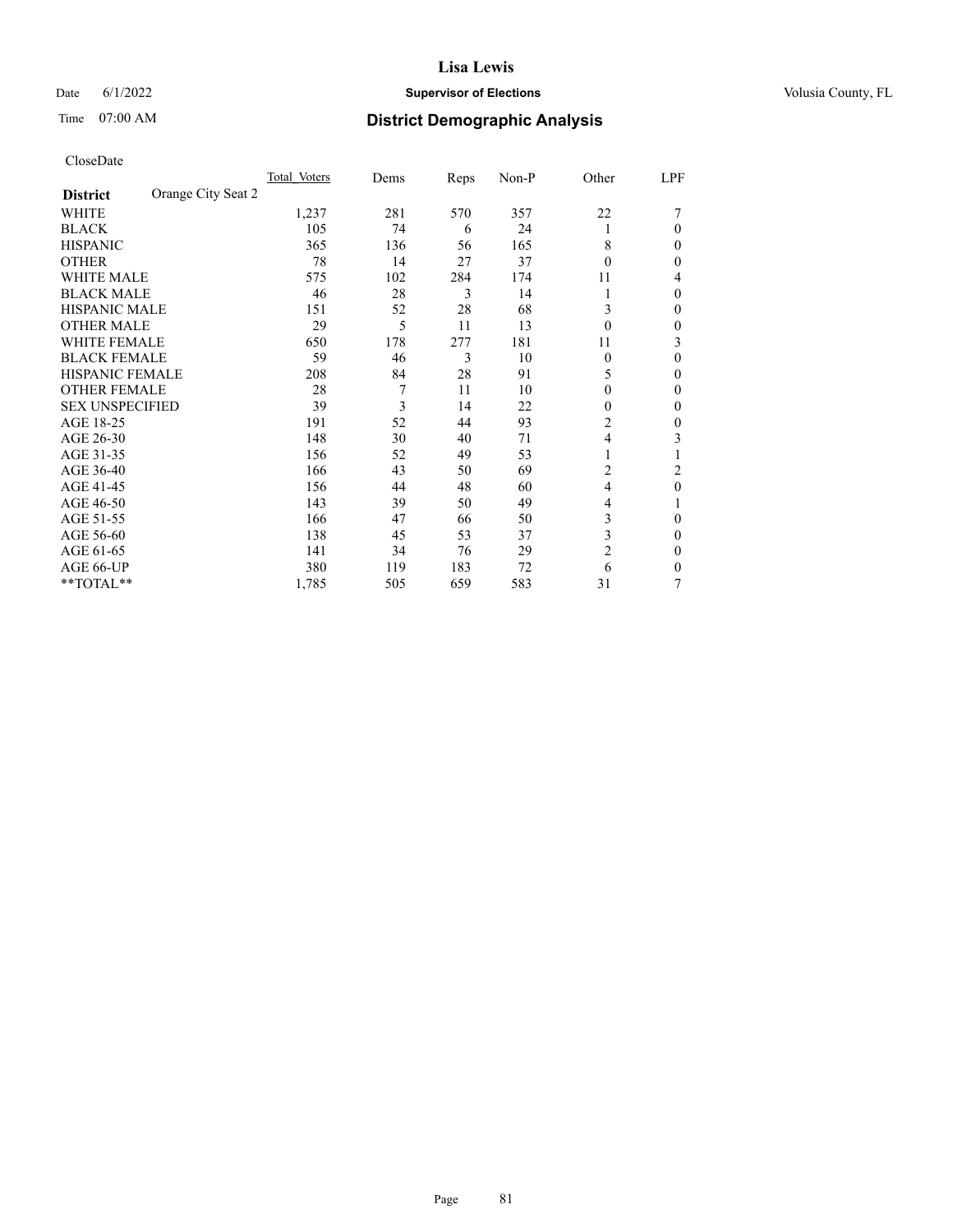# Date 6/1/2022 **Supervisor of Elections Supervisor of Elections** Volusia County, FL

# Time 07:00 AM **District Demographic Analysis**

|                        |                    | Total Voters | Dems | Reps           | Non-P | Other          | LPF            |
|------------------------|--------------------|--------------|------|----------------|-------|----------------|----------------|
| <b>District</b>        | Orange City Seat 3 |              |      |                |       |                |                |
| WHITE                  |                    | 1,280        | 294  | 585            | 366   | 30             | 5              |
| <b>BLACK</b>           |                    | 127          | 96   | 6              | 23    |                |                |
| <b>HISPANIC</b>        |                    | 370          | 158  | 65             | 142   | 5              | $\Omega$       |
| <b>OTHER</b>           |                    | 119          | 33   | 24             | 60    | $\overline{2}$ | $\Omega$       |
| <b>WHITE MALE</b>      |                    | 556          | 107  | 264            | 169   | 14             | $\overline{2}$ |
| <b>BLACK MALE</b>      |                    | 47           | 30   | 4              | 12    | $\mathbf{0}$   |                |
| <b>HISPANIC MALE</b>   |                    | 157          | 56   | 35             | 62    | 4              | $\theta$       |
| <b>OTHER MALE</b>      |                    | 42           | 12   | 8              | 22    | $\Omega$       | $\mathbf{0}$   |
| WHITE FEMALE           |                    | 702          | 181  | 315            | 188   | 15             | 3              |
| <b>BLACK FEMALE</b>    |                    | 78           | 65   | $\overline{2}$ | 10    |                | $\theta$       |
| <b>HISPANIC FEMALE</b> |                    | 209          | 99   | 30             | 79    |                | $\Omega$       |
| <b>OTHER FEMALE</b>    |                    | 53           | 15   | 11             | 25    | $\overline{2}$ | $\Omega$       |
| <b>SEX UNSPECIFIED</b> |                    | 52           | 16   | 11             | 24    | 1              | $\theta$       |
| AGE 18-25              |                    | 164          | 68   | 33             | 55    | $\overline{4}$ | 4              |
| AGE 26-30              |                    | 111          | 31   | 26             | 49    | 5              | $\theta$       |
| AGE 31-35              |                    | 116          | 34   | 24             | 55    | $\overline{c}$ |                |
| AGE 36-40              |                    | 105          | 22   | 37             | 46    | $\mathbf{0}$   | $\Omega$       |
| AGE 41-45              |                    | 127          | 44   | 37             | 45    | 1              | $\Omega$       |
| AGE 46-50              |                    | 145          | 37   | 56             | 50    | $\overline{2}$ | $\Omega$       |
| AGE 51-55              |                    | 176          | 48   | 74             | 46    | 7              |                |
| AGE 56-60              |                    | 127          | 33   | 57             | 31    | 6              | $\theta$       |
| AGE 61-65              |                    | 184          | 53   | 77             | 51    | 3              | $\theta$       |
| AGE 66-UP              |                    | 641          | 211  | 259            | 163   | 8              | $\Omega$       |
| **TOTAL**              |                    | 1,896        | 581  | 680            | 591   | 38             | 6              |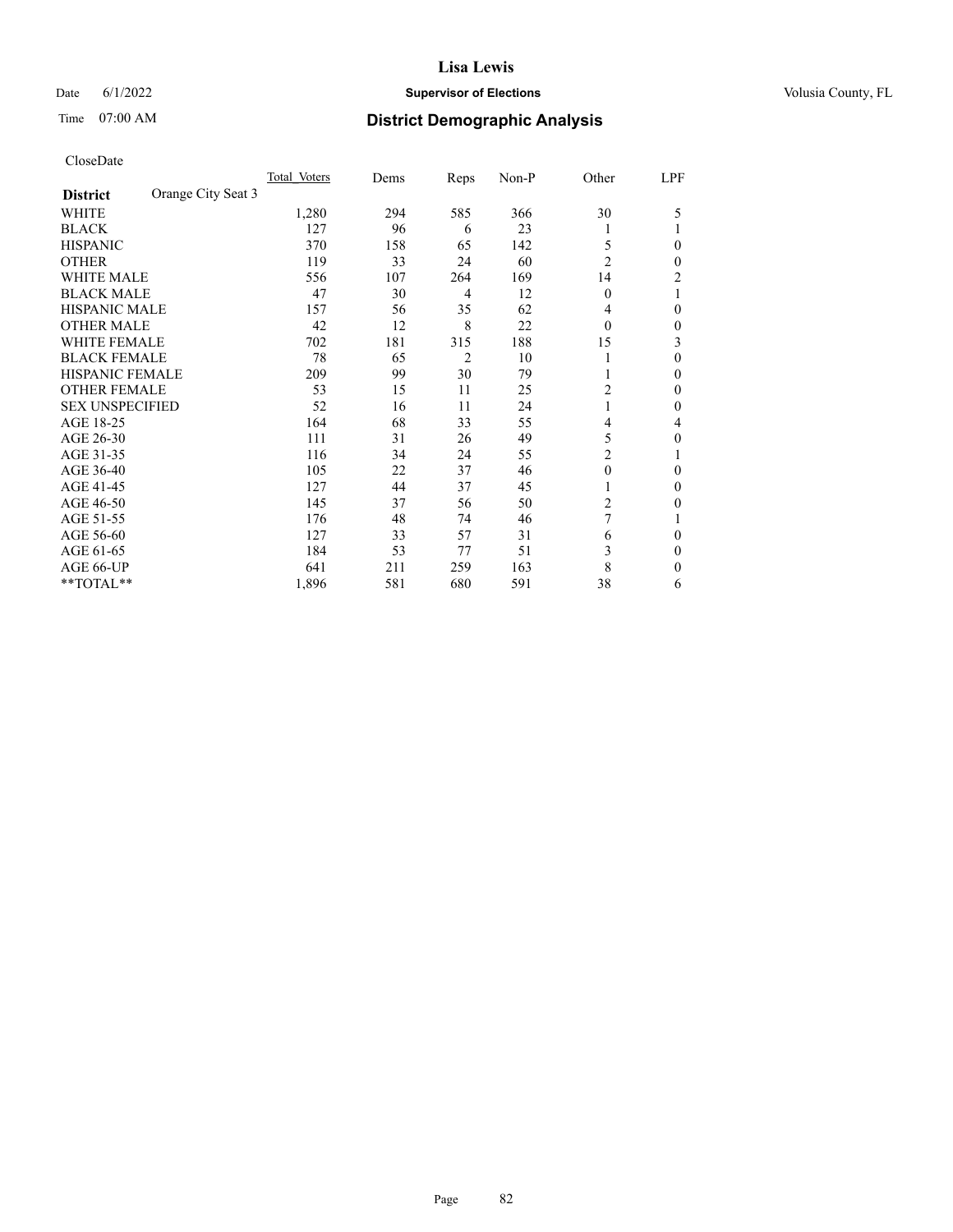# Date 6/1/2022 **Supervisor of Elections Supervisor of Elections** Volusia County, FL

# Time 07:00 AM **District Demographic Analysis**

|                        |                    | Total Voters | Dems           | Reps | Non-P | Other          | LPF    |
|------------------------|--------------------|--------------|----------------|------|-------|----------------|--------|
| <b>District</b>        | Orange City Seat 4 |              |                |      |       |                |        |
| WHITE                  |                    | 1,279        | 334            | 559  | 358   | 21             |        |
| <b>BLACK</b>           |                    | 26           | 19             | 3    | 3     | 1              | 0      |
| <b>HISPANIC</b>        |                    | 149          | 62             | 35   | 52    | 0              | $_{0}$ |
| <b>OTHER</b>           |                    | 70           | 15             | 12   | 42    |                | 0      |
| WHITE MALE             |                    | 582          | 123            | 270  | 175   | 10             | 4      |
| <b>BLACK MALE</b>      |                    | 10           | 7              | 2    | 1     | $\Omega$       | 0      |
| <b>HISPANIC MALE</b>   |                    | 80           | 34             | 20   | 26    | $_{0}$         | 0      |
| <b>OTHER MALE</b>      |                    | 20           | $\overline{4}$ | 6    | 10    | 0              | 0      |
| WHITE FEMALE           |                    | 685          | 211            | 281  | 179   | 11             | 3      |
| <b>BLACK FEMALE</b>    |                    | 16           | 12             | 1    | 2     | 1              | 0      |
| <b>HISPANIC FEMALE</b> |                    | 67           | 28             | 14   | 25    | 0              | 0      |
| <b>OTHER FEMALE</b>    |                    | 29           | 10             | 4    | 14    |                | 0      |
| <b>SEX UNSPECIFIED</b> |                    | 34           | 1              | 10   | 23    | 0              | 0      |
| AGE 18-25              |                    | 138          | 35             | 47   | 52    | 4              | 0      |
| AGE 26-30              |                    | 113          | 20             | 37   | 51    | 4              |        |
| AGE 31-35              |                    | 92           | 22             | 26   | 41    | 3              | 0      |
| AGE 36-40              |                    | 105          | 24             | 30   | 47    |                | 3      |
| AGE 41-45              |                    | 102          | 36             | 36   | 28    | 2              | 0      |
| AGE 46-50              |                    | 112          | 23             | 43   | 44    | $\overline{2}$ | 0      |
| AGE 51-55              |                    | 142          | 37             | 63   | 41    | $\Omega$       |        |
| AGE 56-60              |                    | 143          | 37             | 64   | 41    | 0              |        |
| AGE 61-65              |                    | 167          | 46             | 83   | 36    |                |        |
| AGE 66-UP              |                    | 410          | 150            | 180  | 74    | 6              | 0      |
| **TOTAL**              |                    | 1,524        | 430            | 609  | 455   | 23             | 7      |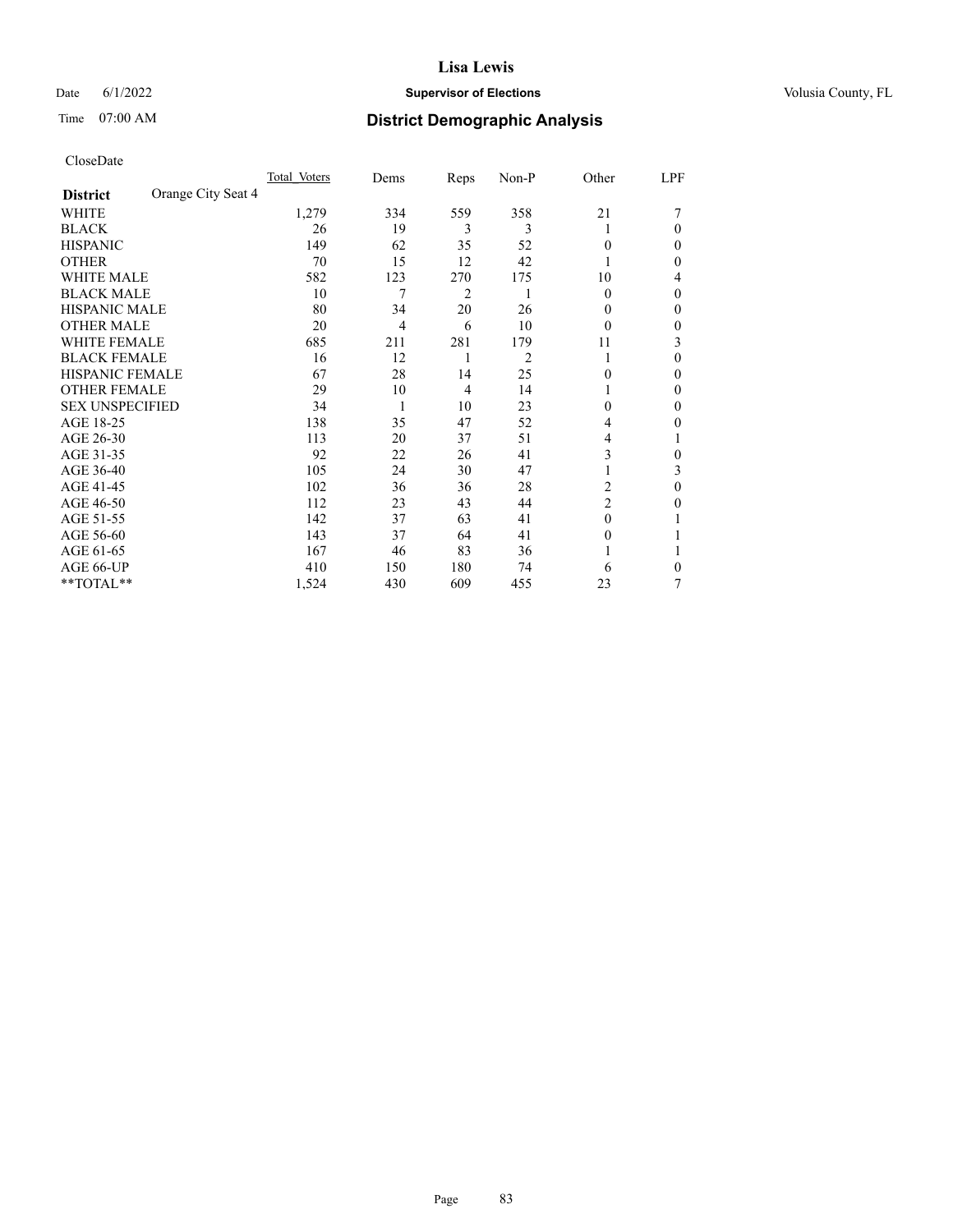# Date 6/1/2022 **Supervisor of Elections Supervisor of Elections** Volusia County, FL

# Time 07:00 AM **District Demographic Analysis**

|                        |                    | Total Voters | Dems | Reps | Non-P | Other          | LPF          |
|------------------------|--------------------|--------------|------|------|-------|----------------|--------------|
| <b>District</b>        | Orange City Seat 5 |              |      |      |       |                |              |
| WHITE                  |                    | 1,450        | 367  | 702  | 359   | 18             | 4            |
| <b>BLACK</b>           |                    | 136          | 101  | 6    | 28    | 1              | $\Omega$     |
| <b>HISPANIC</b>        |                    | 200          | 79   | 32   | 86    | 3              | 0            |
| <b>OTHER</b>           |                    | 75           | 27   | 19   | 27    | $\overline{c}$ | 0            |
| <b>WHITE MALE</b>      |                    | 570          | 126  | 291  | 143   | 6              | 4            |
| <b>BLACK MALE</b>      |                    | 54           | 35   | 3    | 15    |                | $\Omega$     |
| <b>HISPANIC MALE</b>   |                    | 92           | 40   | 15   | 35    | 2              | 0            |
| <b>OTHER MALE</b>      |                    | 20           | 6    | 7    | 7     | $\theta$       | 0            |
| WHITE FEMALE           |                    | 868          | 241  | 405  | 210   | 12             | 0            |
| <b>BLACK FEMALE</b>    |                    | 79           | 65   | 3    | 11    | $\theta$       | 0            |
| <b>HISPANIC FEMALE</b> |                    | 105          | 38   | 17   | 49    | 1              | 0            |
| <b>OTHER FEMALE</b>    |                    | 37           | 13   | 11   | 11    | 2              | 0            |
| <b>SEX UNSPECIFIED</b> |                    | 36           | 10   | 7    | 19    | $\theta$       | 0            |
| AGE 18-25              |                    | 90           | 29   | 21   | 36    | 3              |              |
| AGE 26-30              |                    | 68           | 14   | 13   | 37    | 4              | $\mathbf{0}$ |
| AGE 31-35              |                    | 79           | 20   | 24   | 33    | 2              | 0            |
| AGE 36-40              |                    | 67           | 23   | 17   | 26    | 1              | 0            |
| AGE 41-45              |                    | 65           | 20   | 13   | 31    |                | 0            |
| AGE 46-50              |                    | 63           | 16   | 22   | 24    | $\theta$       |              |
| AGE 51-55              |                    | 110          | 38   | 40   | 29    | 2              |              |
| AGE 56-60              |                    | 109          | 31   | 45   | 32    |                | 0            |
| AGE 61-65              |                    | 142          | 53   | 52   | 34    | 3              | 0            |
| AGE 66-UP              |                    | 1,068        | 330  | 512  | 218   | 7              |              |
| **TOTAL**              |                    | 1,861        | 574  | 759  | 500   | 24             | 4            |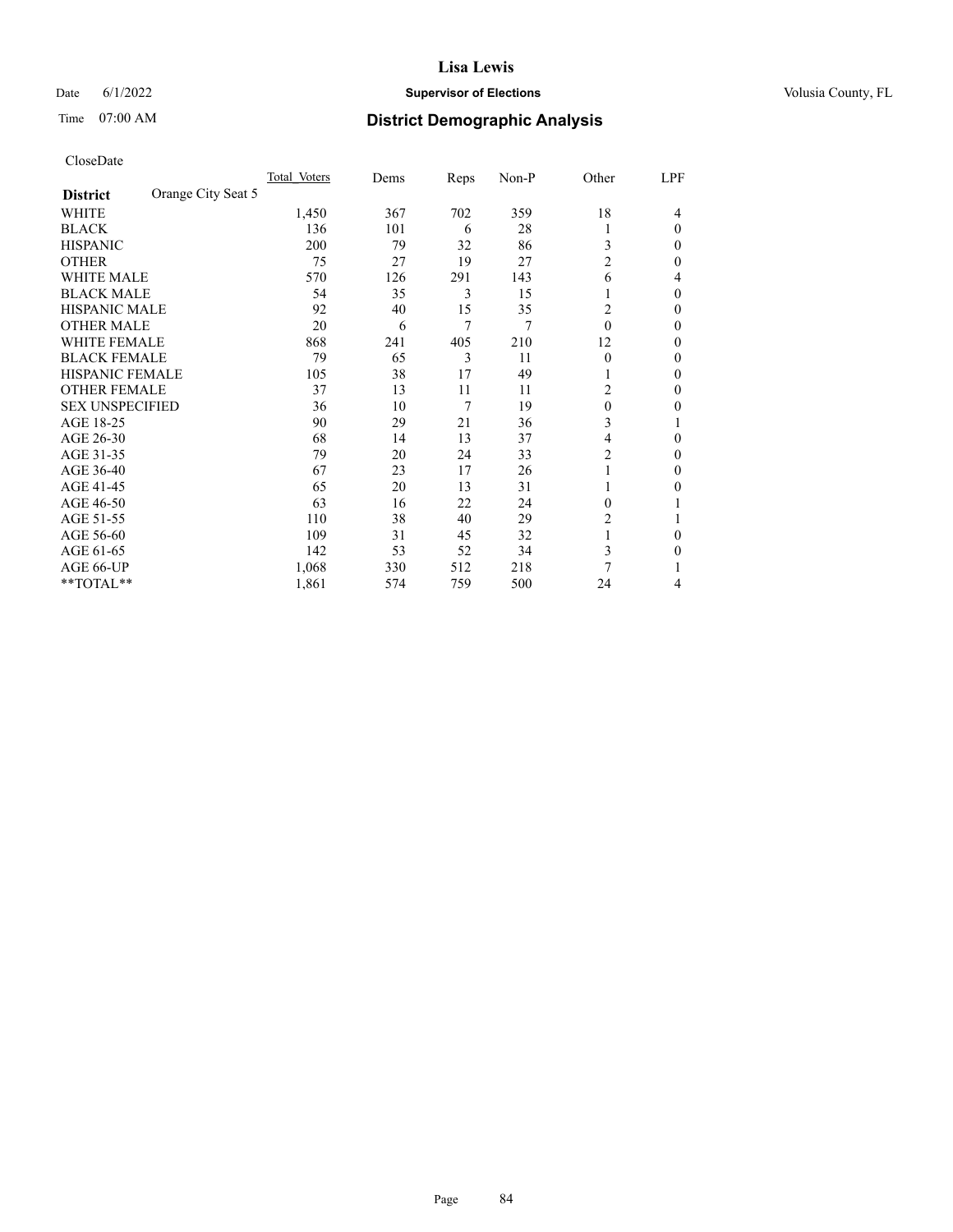# Date 6/1/2022 **Supervisor of Elections Supervisor of Elections** Volusia County, FL

# Time 07:00 AM **District Demographic Analysis**

|                                        | Total Voters | Dems  | Reps  | $Non-P$ | Other          | LPF            |
|----------------------------------------|--------------|-------|-------|---------|----------------|----------------|
| Ormond Beach Zone 1<br><b>District</b> |              |       |       |         |                |                |
| WHITE                                  | 8,440        | 2,203 | 4,087 | 2,027   | 104            | 19             |
| <b>BLACK</b>                           | 160          | 114   | 8     | 34      | 4              | $\theta$       |
| <b>HISPANIC</b>                        | 273          | 84    | 87    | 93      | 7              | 2              |
| <b>OTHER</b>                           | 525          | 146   | 148   | 220     | 11             | $\theta$       |
| <b>WHITE MALE</b>                      | 3,903        | 838   | 2,020 | 986     | 44             | 15             |
| <b>BLACK MALE</b>                      | 79           | 52    | 7     | 18      | $\overline{2}$ | $\theta$       |
| HISPANIC MALE                          | 113          | 27    | 38    | 43      | 4              | 1              |
| <b>OTHER MALE</b>                      | 216          | 59    | 62    | 91      | 4              | $\theta$       |
| <b>WHITE FEMALE</b>                    | 4,475        | 1,346 | 2,046 | 1,019   | 60             | 4              |
| <b>BLACK FEMALE</b>                    | 79           | 60    | 1     | 16      | $\overline{c}$ | $\theta$       |
| <b>HISPANIC FEMALE</b>                 | 155          | 55    | 48    | 48      | 3              | 1              |
| <b>OTHER FEMALE</b>                    | 217          | 66    | 64    | 82      | 5              | $\theta$       |
| <b>SEX UNSPECIFIED</b>                 | 161          | 44    | 44    | 71      | $\overline{2}$ | $\theta$       |
| AGE 18-25                              | 709          | 195   | 263   | 232     | 17             | 2              |
| AGE 26-30                              | 399          | 94    | 146   | 146     | 11             | $\overline{c}$ |
| AGE 31-35                              | 471          | 114   | 184   | 161     | 8              | 4              |
| AGE 36-40                              | 572          | 128   | 241   | 195     | 5              | 3              |
| AGE 41-45                              | 595          | 125   | 246   | 210     | 10             | 4              |
| AGE 46-50                              | 598          | 151   | 275   | 162     | 8              | $\overline{2}$ |
| AGE 51-55                              | 744          | 170   | 373   | 193     | 7              | 1              |
| AGE 56-60                              | 874          | 208   | 450   | 205     | 11             | $\theta$       |
| AGE 61-65                              | 1,013        | 274   | 490   | 228     | 21             | $\theta$       |
| AGE 66-UP                              | 3,423        | 1,088 | 1,662 | 642     | 28             | 3              |
| **TOTAL**                              | 9,398        | 2,547 | 4,330 | 2,374   | 126            | 21             |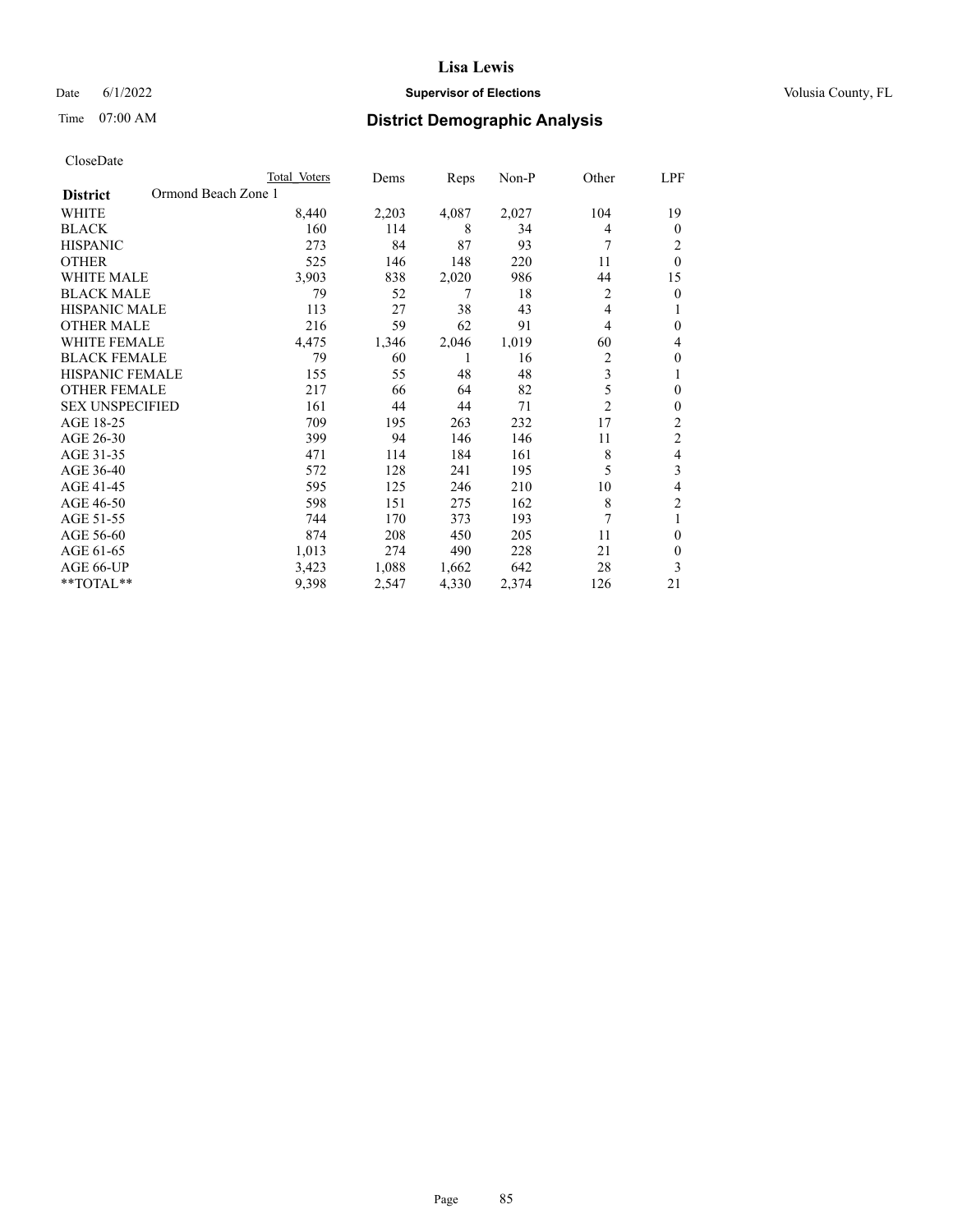# Date 6/1/2022 **Supervisor of Elections Supervisor of Elections** Volusia County, FL

# Time 07:00 AM **District Demographic Analysis**

|                        | Total Voters        | Dems  | Reps  | $Non-P$ | Other          | LPF                     |
|------------------------|---------------------|-------|-------|---------|----------------|-------------------------|
| <b>District</b>        | Ormond Beach Zone 2 |       |       |         |                |                         |
| WHITE                  | 6,079               | 1,716 | 2,521 | 1,684   | 130            | 28                      |
| <b>BLACK</b>           | 428                 | 330   | 18    | 77      | 3              | $\theta$                |
| <b>HISPANIC</b>        | 269                 | 105   | 66    | 95      | 3              | $\theta$                |
| <b>OTHER</b>           | 440                 | 147   | 108   | 177     | 7              | 1                       |
| <b>WHITE MALE</b>      | 2,760               | 632   | 1,237 | 815     | 57             | 19                      |
| <b>BLACK MALE</b>      | 180                 | 130   | 9     | 40      |                | $\mathbf{0}$            |
| HISPANIC MALE          | 103                 | 36    | 30    | 36      |                | $\mathbf{0}$            |
| <b>OTHER MALE</b>      | 151                 | 46    | 35    | 64      | 5              | 1                       |
| <b>WHITE FEMALE</b>    | 3,255               | 1,069 | 1,267 | 838     | 72             | 9                       |
| <b>BLACK FEMALE</b>    | 240                 | 193   | 9     | 36      | $\overline{2}$ | $\theta$                |
| <b>HISPANIC FEMALE</b> | 160                 | 69    | 34    | 56      | 1              | $\theta$                |
| <b>OTHER FEMALE</b>    | 181                 | 75    | 49    | 55      | $\overline{c}$ | $\mathbf{0}$            |
| <b>SEX UNSPECIFIED</b> | 186                 | 48    | 43    | 93      | $\overline{2}$ | $\theta$                |
| AGE 18-25              | 564                 | 164   | 157   | 217     | 22             | 4                       |
| AGE 26-30              | 423                 | 116   | 133   | 159     | 9              | 6                       |
| AGE 31-35              | 429                 | 137   | 121   | 161     | 7              | 3                       |
| AGE 36-40              | 401                 | 107   | 121   | 164     | 6              | $\overline{\mathbf{3}}$ |
| AGE 41-45              | 431                 | 133   | 141   | 148     | 6              | 3                       |
| AGE 46-50              | 456                 | 123   | 161   | 150     | 19             | 3                       |
| AGE 51-55              | 631                 | 164   | 260   | 182     | 21             | 4                       |
| AGE 56-60              | 751                 | 215   | 322   | 196     | 16             | $\overline{c}$          |
| AGE 61-65              | 767                 | 248   | 320   | 186     | 12             | 1                       |
| AGE 66-UP              | 2,363               | 891   | 977   | 470     | 25             | $\theta$                |
| **TOTAL**              | 7,216               | 2,298 | 2,713 | 2,033   | 143            | 29                      |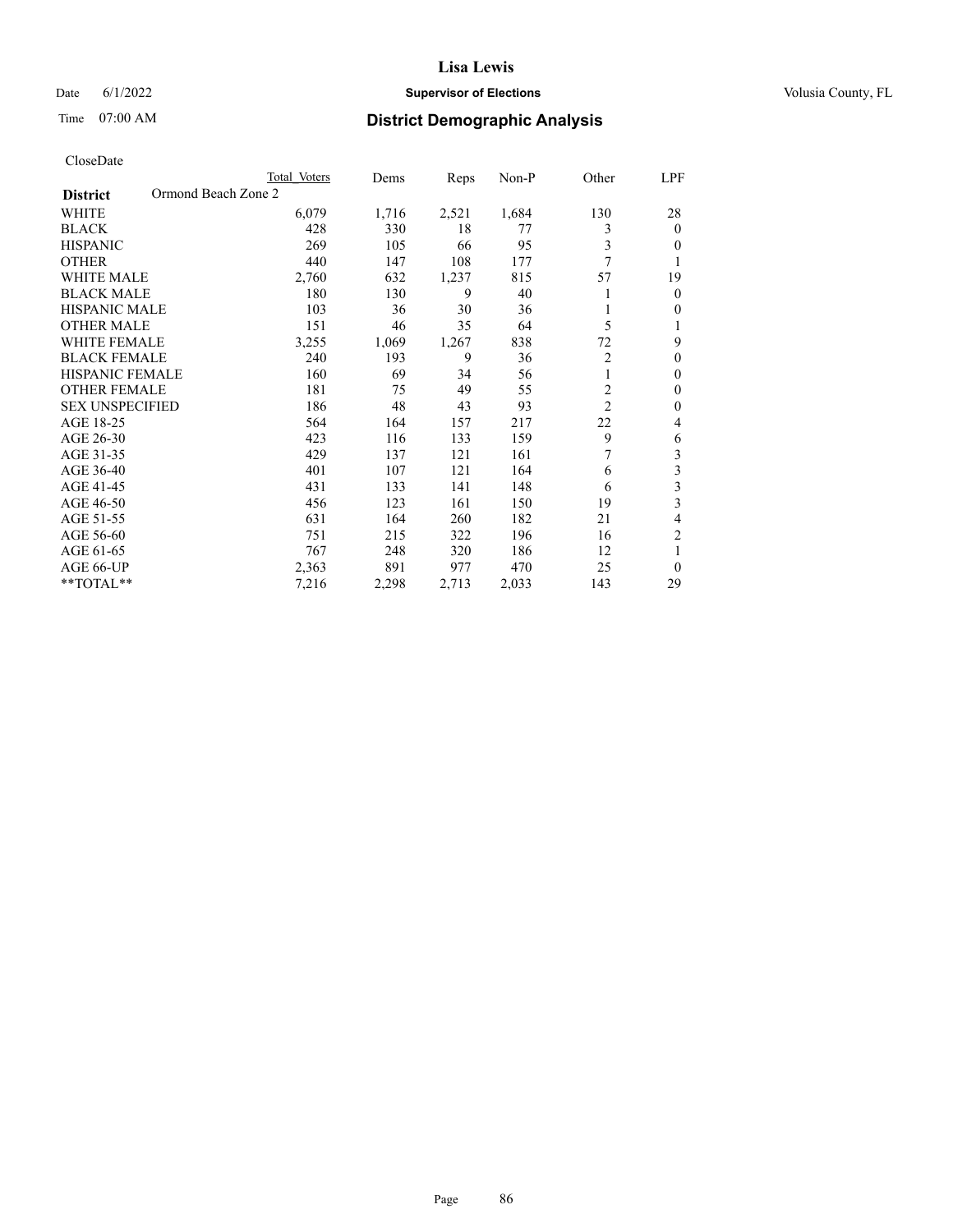# Date 6/1/2022 **Supervisor of Elections Supervisor of Elections** Volusia County, FL

# Time 07:00 AM **District Demographic Analysis**

|                                        | Total Voters | Dems  | Reps  | $Non-P$ | Other          | LPF            |
|----------------------------------------|--------------|-------|-------|---------|----------------|----------------|
| Ormond Beach Zone 3<br><b>District</b> |              |       |       |         |                |                |
| WHITE                                  | 7,694        | 1,866 | 3,826 | 1,867   | 117            | 18             |
| <b>BLACK</b>                           | 329          | 222   | 17    | 81      | 8              | 1              |
| <b>HISPANIC</b>                        | 337          | 110   | 90    | 126     | 7              | 4              |
| <b>OTHER</b>                           | 635          | 203   | 156   | 258     | 17             | 1              |
| <b>WHITE MALE</b>                      | 3,583        | 734   | 1,890 | 894     | 53             | 12             |
| <b>BLACK MALE</b>                      | 143          | 84    | 10    | 47      | 2              | $\mathbf{0}$   |
| <b>HISPANIC MALE</b>                   | 146          | 45    | 38    | 58      | $\overline{c}$ | 3              |
| <b>OTHER MALE</b>                      | 235          | 68    | 64    | 96      | 7              | $\theta$       |
| <b>WHITE FEMALE</b>                    | 4,042        | 1,116 | 1,908 | 948     | 64             | 6              |
| <b>BLACK FEMALE</b>                    | 181          | 135   | 7     | 32      | 6              | 1              |
| <b>HISPANIC FEMALE</b>                 | 187          | 65    | 51    | 65      | 5              | 1              |
| <b>OTHER FEMALE</b>                    | 296          | 111   | 71    | 108     | 6              | $\theta$       |
| <b>SEX UNSPECIFIED</b>                 | 182          | 43    | 50    | 84      | 4              | 1              |
| AGE 18-25                              | 922          | 250   | 343   | 300     | 27             | $\overline{c}$ |
| AGE 26-30                              | 520          | 142   | 176   | 182     | 14             | 6              |
| AGE 31-35                              | 521          | 139   | 187   | 181     | 13             | 1              |
| AGE 36-40                              | 619          | 139   | 259   | 201     | 15             | 5              |
| AGE 41-45                              | 562          | 124   | 237   | 186     | 11             | 4              |
| AGE 46-50                              | 584          | 119   | 286   | 166     | 12             | 1              |
| AGE 51-55                              | 728          | 160   | 383   | 174     | 11             | $\theta$       |
| AGE 56-60                              | 806          | 197   | 412   | 190     | 7              | $\theta$       |
| AGE 61-65                              | 848          | 240   | 406   | 192     | 8              | $\overline{2}$ |
| AGE 66-UP                              | 2,885        | 891   | 1,400 | 560     | 31             | 3              |
| **TOTAL**                              | 8,995        | 2,401 | 4,089 | 2,332   | 149            | 24             |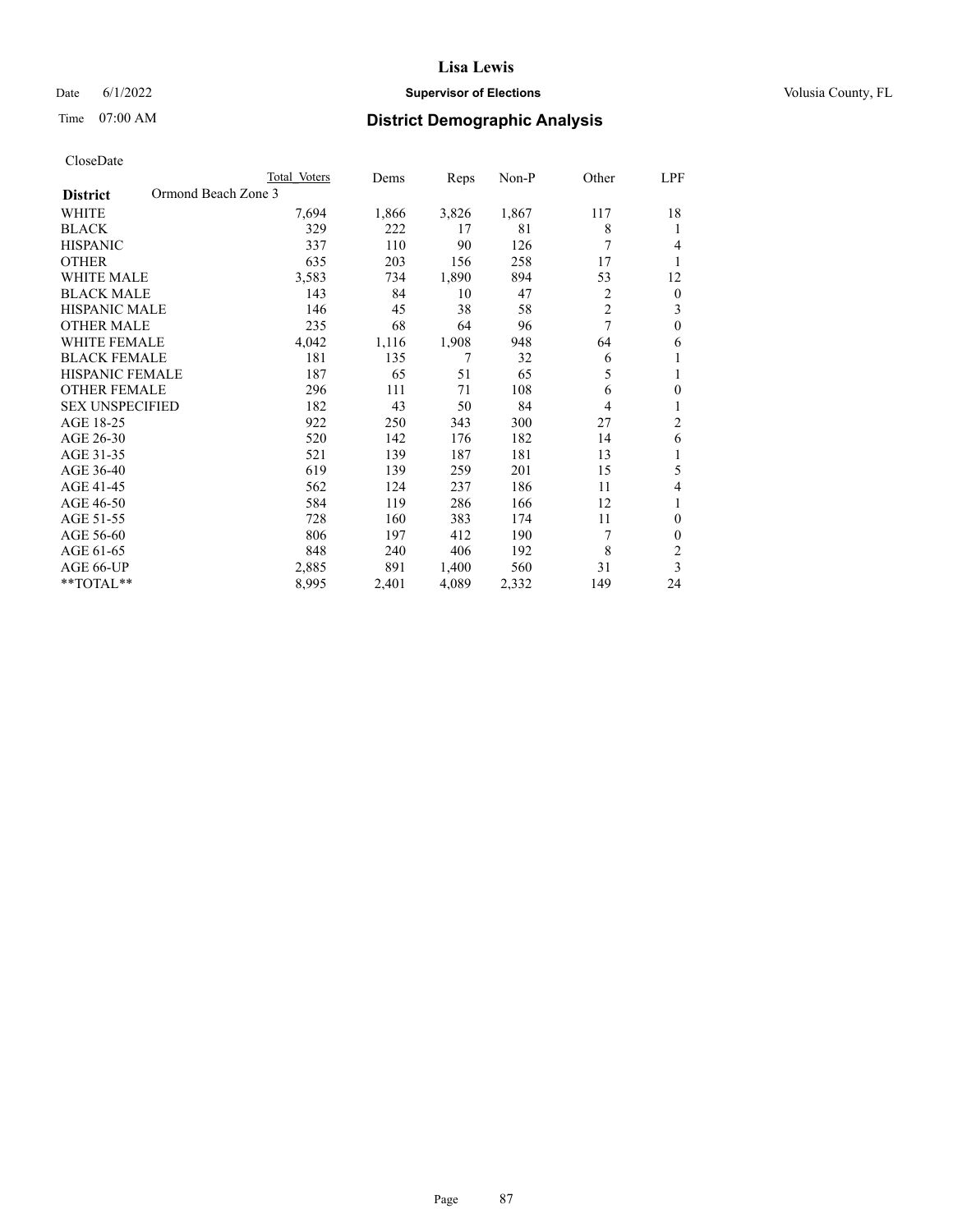# Date 6/1/2022 **Supervisor of Elections Supervisor of Elections** Volusia County, FL

# Time 07:00 AM **District Demographic Analysis**

|                                        | Total Voters | Dems  | Reps  | Non-P | Other    | LPF            |
|----------------------------------------|--------------|-------|-------|-------|----------|----------------|
| Ormond Beach Zone 4<br><b>District</b> |              |       |       |       |          |                |
| WHITE                                  | 7,423        | 2,061 | 3,261 | 1,957 | 124      | 20             |
| <b>BLACK</b>                           | 261          | 186   | 9     | 61    | 3        | 2              |
| <b>HISPANIC</b>                        | 241          | 103   | 54    | 81    | 3        | 0              |
| <b>OTHER</b>                           | 501          | 128   | 150   | 211   | 11       |                |
| WHITE MALE                             | 3,246        | 734   | 1,497 | 944   | 57       | 14             |
| <b>BLACK MALE</b>                      | 117          | 76    | 4     | 32    | 3        | 2              |
| <b>HISPANIC MALE</b>                   | 94           | 34    | 25    | 32    | 3        | 0              |
| <b>OTHER MALE</b>                      | 205          | 48    | 65    | 85    | 6        | 1              |
| <b>WHITE FEMALE</b>                    | 4,089        | 1,310 | 1,722 | 985   | 66       | 6              |
| <b>BLACK FEMALE</b>                    | 142          | 109   | 4     | 29    | $\Omega$ | 0              |
| <b>HISPANIC FEMALE</b>                 | 144          | 68    | 29    | 47    | $\theta$ | 0              |
| <b>OTHER FEMALE</b>                    | 196          | 61    | 55    | 77    | 3        | 0              |
| <b>SEX UNSPECIFIED</b>                 | 193          | 38    | 73    | 79    | 3        | 0              |
| AGE 18-25                              | 512          | 141   | 169   | 187   | 14       |                |
| AGE 26-30                              | 419          | 106   | 134   | 165   | 12       | 2              |
| AGE 31-35                              | 488          | 138   | 164   | 172   | 13       | 1              |
| AGE 36-40                              | 457          | 120   | 132   | 191   | 8        | 6              |
| AGE 41-45                              | 376          | 100   | 137   | 127   | 9        | 3              |
| AGE 46-50                              | 416          | 98    | 174   | 135   | 7        | 2              |
| AGE 51-55                              | 565          | 132   | 259   | 159   | 11       | 4              |
| AGE 56-60                              | 745          | 182   | 350   | 200   | 11       | 2              |
| AGE 61-65                              | 865          | 260   | 407   | 185   | 13       | $\theta$       |
| AGE 66-UP                              | 3,583        | 1,201 | 1,548 | 789   | 43       | $\overline{2}$ |
| **TOTAL**                              | 8,426        | 2,478 | 3,474 | 2,310 | 141      | 23             |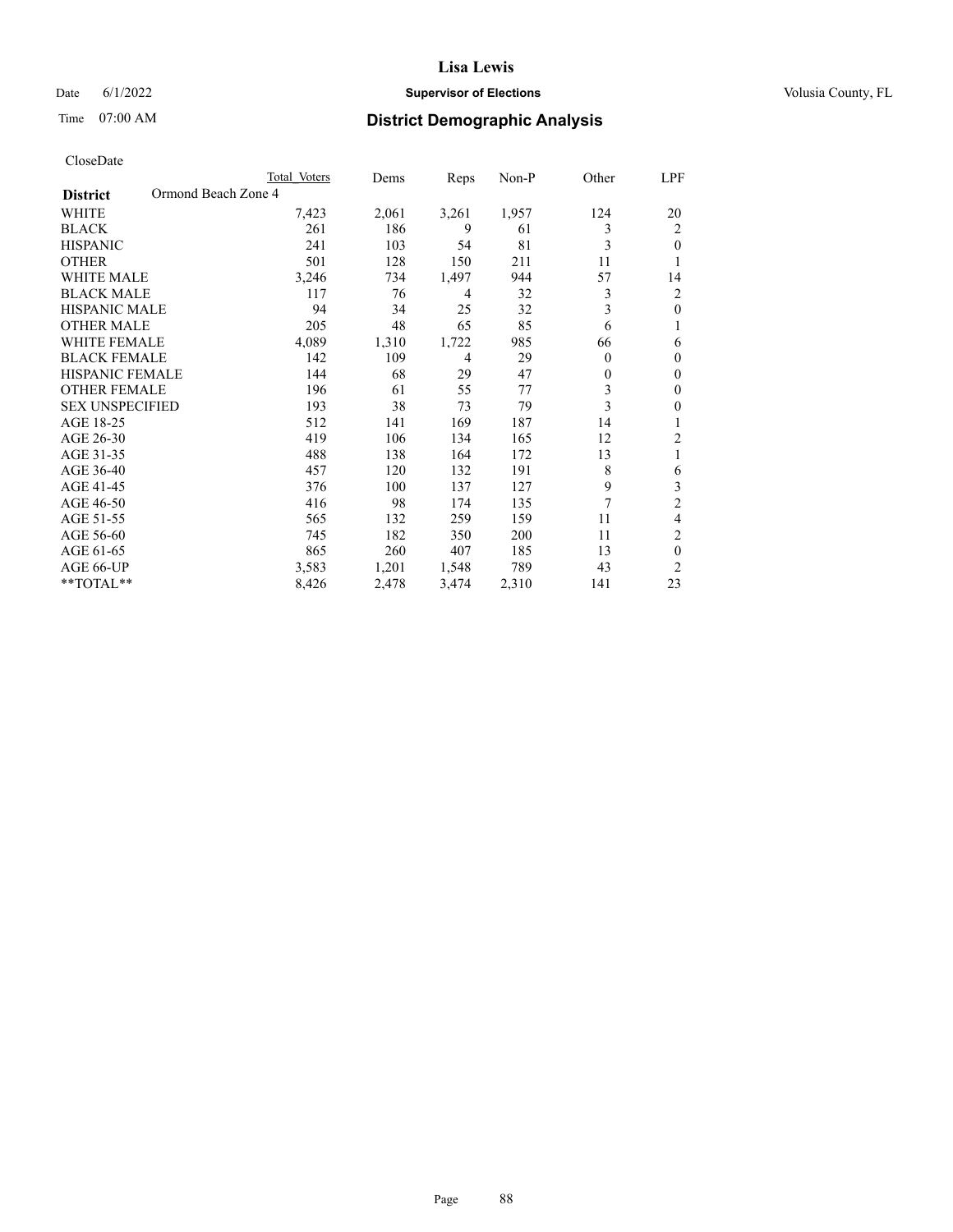# Date 6/1/2022 **Supervisor of Elections Supervisor of Elections** Volusia County, FL

| CloseDate |
|-----------|
|-----------|

|                        |         | Total Voters | Dems | Reps         | Non-P          | Other    | LPF      |
|------------------------|---------|--------------|------|--------------|----------------|----------|----------|
| <b>District</b>        | Pierson |              |      |              |                |          |          |
| WHITE                  |         | 569          | 123  | 314          | 119            | 10       | 3        |
| <b>BLACK</b>           |         | 33           | 28   | $\mathbf{0}$ | 5              | $\Omega$ | $\Omega$ |
| <b>HISPANIC</b>        |         | 184          | 78   | 16           | 89             |          | 0        |
| <b>OTHER</b>           |         | 34           | 8    | 8            | 18             | 0        | 0        |
| <b>WHITE MALE</b>      |         | 281          | 62   | 155          | 57             | 4        | 3        |
| <b>BLACK MALE</b>      |         | 18           | 15   | 0            | 3              | 0        | $\Omega$ |
| <b>HISPANIC MALE</b>   |         | 101          | 51   | 9            | 40             |          | 0        |
| <b>OTHER MALE</b>      |         | 14           | 3    | 6            | 5              | 0        | 0        |
| <b>WHITE FEMALE</b>    |         | 285          | 61   | 157          | 61             | 6        | 0        |
| <b>BLACK FEMALE</b>    |         | 15           | 13   | $\theta$     | $\overline{2}$ | 0        | 0        |
| <b>HISPANIC FEMALE</b> |         | 79           | 25   | 7            | 47             | 0        | 0        |
| <b>OTHER FEMALE</b>    |         | 10           | 3    | 1            | 6              | 0        | 0        |
| <b>SEX UNSPECIFIED</b> |         | 17           | 4    | 3            | 10             | 0        | 0        |
| AGE 18-25              |         | 116          | 29   | 29           | 57             |          | 0        |
| AGE 26-30              |         | 67           | 24   | 21           | 19             |          | 2        |
| AGE 31-35              |         | 63           | 19   | 19           | 23             | 2        | 0        |
| AGE 36-40              |         | 63           | 13   | 26           | 22             |          |          |
| AGE 41-45              |         | 54           | 7    | 22           | 25             | 0        | 0        |
| AGE 46-50              |         | 46           | 9    | 23           | 14             | 0        | $\Omega$ |
| AGE 51-55              |         | 59           | 17   | 25           | 16             |          | 0        |
| AGE 56-60              |         | 68           | 22   | 29           | 17             | 0        | 0        |
| AGE 61-65              |         | 91           | 26   | 45           | 18             | 2        | 0        |
| AGE 66-UP              |         | 193          | 71   | 99           | 20             | 3        | 0        |
| **TOTAL**              |         | 820          | 237  | 338          | 231            | 11       | 3        |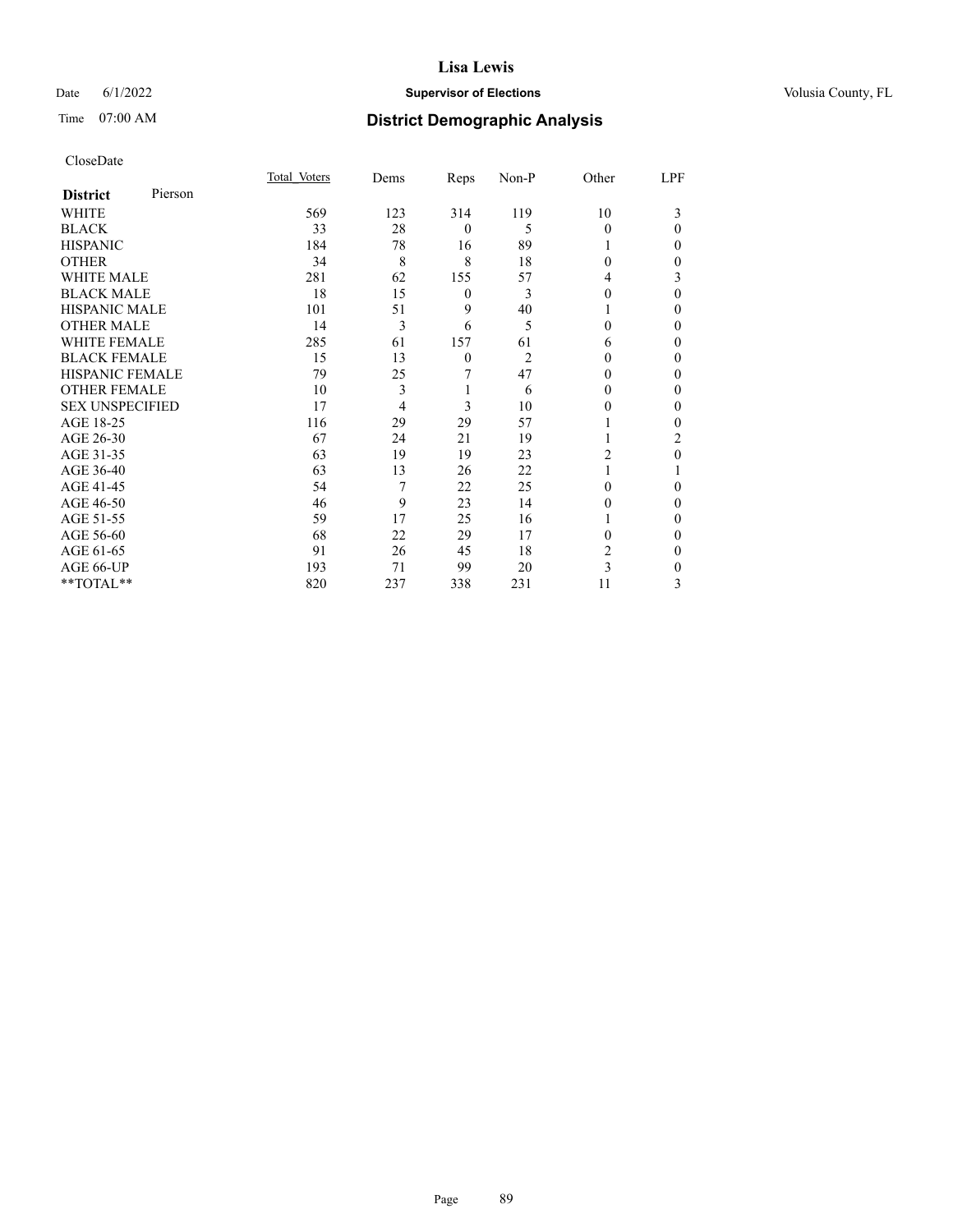# Date 6/1/2022 **Supervisor of Elections Supervisor of Elections** Volusia County, FL

# Time 07:00 AM **District Demographic Analysis**

|                        |             | Total Voters | Dems | Reps     | Non-P | Other    | LPF            |
|------------------------|-------------|--------------|------|----------|-------|----------|----------------|
| <b>District</b>        | Ponce Inlet |              |      |          |       |          |                |
| WHITE                  |             | 3,131        | 674  | 1,682    | 708   | 57       | 10             |
| <b>BLACK</b>           |             | 16           | 7    | 1        | 8     | 0        | $\overline{0}$ |
| <b>HISPANIC</b>        |             | 74           | 19   | 33       | 21    | 0        |                |
| <b>OTHER</b>           |             | 127          | 39   | 44       | 44    | 0        | $\theta$       |
| WHITE MALE             |             | 1,497        | 267  | 812      | 379   | 32       |                |
| <b>BLACK MALE</b>      |             | 10           | 4    | 1        | 5     | $\Omega$ | $\Omega$       |
| <b>HISPANIC MALE</b>   |             | 33           | 7    | 16       | 10    | 0        | $\theta$       |
| <b>OTHER MALE</b>      |             | 48           | 13   | 18       | 17    | $\theta$ | $\theta$       |
| WHITE FEMALE           |             | 1,611        | 403  | 861      | 319   | 25       | 3              |
| <b>BLACK FEMALE</b>    |             | 6            | 3    | $\theta$ | 3     | $\Omega$ | 0              |
| <b>HISPANIC FEMALE</b> |             | 41           | 12   | 17       | 11    | 0        | 1              |
| <b>OTHER FEMALE</b>    |             | 50           | 16   | 18       | 16    | 0        | 0              |
| <b>SEX UNSPECIFIED</b> |             | 52           | 14   | 17       | 21    | 0        | $\theta$       |
| AGE 18-25              |             | 188          | 37   | 85       | 57    | 7        | $\overline{2}$ |
| AGE 26-30              |             | 87           | 18   | 30       | 35    | 2        | $\mathfrak{2}$ |
| AGE 31-35              |             | 67           | 18   | 26       | 22    | $\theta$ |                |
| AGE 36-40              |             | 77           | 15   | 35       | 27    | 0        | $\theta$       |
| AGE 41-45              |             | 120          | 25   | 52       | 39    | 4        | 0              |
| AGE 46-50              |             | 145          | 24   | 78       | 41    |          |                |
| AGE 51-55              |             | 207          | 37   | 112      | 51    | 5        | $\overline{c}$ |
| AGE 56-60              |             | 338          | 61   | 185      | 84    | 6        | $\overline{2}$ |
| AGE 61-65              |             | 475          | 101  | 260      | 106   | 8        | $\theta$       |
| AGE 66-UP              |             | 1,644        | 403  | 897      | 319   | 24       |                |
| $*$ $TOTAL**$          |             | 3,348        | 739  | 1,760    | 781   | 57       | 11             |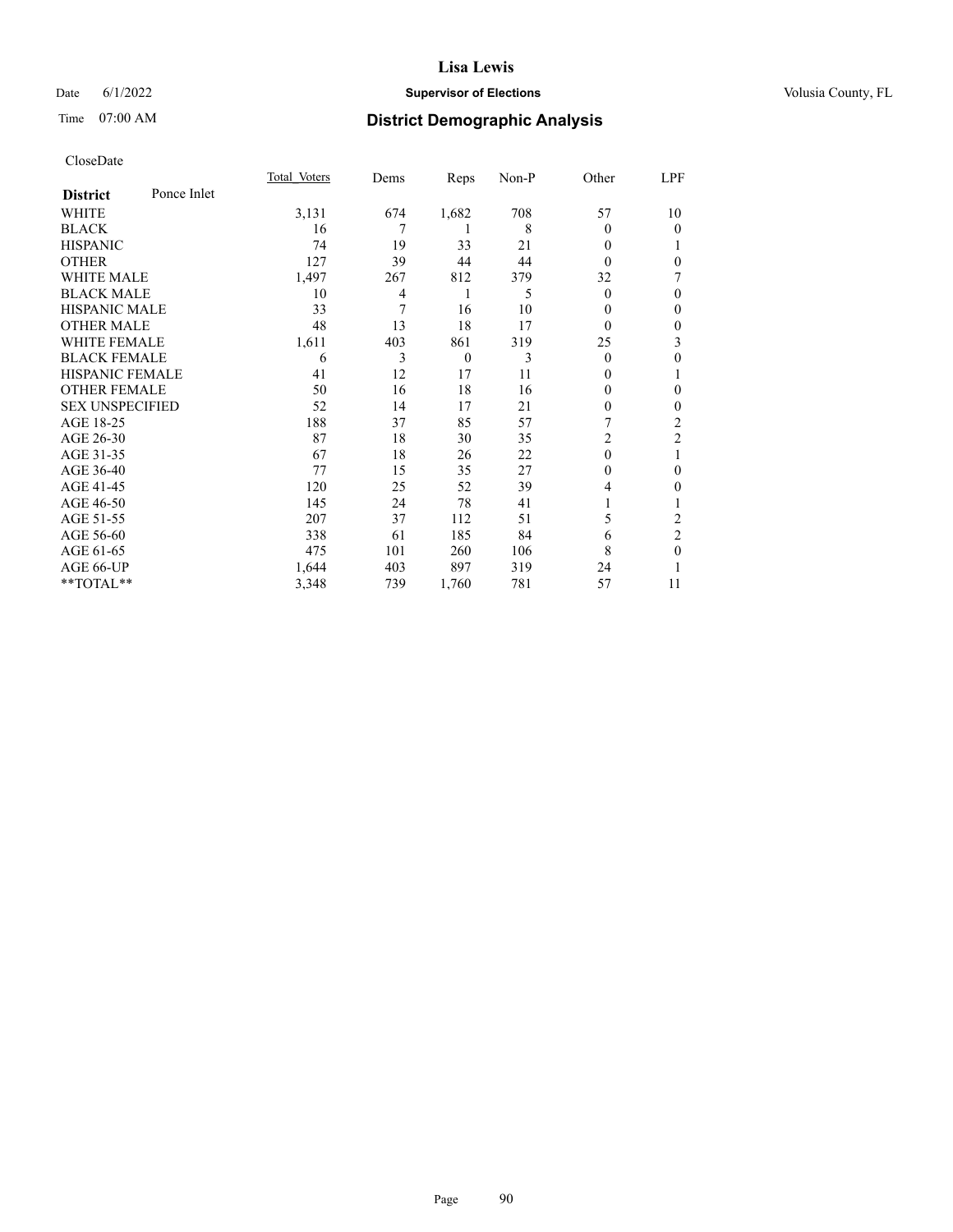# Date 6/1/2022 **Supervisor of Elections Supervisor of Elections** Volusia County, FL

# Time 07:00 AM **District Demographic Analysis**

|                        | Total Voters           | Dems  | Reps  | Non-P | Other          | LPF            |
|------------------------|------------------------|-------|-------|-------|----------------|----------------|
| <b>District</b>        | Port Orange District 1 |       |       |       |                |                |
| WHITE                  | 8,682                  | 2,361 | 3,518 | 2,612 | 173            | 18             |
| <b>BLACK</b>           | 252                    | 156   | 19    | 70    | 7              | 0              |
| <b>HISPANIC</b>        | 392                    | 148   | 89    | 149   | 5              |                |
| <b>OTHER</b>           | 506                    | 132   | 142   | 210   | 17             | 5              |
| WHITE MALE             | 3,944                  | 901   | 1,753 | 1,210 | 72             | 8              |
| <b>BLACK MALE</b>      | 108                    | 56    | 11    | 37    | 4              | 0              |
| <b>HISPANIC MALE</b>   | 174                    | 60    | 38    | 72    | 3              | 1              |
| <b>OTHER MALE</b>      | 180                    | 43    | 46    | 84    | 5              | 2              |
| <b>WHITE FEMALE</b>    | 4,604                  | 1,432 | 1,720 | 1,344 | 99             | 9              |
| <b>BLACK FEMALE</b>    | 139                    | 96    | 8     | 32    | 3              | 0              |
| <b>HISPANIC FEMALE</b> | 206                    | 84    | 49    | 71    | $\overline{2}$ | 0              |
| <b>OTHER FEMALE</b>    | 215                    | 59    | 74    | 72    | 8              | 2              |
| <b>SEX UNSPECIFIED</b> | 262                    | 66    | 69    | 119   | 6              | $\overline{c}$ |
| AGE 18-25              | 742                    | 195   | 186   | 331   | 26             | 4              |
| AGE 26-30              | 633                    | 176   | 172   | 259   | 24             | 2              |
| AGE 31-35              | 623                    | 167   | 172   | 264   | 12             | 8              |
| AGE 36-40              | 589                    | 158   | 175   | 231   | 23             | 2              |
| AGE 41-45              | 568                    | 127   | 198   | 233   | 8              | $\overline{c}$ |
| AGE 46-50              | 595                    | 150   | 226   | 206   | 10             | 3              |
| AGE 51-55              | 731                    | 189   | 308   | 217   | 16             | 1              |
| AGE 56-60              | 956                    | 245   | 412   | 284   | 14             |                |
| AGE 61-65              | 1,126                  | 350   | 473   | 279   | 24             | 0              |
| AGE 66-UP              | 3,269                  | 1,040 | 1,446 | 737   | 45             |                |
| **TOTAL**              | 9,832                  | 2,797 | 3,768 | 3,041 | 202            | 24             |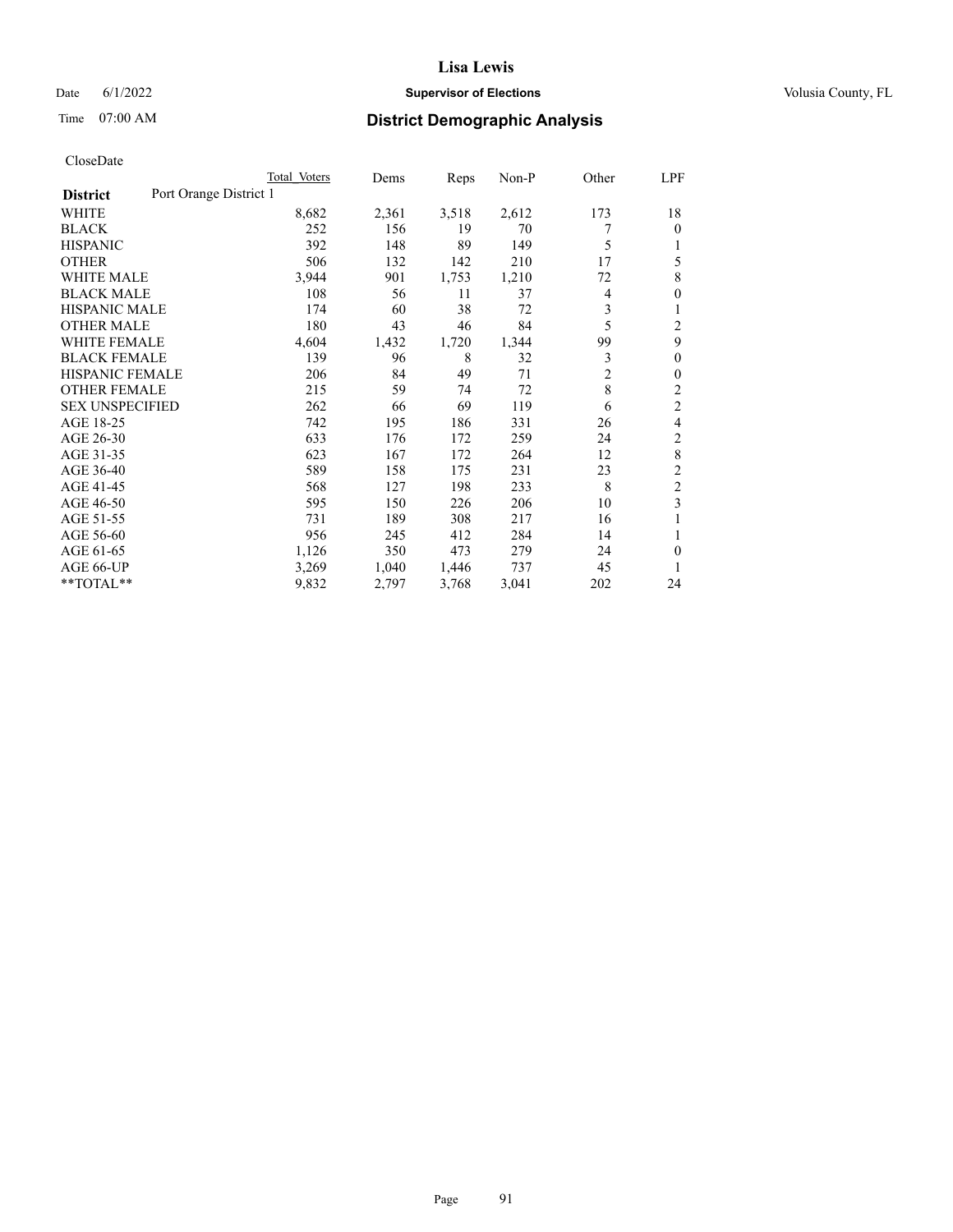# Date 6/1/2022 **Supervisor of Elections Supervisor of Elections** Volusia County, FL

# Time 07:00 AM **District Demographic Analysis**

|                                           | Total Voters | Dems  | Reps  | $Non-P$ | Other          | LPF            |
|-------------------------------------------|--------------|-------|-------|---------|----------------|----------------|
| Port Orange District 2<br><b>District</b> |              |       |       |         |                |                |
| WHITE                                     | 9,283        | 2,435 | 3,960 | 2,672   | 186            | 30             |
| <b>BLACK</b>                              | 530          | 384   | 25    | 116     | 5              | $\mathbf{0}$   |
| <b>HISPANIC</b>                           | 528          | 195   | 102   | 220     | 9              | 2              |
| <b>OTHER</b>                              | 660          | 197   | 157   | 294     | 9              | 3              |
| WHITE MALE                                | 4,189        | 904   | 1,915 | 1,280   | 73             | 17             |
| <b>BLACK MALE</b>                         | 216          | 145   | 13    | 55      | 3              | $\mathbf{0}$   |
| <b>HISPANIC MALE</b>                      | 253          | 79    | 56    | 110     | 7              | 1              |
| <b>OTHER MALE</b>                         | 230          | 64    | 58    | 101     | $\overline{4}$ | 3              |
| WHITE FEMALE                              | 4,964        | 1,496 | 1,989 | 1,353   | 113            | 13             |
| <b>BLACK FEMALE</b>                       | 311          | 236   | 12    | 61      | 2              | $\mathbf{0}$   |
| <b>HISPANIC FEMALE</b>                    | 268          | 114   | 44    | 107     | $\overline{2}$ | 1              |
| <b>OTHER FEMALE</b>                       | 295          | 108   | 69    | 114     | $\overline{4}$ | $\theta$       |
| <b>SEX UNSPECIFIED</b>                    | 275          | 65    | 88    | 121     | 1              | $\mathbf{0}$   |
| AGE 18-25                                 | 999          | 276   | 276   | 408     | 34             | 5              |
| AGE 26-30                                 | 829          | 225   | 242   | 333     | 24             | 5              |
| AGE 31-35                                 | 708          | 200   | 211   | 278     | 15             | $\overline{4}$ |
| AGE 36-40                                 | 684          | 180   | 214   | 268     | 16             | 6              |
| AGE 41-45                                 | 570          | 172   | 193   | 196     | 7              | $\overline{c}$ |
| AGE 46-50                                 | 593          | 132   | 232   | 214     | 12             | 3              |
| AGE 51-55                                 | 810          | 194   | 356   | 244     | 12             | $\overline{4}$ |
| AGE 56-60                                 | 1,006        | 267   | 466   | 256     | 16             | 1              |
| AGE 61-65                                 | 1,141        | 346   | 488   | 277     | 27             | 3              |
| AGE 66-UP                                 | 3,661        | 1,219 | 1,566 | 828     | 46             | $\overline{2}$ |
| **TOTAL**                                 | 11,001       | 3,211 | 4,244 | 3,302   | 209            | 35             |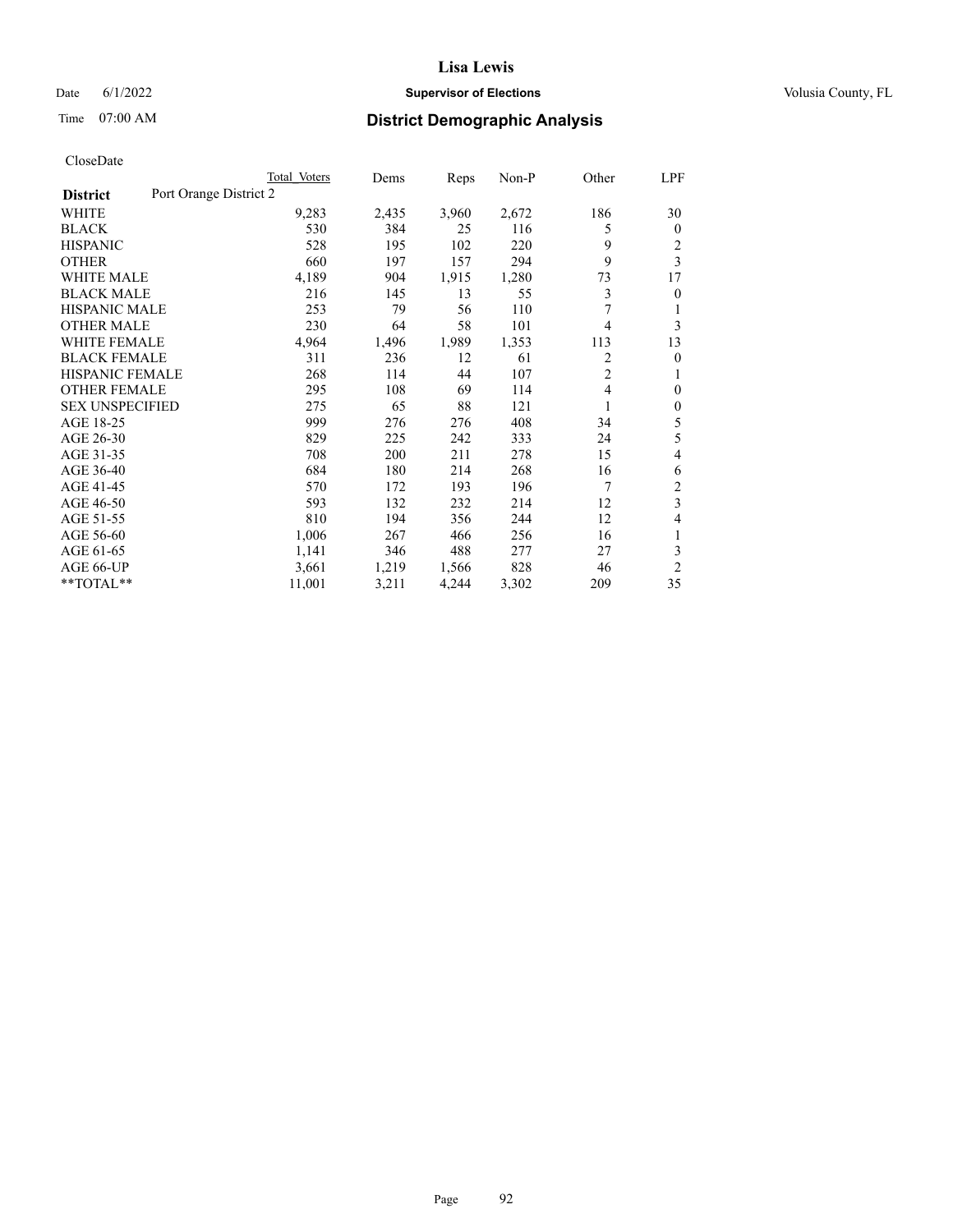# Date 6/1/2022 **Supervisor of Elections Supervisor of Elections** Volusia County, FL

# Time 07:00 AM **District Demographic Analysis**

|                                           | Total Voters | Dems  | Reps  | $Non-P$ | Other          | LPF            |
|-------------------------------------------|--------------|-------|-------|---------|----------------|----------------|
| Port Orange District 3<br><b>District</b> |              |       |       |         |                |                |
| <b>WHITE</b>                              | 11,521       | 2,838 | 5,256 | 3,188   | 205            | 34             |
| <b>BLACK</b>                              | 534          | 382   | 23    | 119     | 9              | 1              |
| <b>HISPANIC</b>                           | 605          | 194   | 143   | 258     | 6              | $\overline{4}$ |
| <b>OTHER</b>                              | 791          | 217   | 213   | 341     | 16             | $\overline{4}$ |
| <b>WHITE MALE</b>                         | 5,221        | 1,061 | 2,518 | 1,520   | 98             | 24             |
| <b>BLACK MALE</b>                         | 243          | 158   | 14    | 63      | 7              | 1              |
| <b>HISPANIC MALE</b>                      | 272          | 77    | 81    | 106     | 5              | 3              |
| <b>OTHER MALE</b>                         | 290          | 78    | 76    | 130     | $\overline{4}$ | $\overline{2}$ |
| WHITE FEMALE                              | 6,175        | 1,748 | 2,685 | 1,628   | 105            | 9              |
| <b>BLACK FEMALE</b>                       | 289          | 222   | 9     | 56      | 2              | $\mathbf{0}$   |
| <b>HISPANIC FEMALE</b>                    | 329          | 116   | 61    | 150     | 1              | 1              |
| <b>OTHER FEMALE</b>                       | 354          | 112   | 95    | 137     | 8              | $\overline{2}$ |
| <b>SEX UNSPECIFIED</b>                    | 278          | 59    | 96    | 116     | 6              | 1              |
| AGE 18-25                                 | 1,223        | 328   | 371   | 481     | 33             | 10             |
| AGE 26-30                                 | 882          | 227   | 292   | 328     | 31             | $\overline{4}$ |
| AGE 31-35                                 | 931          | 241   | 309   | 361     | 14             | 6              |
| AGE 36-40                                 | 903          | 212   | 344   | 320     | 24             | 3              |
| AGE 41-45                                 | 848          | 231   | 310   | 295     | 7              | 5              |
| AGE 46-50                                 | 814          | 209   | 328   | 256     | 21             | $\mathbf{0}$   |
| AGE 51-55                                 | 941          | 237   | 419   | 267     | 14             | $\overline{4}$ |
| AGE 56-60                                 | 1,118        | 270   | 552   | 282     | 10             | $\overline{4}$ |
| AGE 61-65                                 | 1,206        | 328   | 569   | 291     | 17             | 1              |
| AGE 66-UP                                 | 4,585        | 1,348 | 2,141 | 1,025   | 65             | 6              |
| **TOTAL**                                 | 13,451       | 3,631 | 5,635 | 3,906   | 236            | 43             |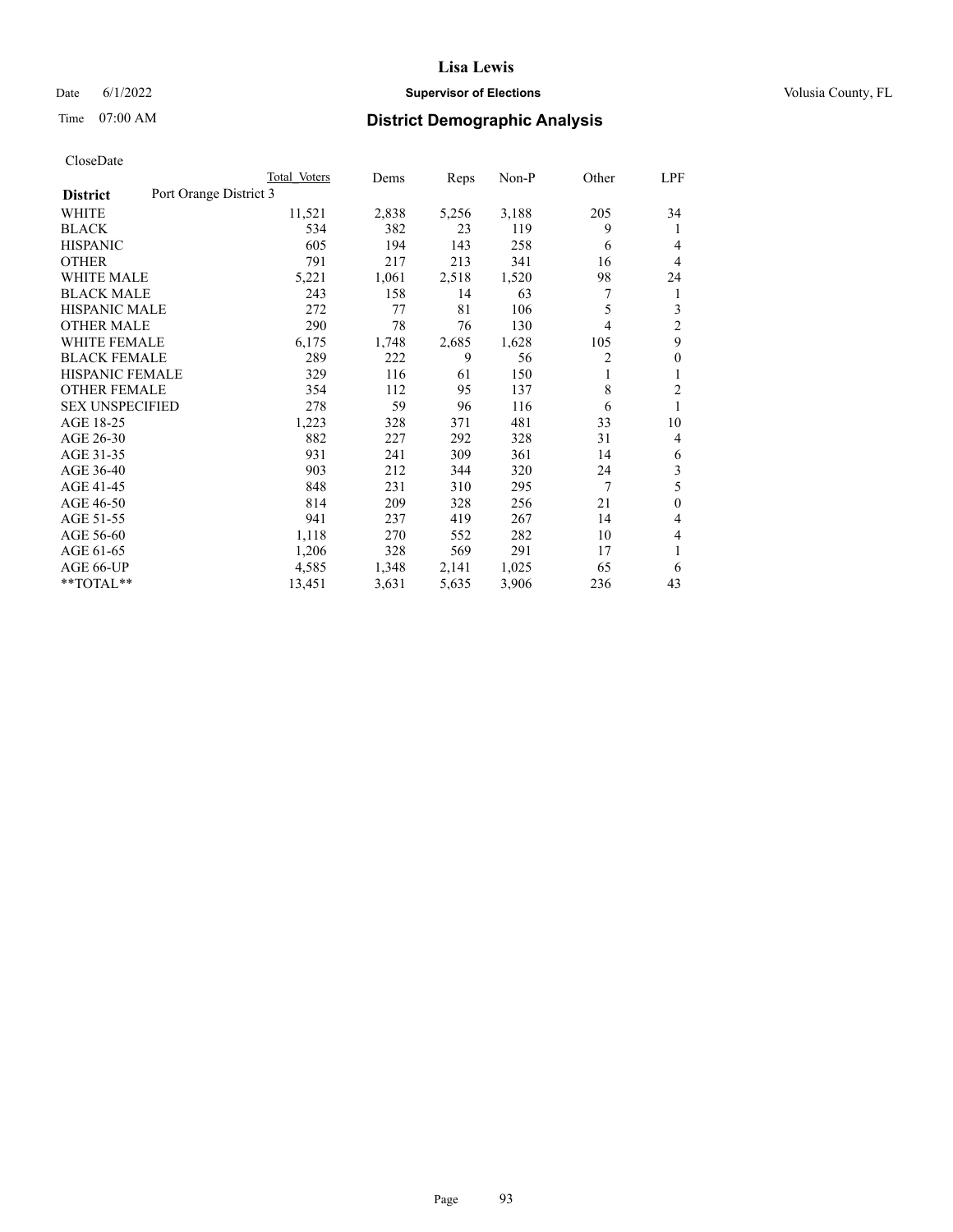# Date 6/1/2022 **Supervisor of Elections Supervisor of Elections** Volusia County, FL

# Time 07:00 AM **District Demographic Analysis**

|                                           | Total Voters | Dems  | Reps  | Non-P | Other            | <u>LPF</u>     |
|-------------------------------------------|--------------|-------|-------|-------|------------------|----------------|
| Port Orange District 4<br><b>District</b> |              |       |       |       |                  |                |
| WHITE                                     | 10,429       | 2,535 | 4,954 | 2,720 | 181              | 39             |
| <b>BLACK</b>                              | 320          | 223   | 25    | 68    | 4                | $\theta$       |
| <b>HISPANIC</b>                           | 450          | 152   | 135   | 156   | 7                | $\theta$       |
| <b>OTHER</b>                              | 802          | 258   | 208   | 323   | 13               | $\theta$       |
| <b>WHITE MALE</b>                         | 4,937        | 999   | 2,455 | 1,363 | 91               | 29             |
| <b>BLACK MALE</b>                         | 152          | 105   | 16    | 31    | $\theta$         | $\theta$       |
| <b>HISPANIC MALE</b>                      | 203          | 69    | 58    | 72    | 4                | $\theta$       |
| <b>OTHER MALE</b>                         | 286          | 91    | 84    | 106   | 5                | $\theta$       |
| <b>WHITE FEMALE</b>                       | 5,373        | 1,509 | 2,446 | 1,318 | 90               | 10             |
| <b>BLACK FEMALE</b>                       | 165          | 115   | 9     | 37    | 4                | $\mathbf{0}$   |
| <b>HISPANIC FEMALE</b>                    | 236          | 79    | 73    | 81    | 3                | $\mathbf{0}$   |
| <b>OTHER FEMALE</b>                       | 370          | 136   | 89    | 137   | 8                | $\mathbf{0}$   |
| <b>SEX UNSPECIFIED</b>                    | 279          | 65    | 92    | 122   | $\boldsymbol{0}$ | $\mathbf{0}$   |
| AGE 18-25                                 | 1,133        | 299   | 401   | 396   | 34               | 3              |
| AGE 26-30                                 | 645          | 173   | 232   | 215   | 19               | 6              |
| AGE 31-35                                 | 739          | 210   | 258   | 250   | 17               | 4              |
| AGE 36-40                                 | 859          | 225   | 315   | 296   | 18               | 5              |
| AGE 41-45                                 | 883          | 191   | 368   | 306   | 14               | 4              |
| AGE 46-50                                 | 967          | 215   | 433   | 289   | 22               | 8              |
| AGE 51-55                                 | 1,079        | 221   | 518   | 320   | 18               | $\overline{2}$ |
| AGE 56-60                                 | 1,052        | 254   | 532   | 252   | 12               | $\overline{c}$ |
| AGE 61-65                                 | 1,136        | 303   | 554   | 262   | 14               | 3              |
| AGE 66-UP                                 | 3,508        | 1,077 | 1,711 | 681   | 37               | $\overline{2}$ |
| **TOTAL**                                 | 12,001       | 3,168 | 5,322 | 3,267 | 205              | 39             |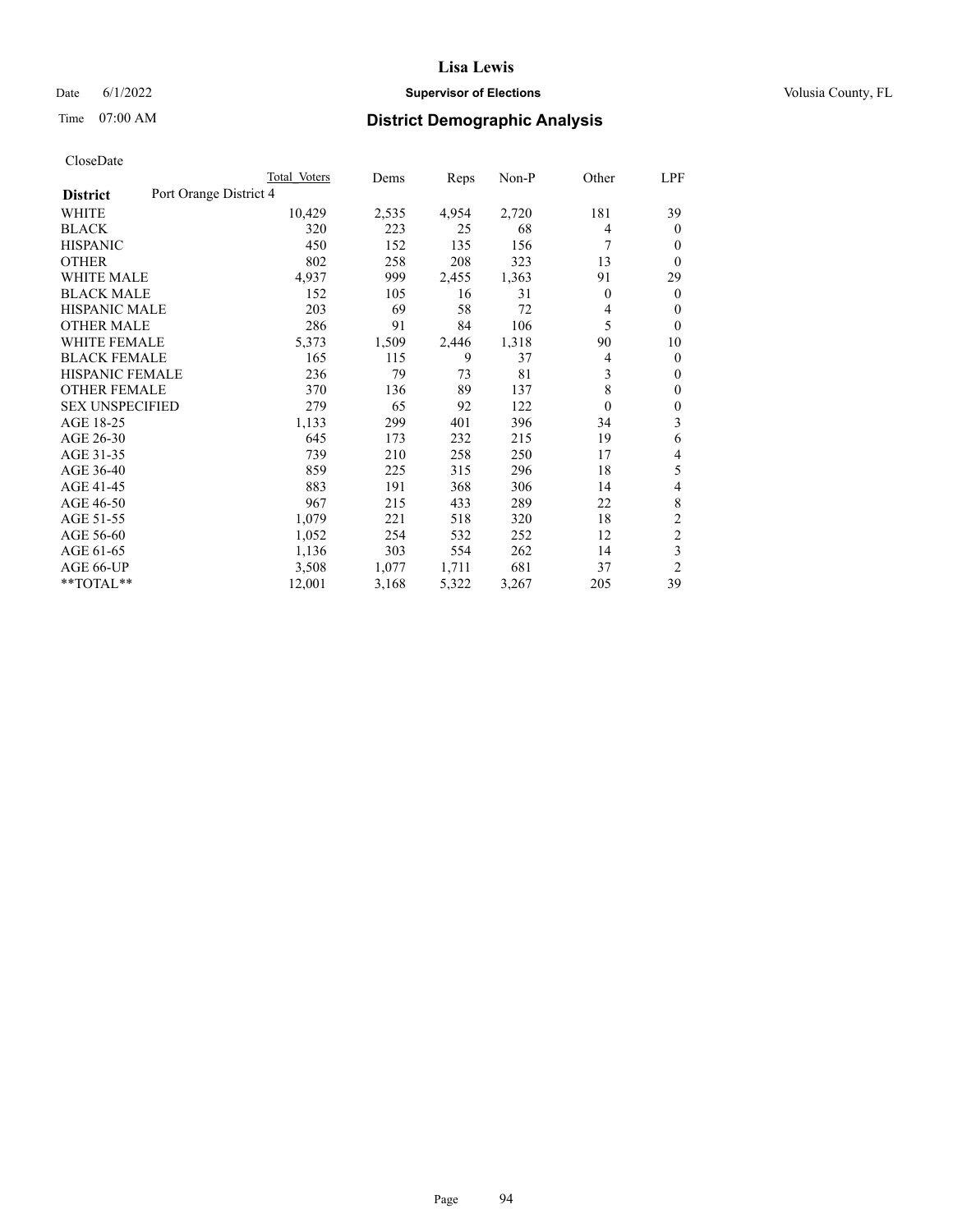# Date 6/1/2022 **Supervisor of Elections Supervisor of Elections** Volusia County, FL

# Time 07:00 AM **District Demographic Analysis**

|                        |               | Total Voters | Dems  | Reps  | Non-P | Other          | <u>LPF</u>     |
|------------------------|---------------|--------------|-------|-------|-------|----------------|----------------|
| <b>District</b>        | South Daytona |              |       |       |       |                |                |
| WHITE                  |               | 7,339        | 2,034 | 3,071 | 2,062 | 151            | 21             |
| <b>BLACK</b>           |               | 754          | 560   | 28    | 157   | 8              | 1              |
| <b>HISPANIC</b>        |               | 356          | 152   | 79    | 120   | 3              | 2              |
| <b>OTHER</b>           |               | 455          | 138   | 112   | 191   | 12             | $\overline{2}$ |
| <b>WHITE MALE</b>      |               | 3,359        | 753   | 1,521 | 995   | 76             | 14             |
| <b>BLACK MALE</b>      |               | 303          | 208   | 16    | 74    | 5              | $\mathbf{0}$   |
| <b>HISPANIC MALE</b>   |               | 170          | 58    | 47    | 62    |                | 2              |
| <b>OTHER MALE</b>      |               | 158          | 47    | 42    | 63    | 6              | $\mathbf{0}$   |
| <b>WHITE FEMALE</b>    |               | 3,883        | 1,262 | 1,514 | 1,027 | 74             | 6              |
| <b>BLACK FEMALE</b>    |               | 443          | 347   | 11    | 81    | 3              | 1              |
| <b>HISPANIC FEMALE</b> |               | 177          | 89    | 32    | 54    | $\overline{2}$ | $\mathbf{0}$   |
| <b>OTHER FEMALE</b>    |               | 204          | 69    | 57    | 72    | 5              | 1              |
| <b>SEX UNSPECIFIED</b> |               | 207          | 51    | 50    | 102   | $\overline{c}$ | $\overline{c}$ |
| AGE 18-25              |               | 728          | 205   | 206   | 283   | 29             | 5              |
| AGE 26-30              |               | 603          | 198   | 157   | 226   | 13             | 9              |
| AGE 31-35              |               | 700          | 229   | 168   | 286   | 16             | 1              |
| AGE 36-40              |               | 597          | 180   | 180   | 219   | 13             | 5              |
| AGE 41-45              |               | 558          | 176   | 165   | 200   | 15             | $\overline{2}$ |
| AGE 46-50              |               | 536          | 152   | 202   | 171   | 9              | $\overline{c}$ |
| AGE 51-55              |               | 703          | 213   | 298   | 179   | 12             | 1              |
| AGE 56-60              |               | 883          | 263   | 384   | 222   | 14             | $\theta$       |
| AGE 61-65              |               | 991          | 336   | 429   | 215   | 11             | $\theta$       |
| AGE 66-UP              |               | 2,605        | 932   | 1,101 | 529   | 42             | 1              |
| **TOTAL**              |               | 8,904        | 2,884 | 3,290 | 2,530 | 174            | 26             |